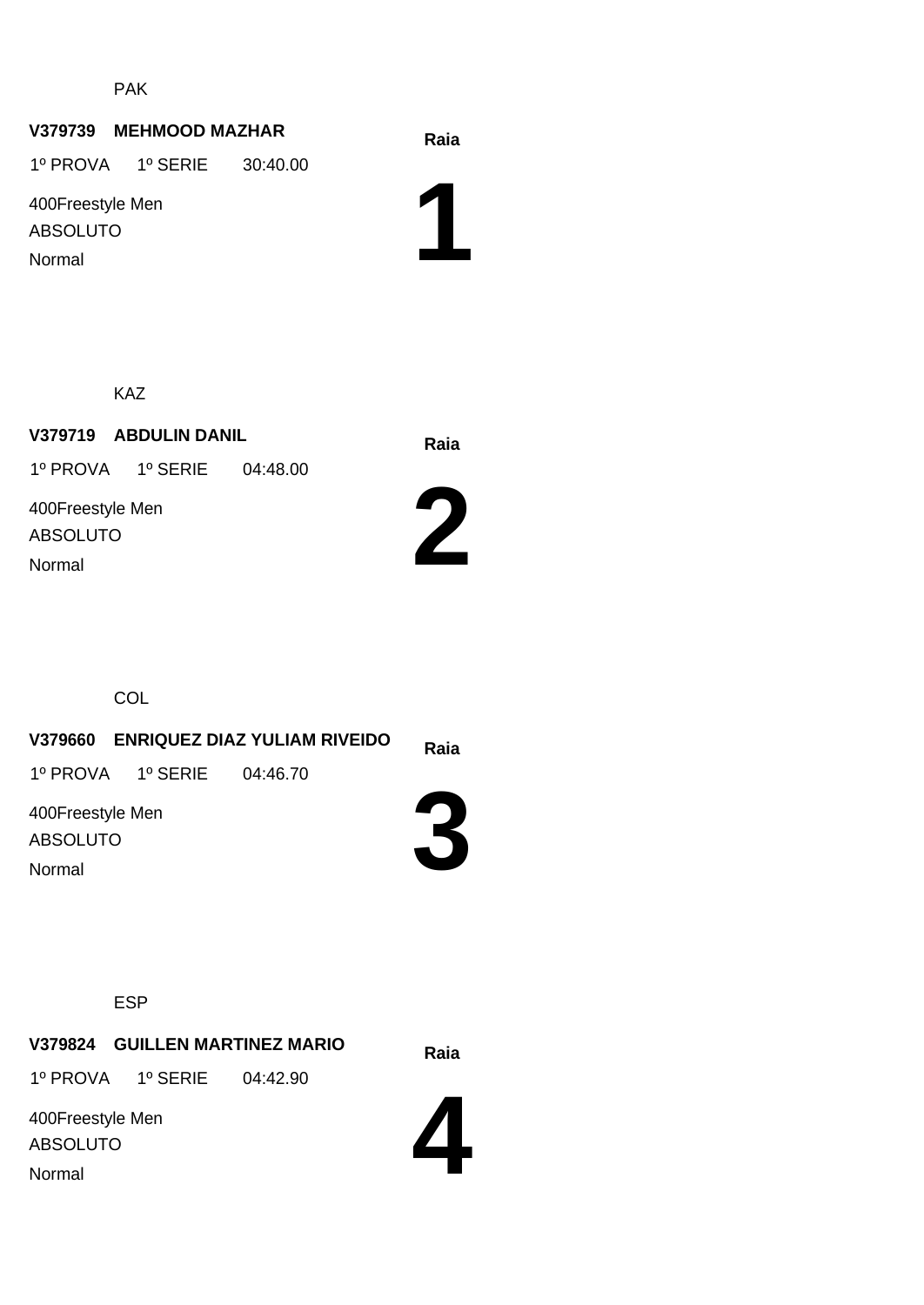IND

#### **Raia V379674 MULLANI TAHIR RAHIMKHAN**

1º PROVA 1º SERIE 04:44.50

400Freestyle Men ABSOLUTO Normal

**5**

**COL** 

**Raia V379658 URIZA ESTEBAN FERNANDO** 400Freestyle Men ABSOLUTO 1º PROVA 1º SERIE 04:46.80

Normal



KAZ

#### **Raia V379718 RAIMBEKOV RUSLAN**

1º PROVA 1º SERIE 05:05.30

400Freestyle Men ABSOLUTO Normal

USA

**Raia V379787 FIXSEN TANNER TROY**

1º PROVA 2º SERIE 04:28.90

400Freestyle Men ABSOLUTO Normal



**7**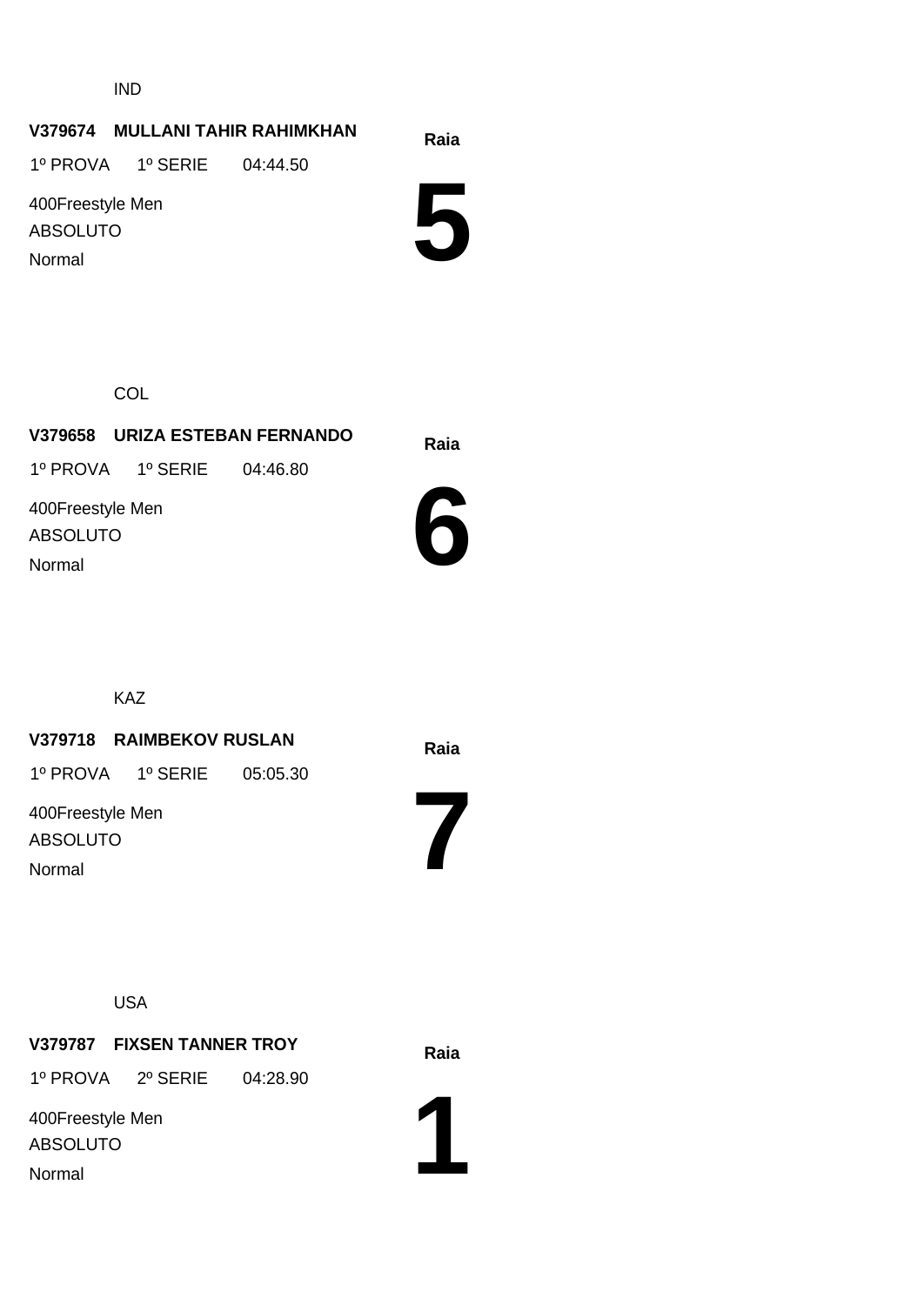**MKD** 

# **Raia V379669 STOJANOSKI ANDREJ**

1º PROVA 2º SERIE 04:20.00

400Freestyle Men ABSOLUTO Normal

**2**

UKR

**Raia V379782 KARNYSH ARTEM** 400Freestyle Men ABSOLUTO 1º PROVA 2º SERIE 04:14.00 Normal



ITA

#### **Raia V379696 GERMANO LUCA**

1º PROVA 2º SERIE 04:10.00

400Freestyle Men ABSOLUTO Normal



USA

**Raia V379789 DAVIS COLLIN ADDISON** 1º PROVA 2º SERIE 04:10.20

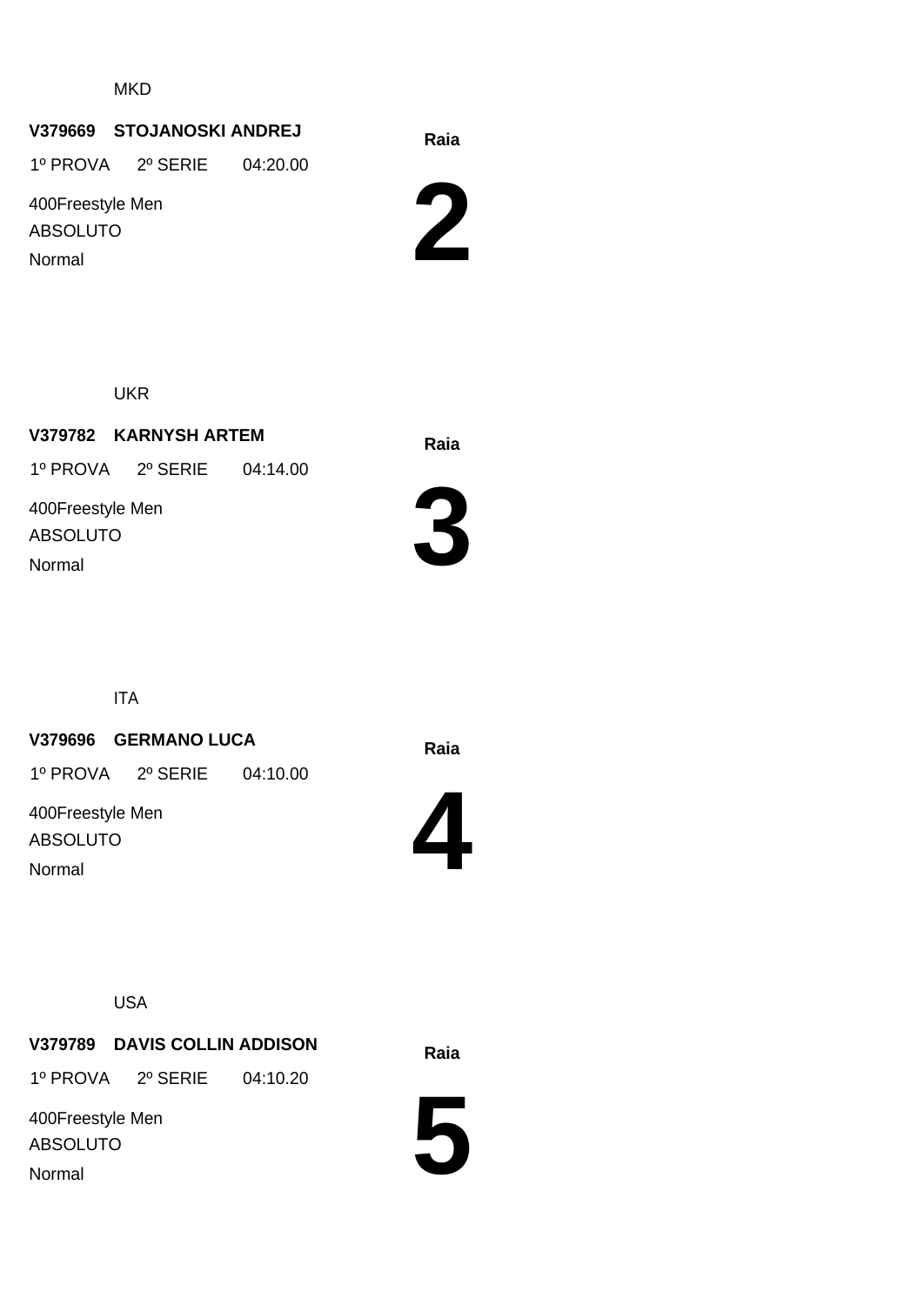POL

# **Raia V379742 WOJCIK RAFAL**

1º PROVA 2º SERIE 04:18.10

400Freestyle Men ABSOLUTO Normal



ITA

| <b>BOCCANERA LINAN FEDERICO</b><br>V379680 |                            |  | Raia |
|--------------------------------------------|----------------------------|--|------|
|                                            | 1º PROVA 2º SERIE 04:25.00 |  |      |
| 400Freestyle Men<br><b>ABSOLUTO</b>        |                            |  |      |
| Normal                                     |                            |  |      |

POR

|                                        | V379757 BELEZAS RICARDO MANUEL | Raia |  |
|----------------------------------------|--------------------------------|------|--|
|                                        | 1º PROVA 2º SERIE 04:39.40     |      |  |
| 400Freestyle Men<br>ABSOLUTO<br>Normal |                                |      |  |
|                                        |                                |      |  |

UKR

**V379769 HRYSTENKO VLADYSLAV** Raia 1º PROVA 3º SERIE 04:25.00

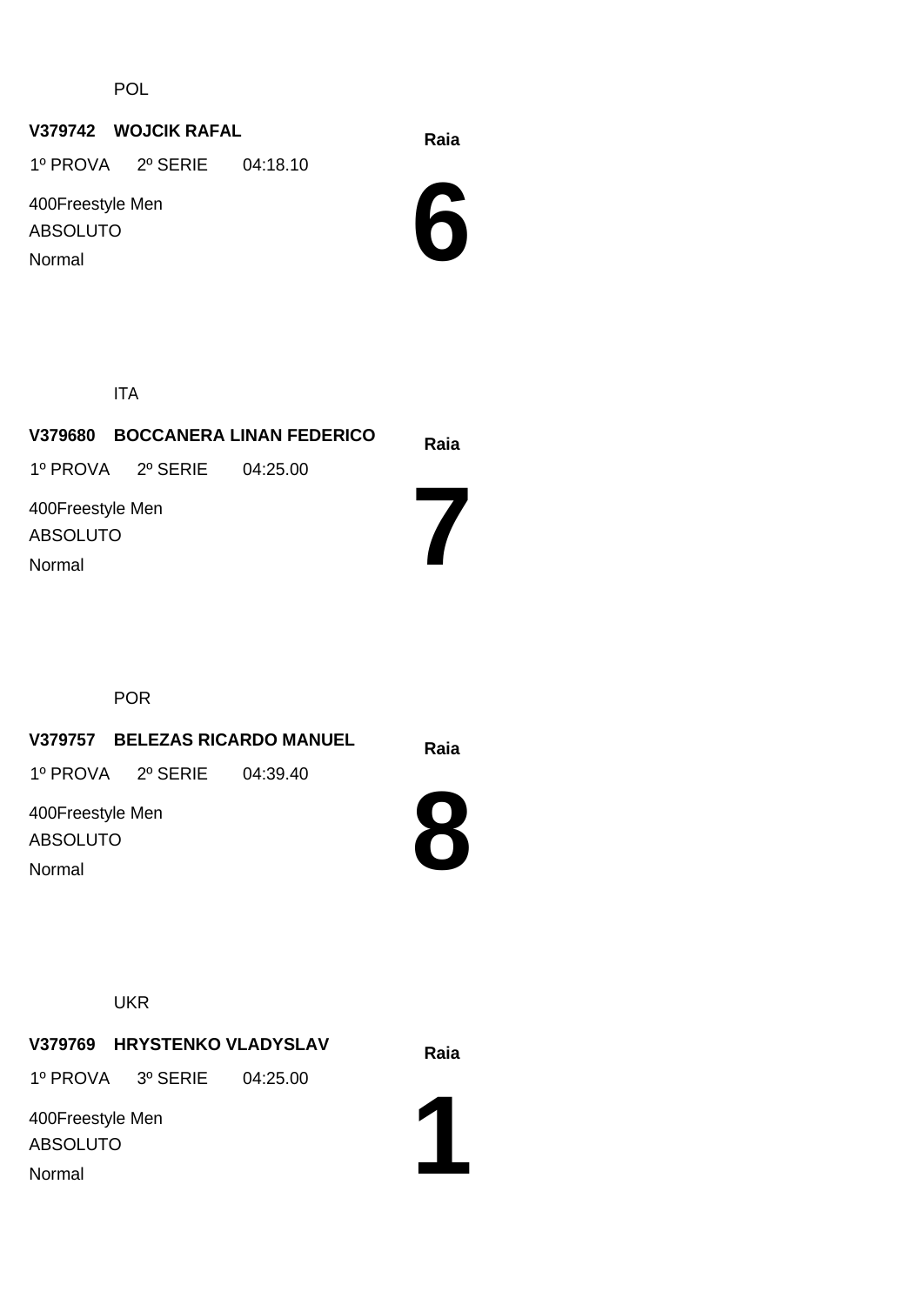# **Raia V379776 ZINENKO IVAN**

1º PROVA 3º SERIE 04:18.50

400Freestyle Men ABSOLUTO Normal



POL

|                              |                            | V379751 POWROZNIK KONRAD ANDRZEJ | Raia |
|------------------------------|----------------------------|----------------------------------|------|
|                              | 1º PROVA 3º SERIE 04:12.00 |                                  |      |
| 400Freestyle Men<br>ABSOLUTO |                            |                                  |      |
| Normal                       |                            |                                  |      |

ITA

# **Raia V379685 TAMBORRINO FEDERICO**

1º PROVA 3º SERIE 04:06.00

400Freestyle Men ABSOLUTO Normal



JPN

# **Raia V379701 FUJIHARA SATOI**

1º PROVA 3º SERIE 04:10.10

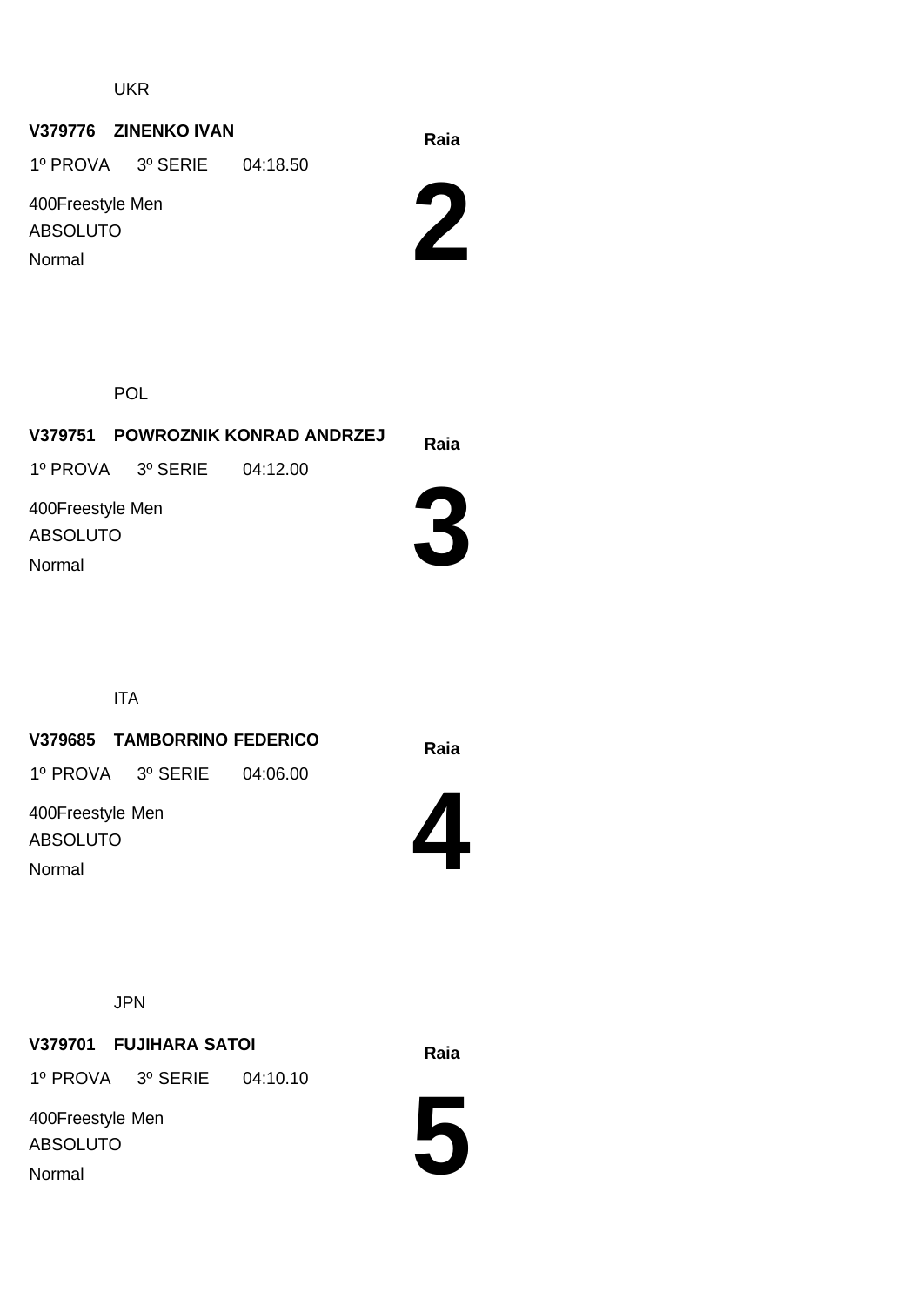# **Raia V379771 ADAMOVYCH VLADYSLAV**

1º PROVA 3º SERIE 04:15.00

400Freestyle Men ABSOLUTO Normal



GER

**Raia V379619 NIKLAS MUELLER** 400Freestyle Men ABSOLUTO 1º PROVA 3º SERIE 04:24.80 Normal

POR

#### **Raia V379758 CRUZ MIGUEL DAVID**

1º PROVA 3º SERIE 04:33.30

400Freestyle Men ABSOLUTO Normal



**8**

**7**



**Raia V379791 FUJII SAMANTHA SHIZUE** 2º PROVA 1º SERIE 01:15.20

 100 Backstroke Women ABSOLUTO Normal

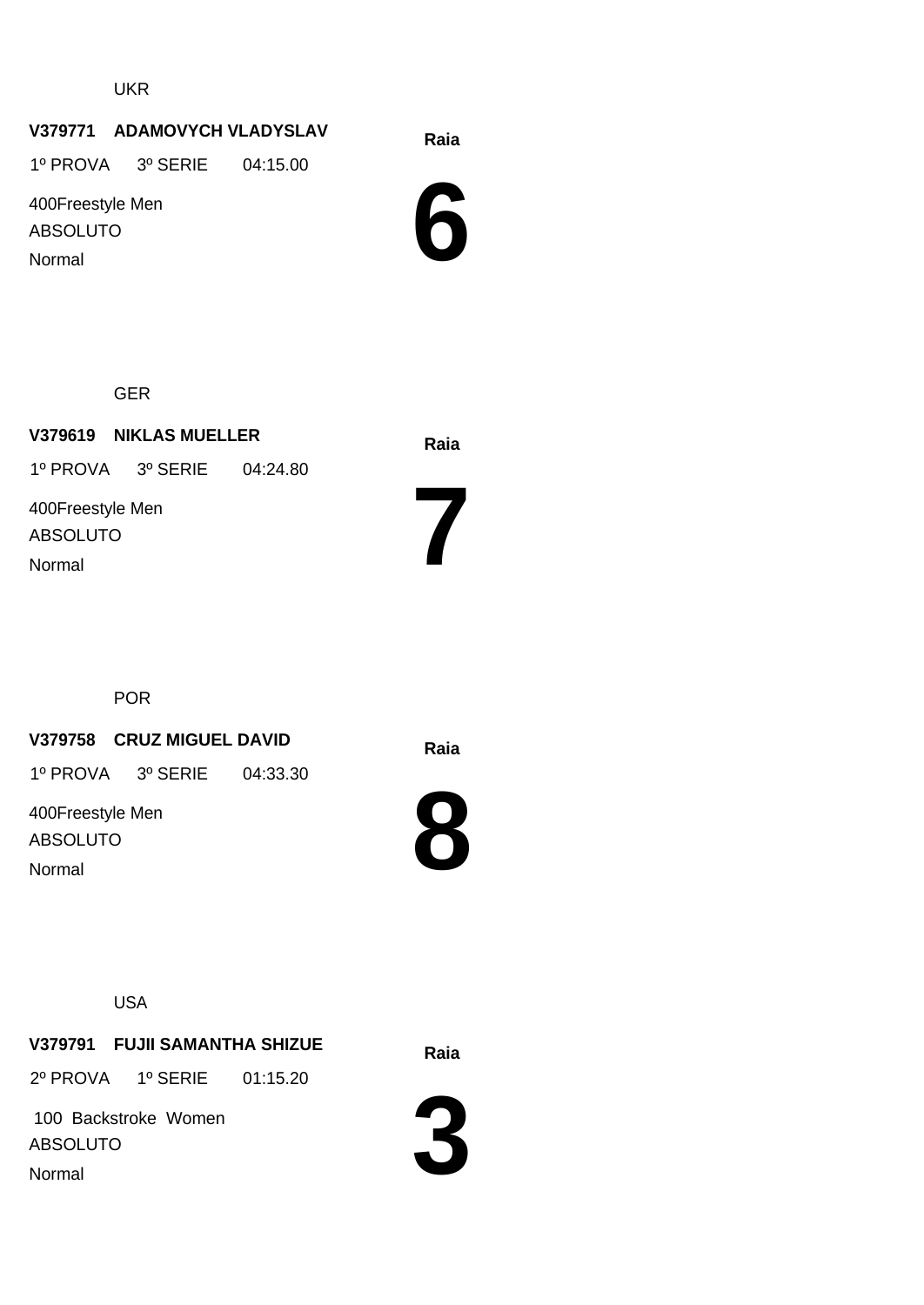#### **Raia V379780 VERNYBA VALERIIA**

2º PROVA 1º SERIE 01:11.10

 100 Backstroke Women ABSOLUTO Normal



POL

**Raia V379741 JARZEWICZ KLAUDIA** 100 Backstroke Women ABSOLUTO 2º PROVA 1º SERIE 01:13.10 Normal



FRA

#### **Raia V379670 MASSE ZELIA MONA**

2º PROVA 1º SERIE 01:16.60

 100 Backstroke Women ABSOLUTO Normal



USA

**Raia V379786 NILAN MADISON OLIVIA** 2º PROVA 1º SERIE 01:29.60

 100 Backstroke Women ABSOLUTO Normal

**7**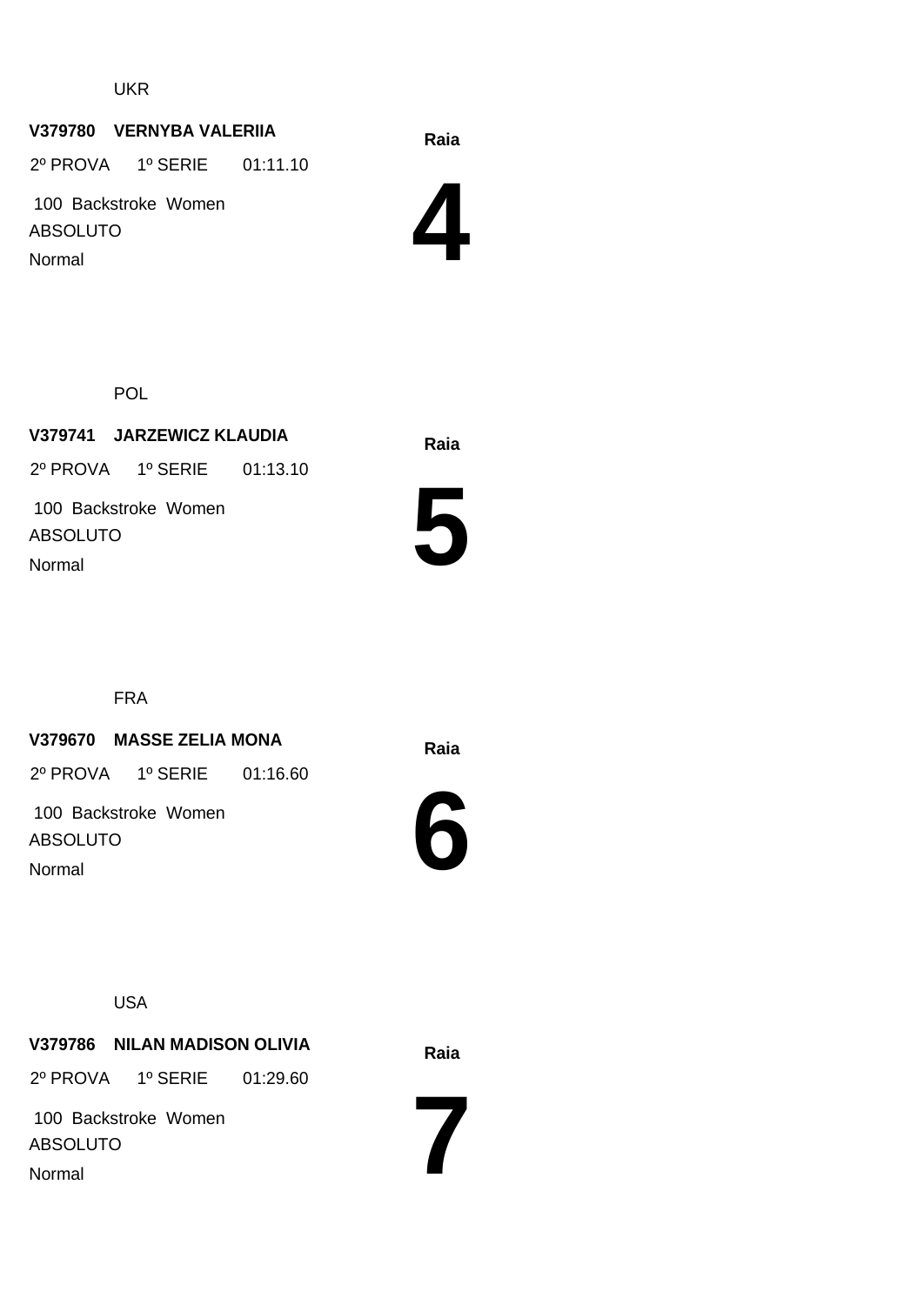USA

# **Raia V379790 DUERSON TRYSTA KAY**

2º PROVA 2º SERIE 01:19.80

 100 Backstroke Women ABSOLUTO Normal



SWE

**Raia V379766 SEYFFART ALICE ANNA HEIDI** 100 Backstroke Women ABSOLUTO 2º PROVA 2º SERIE 01:15.00 Normal



ARG

**Raia V379645 VALENTINI DIANA LAURA**

2º PROVA 2º SERIE 01:10.70

 100 Backstroke Women ABSOLUTO Normal



GER

**Raia V379617 PICHIER PAULA** 2º PROVA 2º SERIE 01:13.00

 100 Backstroke Women ABSOLUTO Normal

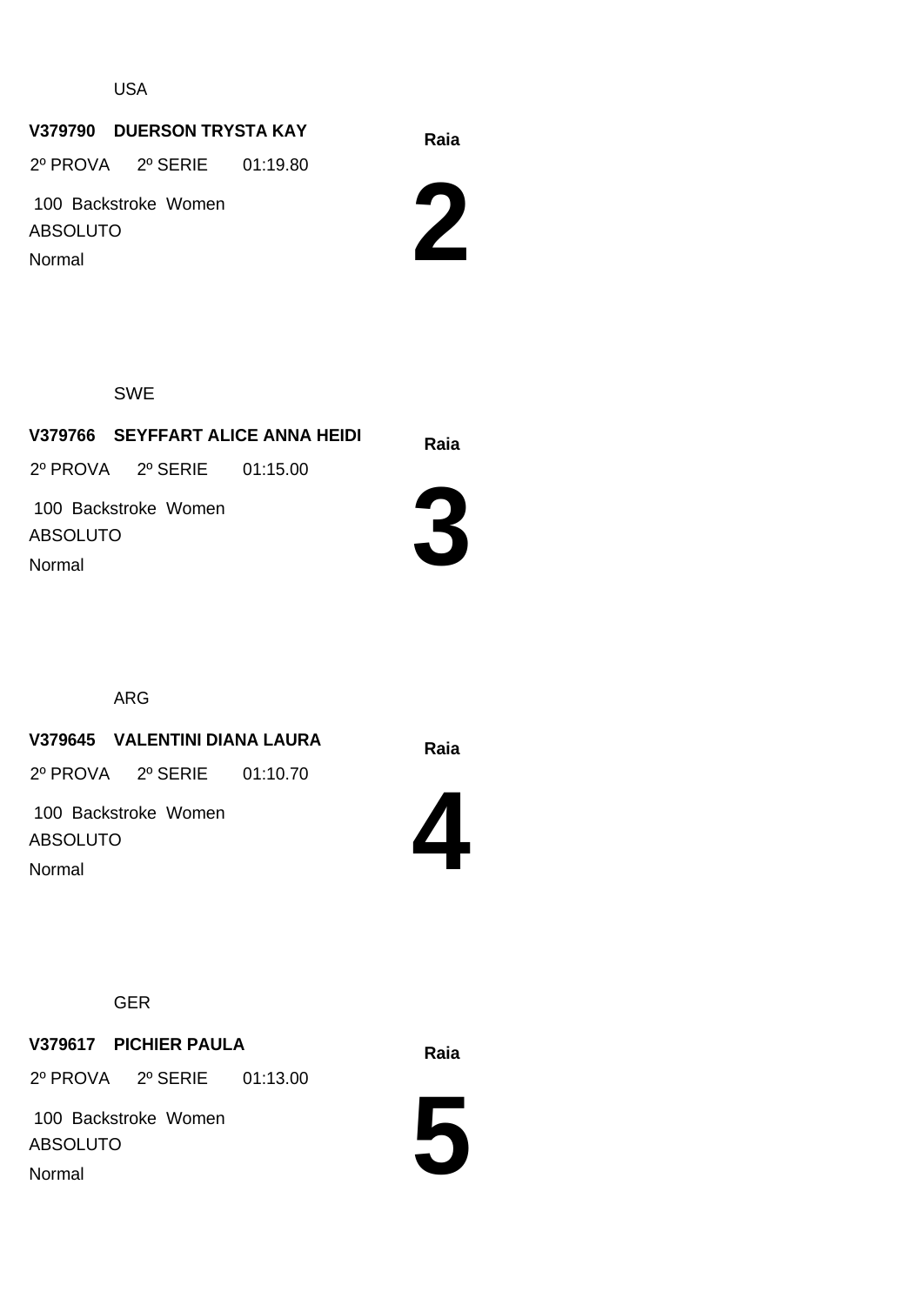ITA

# **Raia V379695 CERA MARIA CHIARA**

2º PROVA 2º SERIE 01:16.00

 100 Backstroke Women ABSOLUTO Normal



KAZ

**Raia V379708 ROGACHYOVA LIANA** 100 Backstroke Women ABSOLUTO 2º PROVA 2º SERIE 01:23.00 Normal

IND

#### **Raia V379677 SUBIYA RAHIMKHAN**

2º PROVA 3º SERIE 01:17.00

 100 Backstroke Women ABSOLUTO Normal



**7**

JPN

**Raia V379697 HIRABAYASHI HANAKA**

2º PROVA 3º SERIE 01:14.80

 100 Backstroke Women ABSOLUTO Normal

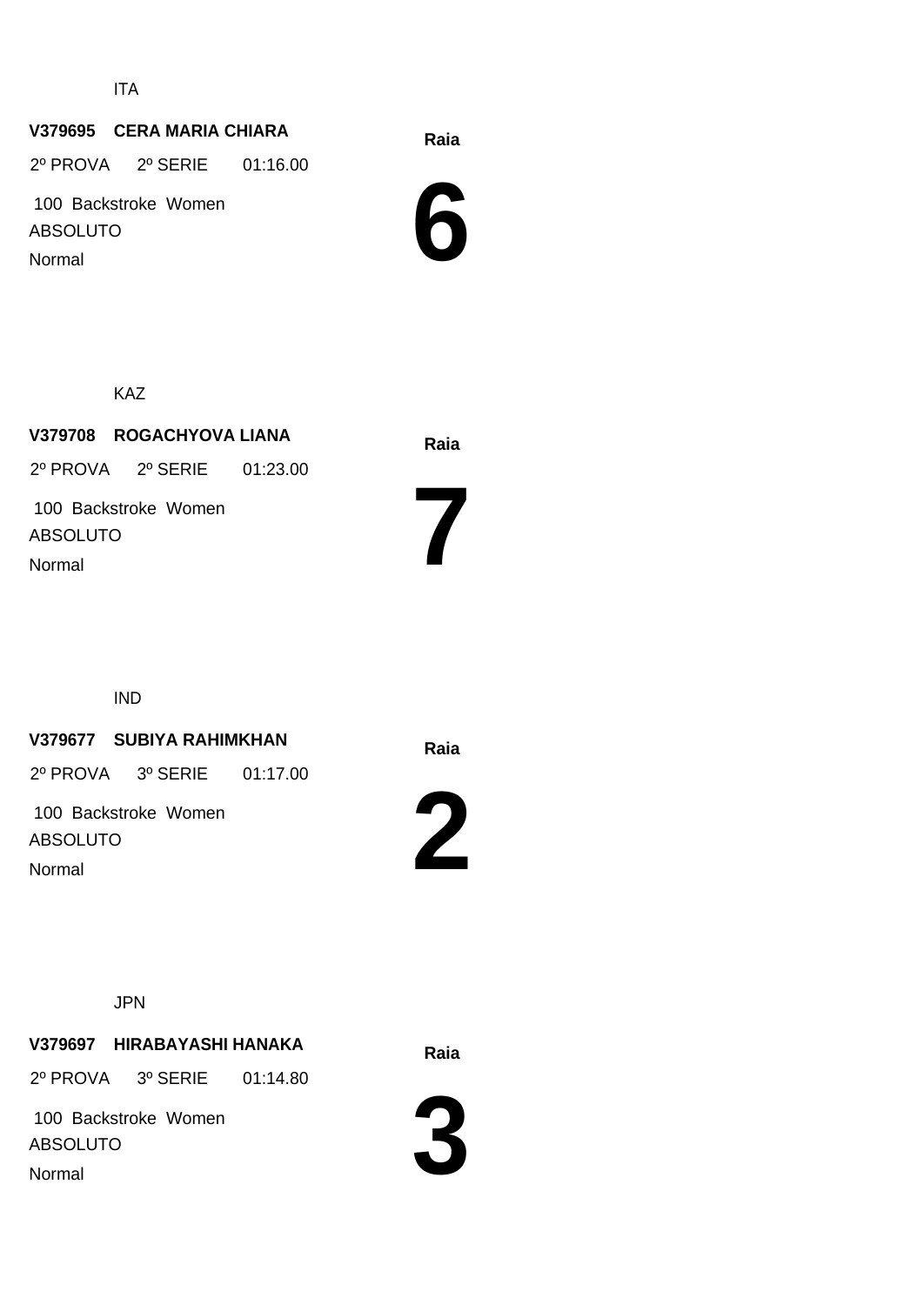USA

#### **Raia V379796 MASSENGALE EMILY RENE**

2º PROVA 3º SERIE 01:07.00

 100 Backstroke Women ABSOLUTO Normal



JPN

**Raia V379698 NAKAHIGASHI IKUHA** 100 Backstroke Women ABSOLUTO 2º PROVA 3º SERIE 01:11.90 Normal



FRA

#### **Raia V379671 HAAB MANON**

2º PROVA 3º SERIE 01:15.60

 100 Backstroke Women ABSOLUTO Normal



IND

**Raia V379679 RAMU SNEHA** 2º PROVA 3º SERIE 01:20.20

 100 Backstroke Women ABSOLUTO Normal

**7**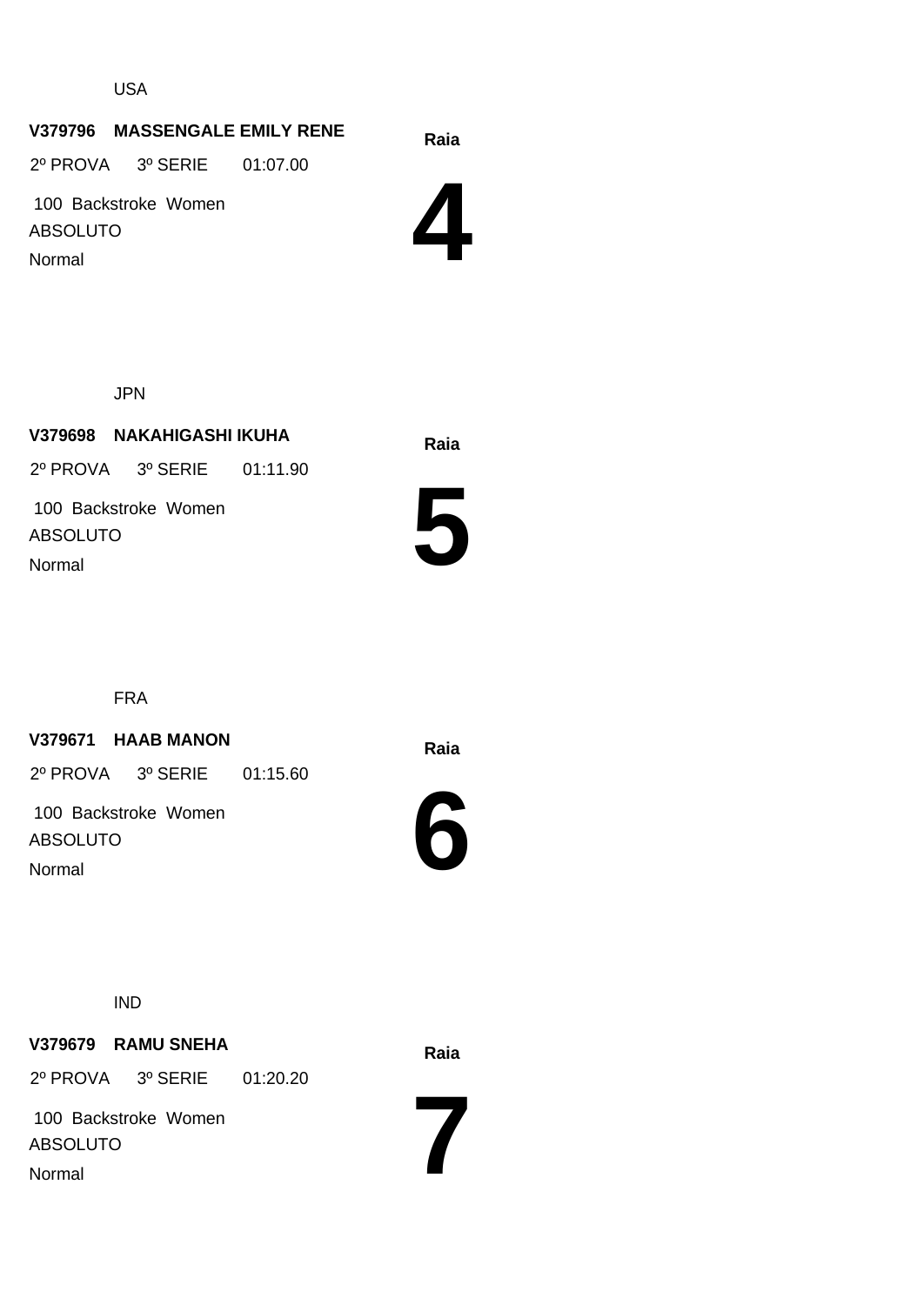UGA

# **Raia V379811 FENI LARRY GRAIG**

3º PROVA 1º SERIE 00:55.00

 50 Butterfly Men ABSOLUTO Normal



RSA

**Raia V379761 QAMARANA AMKELE VUYISA 3** 50 Butterfly Men ABSOLUTO 3º PROVA 1º SERIE 00:32.76 Normal

KUW

|                                     |                            | V379730 THYEAB ABDULRAHMAN A A A M | Raia |
|-------------------------------------|----------------------------|------------------------------------|------|
|                                     | 3º PROVA 1º SERIE 00:31.00 |                                    |      |
| 50 Butterfly Men<br><b>ABSOLUTO</b> |                            |                                    |      |
| Normal                              |                            |                                    |      |
|                                     |                            |                                    |      |

CHI

Normal

**Raia V379655 MARABOLI RANDALL ETHAN** 50 Butterfly Men ABSOLUTO 3º PROVA 1º SERIE 00:31.70

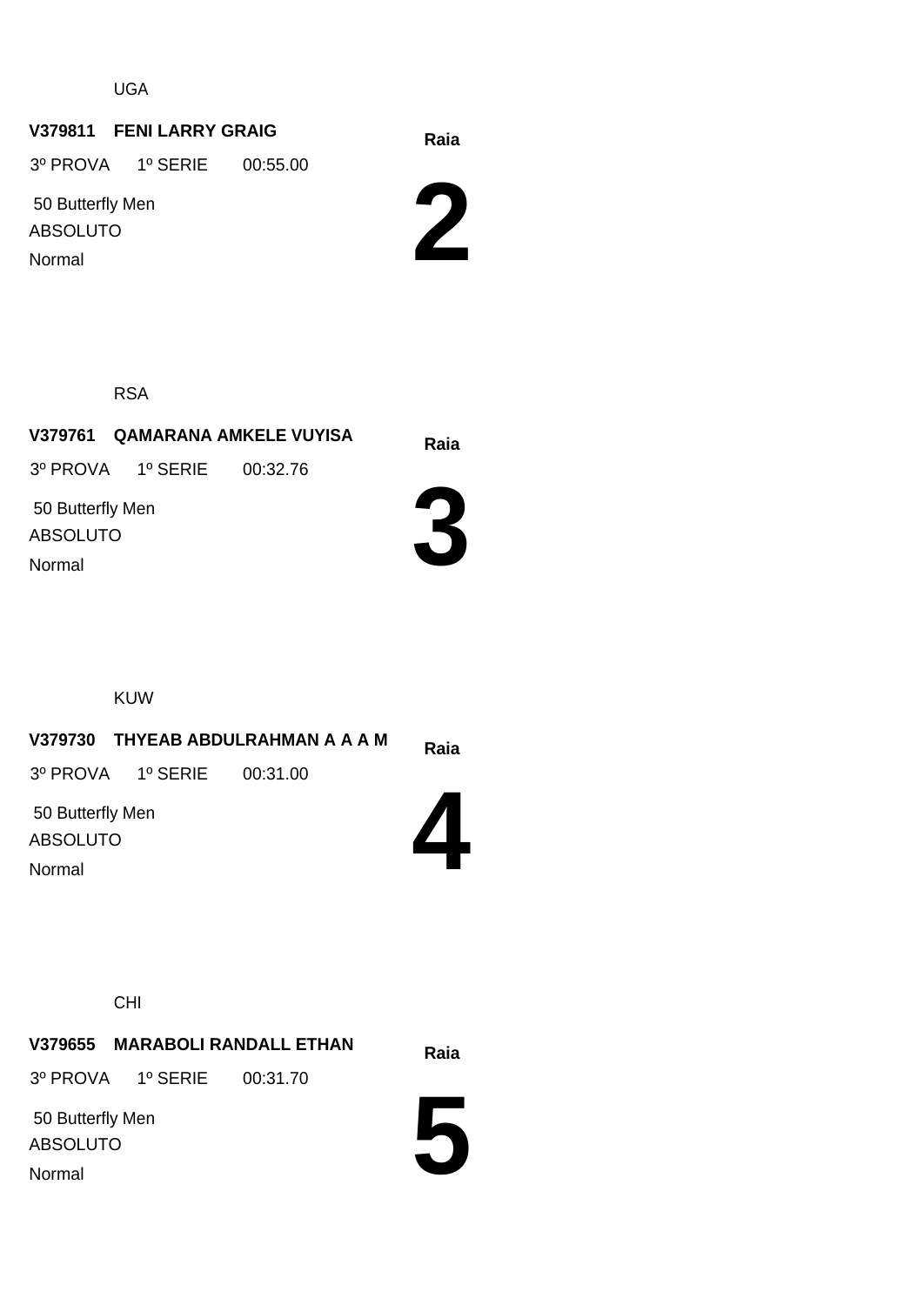MTN

#### **Raia V379738 ROPUN MUHAMMAD SUFFIAN**

3º PROVA 1º SERIE 00:34.01

 50 Butterfly Men ABSOLUTO Normal



KUW

**Raia V379727 ALRAISH ABDULAZIZ S A S H** 3º PROVA 2º SERIE 00:31.00

**1**

 50 Butterfly Men ABSOLUTO

Normal

**Raia V379756 CORREIA NEVES DIOGO FRANCISCO**

3º PROVA 2º SERIE 00:30.60

POR

 50 Butterfly Men ABSOLUTO Normal



KAZ

**Raia V379705 TALGATOV ALISHER**

3º PROVA 2º SERIE 00:30.00

 50 Butterfly Men ABSOLUTO Normal

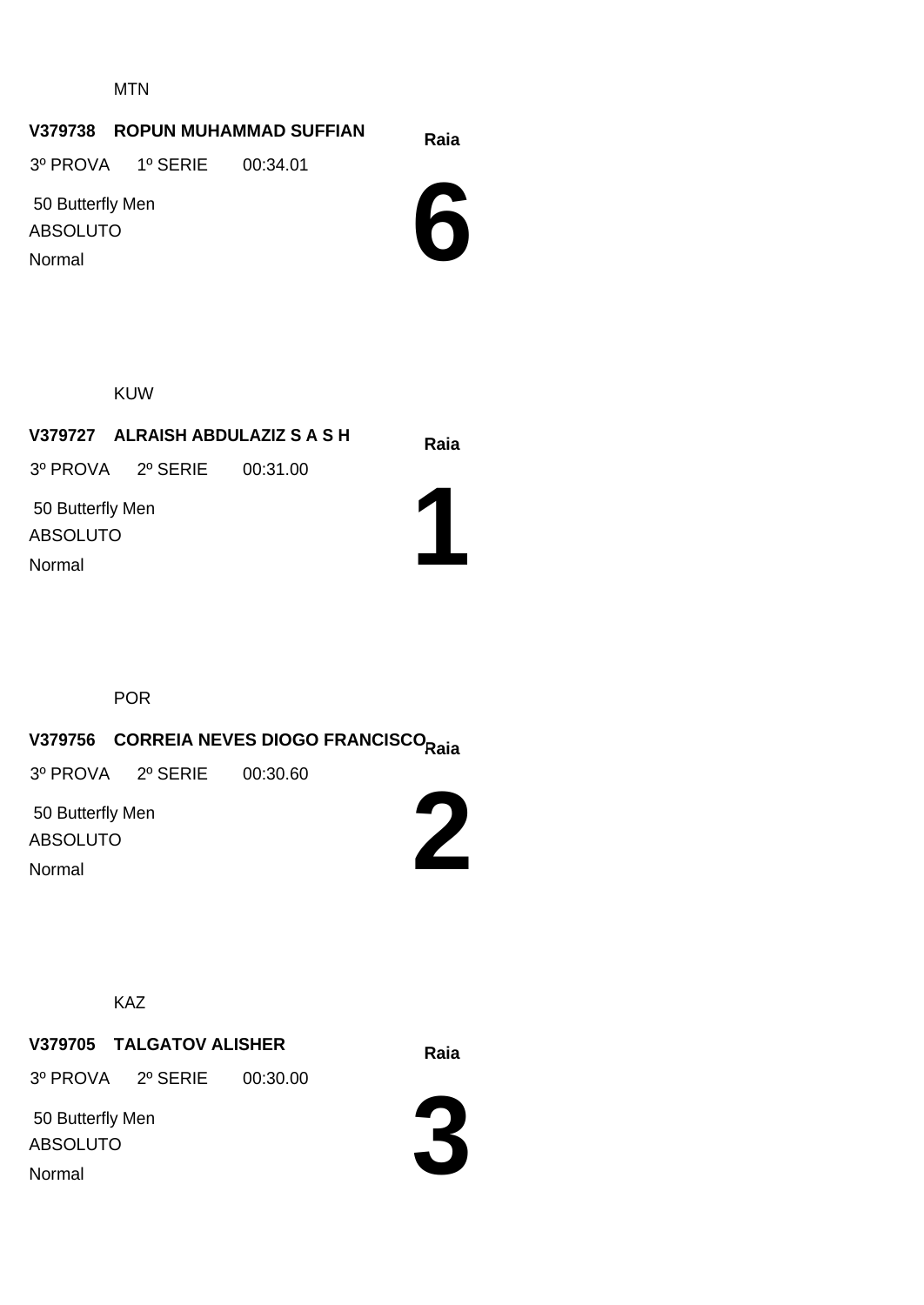**COL** 

#### **Raia V379658 URIZA ESTEBAN FERNANDO** 3º PROVA 2º SERIE 00:29.20

50 Butterfly Men

ABSOLUTO Normal



KAZ

**Raia V379716 KENZHEBEK DIAS** 50 Butterfly Men ABSOLUTO 3º PROVA 2º SERIE 00:29.80 Normal



KAZ

#### **Raia V379719 ABDULIN DANIL**

3º PROVA 2º SERIE 00:30.00

 50 Butterfly Men ABSOLUTO Normal



**ECU** 

**Raia V379667 SIAVICHAY LUIS BRYAN** 3º PROVA 2º SERIE 00:30.83

 50 Butterfly Men ABSOLUTO Normal

**7**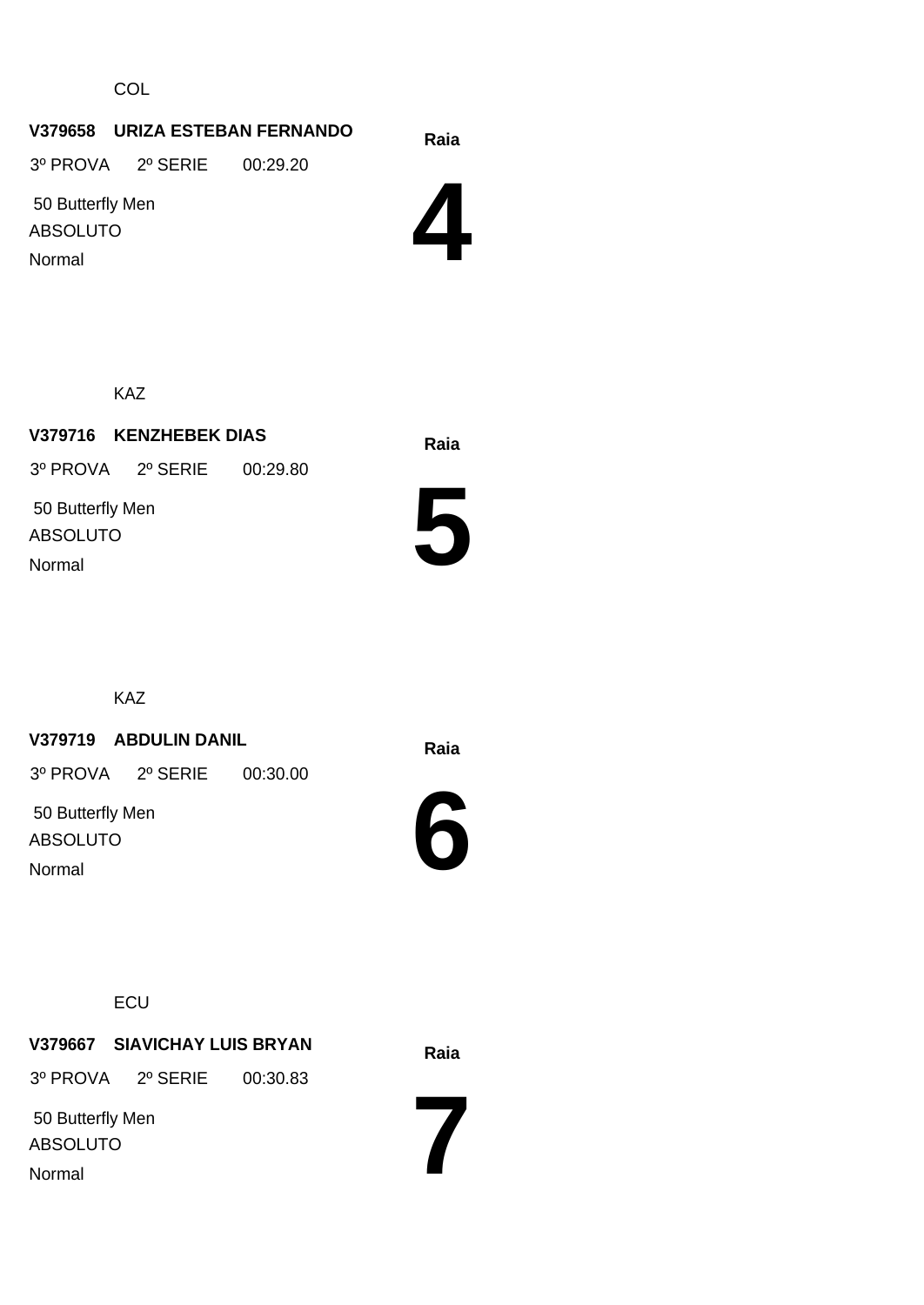KUW

#### **Raia V379728 ALDURAI ABDULLAH H Z S**

3º PROVA 2º SERIE 00:31.00

 50 Butterfly Men ABSOLUTO Normal



SWE

**Raia V379767 SHIVA KEVIN KEJVAN** 50 Butterfly Men ABSOLUTO 3º PROVA 3º SERIE 00:28.50 Normal



POL

#### **Raia V379752 NOWICKI KACPER**

3º PROVA 3º SERIE 00:27.60

 50 Butterfly Men ABSOLUTO Normal



GER

# **Raia V379618 LARS KOCHMANN**

3º PROVA 3º SERIE 00:26.40

 50 Butterfly Men ABSOLUTO Normal

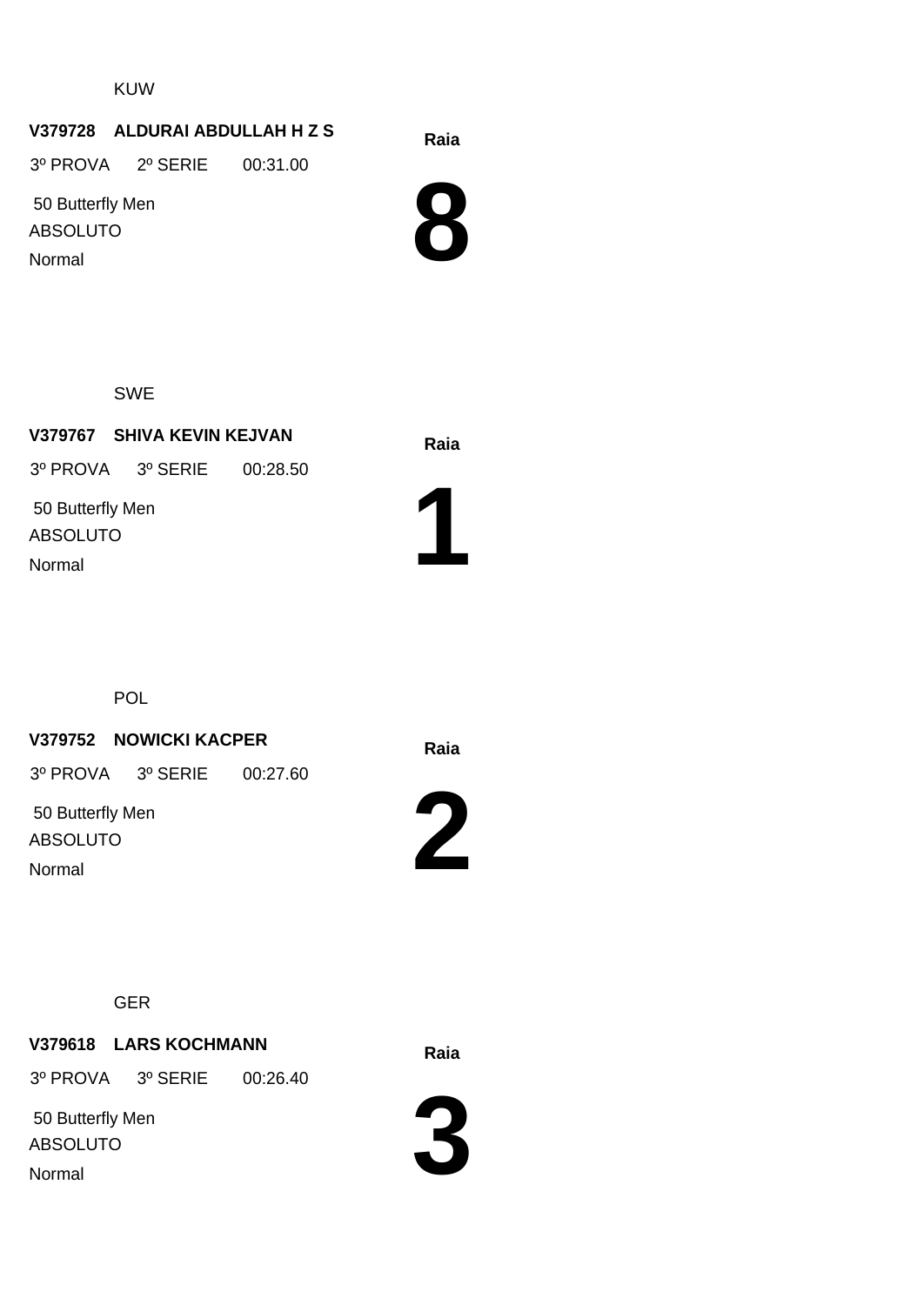# **Raia V379775 KOLOMIIETS OLEKSII**

3º PROVA 3º SERIE 00:25.60

 50 Butterfly Men ABSOLUTO Normal



ITA

**Raia V379696 GERMANO LUCA** 50 Butterfly Men ABSOLUTO 3º PROVA 3º SERIE 00:26.00 Normal



POL

#### **Raia V379750 SAWKA JULIUSZ JAN**

3º PROVA 3º SERIE 00:27.00

 50 Butterfly Men ABSOLUTO Normal



IND

**Raia V379674 MULLANI TAHIR RAHIMKHAN 7** 50 Butterfly Men ABSOLUTO 3º PROVA 3º SERIE 00:28.11 Normal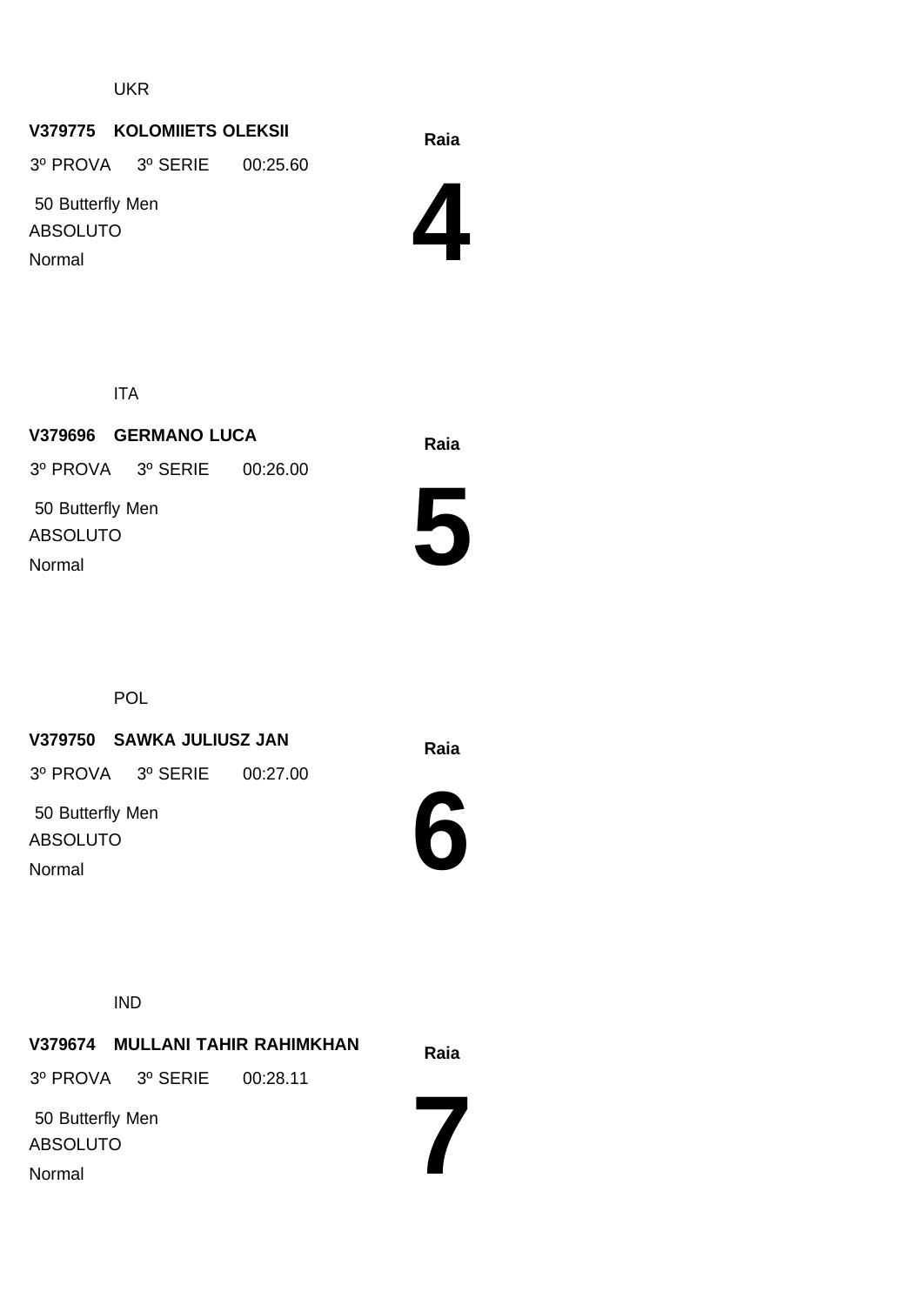ESP

#### **Raia V379765 DE FRUTOS DE PABLOS ALVARO**

3º PROVA 3º SERIE 00:29.10

 50 Butterfly Men ABSOLUTO Normal



LAT

**Raia V379736 STUPANS RUDOLFS** 50 Butterfly Men ABSOLUTO 3º PROVA 4º SERIE 00:28.46 Normal



POL

**Raia V379755 PIORO ARTUR ZBIGNIEW**

3º PROVA 4º SERIE 00:27.50

 50 Butterfly Men ABSOLUTO Normal



ARG

# **Raia V379646 EMANUEL LLANOS**

3º PROVA 4º SERIE 00:26.21

 50 Butterfly Men ABSOLUTO Normal

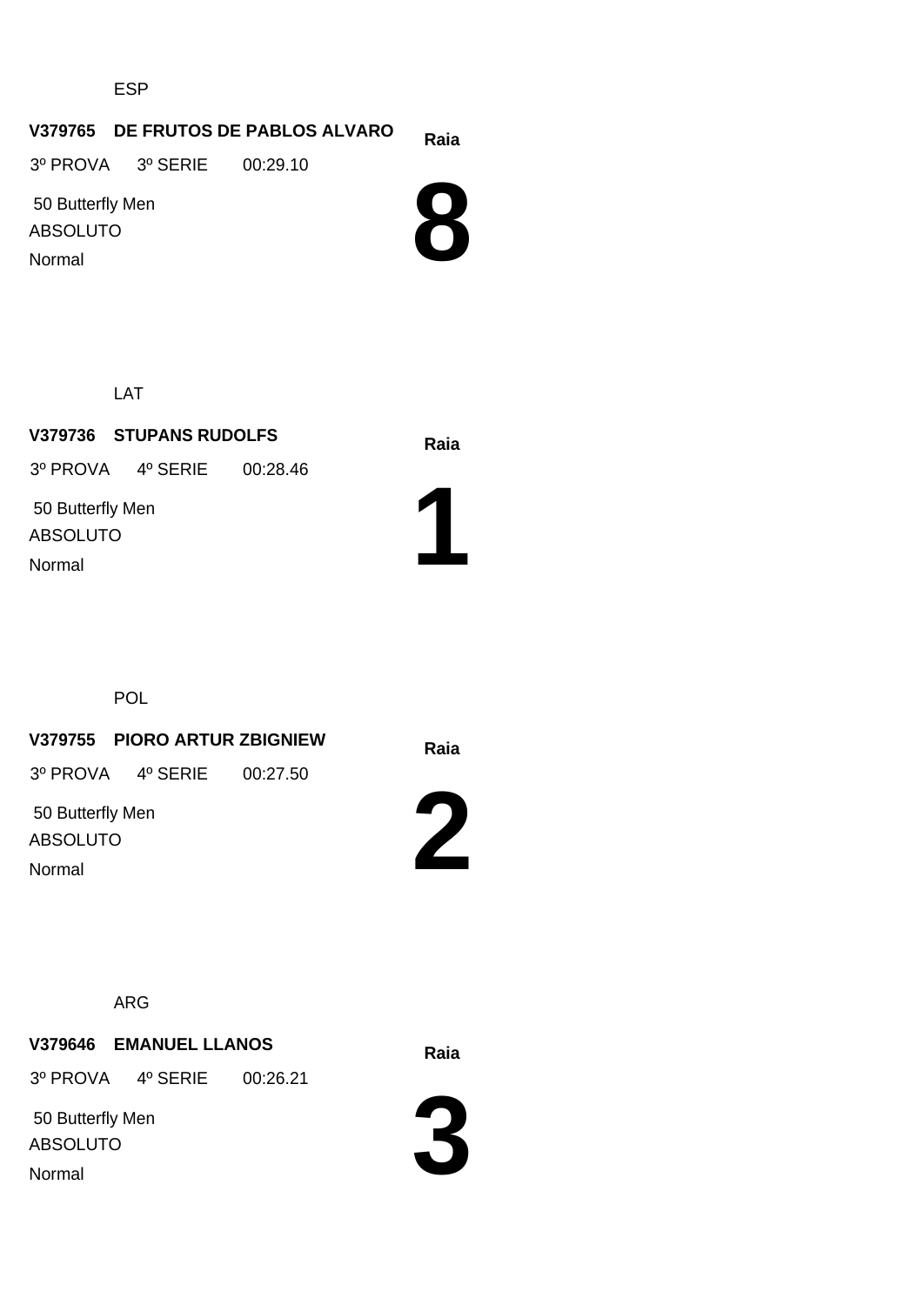# **Raia V379770 SULTANOV ILLIA**

3º PROVA 4º SERIE 00:25.50

 50 Butterfly Men ABSOLUTO Normal



POL

|                                               |                            | V379751 POWROZNIK KONRAD ANDRZEJ | Raia |
|-----------------------------------------------|----------------------------|----------------------------------|------|
|                                               | 3º PROVA 4º SERIE 00:25.90 |                                  |      |
| 50 Butterfly Men<br><b>ABSOLUTO</b><br>Normal |                            |                                  |      |

UKR

**Raia V379781 YAKUBOVSKYI ROSTYSLAV** 50 Butterfly Men ABSOLUTO 3º PROVA 4º SERIE 00:26.70

Normal

**6**

**7**

ITA

**Raia V379694 LUCARINI SIMONE** 50 Butterfly Men ABSOLUTO 3º PROVA 4º SERIE 00:28.00 Normal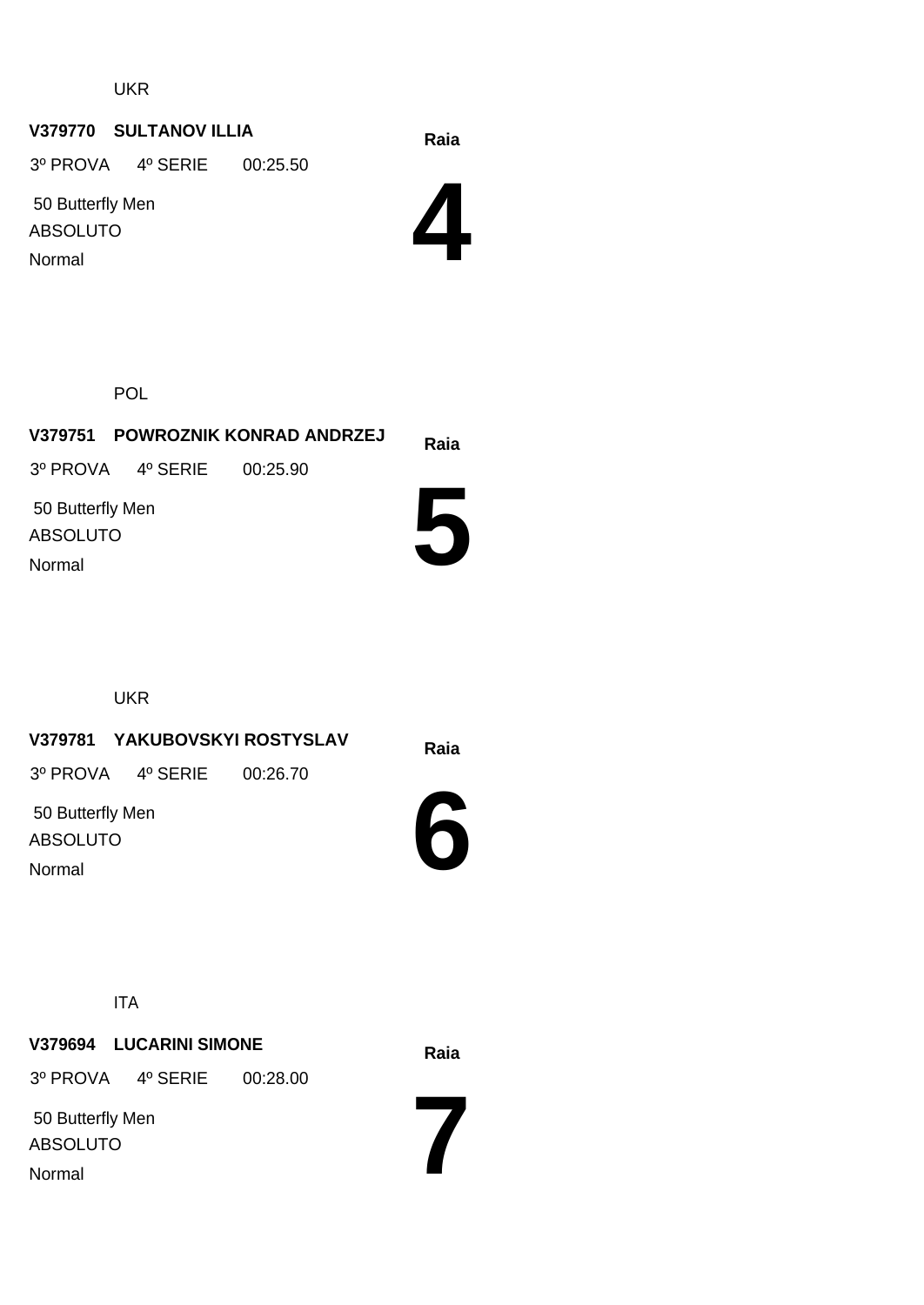PAR

# **Raia V379740 ANASCO TERSTIEGE MATIAS NICOLAS**

3º PROVA 4º SERIE 00:29.10

 50 Butterfly Men ABSOLUTO Normal



LAT

**Raia V379737 VAZDIKIS ARTIS** 50 Butterfly Men ABSOLUTO 3º PROVA 5º SERIE 00:28.15 Normal



POR

**Raia V379759 NEVES TIAGO CORREIA**

3º PROVA 5º SERIE 00:27.10

 50 Butterfly Men ABSOLUTO Normal



**CRO** 

**Raia V379663 ZGOMBA ANTONIO**

3º PROVA 5º SERIE 00:26.13

 50 Butterfly Men ABSOLUTO Normal

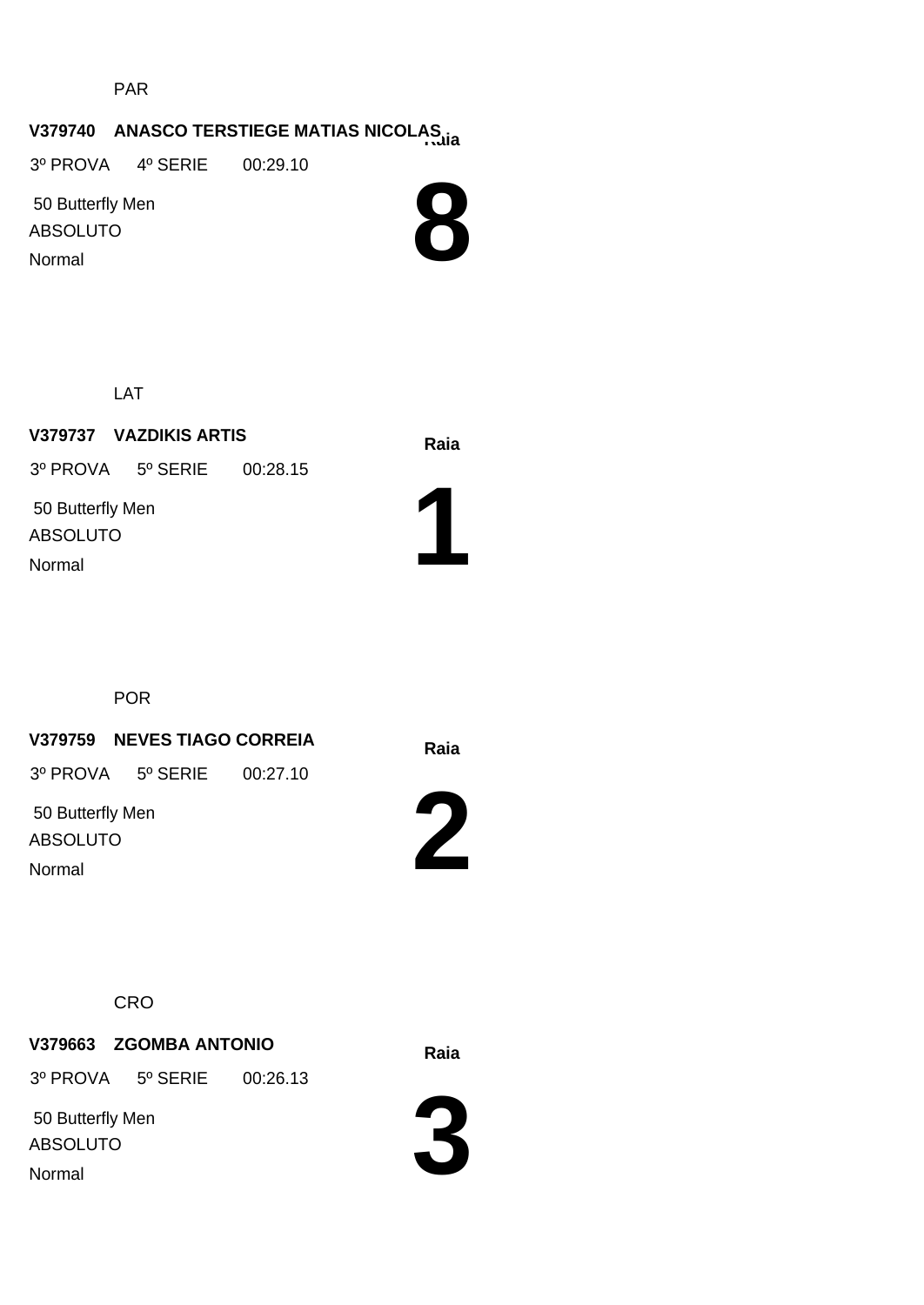JPN

#### **Raia V379704 IBARA RYUTARO**

3º PROVA 5º SERIE 00:24.80

 50 Butterfly Men ABSOLUTO Normal



USA

**Raia V379797 KLOTZ MATTHEW JAMES** 50 Butterfly Men ABSOLUTO 3º PROVA 5º SERIE 00:25.60 Normal



BRA

**Raia V379819 KABBACH GUILHERME MAIA** 50 Butterfly Men 3º PROVA 5º SERIE 00:26.40

ABSOLUTO Normal



USA

**Raia V379793 PLETENETS DANIEL ALEXEY 7** 50 Butterfly Men ABSOLUTO 3º PROVA 5º SERIE 00:27.80 Normal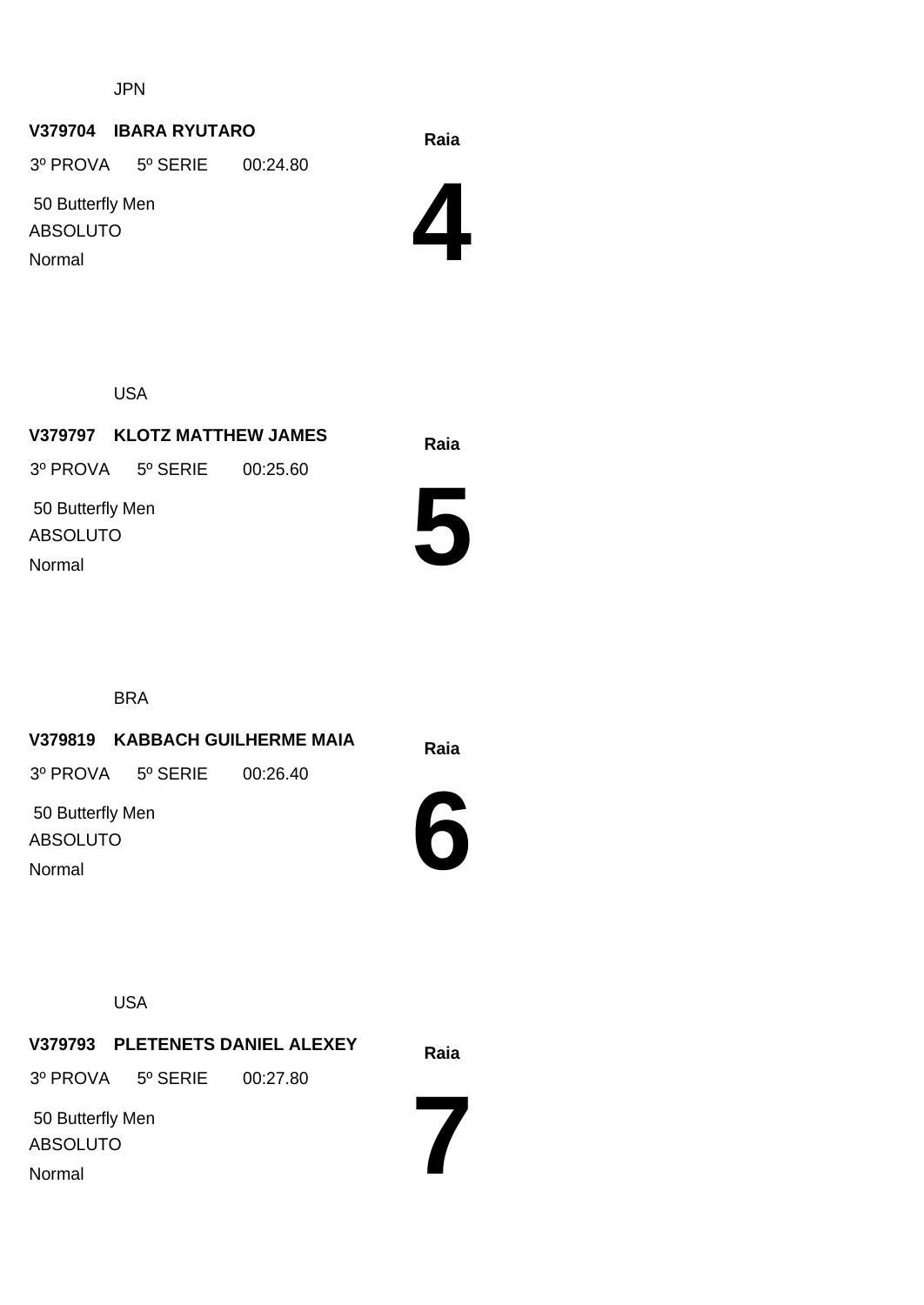**COL** 

# **Raia V379657 BRITTON HOWARD DAYNE**

3º PROVA 5º SERIE 00:28.71

 50 Butterfly Men ABSOLUTO Normal



ESP

|                                     |                            | V379762 CUADRADO MARTIN ELSA | Raia |
|-------------------------------------|----------------------------|------------------------------|------|
|                                     | 4º PROVA 1º SERIE 02:41.70 |                              |      |
| 200 Medley Women<br><b>ABSOLUTO</b> |                            |                              |      |
| Normal                              |                            |                              |      |

UKR

# **Raia V379772 MAKHNYK ANITA**

4º PROVA 1º SERIE 02:31.20

200 Medley Women ABSOLUTO Normal



**3**



**Raia V379783 TERESHCHENKO IRYNA** 4º PROVA 1º SERIE 02:27.00

200 Medley Women ABSOLUTO Normal

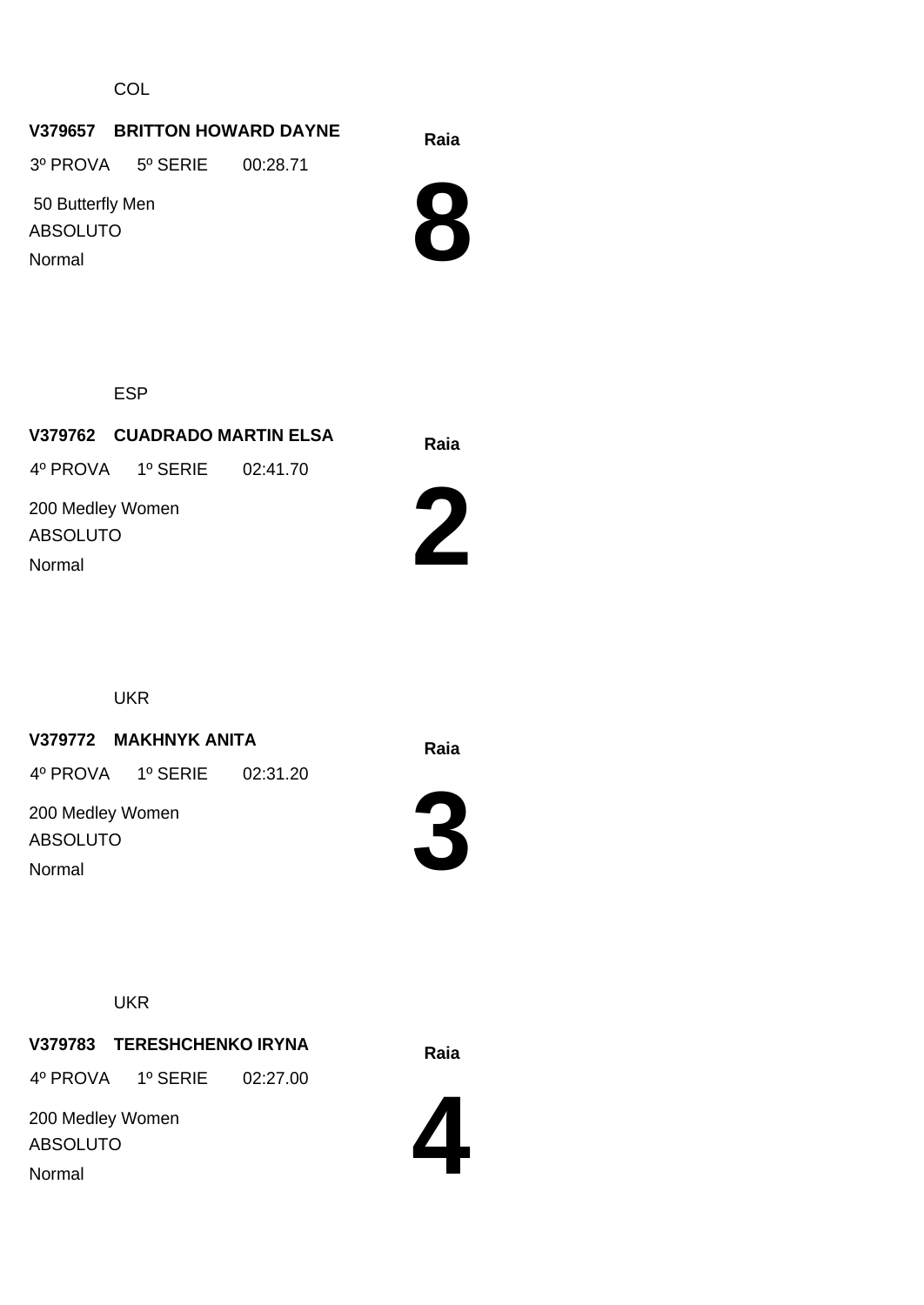LAT

# **Raia V379616 EMBREKTE ZANE**

4º PROVA 1º SERIE 02:29.60

200 Medley Women ABSOLUTO Normal

**5**

USA

|                                               |                            | V379792 THOMPSON BROOKE ELIZABETH | Raia |
|-----------------------------------------------|----------------------------|-----------------------------------|------|
|                                               | 4º PROVA 1º SERIE 02:34.00 |                                   |      |
| 200 Medley Women<br><b>ABSOLUTO</b><br>Normal |                            |                                   |      |
|                                               |                            |                                   |      |

IND

# **Raia V379677 SUBIYA RAHIMKHAN**

4º PROVA 1º SERIE 02:55.40

200 Medley Women ABSOLUTO Normal

JPN

**Raia V379697 HIRABAYASHI HANAKA**

4º PROVA 2º SERIE 02:36.60

200 Medley Women ABSOLUTO Normal



**7**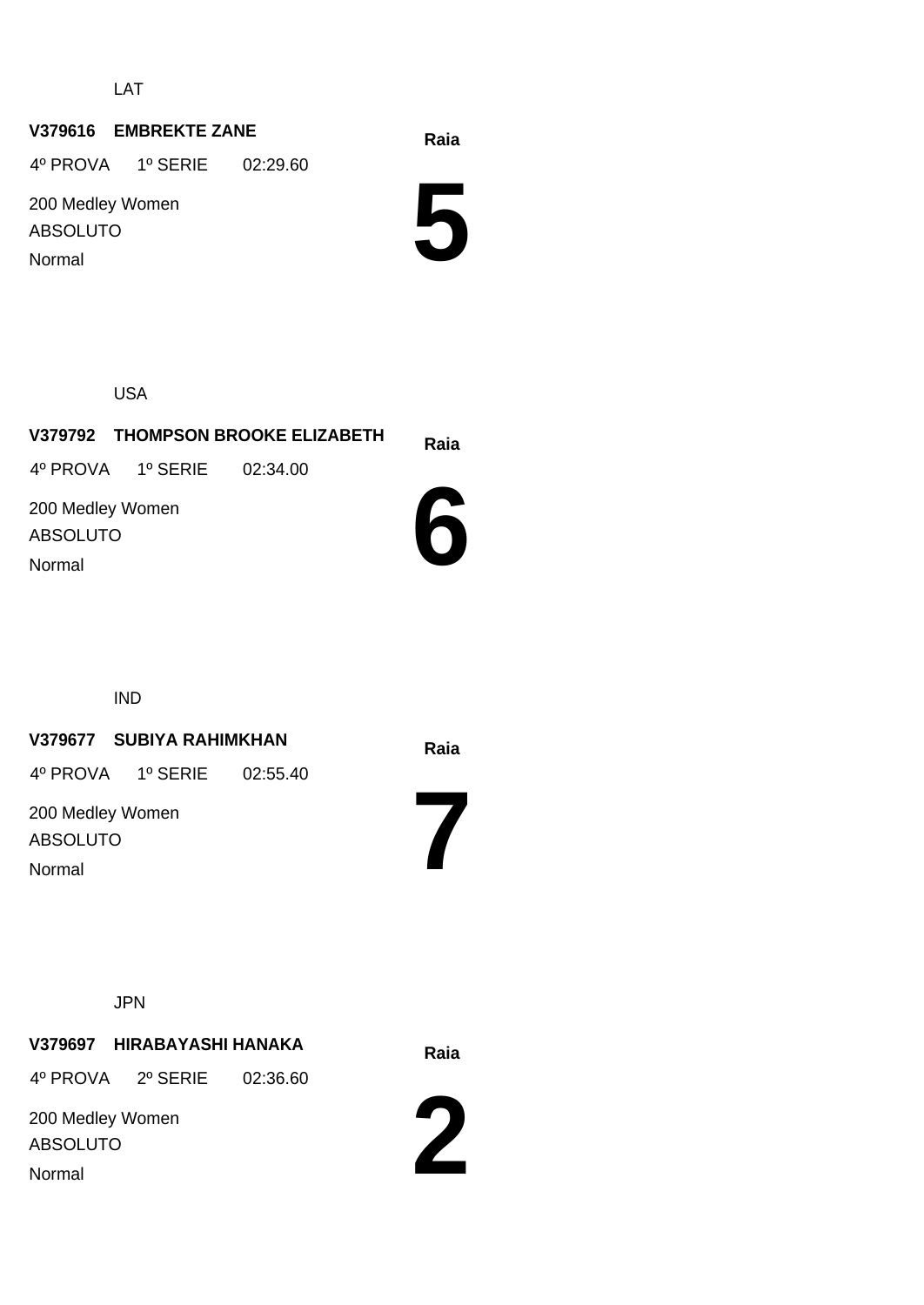JPN

#### **Raia V379700 SAITO KYOKA**

4º PROVA 2º SERIE 02:30.00

200 Medley Women ABSOLUTO Normal

**3**

USA

**Raia V379796 MASSENGALE EMILY RENE**

4º PROVA 2º SERIE 02:25.70

200 Medley Women ABSOLUTO Normal



POL

**Raia V379748 CHMIELEWSKA JULIA MAGDALENA 5** 200 Medley Women ABSOLUTO 4º PROVA 2º SERIE 02:29.30 Normal

USA

**Raia V379795 WEATHERBY KAITLYN ROSE** 4º PROVA 2º SERIE 02:32.00

200 Medley Women ABSOLUTO Normal

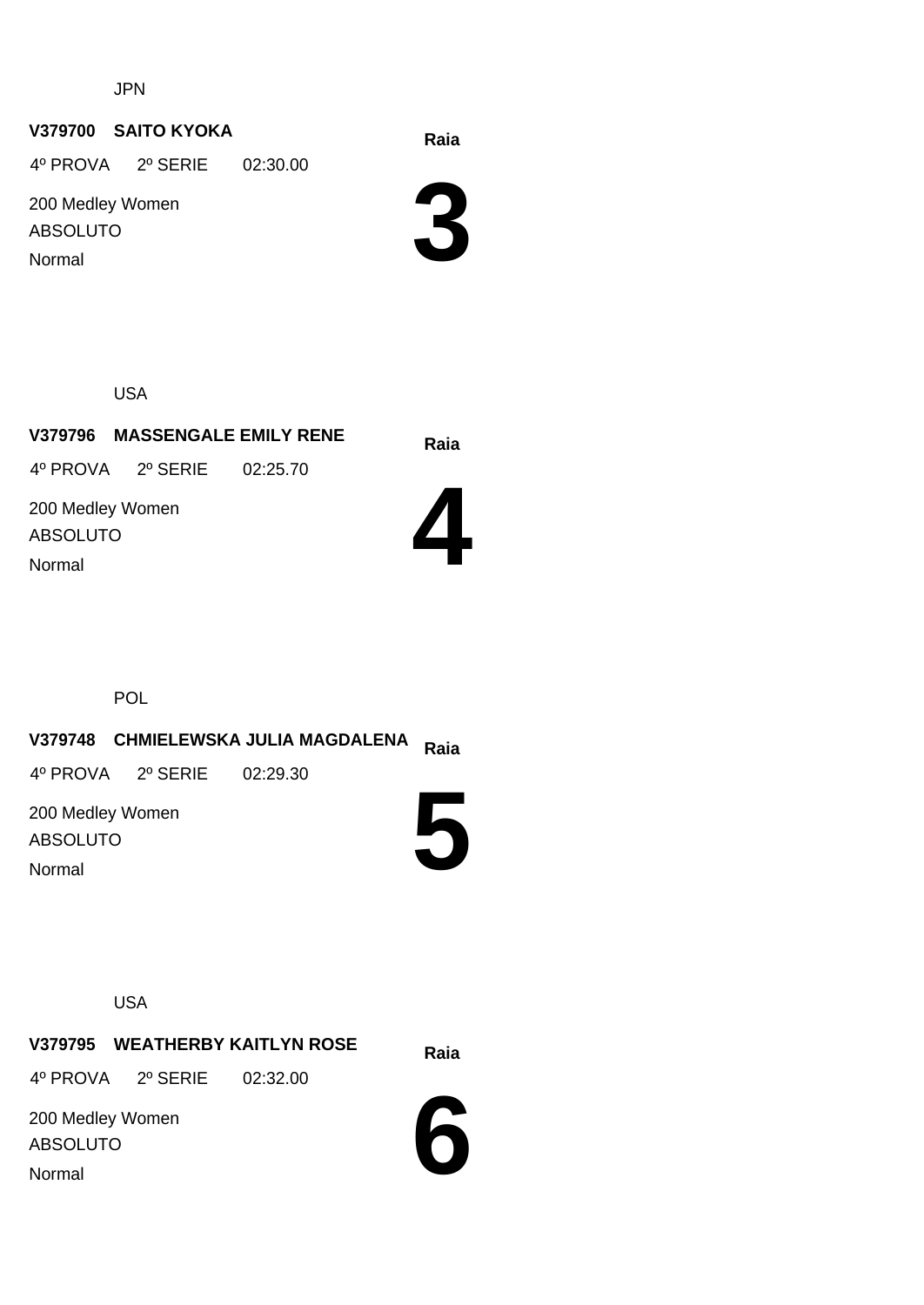**COL** 

# **Raia V379661 TASCON YESSICA ANDREA 7** 200 Medley Women ABSOLUTO 4º PROVA 2º SERIE 02:48.70 Normal

ITA

**Raia V379682 DIDDORO JESSICA** 200 Medley Women ABSOLUTO 4º PROVA 3º SERIE 02:35.00 Normal



ITA

#### **Raia V379683 MARAGNO SARA**

4º PROVA 3º SERIE 02:30.00

200 Medley Women ABSOLUTO Normal



**3**

USA

**Raia V379794 CRONK CARLI ELIZABETH** 4º PROVA 3º SERIE 02:20.10

200 Medley Women ABSOLUTO Normal

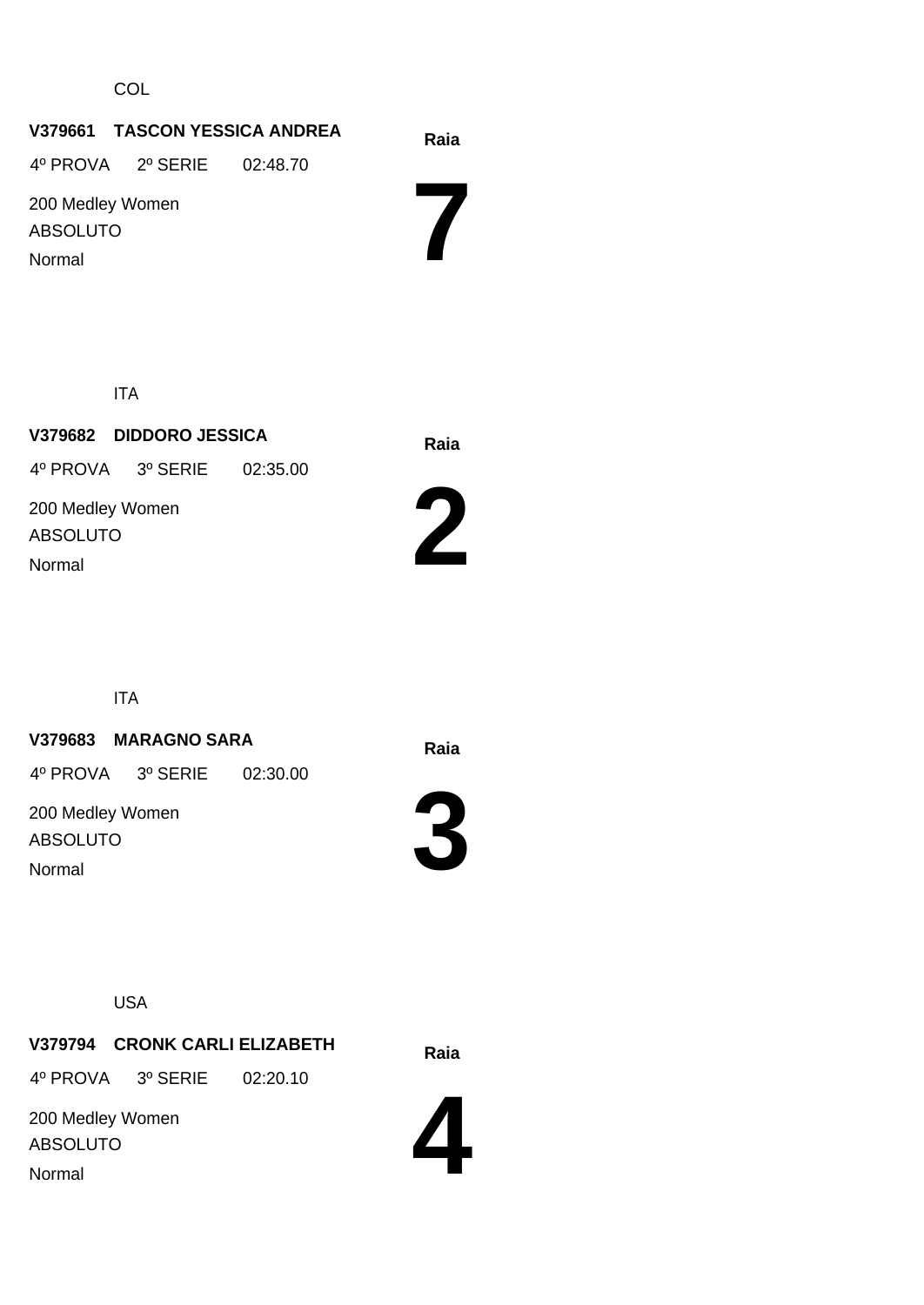POL

#### **Raia V379747 DRAGAN JULIA**

4º PROVA 3º SERIE 02:28.60

200 Medley Women ABSOLUTO Normal

**5**

ITA

**Raia V379684 MARAGNO GAIA** 200 Medley Women ABSOLUTO 4º PROVA 3º SERIE 02:32.00 Normal



HUN

#### **Raia V379673 ZSILINSZKI ORSOLYA**

4º PROVA 3º SERIE 02:43.10

200 Medley Women ABSOLUTO Normal

**7**

POL

**Raia <sup>379805</sup> POLAND**

5º PROVA 1º SERIE 03:54.60

 Relay 4x100 Freestyle Men ABSOLUTO Normal

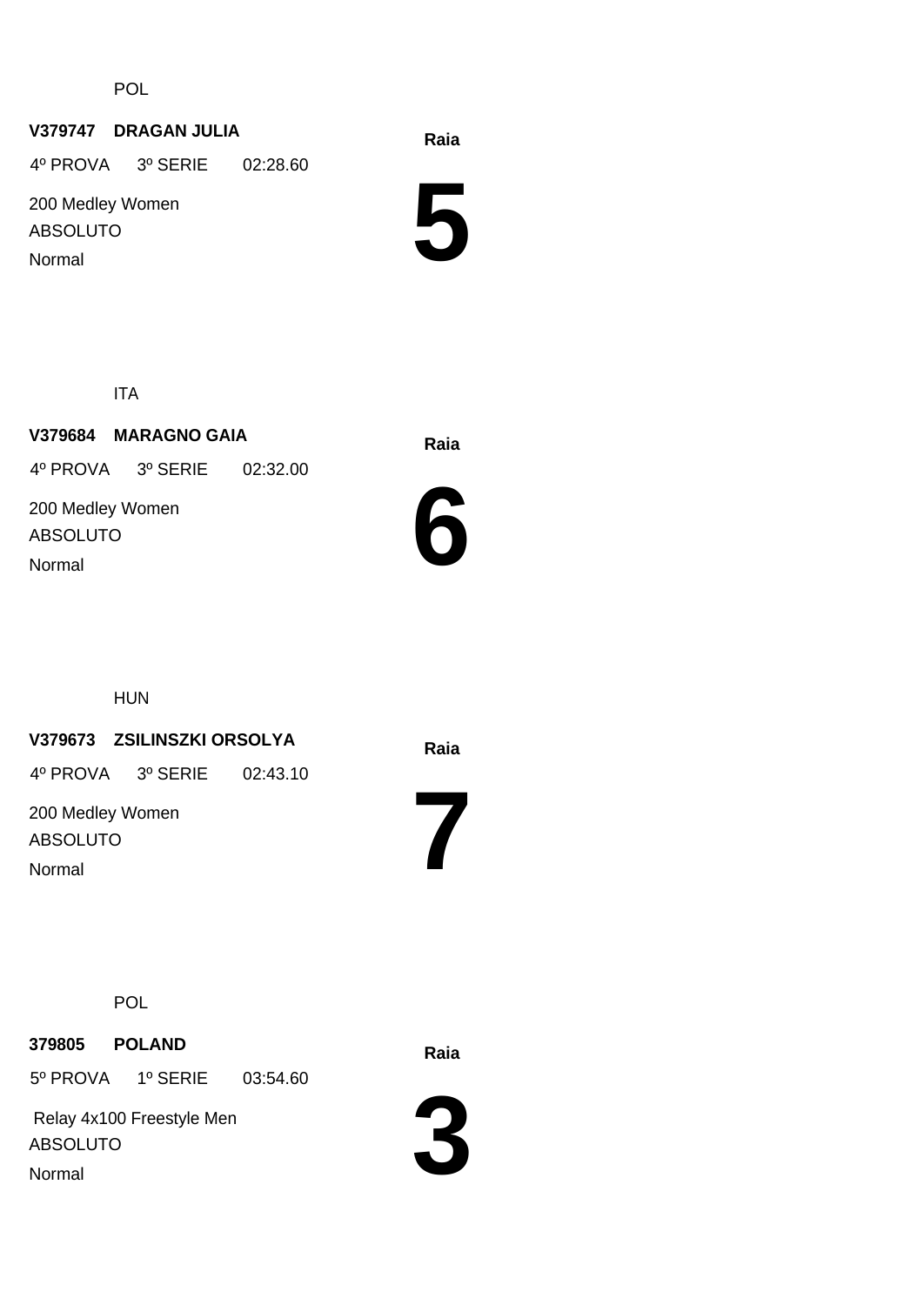JPN

# **Raia <sup>379801</sup> JAPAN**

5º PROVA 1º SERIE 03:37.00

 Relay 4x100 Freestyle Men ABSOLUTO Normal

**4**

**KOR** 

**Raia <sup>379803</sup> KOREA** 5º PROVA 1º SERIE 03:51.00

 Relay 4x100 Freestyle Men ABSOLUTO Normal



KAZ

# **Raia <sup>379802</sup> KAZAKHSTAN**

5º PROVA 1º SERIE 04:29.00

 Relay 4x100 Freestyle Men ABSOLUTO Normal



KUW

**Raia <sup>379804</sup> KUWAIT**

5º PROVA 2º SERIE 99:99.99

 Relay 4x100 Freestyle Men ABSOLUTO Normal

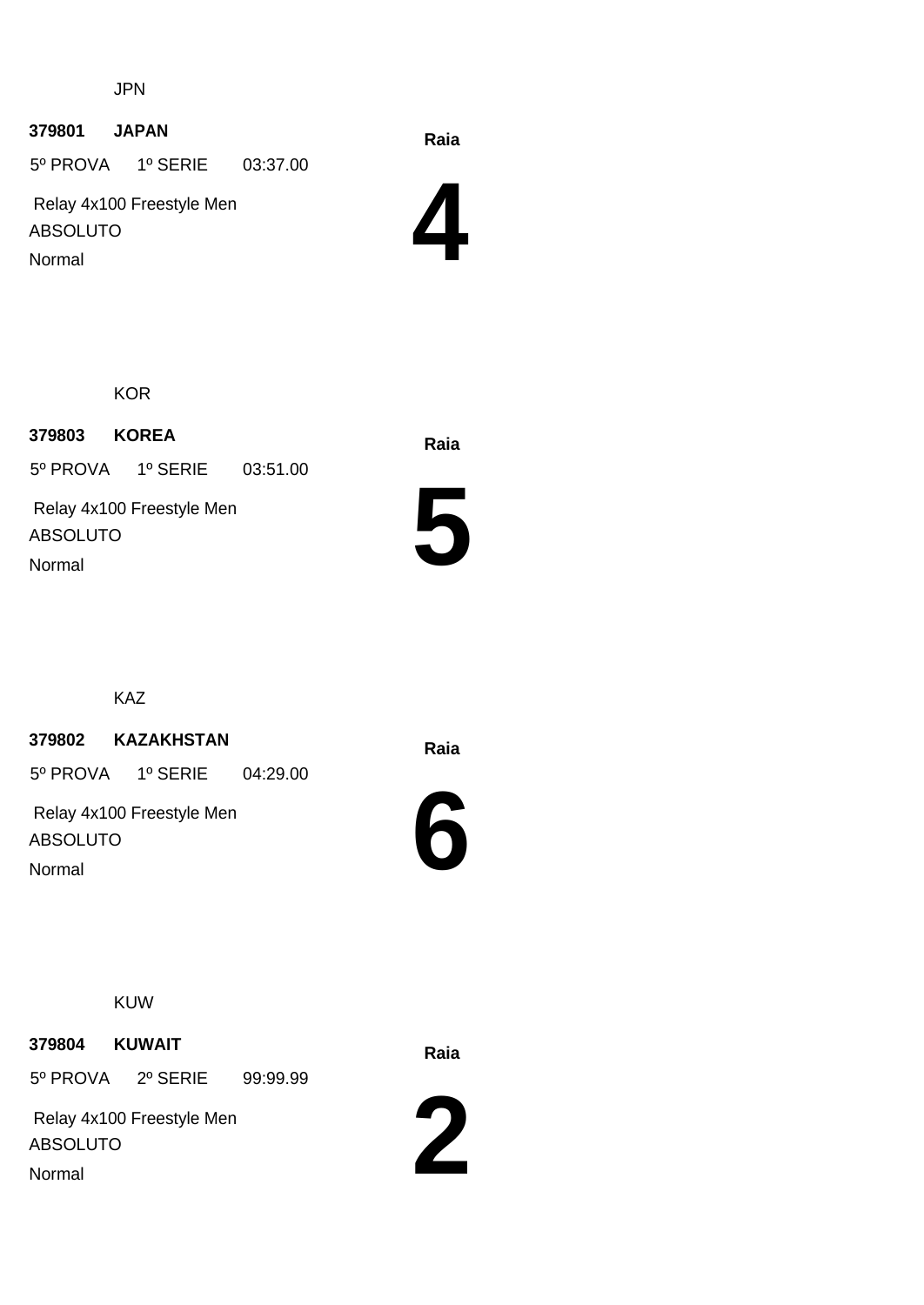ITA

# **Raia <sup>379800</sup> ITALY**

5º PROVA 2º SERIE 03:52.00

 Relay 4x100 Freestyle Men ABSOLUTO Normal

**3**

UKR

**Raia <sup>379807</sup> UKRAINE** Relay 4x100 Freestyle Men ABSOLUTO 5º PROVA 2º SERIE 03:34.00



USA

Normal

#### **Raia <sup>379808</sup> UNITED STATES**

5º PROVA 2º SERIE 03:50.00

 Relay 4x100 Freestyle Men ABSOLUTO Normal



POR

**Raia <sup>379809</sup> PORTUGAL**

5º PROVA 2º SERIE 04:01.00

 Relay 4x100 Freestyle Men ABSOLUTO Normal

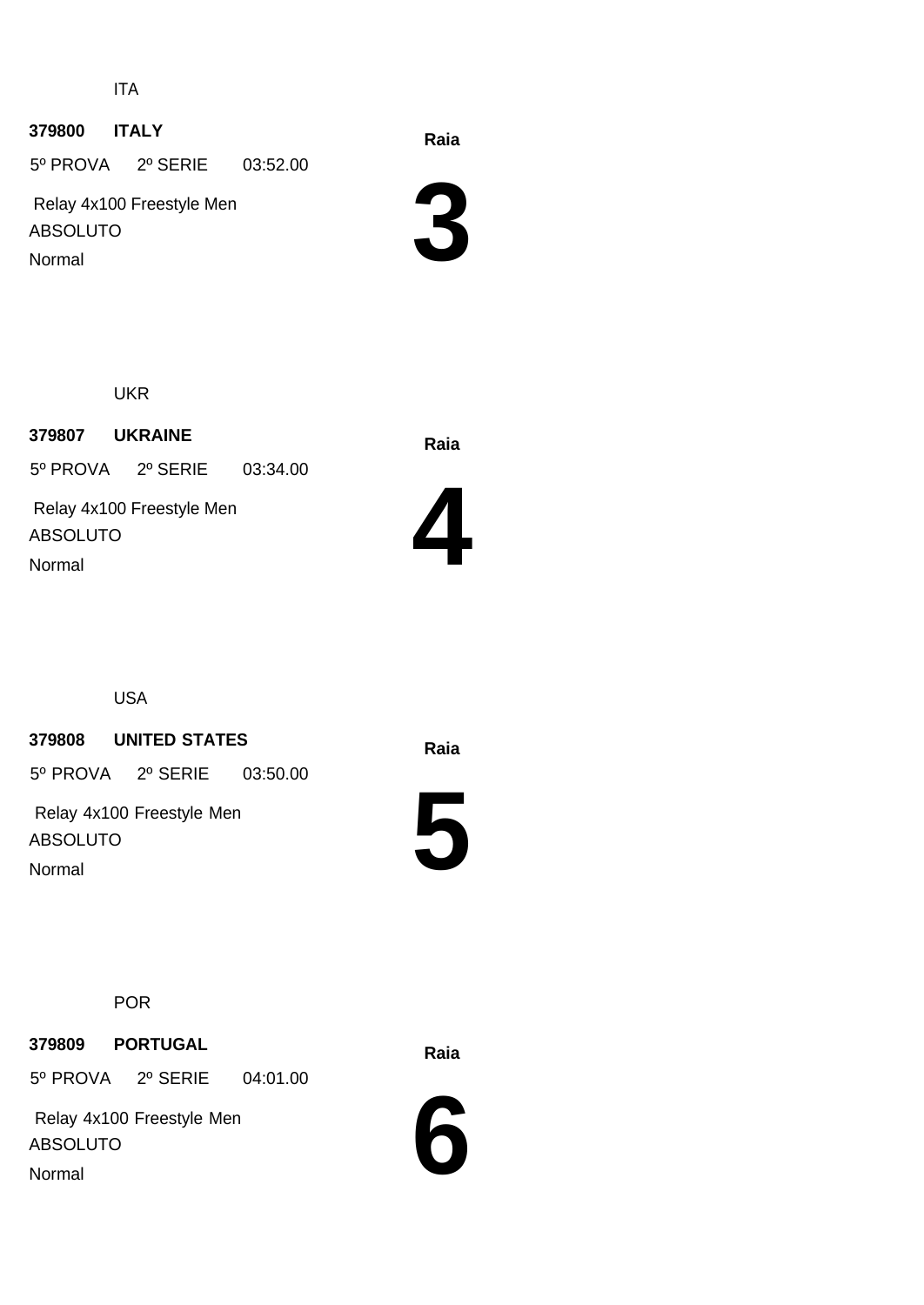POL

#### **Raia V379754 NOWICKA WERONIKA**

6º PROVA 1º SERIE 01:09.30

 100 Butterfly Women ABSOLUTO Normal

**3**

UKR

**Raia V379785 IVANENKO KATERYNA** 100 Butterfly Women ABSOLUTO 6º PROVA 1º SERIE 01:07.00 Normal



JPN

#### **Raia V379700 SAITO KYOKA**

6º PROVA 1º SERIE 01:08.00

 100 Butterfly Women ABSOLUTO Normal

**5**

**COL** 

**Raia V379659 PINEROS DANIELA JULIANA** 6º PROVA 1º SERIE 01:13.90

 100 Butterfly Women ABSOLUTO Normal

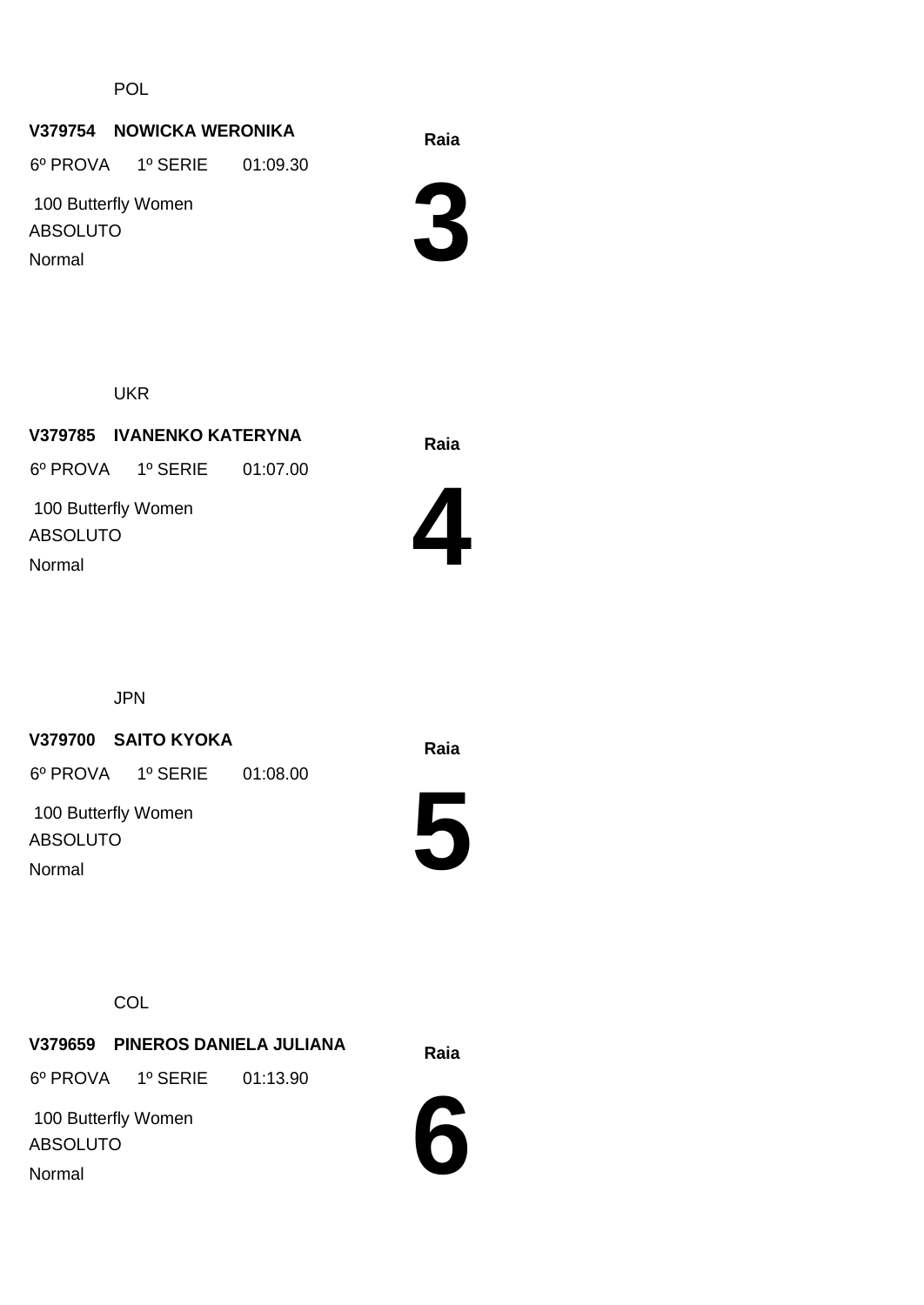KAZ

# **Raia V379720 BIRYUKOVA ALYONA**

6º PROVA 1º SERIE 01:20.60

 100 Butterfly Women ABSOLUTO Normal

**7**

FRA

**Raia V379670 MASSE ZELIA MONA** 100 Butterfly Women ABSOLUTO 6º PROVA 2º SERIE 01:15.20 Normal





**Raia V379795 WEATHERBY KAITLYN ROSE** 100 Butterfly Women 6º PROVA 2º SERIE 01:09.10

ABSOLUTO Normal



**UKR** 

**Raia V379783 TERESHCHENKO IRYNA**

6º PROVA 2º SERIE 01:06.40

 100 Butterfly Women ABSOLUTO Normal

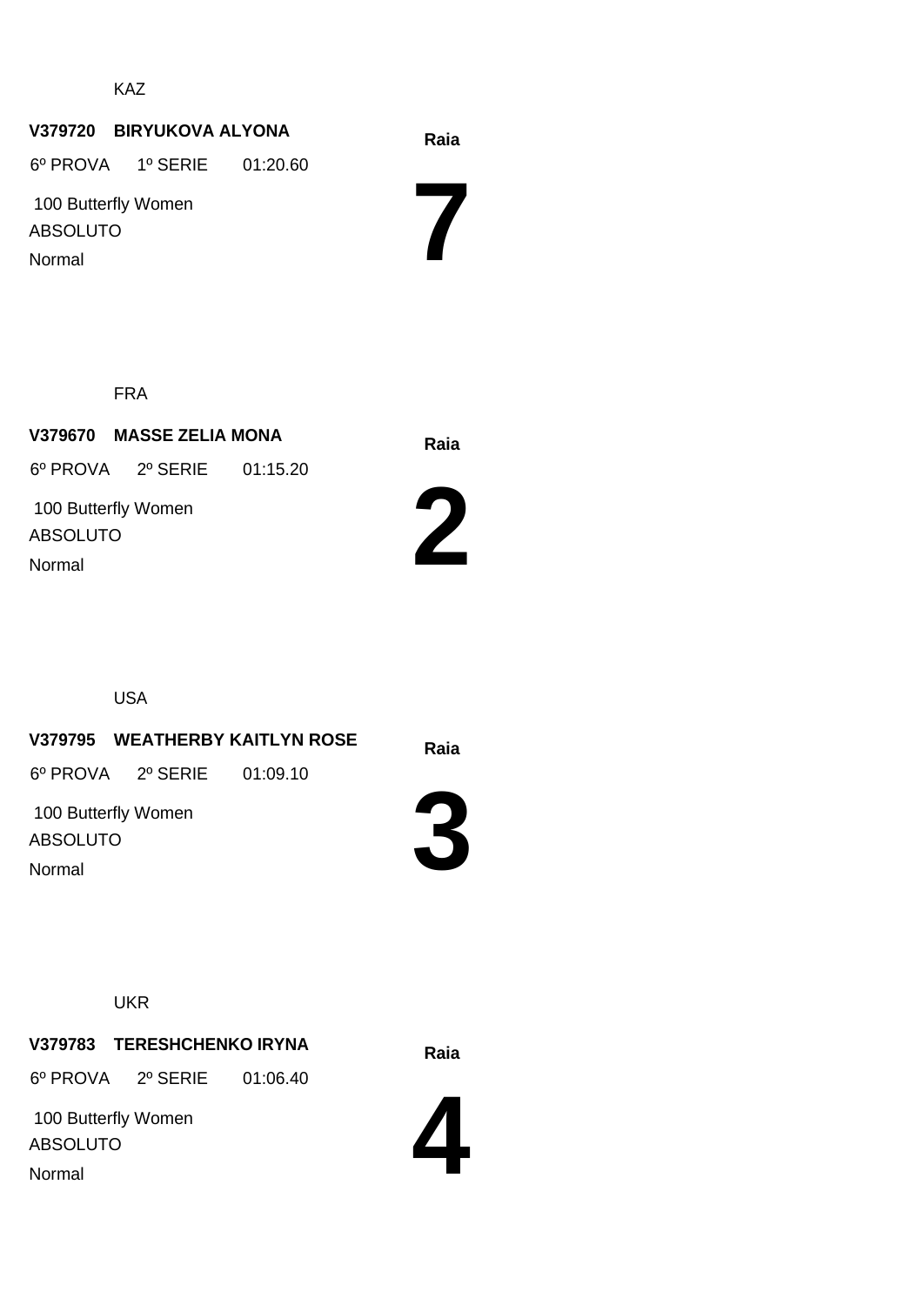USA

# **Raia V379796 MASSENGALE EMILY RENE**

6º PROVA 2º SERIE 01:07.70

 100 Butterfly Women ABSOLUTO Normal

**5**

ESP

**Raia V379764 JAEN ABAD NATALIA** 100 Butterfly Women ABSOLUTO 6º PROVA 2º SERIE 01:12.40 Normal



ITA

# **Raia V379695 CERA MARIA CHIARA**

6º PROVA 2º SERIE 01:16.00

 100 Butterfly Women ABSOLUTO Normal

HUN

# **Raia V379673 ZSILINSZKI ORSOLYA**

6º PROVA 3º SERIE 01:14.30

 100 Butterfly Women ABSOLUTO Normal



**7**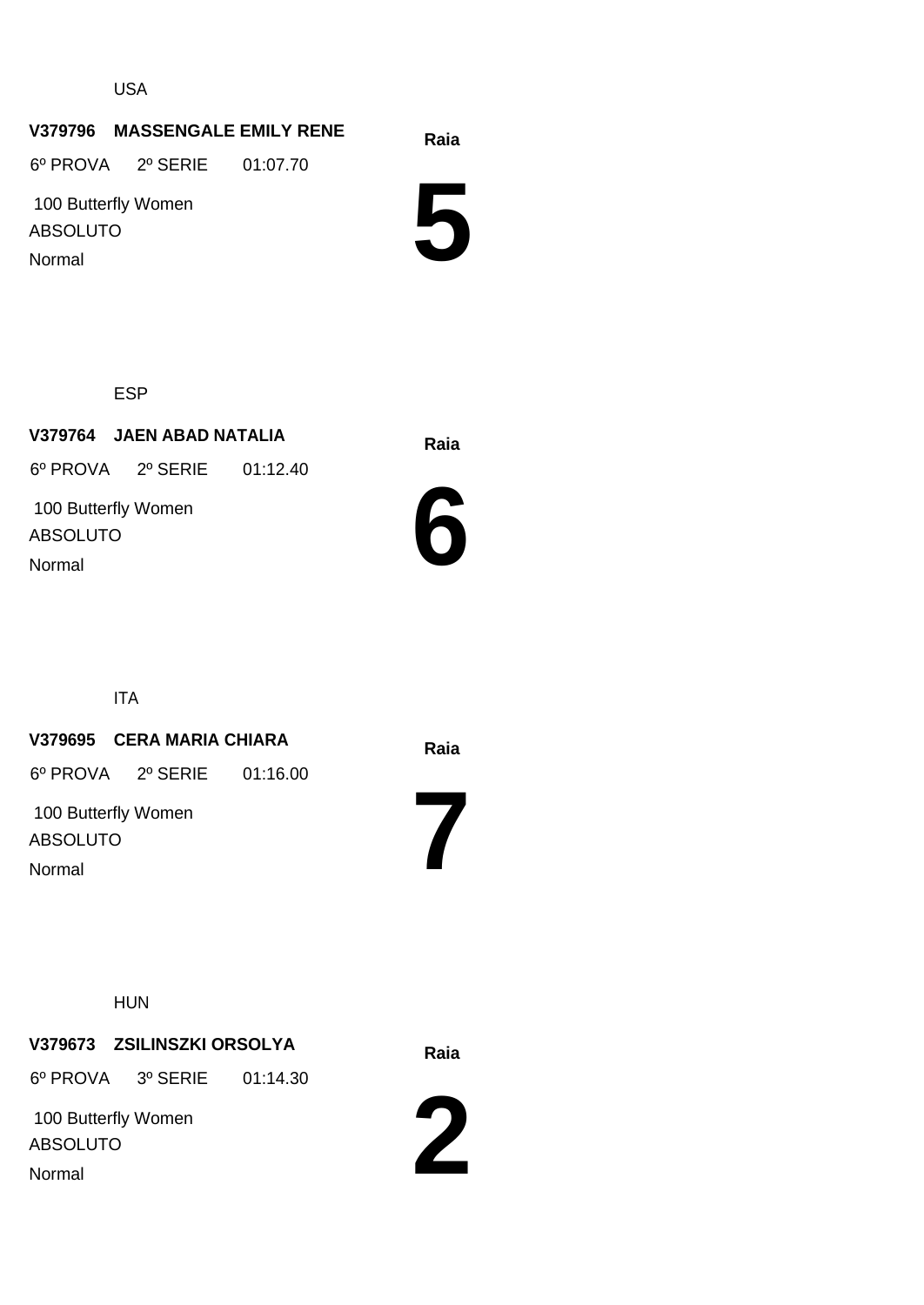USA

#### **Raia V379792 THOMPSON BROOKE ELIZABETH**

6º PROVA 3º SERIE 01:08.90

 100 Butterfly Women ABSOLUTO Normal

**3**

ITA

**Raia V379683 MARAGNO SARA** 100 Butterfly Women ABSOLUTO 6º PROVA 3º SERIE 01:05.00 Normal



UKR

#### **Raia V379772 MAKHNYK ANITA**

6º PROVA 3º SERIE 01:07.10

 100 Butterfly Women ABSOLUTO Normal



USA

**Raia V379791 FUJII SAMANTHA SHIZUE** 6º PROVA 3º SERIE 01:09.80

 100 Butterfly Women ABSOLUTO Normal

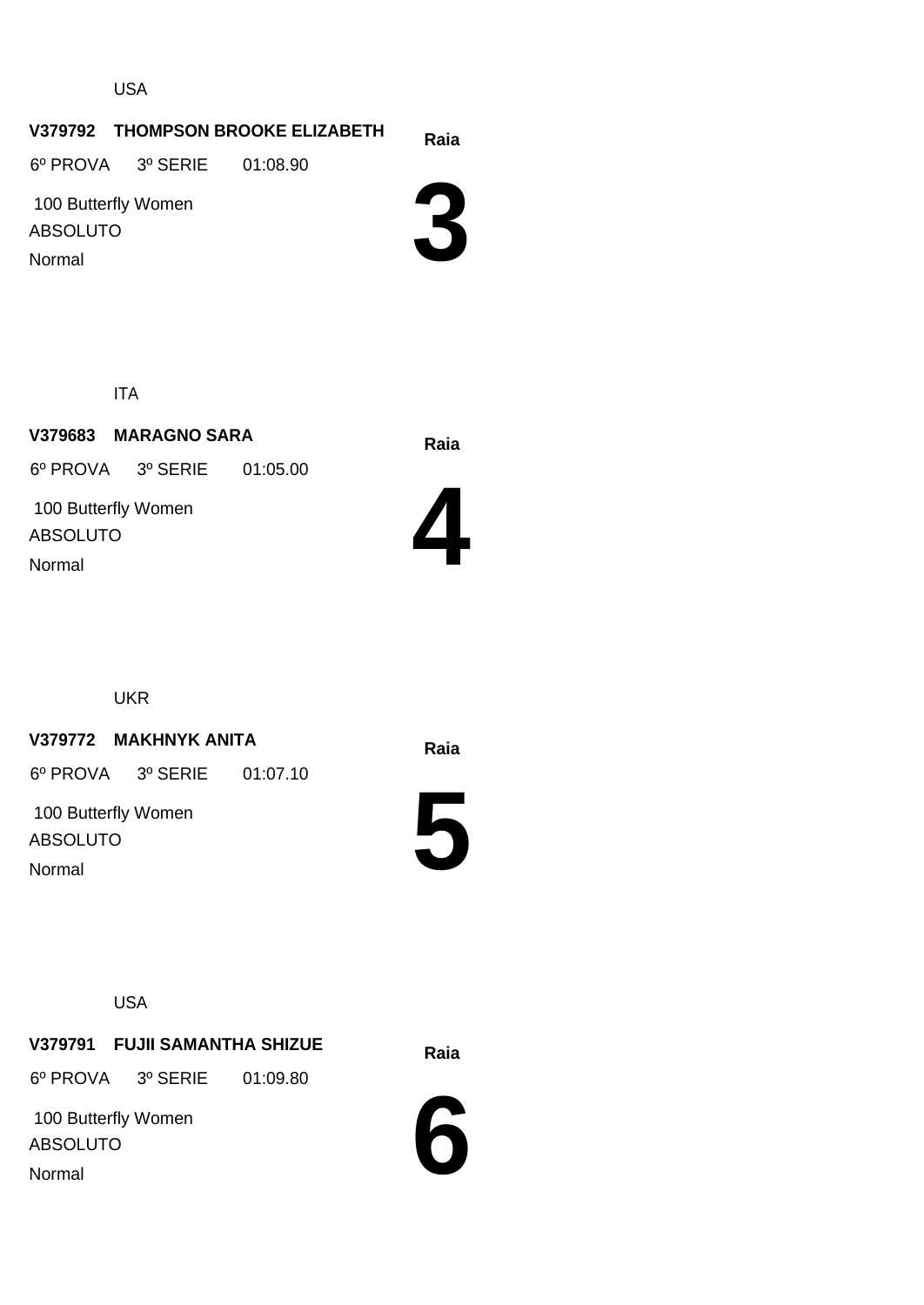LAT

# **Raia V379616 EMBREKTE ZANE 7** 100 Butterfly Women ABSOLUTO 6º PROVA 3º SERIE 01:16.00 Normal

POL

**Raia V379742 WOJCIK RAFAL** 200 Backstroke Men ABSOLUTO 7º PROVA 1º SERIE 02:30.00 Normal



UKR

**Raia V379768 KREMLIAKOV VLADYSLAV**

7º PROVA 1º SERIE 02:10.00

 200 Backstroke Men ABSOLUTO Normal



USA

**Raia V379797 KLOTZ MATTHEW JAMES** 7º PROVA 1º SERIE 02:02.00

 200 Backstroke Men ABSOLUTO Normal

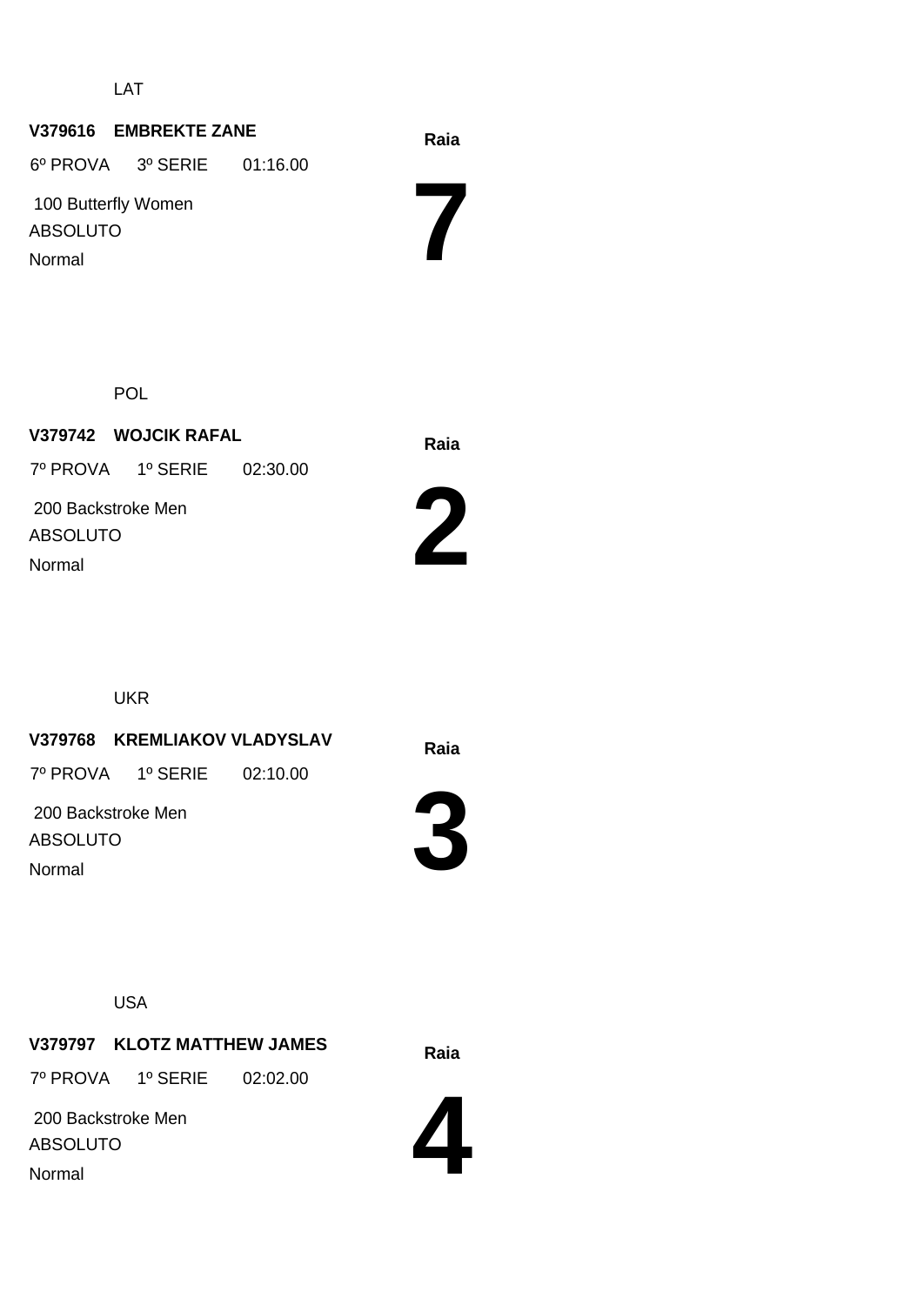USA

#### **Raia V379789 DAVIS COLLIN ADDISON**

7º PROVA 1º SERIE 02:08.90

 200 Backstroke Men ABSOLUTO Normal

**5**

UKR

**Raia V379771 ADAMOVYCH VLADYSLAV** 200 Backstroke Men ABSOLUTO 7º PROVA 1º SERIE 02:24.00 Normal



**COL** 

**Raia V379658 URIZA ESTEBAN FERNANDO 7** 200 Backstroke Men ABSOLUTO 7º PROVA 1º SERIE 02:34.50 Normal

**ECU** 

**Raia V379667 SIAVICHAY LUIS BRYAN**

7º PROVA 2º SERIE 02:38.80

 200 Backstroke Men ABSOLUTO Normal

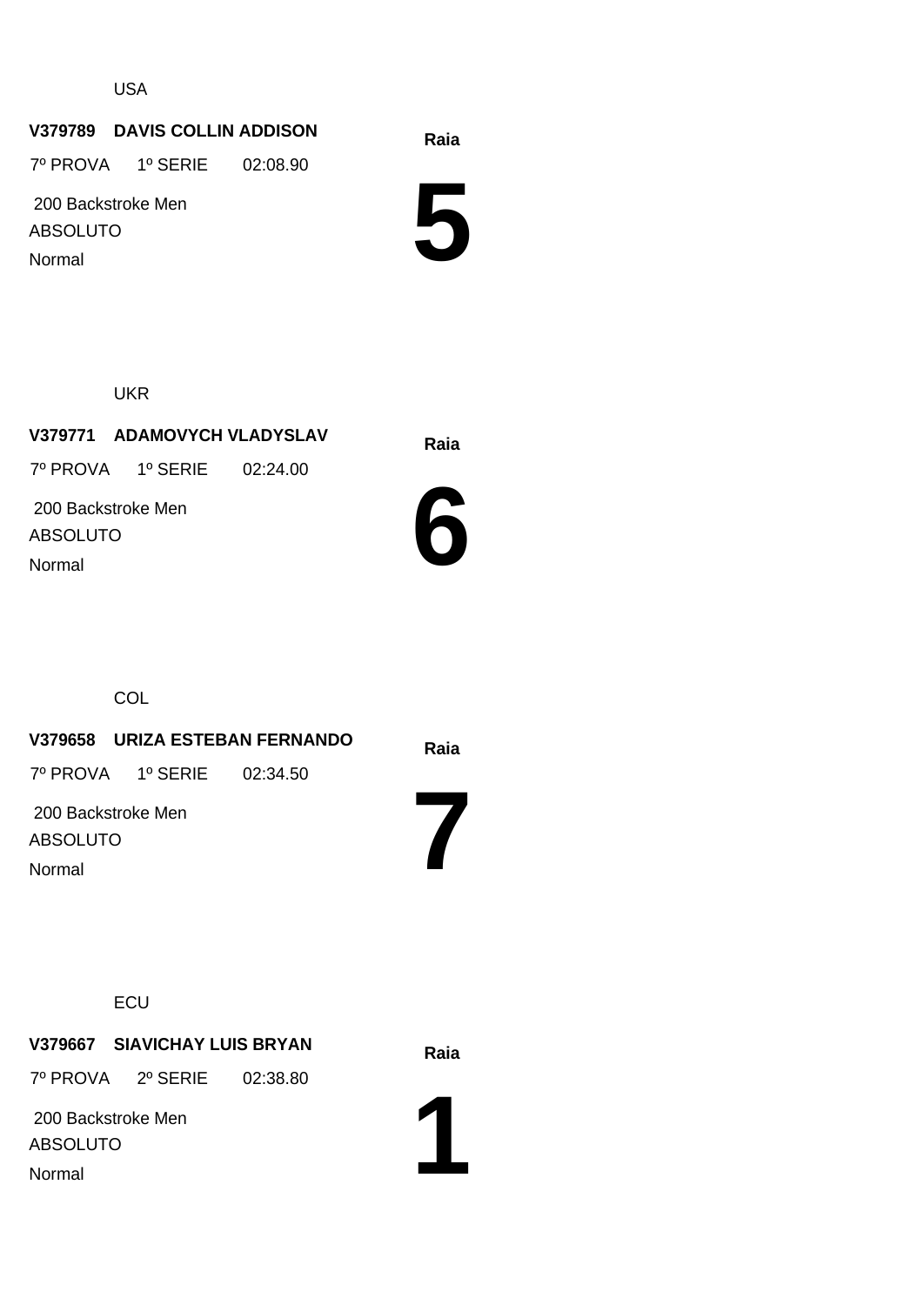POL

#### **Raia V379745 STEMPURSKI IGOR**

7º PROVA 2º SERIE 02:25.00

 200 Backstroke Men ABSOLUTO Normal



POL

**Raia V379750 SAWKA JULIUSZ JAN** 200 Backstroke Men ABSOLUTO 7º PROVA 2º SERIE 02:09.20 Normal



KAZ

#### **Raia V379716 KENZHEBEK DIAS**

7º PROVA 2º SERIE 01:05.30

 200 Backstroke Men ABSOLUTO Normal



JPN

# **Raia V379702 KANAJI YOSHIKAZU**

7º PROVA 2º SERIE 02:08.50

 200 Backstroke Men ABSOLUTO Normal

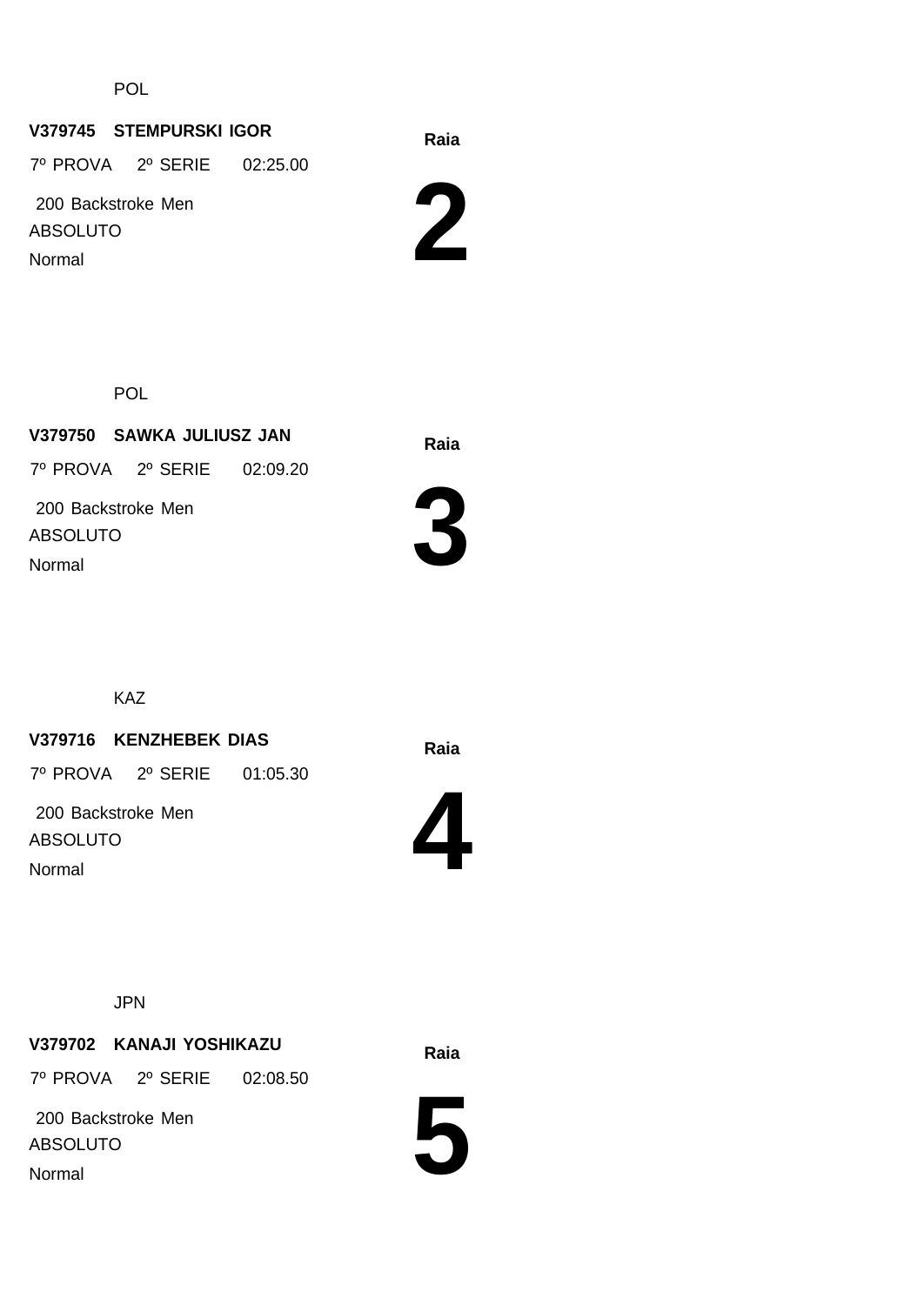USA

# **Raia V379787 FIXSEN TANNER TROY**

7º PROVA 2º SERIE 02:23.00

 200 Backstroke Men ABSOLUTO

Normal



ESP

**Raia V379824 GUILLEN MARTINEZ MARIO 7** 200 Backstroke Men ABSOLUTO 7º PROVA 2º SERIE 02:30.80 Normal

CUB

# **Raia V379664 RODRIGUEZ GARCES MERISLELBYS**

8º PROVA 1º SERIE 00:45.70

50 Breaststroke Women ABSOLUTO Normal

HUN

# **Raia V379673 ZSILINSZKI ORSOLYA**

8º PROVA 1º SERIE 00:38.50

50 Breaststroke Women

ABSOLUTO

Normal



**1**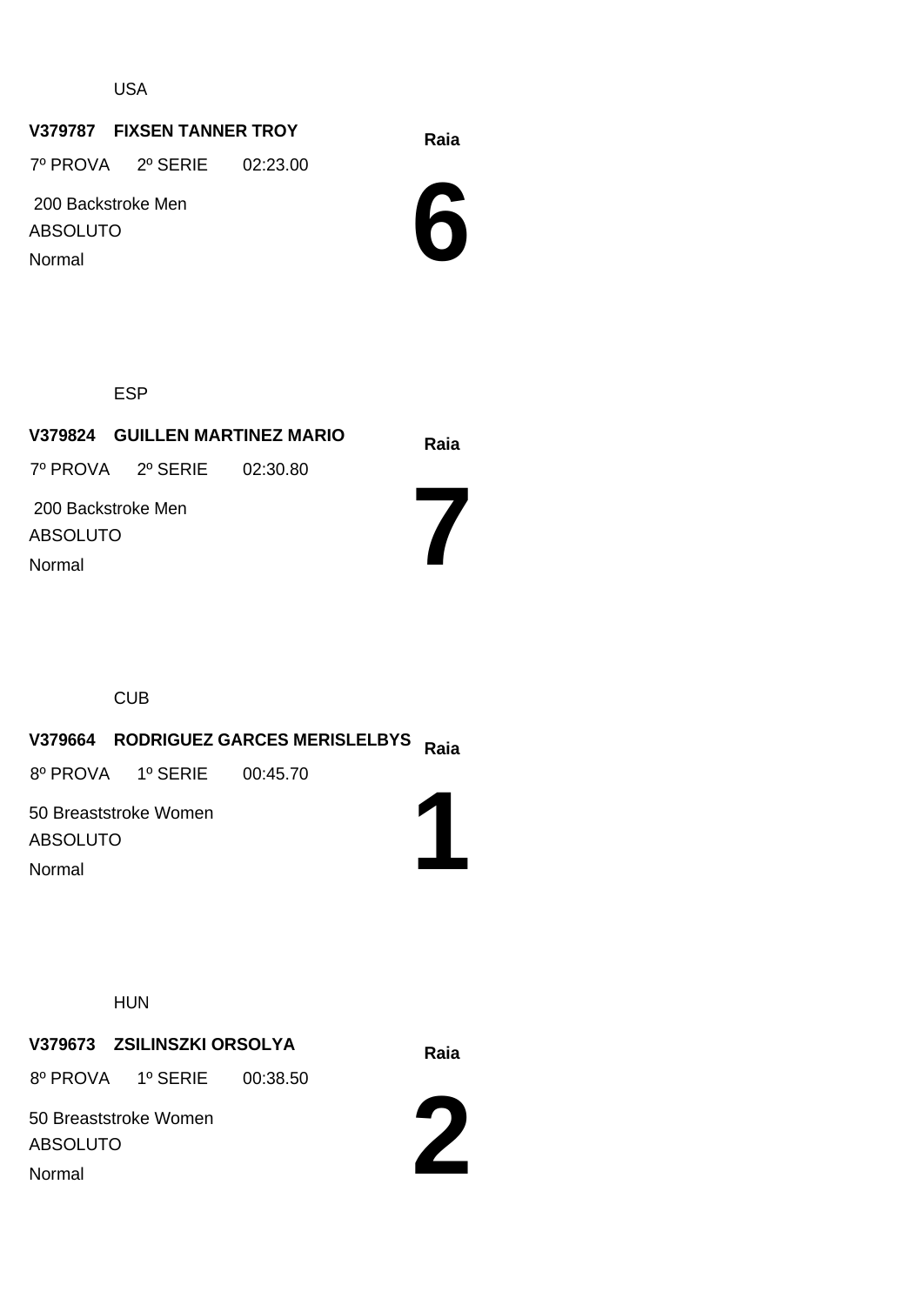ESP

#### **Raia V379762 CUADRADO MARTIN ELSA**

8º PROVA 1º SERIE 00:36.60

50 Breaststroke Women ABSOLUTO Normal



UKR

**Raia V379773 REZHYLO MARIIA** 50 Breaststroke Women ABSOLUTO 8º PROVA 1º SERIE 00:32.00 Normal



ITA

#### **Raia V379684 MARAGNO GAIA**

8º PROVA 1º SERIE 00:34.00

50 Breaststroke Women ABSOLUTO Normal



#### GER

# **Raia V379617 PICHIER PAULA**

8º PROVA 1º SERIE 00:38.00

50 Breaststroke Women ABSOLUTO Normal

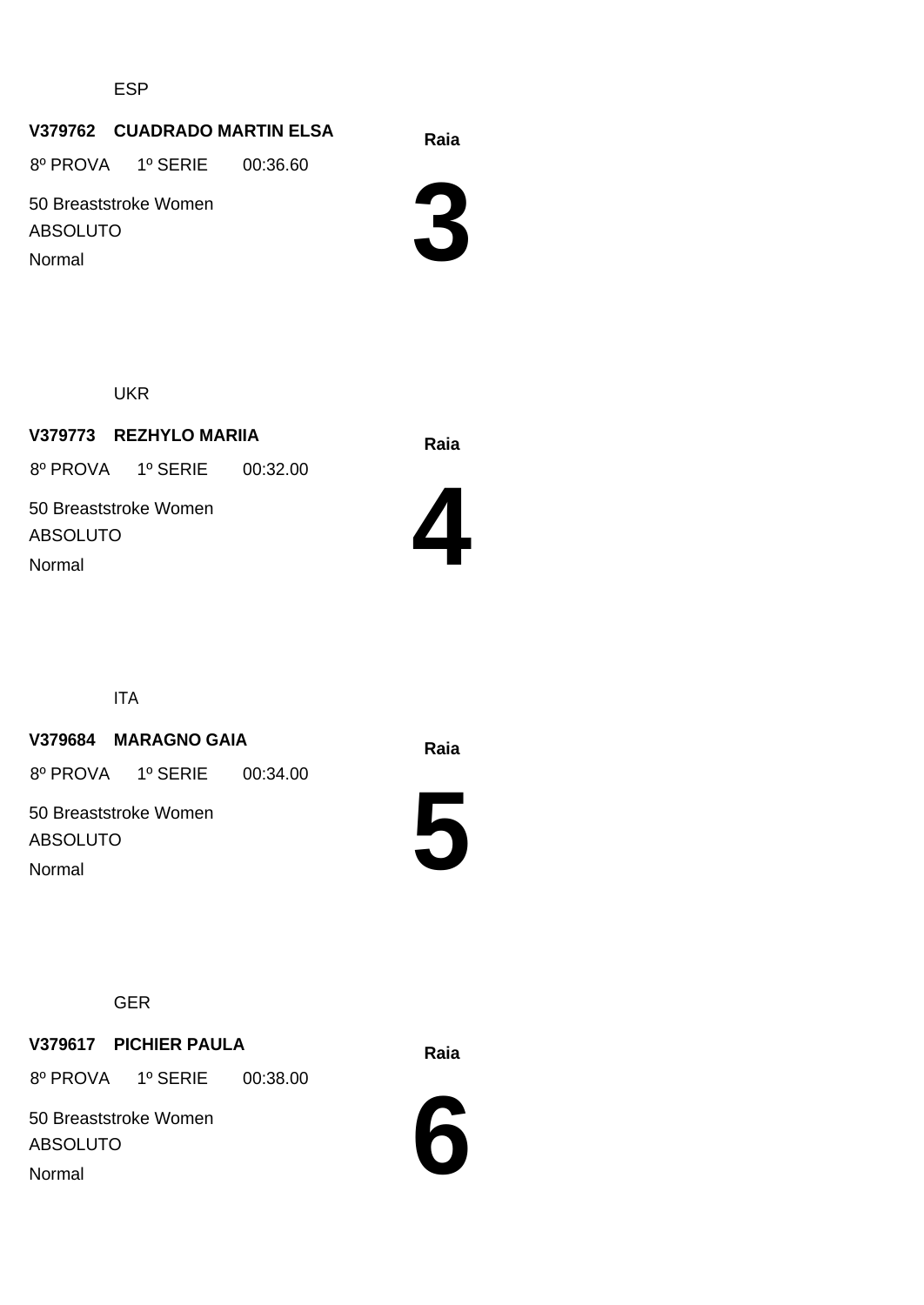USA

# **Raia V379790 DUERSON TRYSTA KAY**

8º PROVA 1º SERIE 00:40.90

50 Breaststroke Women ABSOLUTO Normal

**7**

USA

**Raia V379788 GIUNTOLI MARISSA ELLA** 8º PROVA 2º SERIE 00:42.10

**1**

50 Breaststroke Women ABSOLUTO Normal

**POL** 

# **Raia V379741 JARZEWICZ KLAUDIA**

8º PROVA 2º SERIE 00:38.10

50 Breaststroke Women ABSOLUTO Normal



POL

**Raia V379748 CHMIELEWSKA JULIA MAGDALENA 3** 50 Breaststroke Women ABSOLUTO 8º PROVA 2º SERIE 00:34.10 Normal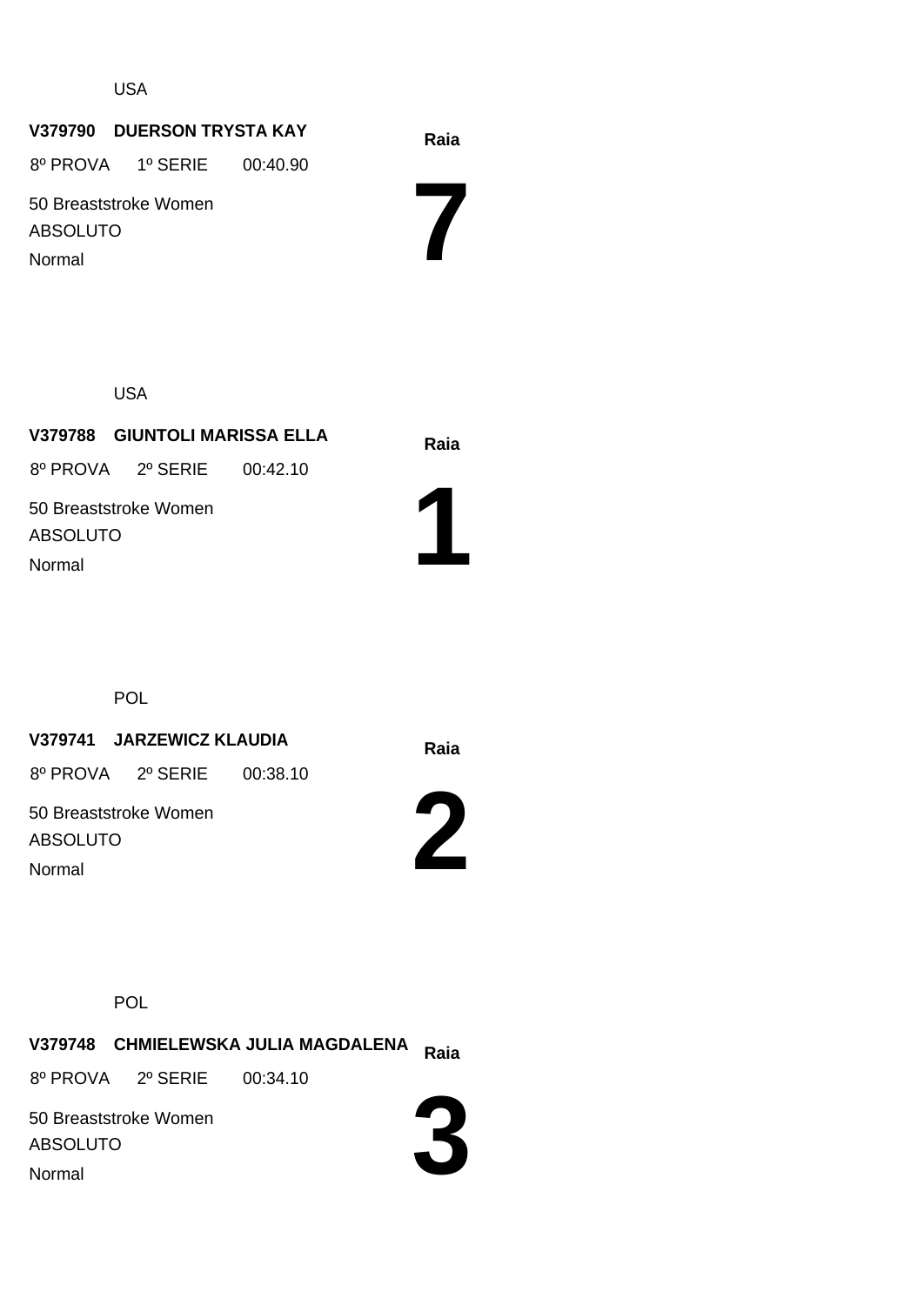LAT

## **Raia V379616 EMBREKTE ZANE**

8º PROVA 2º SERIE 00:29.36

50 Breaststroke Women ABSOLUTO Normal



UKR

**Raia V379783 TERESHCHENKO IRYNA** 50 Breaststroke Women ABSOLUTO 8º PROVA 2º SERIE 00:33.50 Normal



**COL** 

**Raia V379661 TASCON YESSICA ANDREA** 8º PROVA 2º SERIE 00:37.92

50 Breaststroke Women ABSOLUTO Normal



IND

**Raia V379678 NILANGEKAR ADITI**

8º PROVA 2º SERIE 00:39.97

50 Breaststroke Women ABSOLUTO Normal

**7**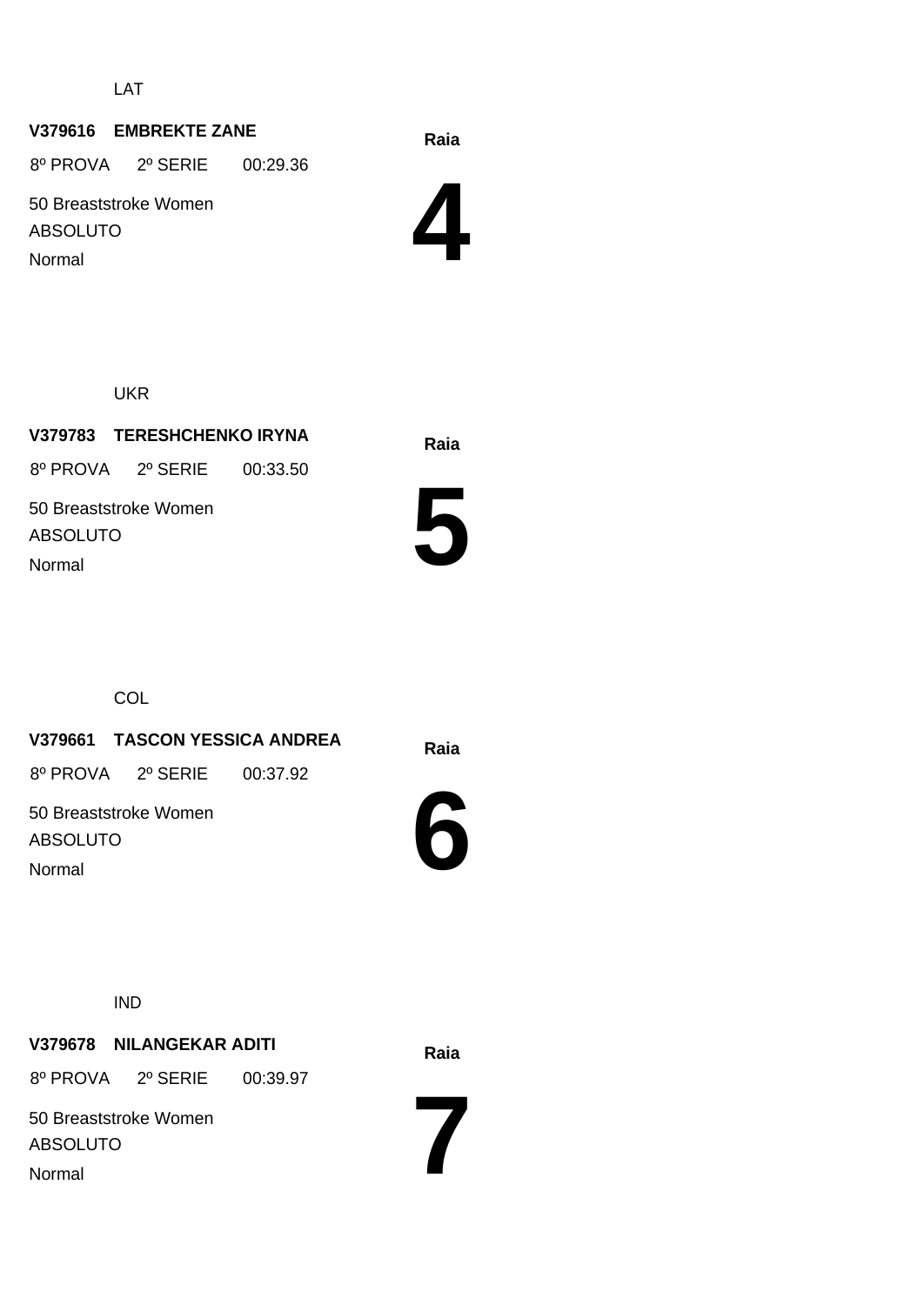PAK

#### **Raia V379739 MEHMOOD MAZHAR**

9º PROVA 1º SERIE 20:50.00

50 Breaststroke Men ABSOLUTO

Normal



**KOR** 

**Raia V379723 WOO HYUNWOOK** 50 Breaststroke Men ABSOLUTO 9º PROVA 1º SERIE 00:37.22 Normal



CUB

#### **V379665 PINON HERNAM Raia**

9º PROVA 1º SERIE 00:38.60

50 Breaststroke Men ABSOLUTO Normal



KAZ

## **Raia V379705 TALGATOV ALISHER**

9º PROVA 2º SERIE 00:36.00

50 Breaststroke Men ABSOLUTO

Normal

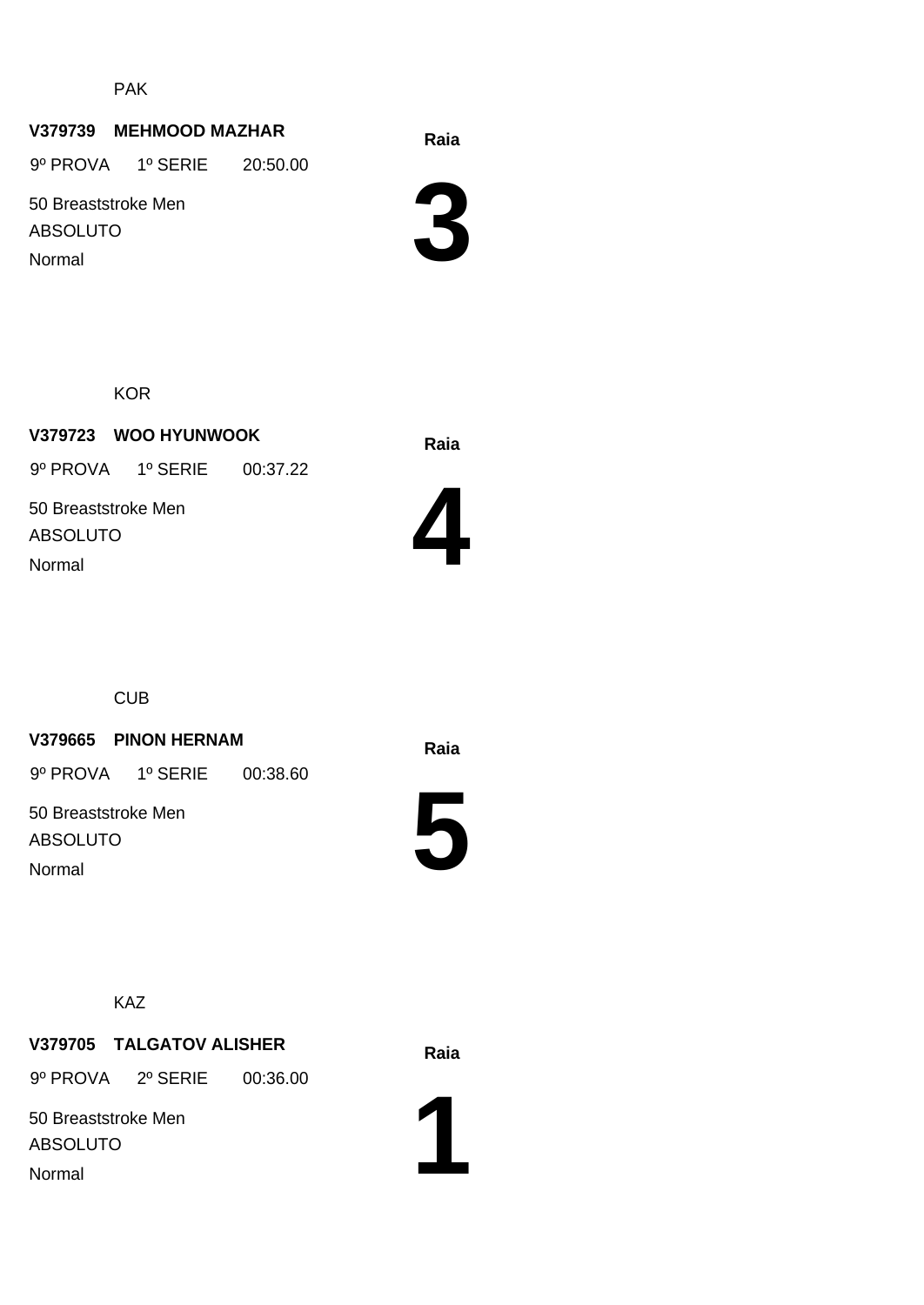UGA

#### **Raia V379811 FENI LARRY GRAIG**

9º PROVA 2º SERIE 00:34.00

50 Breaststroke Men ABSOLUTO

Normal

**2**

USA

**Raia V379793 PLETENETS DANIEL ALEXEY 3** 50 Breaststroke Men ABSOLUTO 9º PROVA 2º SERIE 00:32.20 Normal

**KOR** 

**Raia V379726 CHAI YE-JI**

9º PROVA 2º SERIE 00:30.58

50 Breaststroke Men ABSOLUTO Normal



#### **CRO**

## **Raia V379663 ZGOMBA ANTONIO**

9º PROVA 2º SERIE 00:31.14

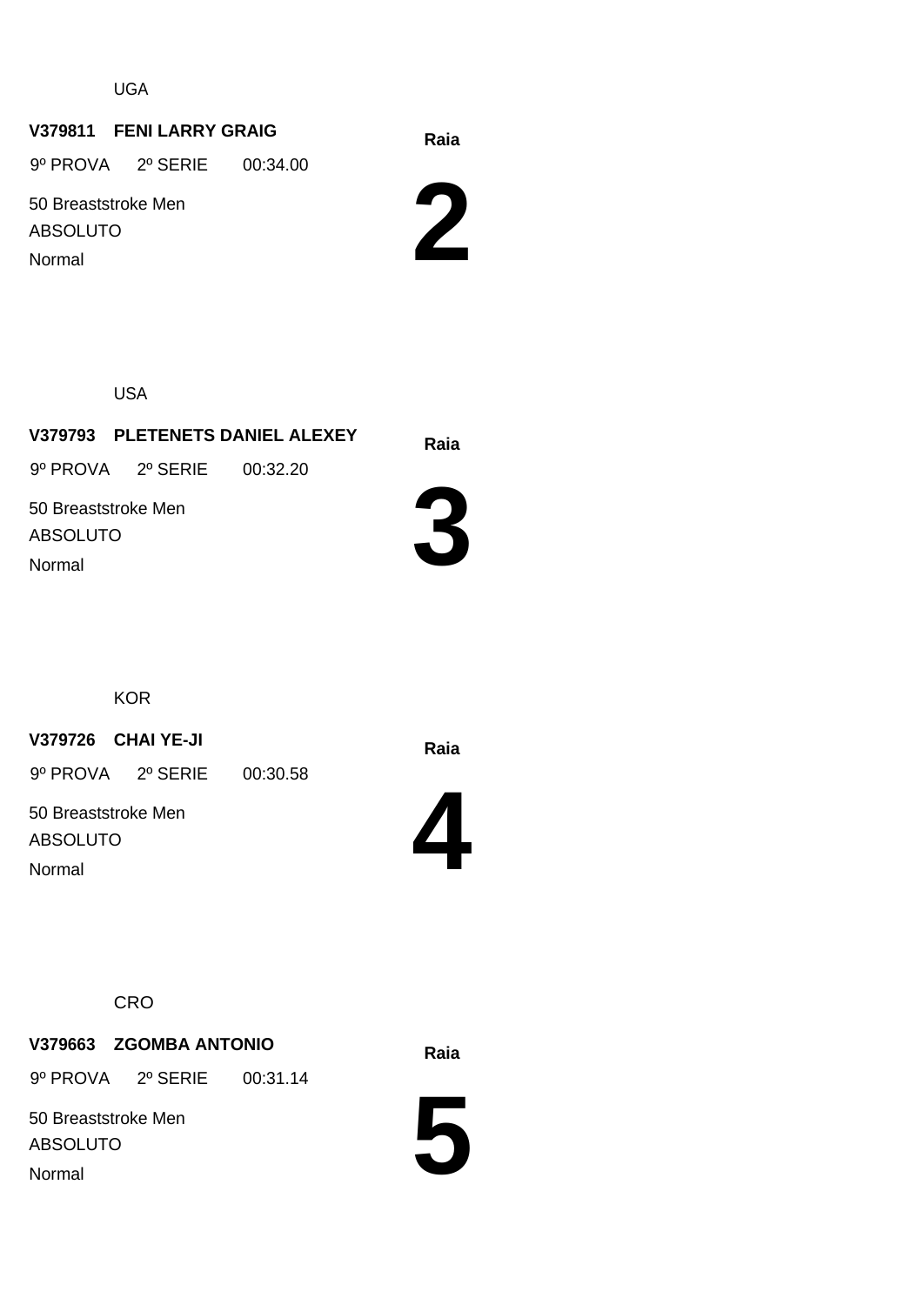ESP

#### **Raia V379765 DE FRUTOS DE PABLOS ALVARO**

9º PROVA 2º SERIE 00:32.40

50 Breaststroke Men ABSOLUTO Normal

**6**

LAT

**Raia V379736 STUPANS RUDOLFS** 50 Breaststroke Men ABSOLUTO 9º PROVA 2º SERIE 00:34.50 Normal

**KOR** 

#### **Raia V379721 WOO SANGWOOK**

9º PROVA 2º SERIE 00:37.14

50 Breaststroke Men ABSOLUTO Normal



**7**

LAT

# **Raia V379735 KRAZE KRISTOFERS**

9º PROVA 3º SERIE 00:35.50

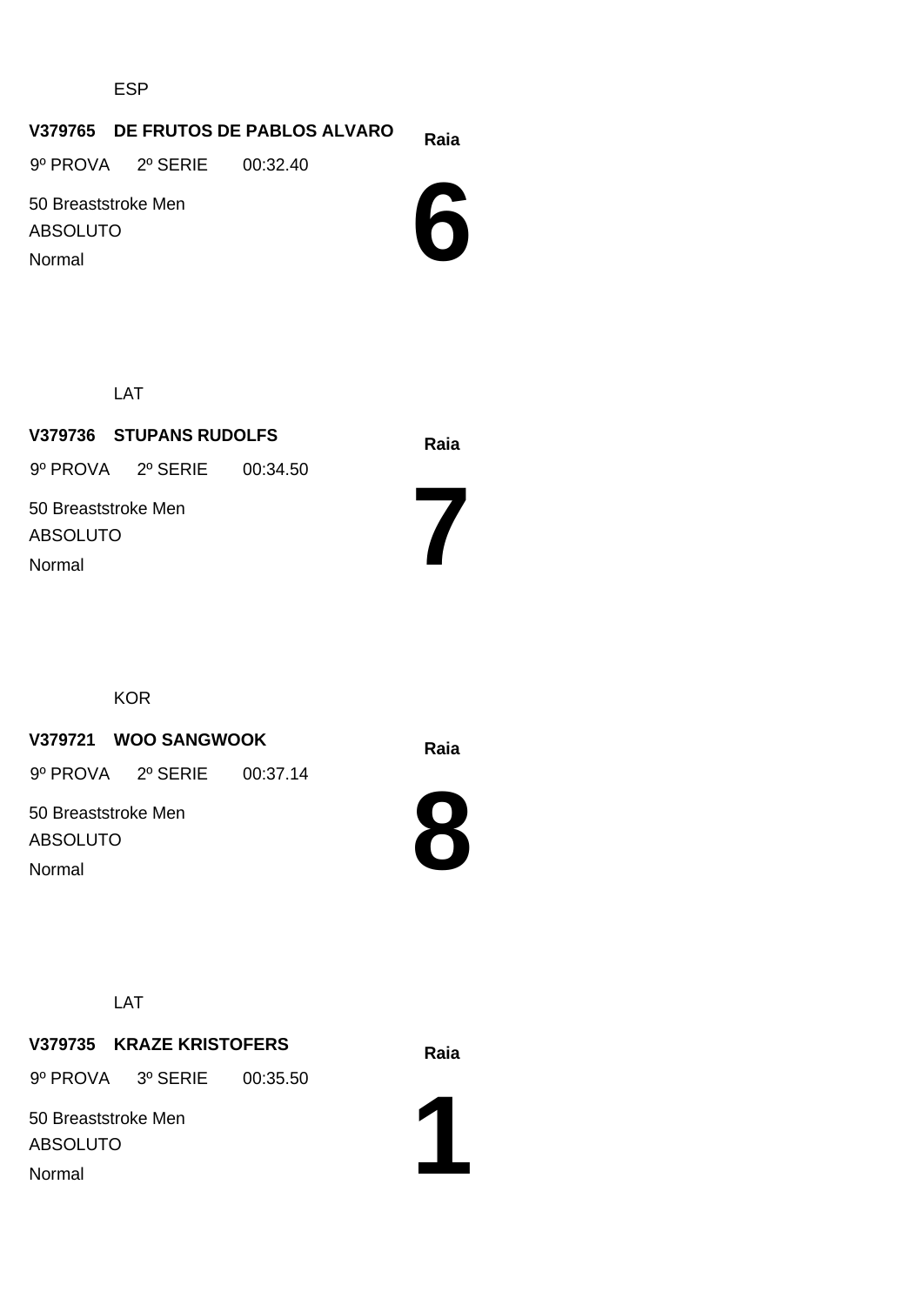IND

### **Raia V379675 RAJORIA VAIBHAV**

9º PROVA 3º SERIE 00:33.66

50 Breaststroke Men ABSOLUTO

Normal



**ECU** 

**Raia V379668 RIZZO JOSE MIGUEL** 50 Breaststroke Men ABSOLUTO 9º PROVA 3º SERIE 00:32.18 Normal



GER

#### **Raia V379618 LARS KOCHMANN**

9º PROVA 3º SERIE 00:29.90

50 Breaststroke Men ABSOLUTO Normal



**UKR** 

**V379769 HRYSTENKO VLADYSLAV** Raia

9º PROVA 3º SERIE 00:30.90

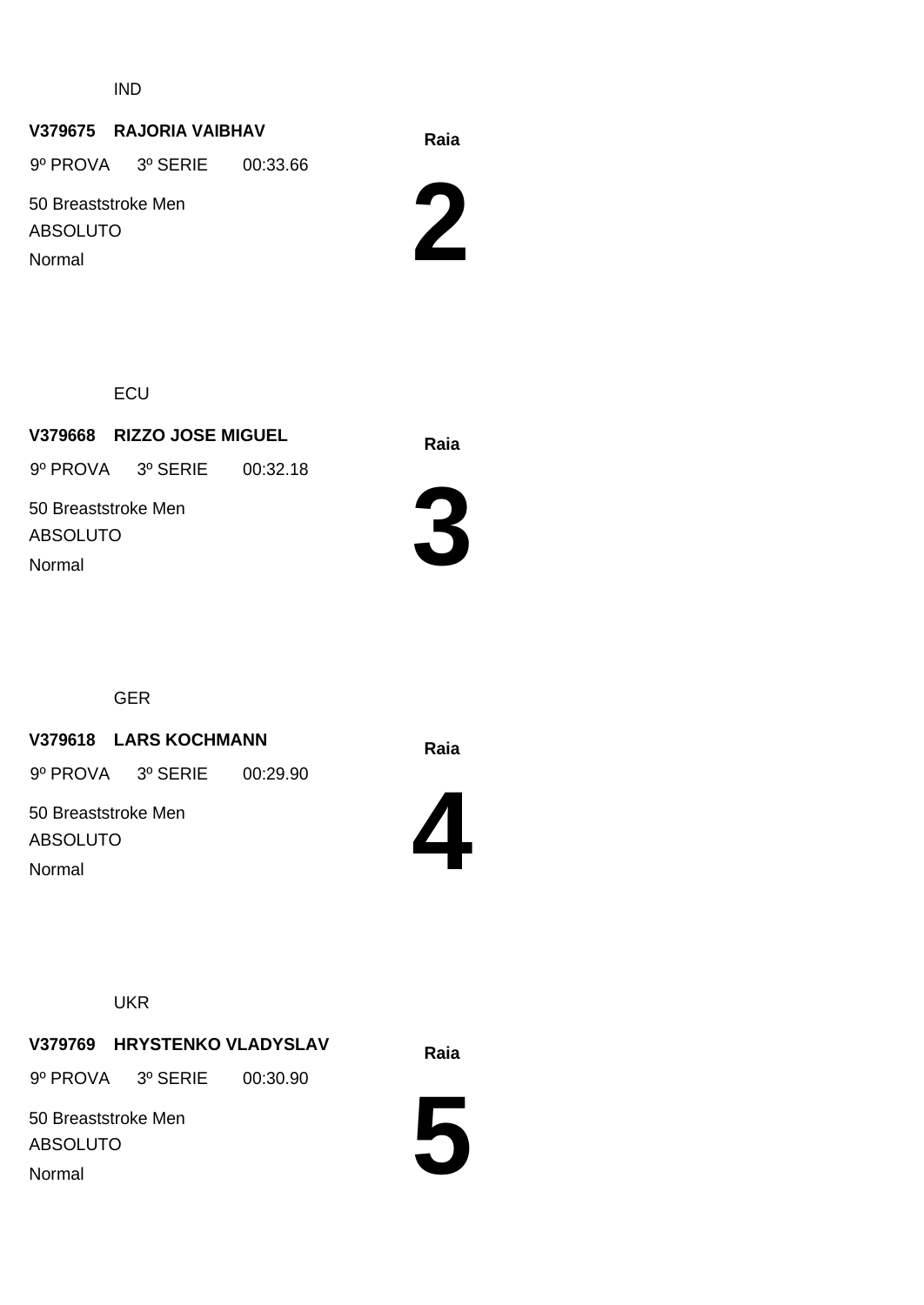PAR

# **V379740 ANASCO TERSTIEGE MATIAS NICOLAS**

9º PROVA 3º SERIE 00:32.40

50 Breaststroke Men ABSOLUTO Normal



RSA

|                                        | V379761 QAMARANA AMKELE VUYISA |  | Raia |
|----------------------------------------|--------------------------------|--|------|
|                                        | 9º PROVA 3º SERIE 00:34.43     |  |      |
| 50 Breaststroke Men<br><b>ABSOLUTO</b> |                                |  |      |
| Normal                                 |                                |  |      |

KUW

# **Raia V379727 ALRAISH ABDULAZIZ S A S H**

9º PROVA 3º SERIE 00:37.00

50 Breaststroke Men ABSOLUTO Normal



**POL** 

# **Raia V379745 STEMPURSKI IGOR** 9º PROVA 4º SERIE 00:34.90

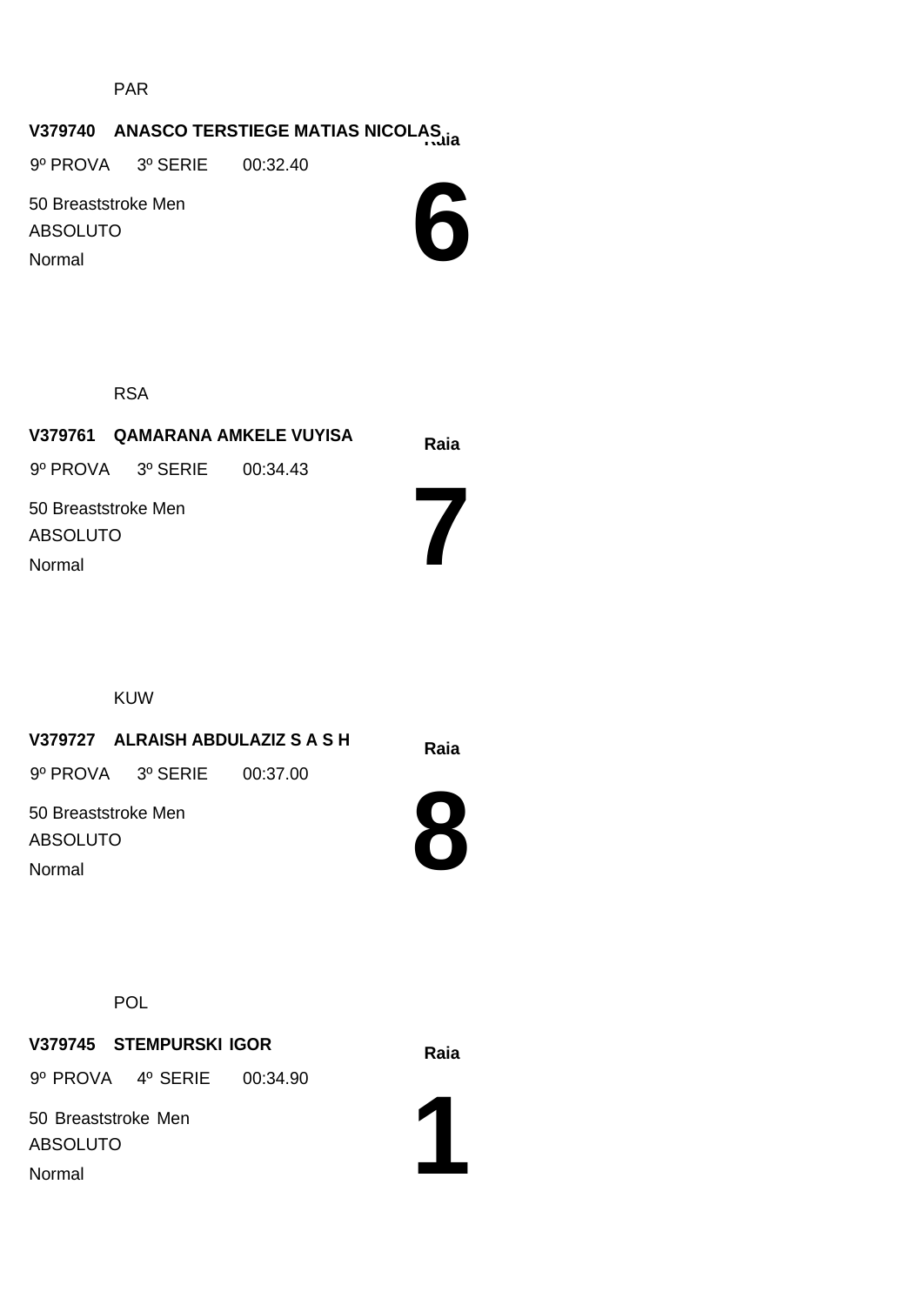BRA

# **Raia V379648 VINICIUS SOARES**

9º PROVA 4º SERIE 00:33.40

50 Breaststroke Men ABSOLUTO Normal

**2**

JPN

**Raia V379699 HOSHI TAIGA** 9º PROVA 4º SERIE 00:32.00

50 Breaststroke Men ABSOLUTO Normal



UKR

**Raia V379775 KOLOMIIETS OLEKSII**

9º PROVA 4º SERIE 00:29.20

50 Breaststroke Men ABSOLUTO Normal



POL

**Raia V379751 POWROZNIK KONRAD ANDRZEJ** 50 Breaststroke Men ABSOLUTO 9º PROVA 4º SERIE 00:30.70 Normal

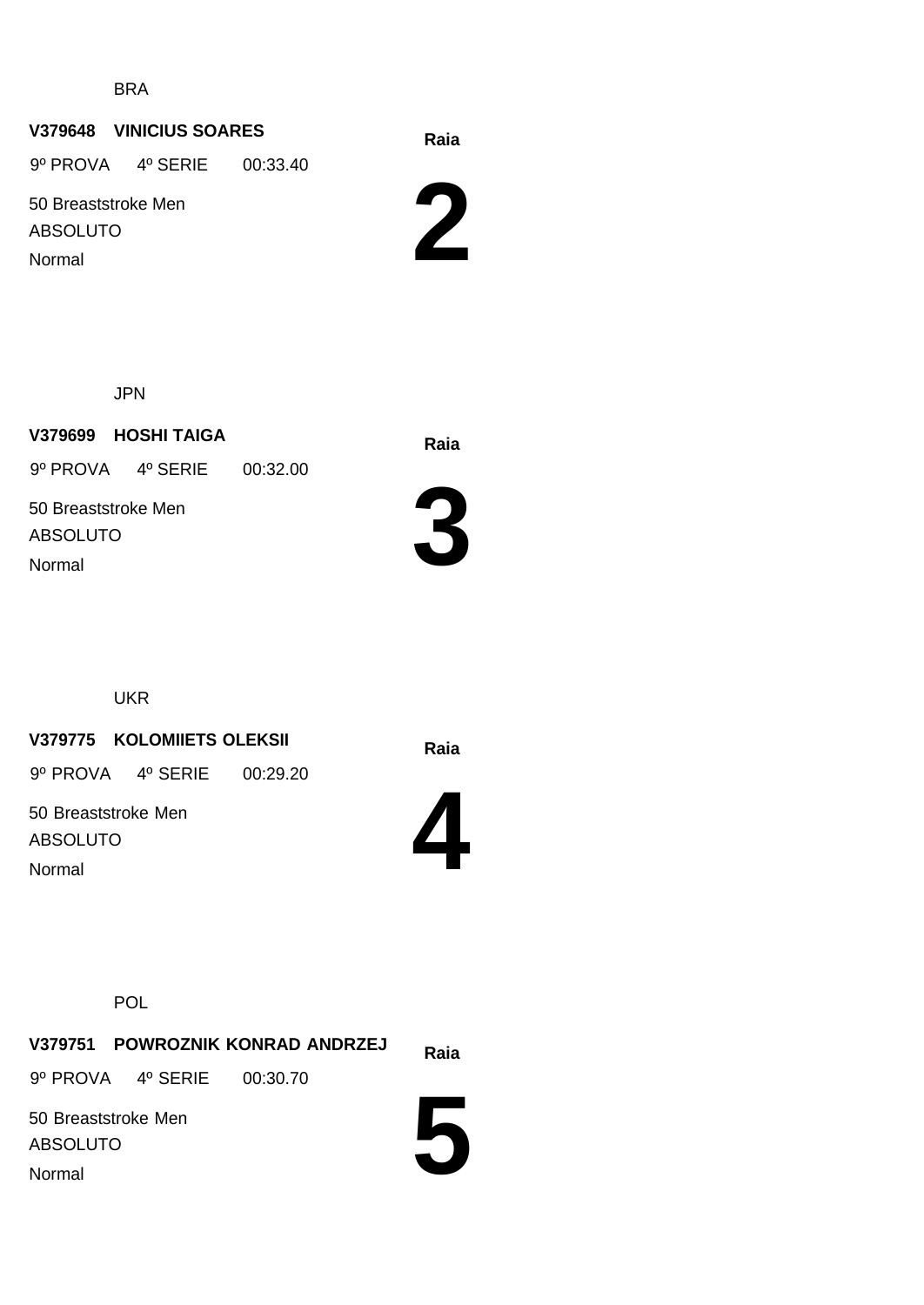POR

### **Raia V379759 NEVES TIAGO CORREIA**

9º PROVA 4º SERIE 00:32.30

50 Breaststroke Men ABSOLUTO Normal

**6**

**COL** 

| V379660 ENRIQUEZ DIAZ YULIAM RIVEIDO |                            | Raia |  |
|--------------------------------------|----------------------------|------|--|
|                                      | 9º PROVA 4º SERIE 00:34.02 |      |  |
| 50 Breaststroke Men                  |                            |      |  |
| ABSOLUTO                             |                            |      |  |
| Normal                               |                            |      |  |
|                                      |                            |      |  |

MTN

| V379738 ROPUN MUHAMMAD SUFFIAN         |                   | Raia     |  |
|----------------------------------------|-------------------|----------|--|
|                                        | 9º PROVA 4º SERIE | 00:36.48 |  |
| 50 Breaststroke Men<br><b>ABSOLUTO</b> |                   |          |  |
| Normal                                 |                   |          |  |

USA

**Raia V379796 MASSENGALE EMILY RENE** 1500 Freestyle Women 10º PROVA 1º SERIE 18:45.40



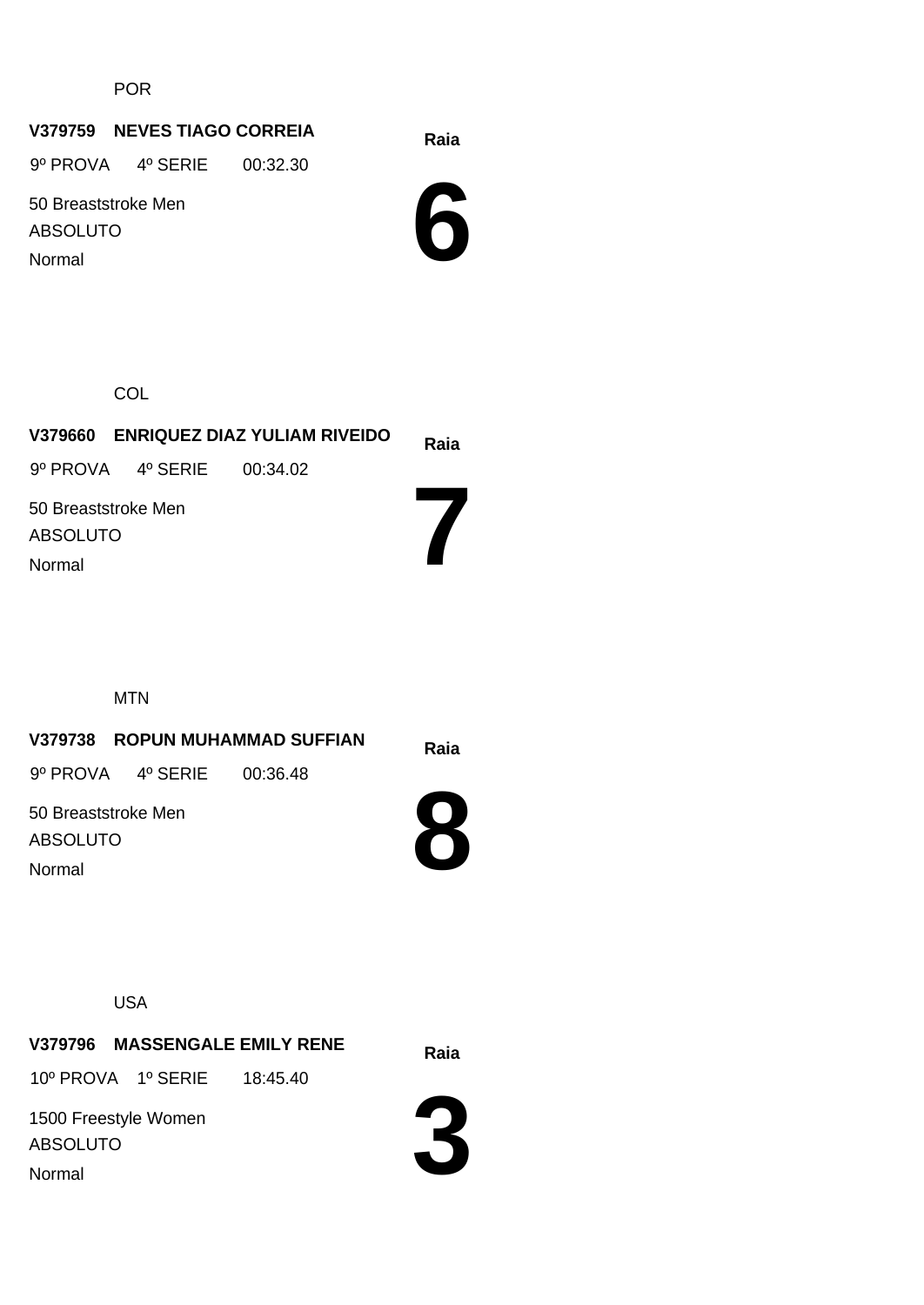ITA

### **Raia V379681 CANINO NOEMI**

10º PROVA 1º SERIE 18:15.00

1500 Freestyle Women ABSOLUTO Normal

**4**

POL

**Raia V379747 DRAGAN JULIA** 1500 Freestyle Women ABSOLUTO 10º PROVA 1º SERIE 18:23.80



SWE

Normal

# **Raia V379766 SEYFFART ALICE ANNA HEIDI** 1500 Freestyle Women 10º PROVA 1º SERIE 21:00.00

ABSOLUTO Normal



USA

**Raia V379786 NILAN MADISON OLIVIA**

10º PROVA 2º SERIE 22:00.00

1500 Freestyle Women ABSOLUTO

Normal

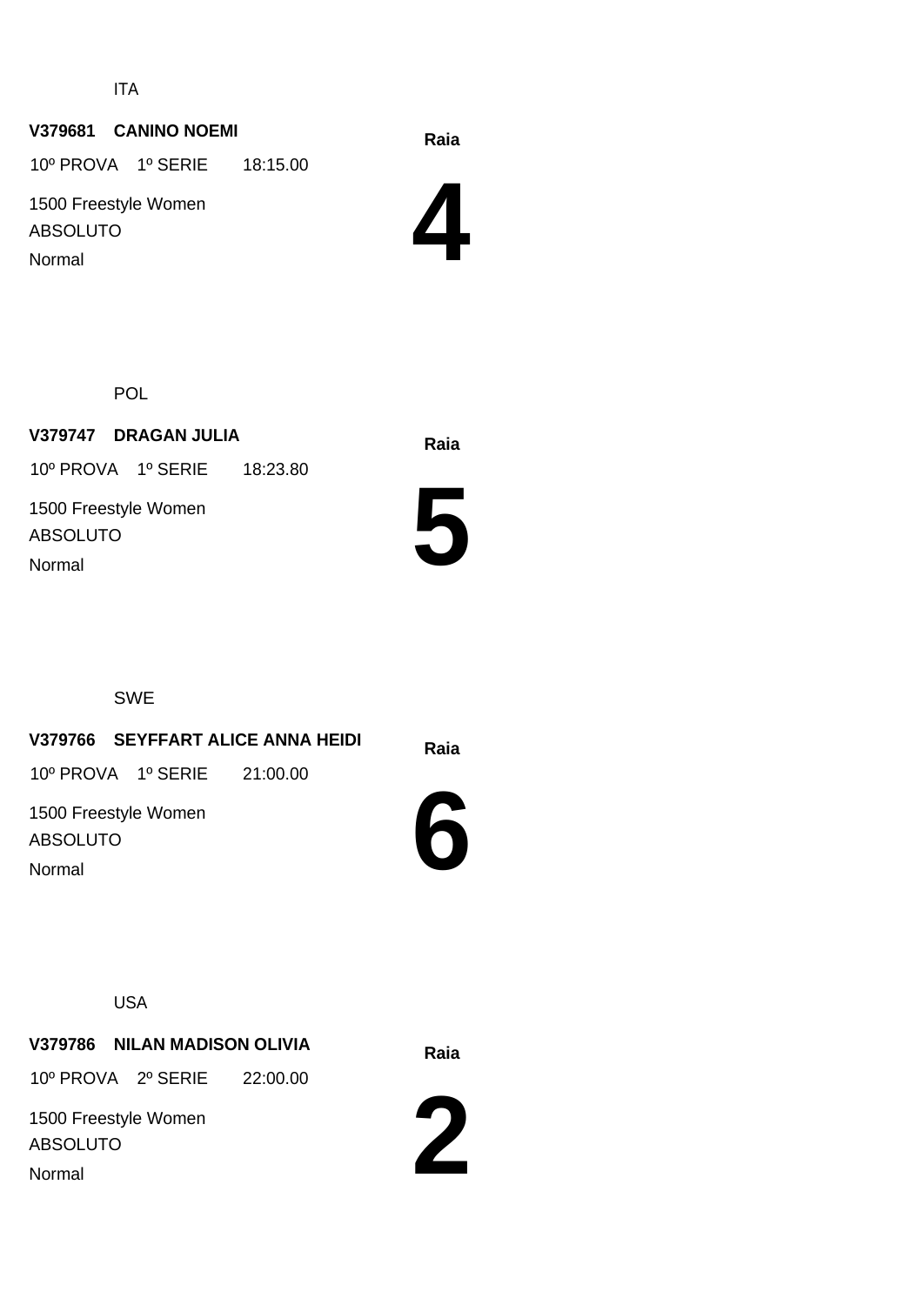JPN

#### **Raia V379698 NAKAHIGASHI IKUHA**

10º PROVA 2º SERIE 18:44.00

1500 Freestyle Women ABSOLUTO Normal



USA

**Raia V379794 CRONK CARLI ELIZABETH** 1500 Freestyle Women ABSOLUTO 10º PROVA 2º SERIE 17:02.80



ITA

Normal

#### **Raia V379682 DIDDORO JESSICA**

10º PROVA 2º SERIE 18:15.00

1500 Freestyle Women ABSOLUTO Normal



FRA

**Raia V379671 HAAB MANON** 10º PROVA 2º SERIE 20:43.60

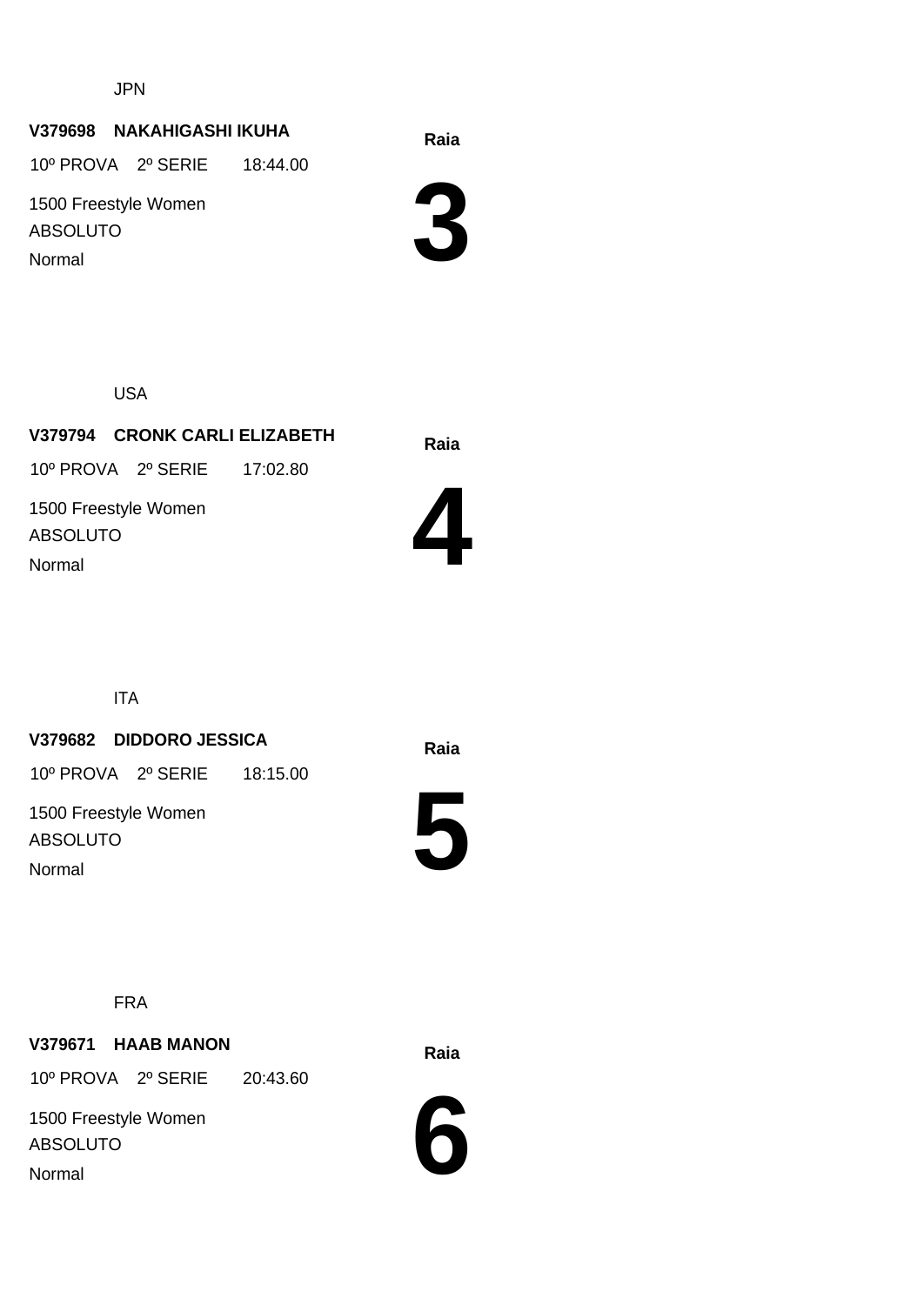UKR

#### **Raia <sup>379807</sup> UKRAINE**

11º PROVA 0º SERIE 04:04.30

Relay 4x100 Freestyle Women ABSOLUTO Normal



POL

**Raia <sup>379805</sup> POLAND** 11º PROVA 0º SERIE 04:25.10

Relay 4x100 Freestyle Women ABSOLUTO Normal



USA

#### **Raia <sup>379808</sup> UNITED STATES**

11º PROVA 0º SERIE 04:10.00

Relay 4x100 Freestyle Women ABSOLUTO Normal



ITA

**Raia <sup>379800</sup> ITALY** 11º PROVA 0º SERIE 04:08.00

Relay 4x100 Freestyle Women ABSOLUTO Normal

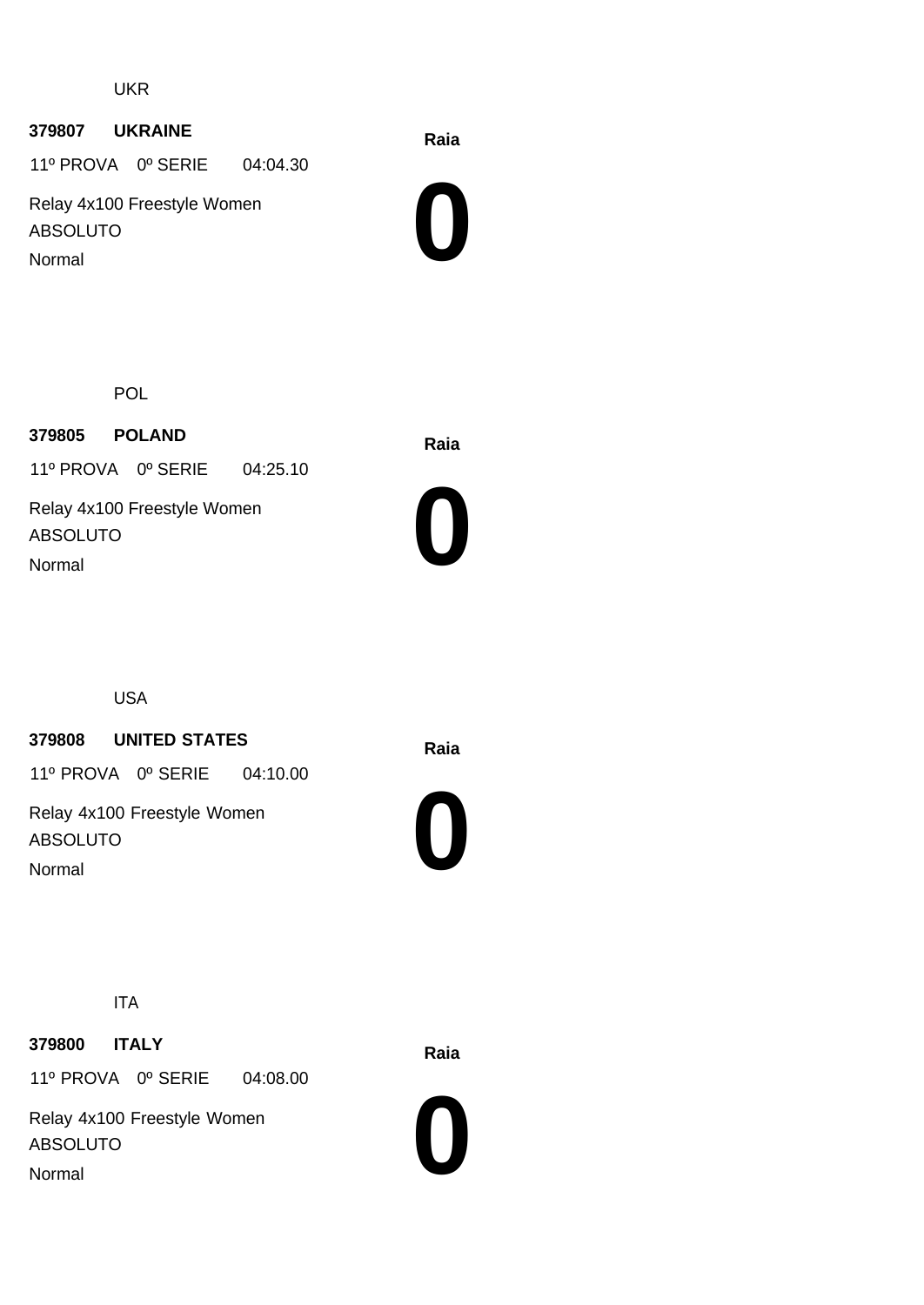**COL** 

# **Raia V379658 URIZA ESTEBAN FERNANDO**

12º PROVA 1º SERIE 05:13.10

400 Individual Medley Men ABSOLUTO Normal



ESP

**Raia V379765 DE FRUTOS DE PABLOS ALVARO** 400 Individual Medley Men ABSOLUTO 12º PROVA 1º SERIE 05:05.10

Normal



POL

| V379751 POWROZNIK KONRAD ANDRZEJ             | Raia |
|----------------------------------------------|------|
| 12º PROVA 1º SERIE 04:34.50                  |      |
| 400 Individual Medley Men<br><b>ABSOLUTO</b> |      |
| Normal                                       |      |

**MKD** 

**Raia V379669 STOJANOSKI ANDREJ**

12º PROVA 1º SERIE 04:55.00

400 Individual Medley Men ABSOLUTO Normal

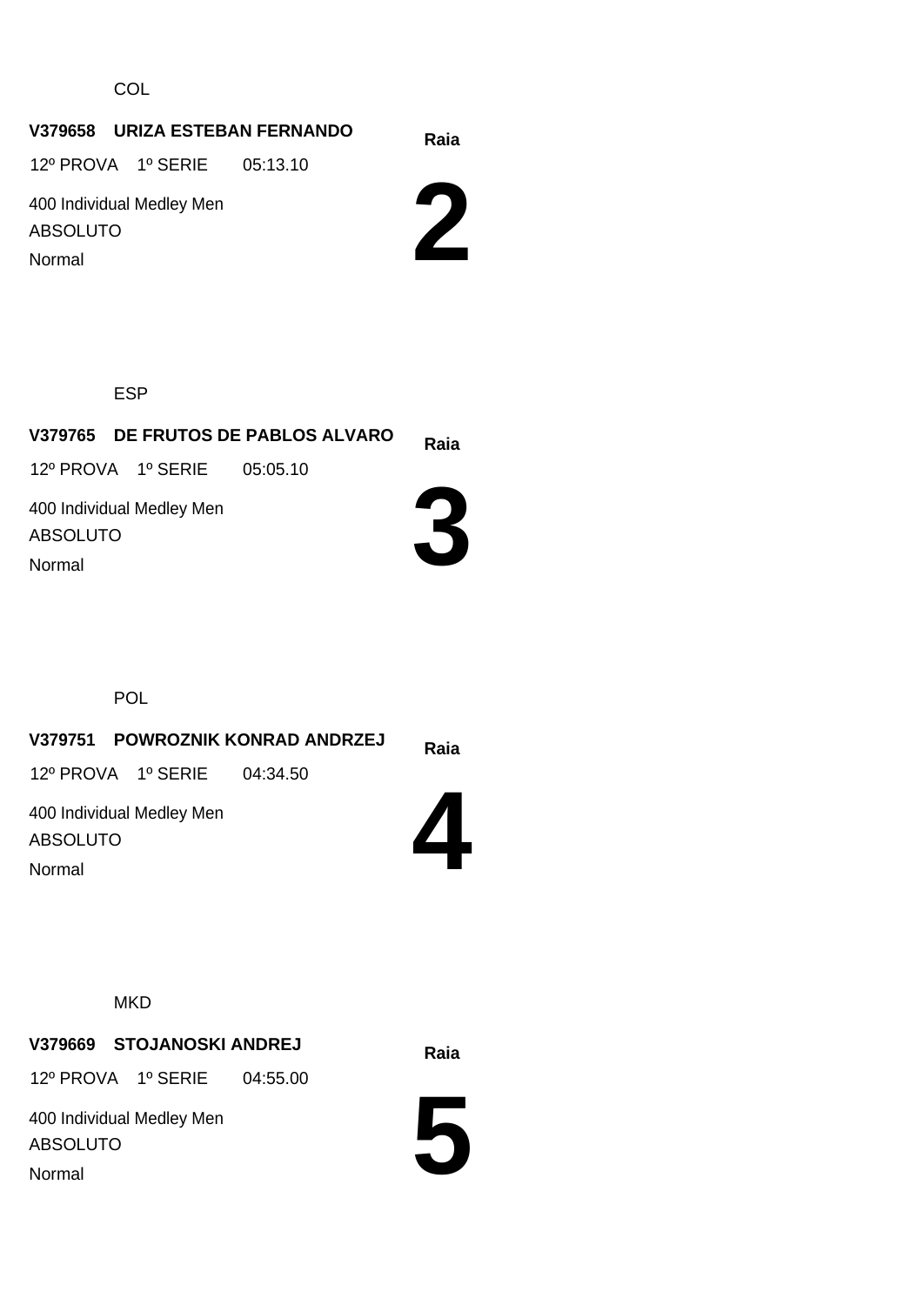GER

#### **Raia V379619 NIKLAS MUELLER**

12º PROVA 2º SERIE 05:10.40

400 Individual Medley Men ABSOLUTO Normal

**2**

POR

**Raia V379758 CRUZ MIGUEL DAVID** 400 Individual Medley Men ABSOLUTO 12º PROVA 2º SERIE 04:58.90 Normal



JPN

#### **Raia V379704 IBARA RYUTARO**

12º PROVA 2º SERIE 04:24.80

400 Individual Medley Men ABSOLUTO Normal



ITA

**Raia V379685 TAMBORRINO FEDERICO** 12º PROVA 2º SERIE 04:50.00

400 Individual Medley Men ABSOLUTO Normal

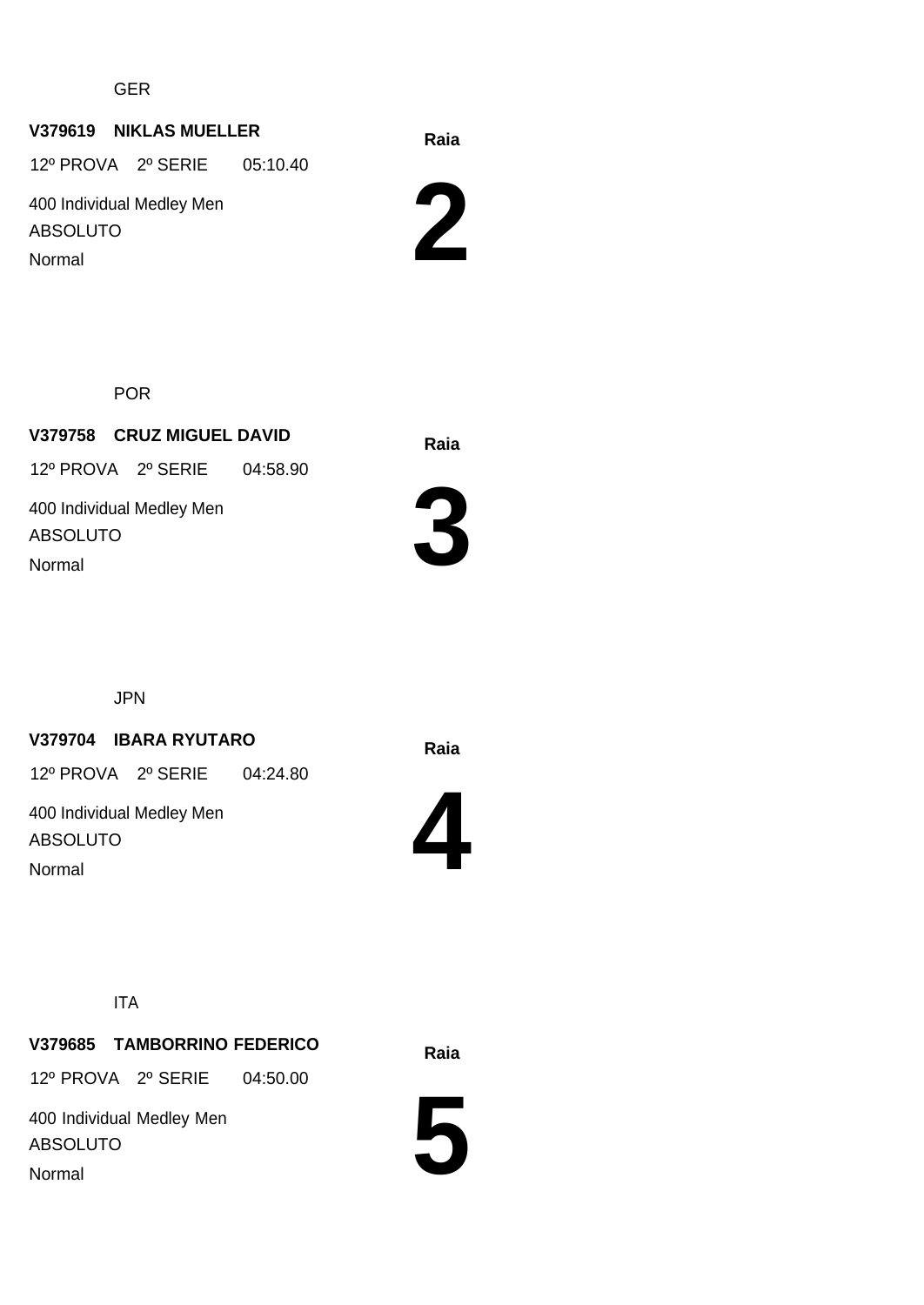USA

### **Raia V379787 FIXSEN TANNER TROY**

12º PROVA 2º SERIE 05:05.20

400 Individual Medley Men ABSOLUTO Normal



**COL** 

|                             | V379660 ENRIQUEZ DIAZ YULIAM RIVEIDO | Raia |
|-----------------------------|--------------------------------------|------|
| 12º PROVA 2º SERIE 05:24.40 |                                      |      |
| 400 Individual Medley Men   |                                      |      |
| ABSOLUTO                    |                                      |      |
| Normal                      |                                      |      |

USA

### **Raia V379790 DUERSON TRYSTA KAY**

13º PROVA 1º SERIE 03:38.40

 200 Breaststroke Women ABSOLUTO Normal



**2**

HUN

### **Raia V379673 ZSILINSZKI ORSOLYA**

13º PROVA 1º SERIE 02:59.10



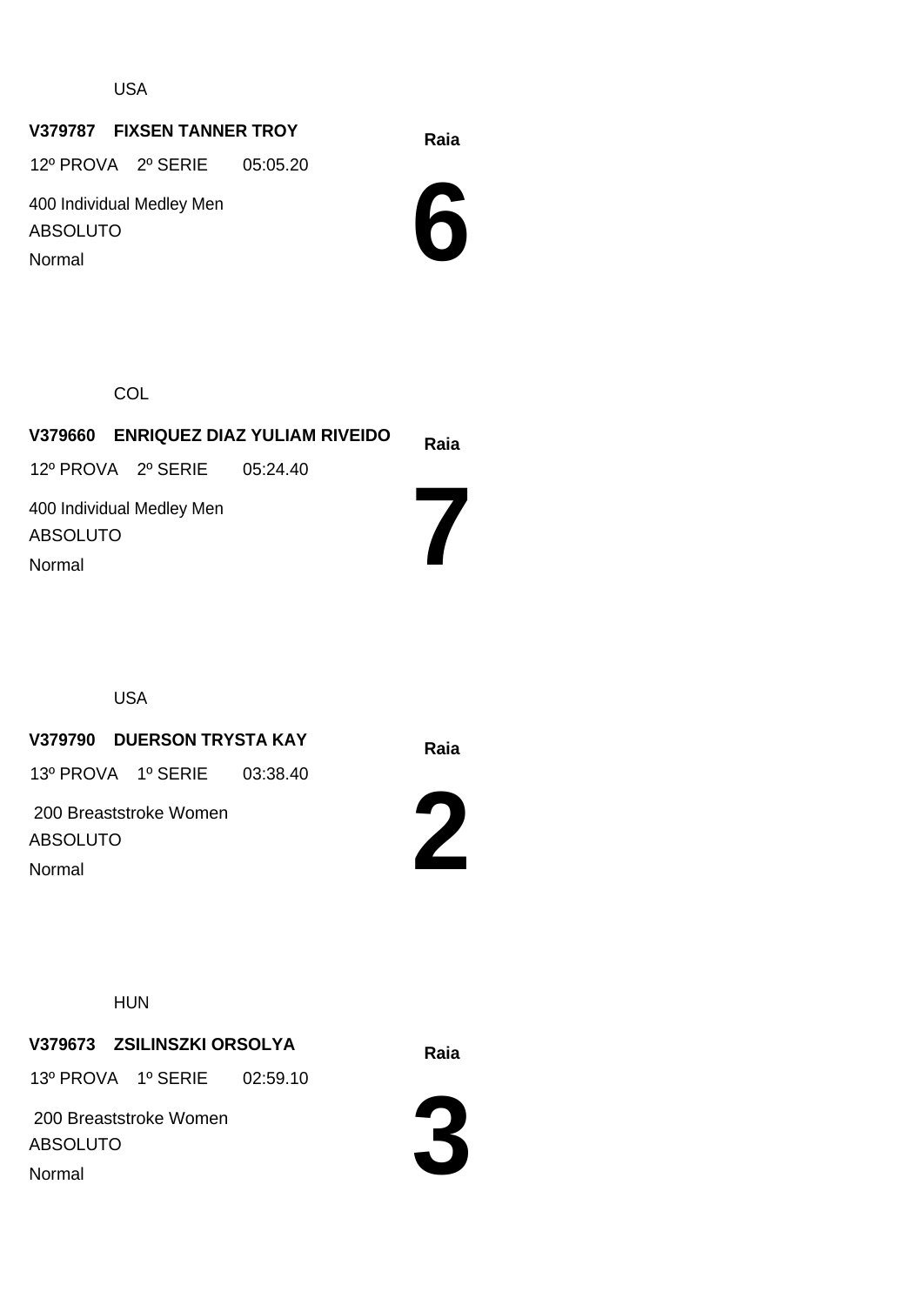#### UKR

#### **Raia V379783 TERESHCHENKO IRYNA**

13º PROVA 1º SERIE 02:43.00

 200 Breaststroke Women ABSOLUTO Normal



GER

**Raia V379617 PICHIER PAULA** 200 Breaststroke Women ABSOLUTO 13º PROVA 1º SERIE 02:54.00 Normal



**COL** 

**Raia V379661 TASCON YESSICA ANDREA** 13º PROVA 1º SERIE 03:07.00

 200 Breaststroke Women ABSOLUTO Normal



USA

**Raia V379786 NILAN MADISON OLIVIA**

13º PROVA 2º SERIE 03:26.50

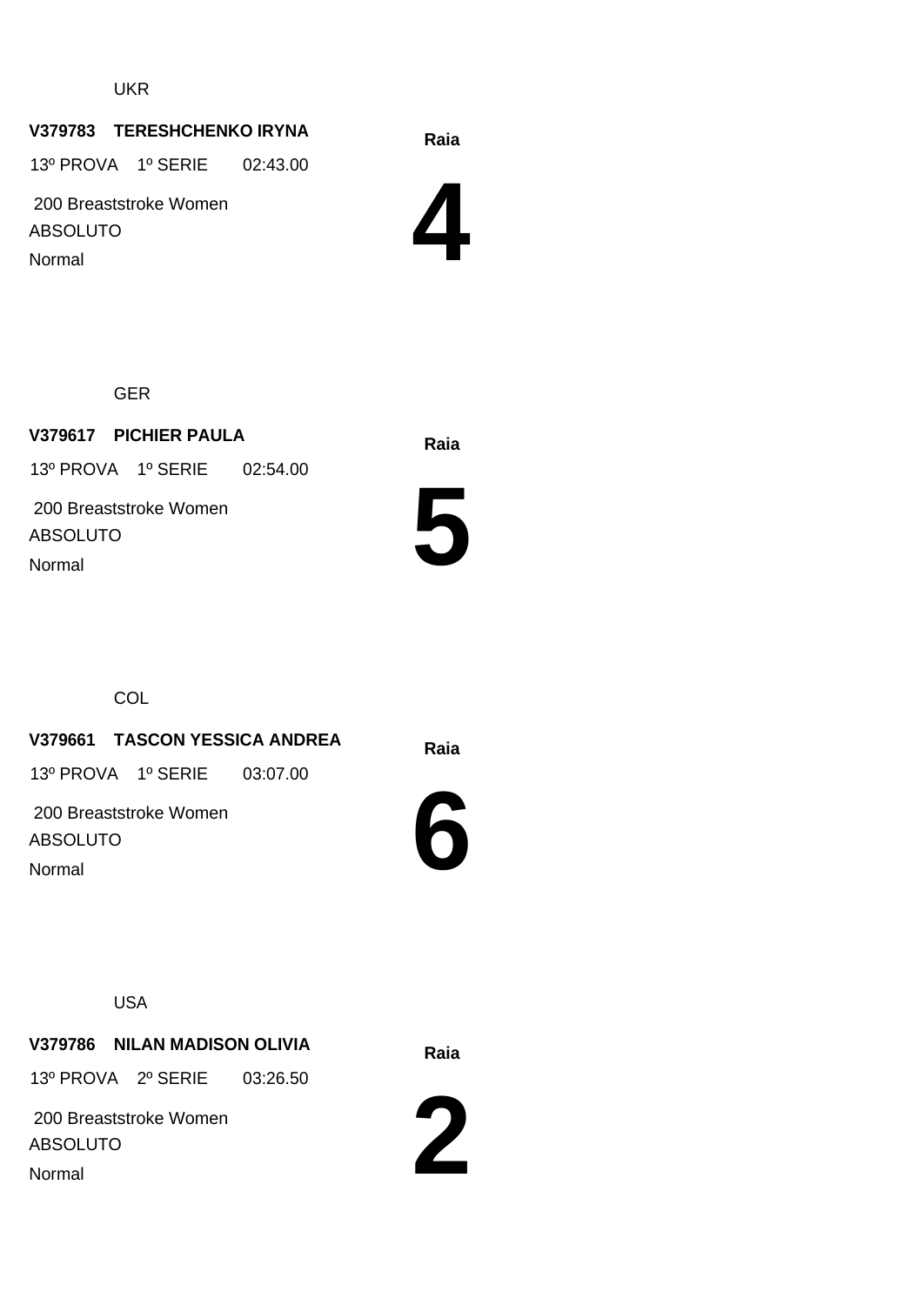USA

#### **Raia V379795 WEATHERBY KAITLYN ROSE**

13º PROVA 2º SERIE 02:56.30

 200 Breaststroke Women ABSOLUTO Normal



POL

## **Raia V379748 CHMIELEWSKA JULIA MAGDALENA** 13º PROVA 2º SERIE 02:40.50

 200 Breaststroke Women ABSOLUTO Normal



ITA

#### **Raia V379684 MARAGNO GAIA**

13º PROVA 2º SERIE 02:50.00

 200 Breaststroke Women ABSOLUTO Normal



ESP

**Raia V379762 CUADRADO MARTIN ELSA**

13º PROVA 2º SERIE 02:59.60

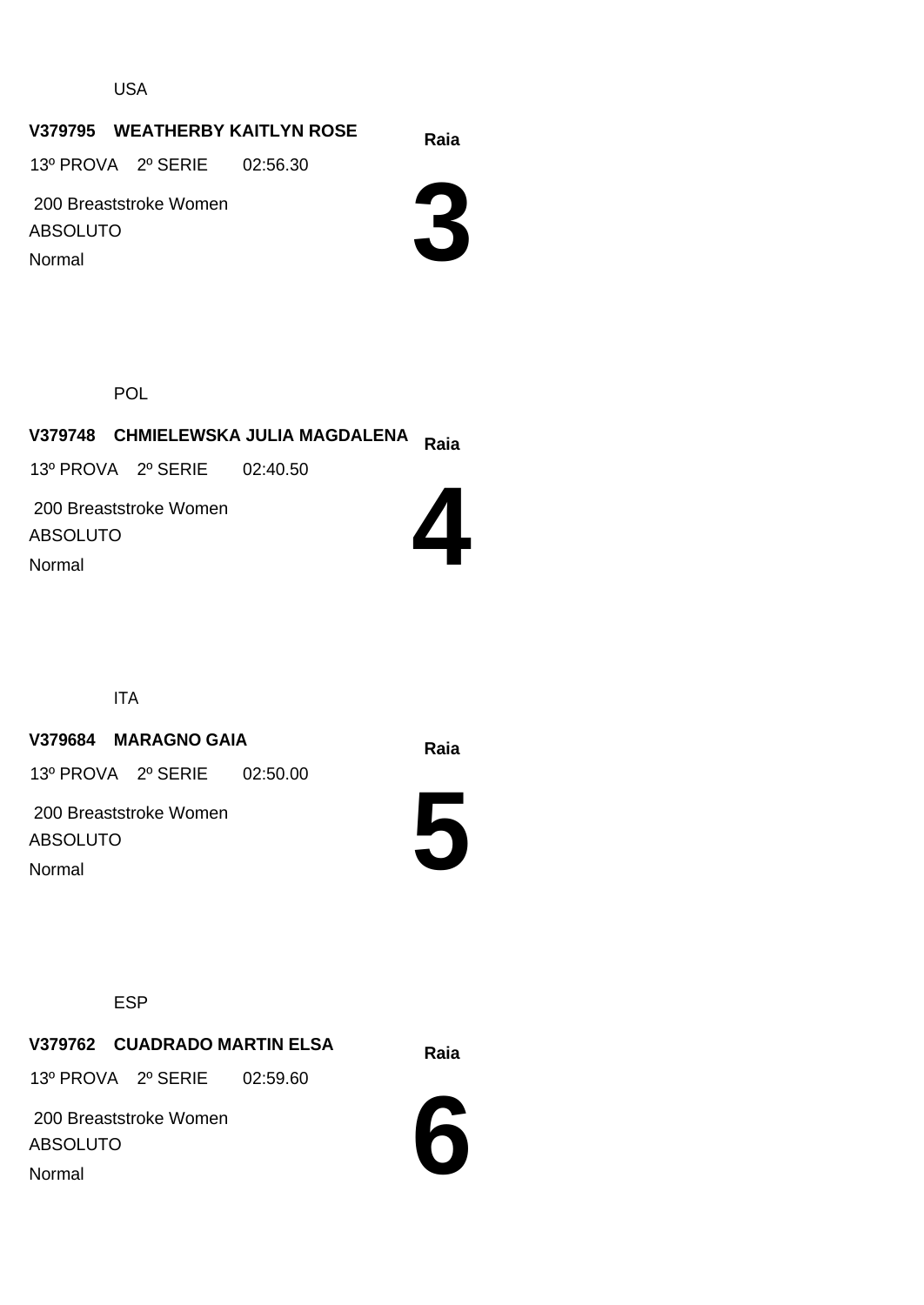#### USA

#### **Raia V379788 GIUNTOLI MARISSA ELLA**

13º PROVA 2º SERIE 03:40.00

 200 Breaststroke Women ABSOLUTO Normal

**7**

PAK

**Raia V379739 MEHMOOD MAZHAR** 100 Freestyle Men ABSOLUTO 14º PROVA 1º SERIE 25:40.00 Normal





RSA

**Raia V379760 KANJEE NIRMAL DHARMESH** 14º PROVA 1º SERIE 01:09.00

100 Freestyle Men ABSOLUTO Normal



**MTN** 

**Raia V379738 ROPUN MUHAMMAD SUFFIAN** 100 Freestyle Men 14º PROVA 1º SERIE 01:05.30

ABSOLUTO Normal

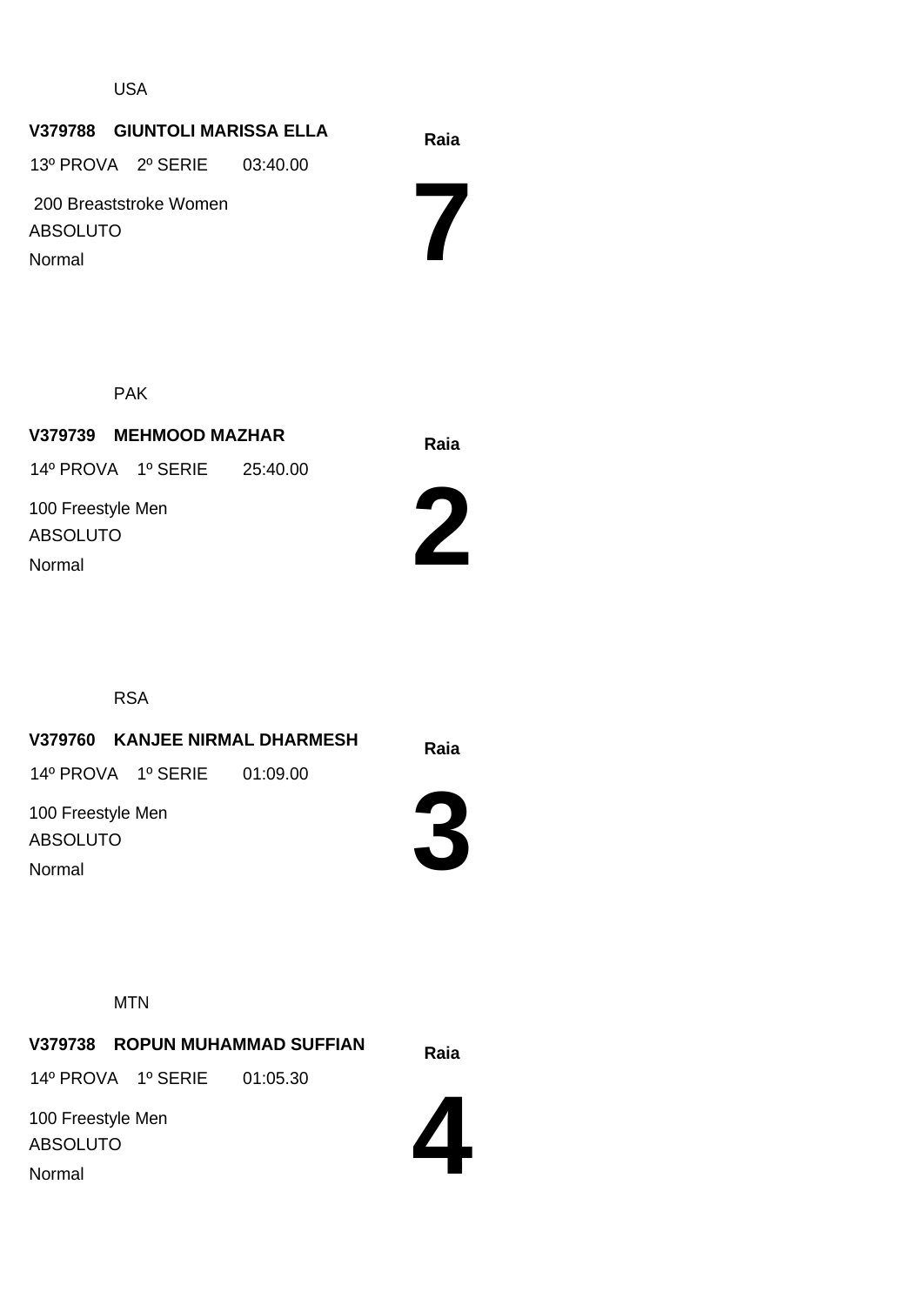RSA

### **Raia V379761 QAMARANA AMKELE VUYISA**

14º PROVA 1º SERIE 01:06.20

100 Freestyle Men ABSOLUTO Normal

**5**

**COL** 

# **Raia V379658 URIZA ESTEBAN FERNANDO**

14º PROVA 1º SERIE 01:59.00

100 Freestyle Men ABSOLUTO Normal



CUB

#### **V379665 PINON HERNAM Raia**

14º PROVA 2º SERIE 01:03.50

100 Freestyle Men ABSOLUTO Normal



KUW

| V379730 THYEAB ABDULRAHMAN A A A M   | Raia |
|--------------------------------------|------|
| 14º PROVA 2º SERIE 01:03.00          |      |
| 100 Freestyle Men<br><b>ABSOLUTO</b> |      |
| Normal                               |      |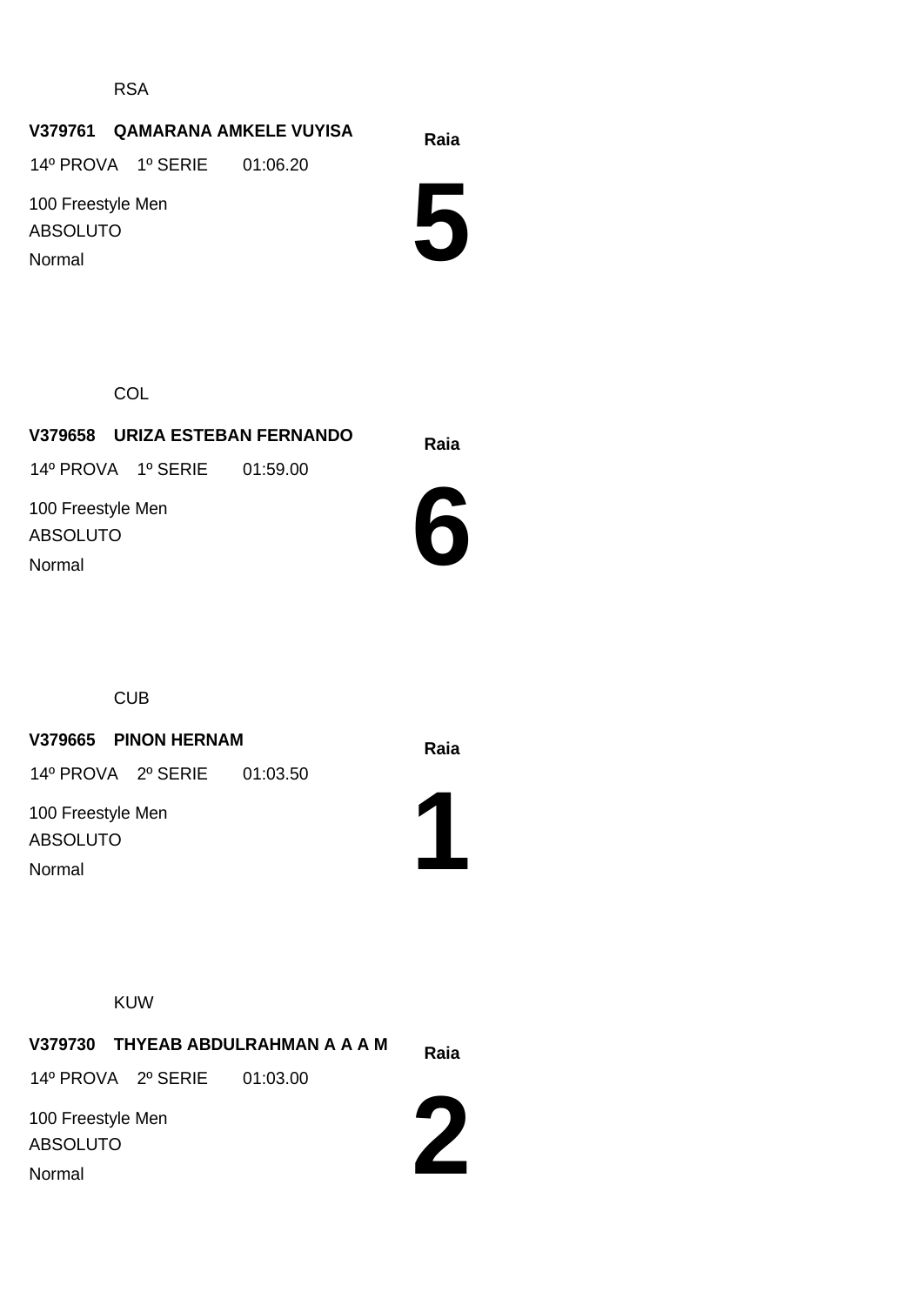POR

# **Raia V379756 CORREIA NEVES DIOGO FRANCISCO**

14º PROVA 2º SERIE 01:02.80

100 Freestyle Men ABSOLUTO Normal



**COL** 

#### **Raia V379657 BRITTON HOWARD DAYNE** 14º PROVA 2º SERIE 01:01.50

100 Freestyle Men ABSOLUTO Normal



LAT

#### **Raia V379735 KRAZE KRISTOFERS**

14º PROVA 2º SERIE 01:02.00

100 Freestyle Men ABSOLUTO Normal

**5**

#### KUW

**Raia V379728 ALDURAI ABDULLAH H Z S**

14º PROVA 2º SERIE 01:03.00

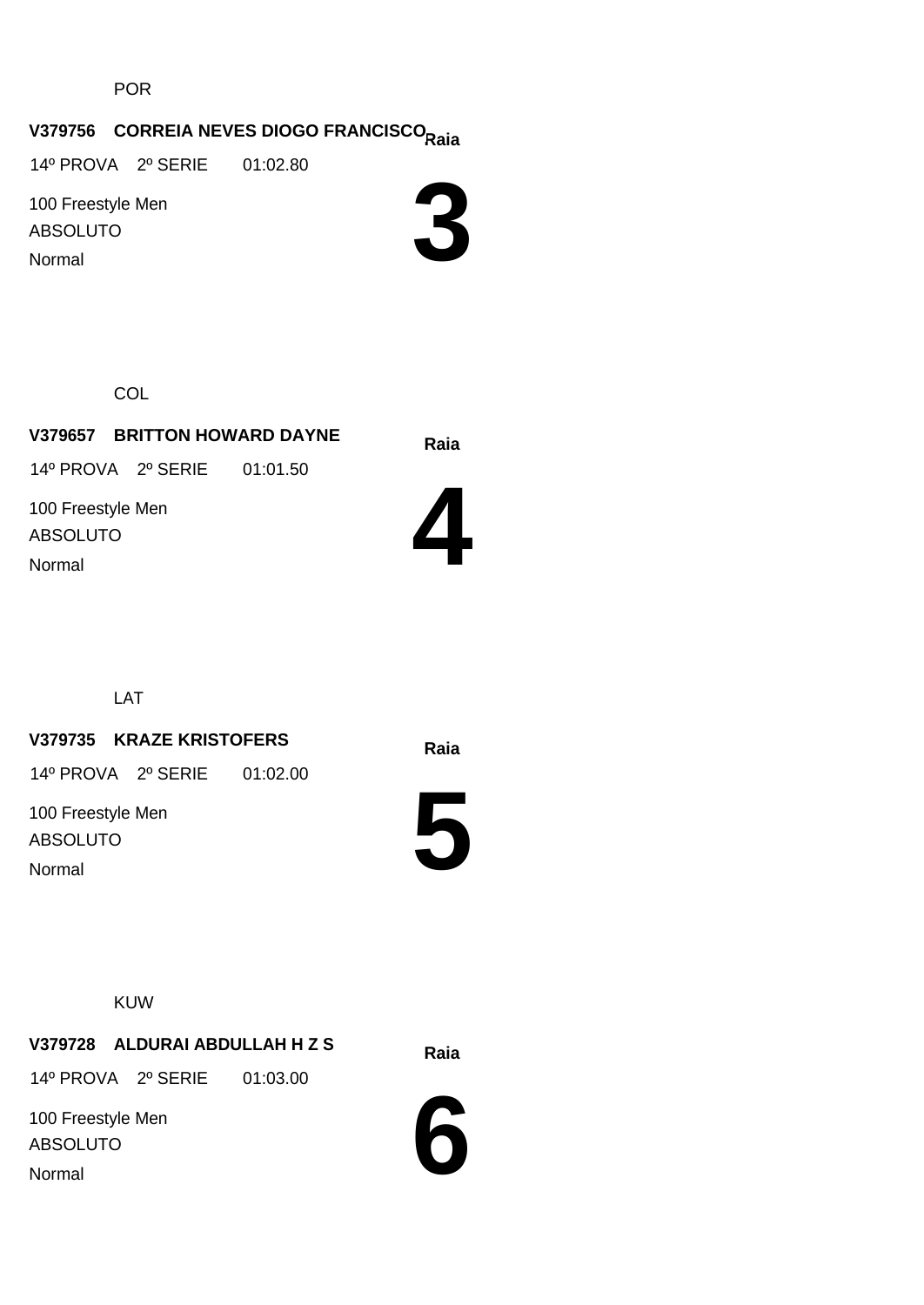#### KUW

#### **V379732** ALENEZI ABDALRAHMAN S M J M Raia

14º PROVA 2º SERIE 01:03.00

100 Freestyle Men ABSOLUTO Normal

KAZ

**Raia V379705 TALGATOV ALISHER** 100 Freestyle Men ABSOLUTO 14º PROVA 2º SERIE 01:05.00 Normal



**7**

SWE

**Raia V379767 SHIVA KEVIN KEJVAN**

14º PROVA 3º SERIE 00:58.90

100 Freestyle Men ABSOLUTO Normal



ITA

**Raia V379680 BOCCANERA LINAN FEDERICO 2** 100 Freestyle Men ABSOLUTO 14º PROVA 3º SERIE 00:56.00 Normal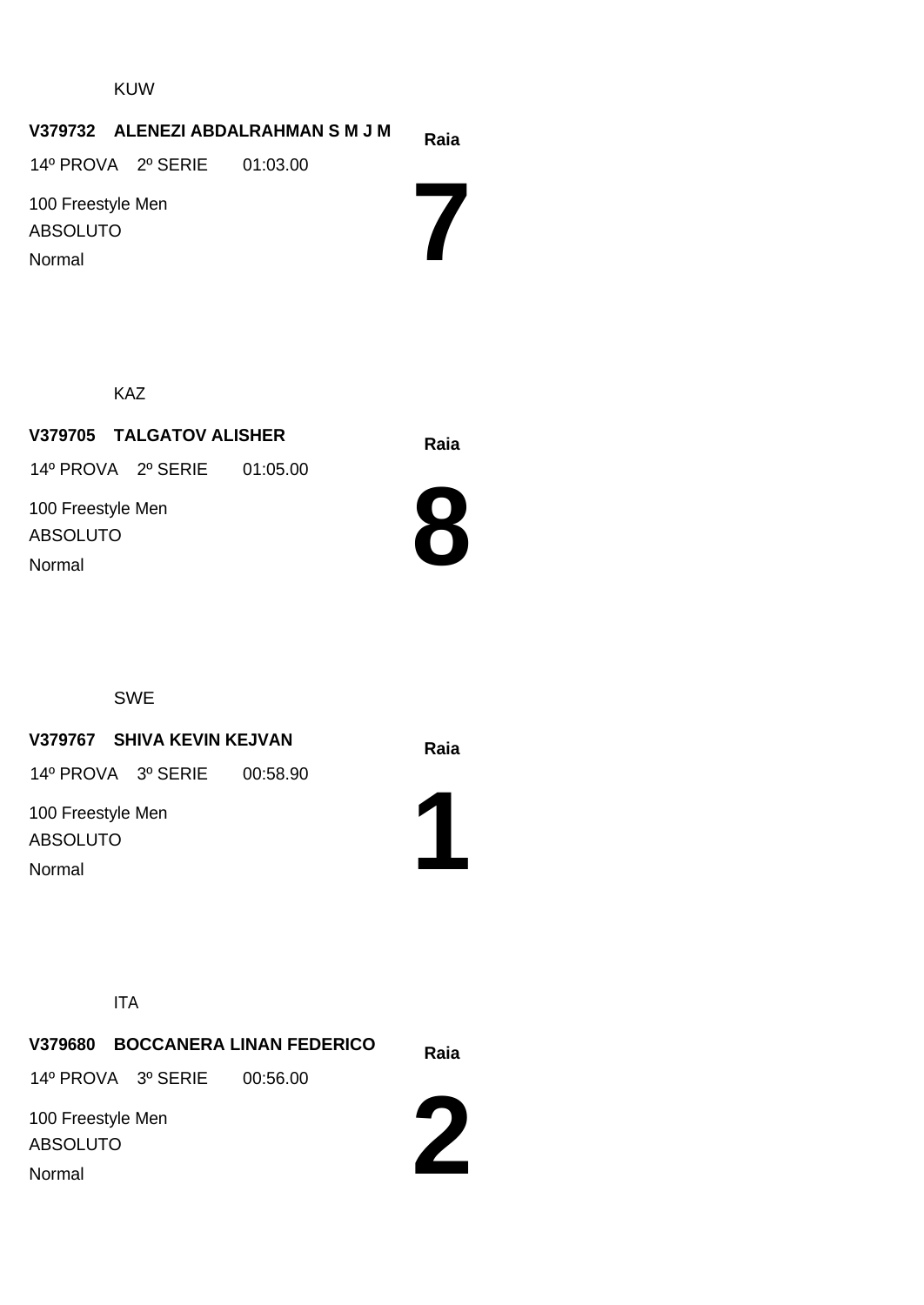ITA

### **Raia V379696 GERMANO LUCA**

14º PROVA 3º SERIE 00:55.00

100 Freestyle Men ABSOLUTO Normal

**3**

UKR

**Raia V379775 KOLOMIIETS OLEKSII** 100 Freestyle Men ABSOLUTO 14º PROVA 3º SERIE 00:53.00 Normal



USA

**Raia V379789 DAVIS COLLIN ADDISON**

14º PROVA 3º SERIE 00:53.20

100 Freestyle Men ABSOLUTO Normal



ARG

## **Raia V379646 EMANUEL LLANOS**

14º PROVA 3º SERIE 00:55.37

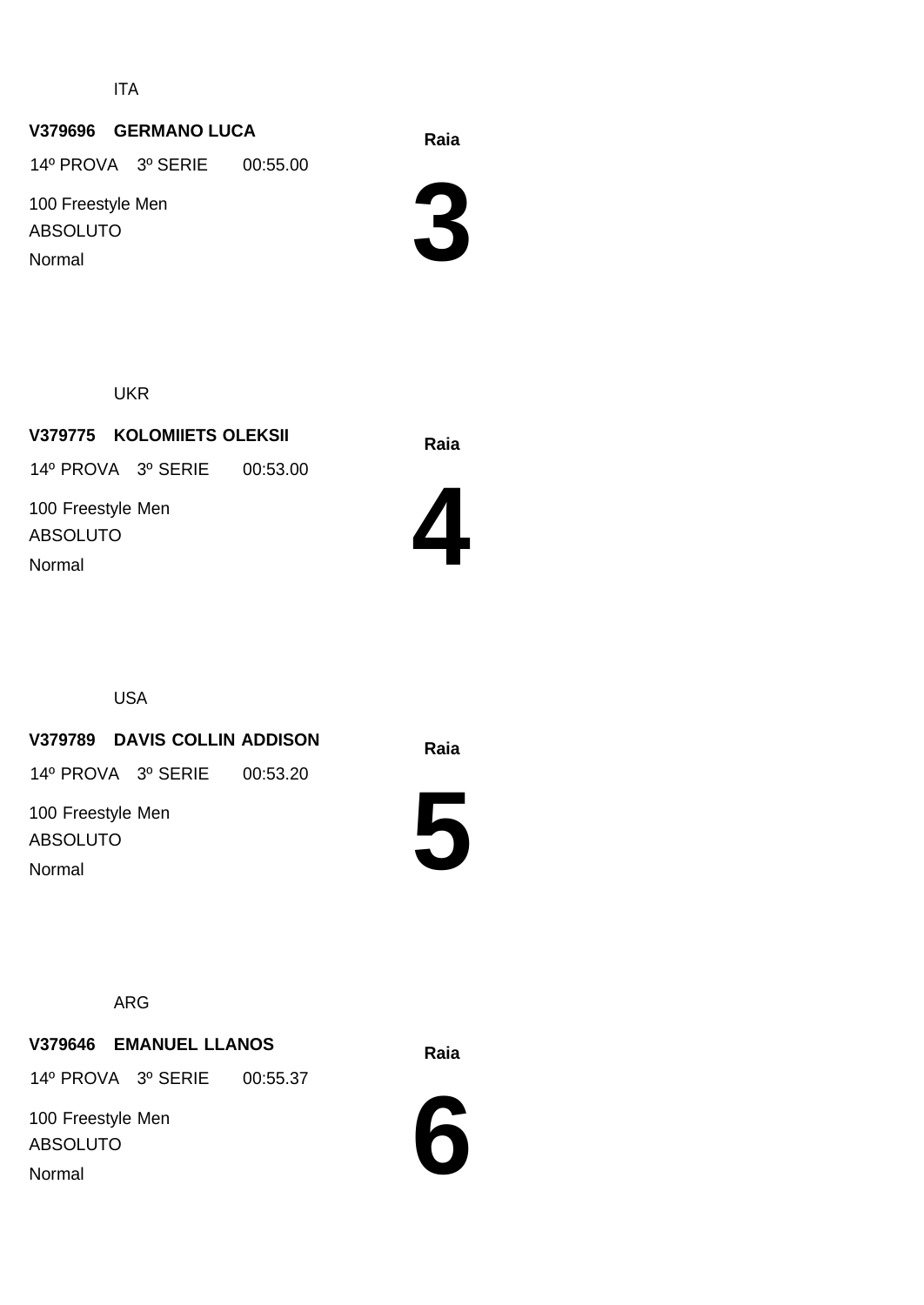POL

#### **Raia V379752 NOWICKI KACPER**

14º PROVA 3º SERIE 00:57.40

100 Freestyle Men ABSOLUTO Normal

**7**

PAR

# **Raia V379740 ANASCO TERSTIEGE MATIAS NICOLAS**

14º PROVA 3º SERIE 00:59.10

100 Freestyle Men ABSOLUTO Normal



**POL** 

#### **Raia V379749 KRAMARCZYK JAKUB**

14º PROVA 4º SERIE 00:58.70

100 Freestyle Men ABSOLUTO Normal



LAT

# **Raia V379736 STUPANS RUDOLFS** 100 Freestyle Men 14º PROVA 4º SERIE 00:55.82

ABSOLUTO

Normal

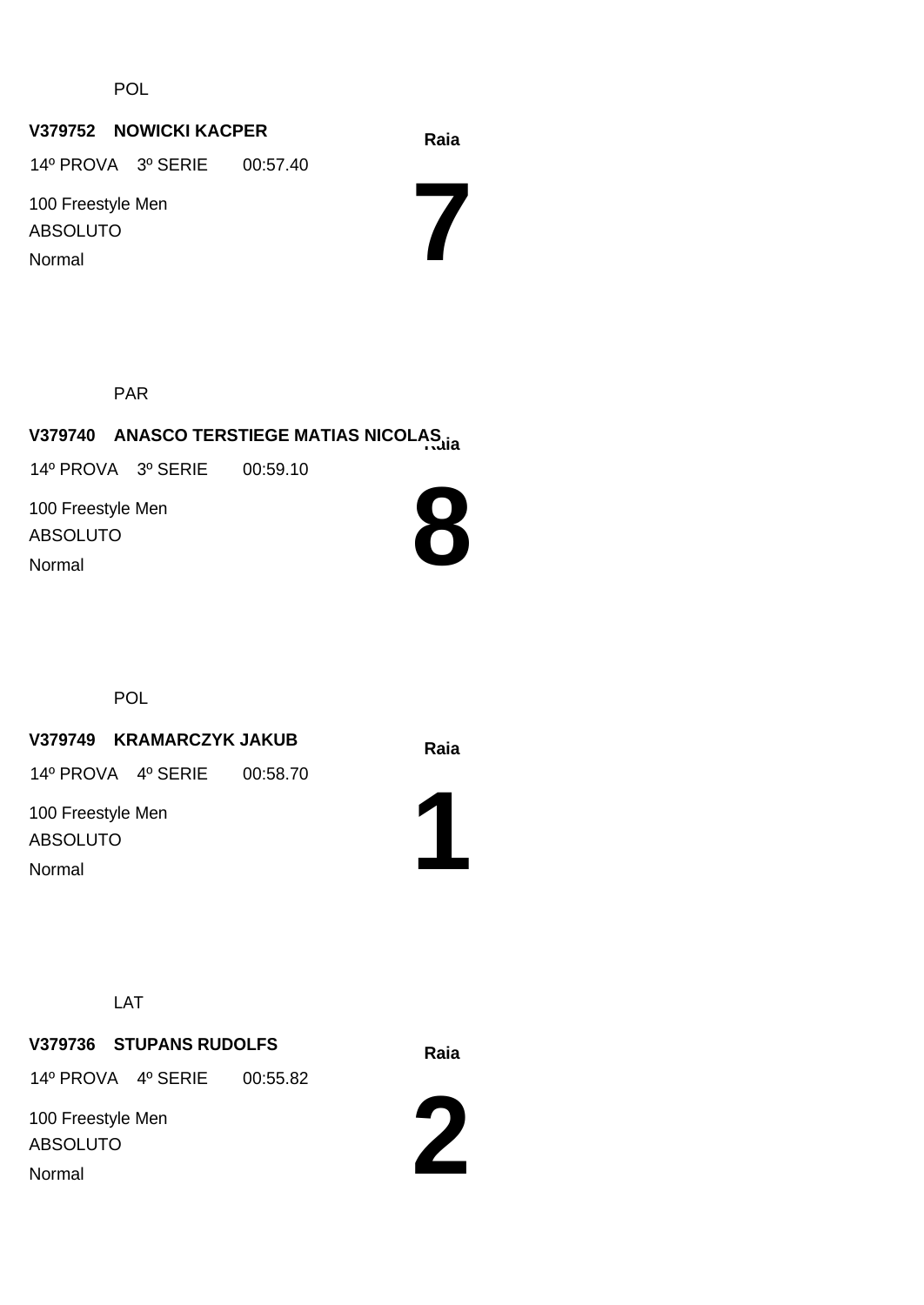GER

### **Raia V379618 LARS KOCHMANN**

14º PROVA 4º SERIE 00:53.90

100 Freestyle Men ABSOLUTO Normal

**3**

BRA

**Raia V379819 KABBACH GUILHERME MAIA** 14º PROVA 4º SERIE 00:52.00

100 Freestyle Men ABSOLUTO Normal



UKR

#### **Raia V379770 SULTANOV ILLIA**

14º PROVA 4º SERIE 00:53.10

100 Freestyle Men ABSOLUTO Normal

**5**

USA

**Raia V379793 PLETENETS DANIEL ALEXEY** 100 Freestyle Men 14º PROVA 4º SERIE 00:55.20

ABSOLUTO Normal

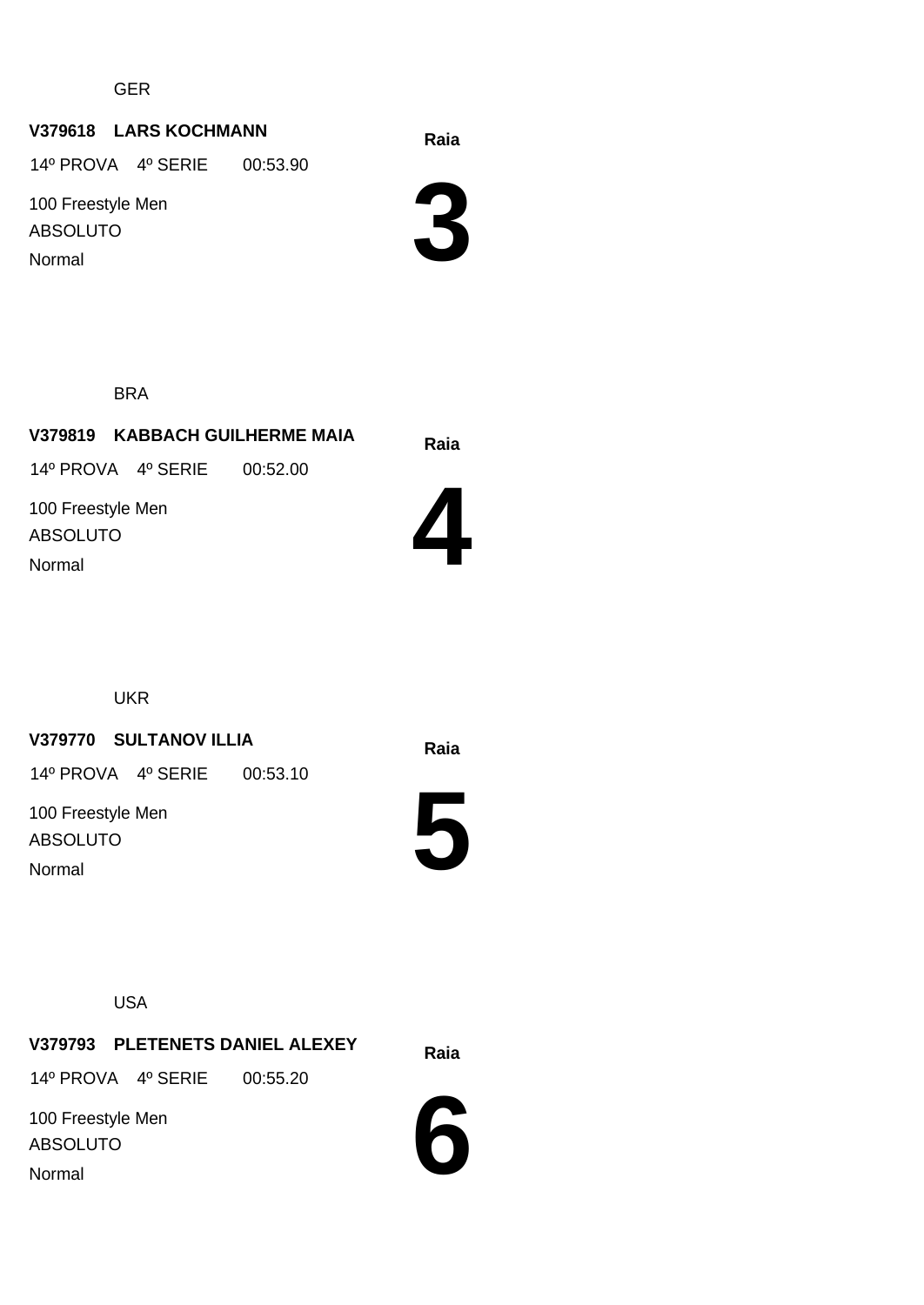ITA

#### **Raia V379694 LUCARINI SIMONE**

14º PROVA 4º SERIE 00:57.00

100 Freestyle Men ABSOLUTO Normal

KAZ

**Raia V379719 ABDULIN DANIL** 100 Freestyle Men 14º PROVA 4º SERIE 00:59.00

ABSOLUTO Normal



**7**

**POL** 

#### **Raia V379742 WOJCIK RAFAL**

14º PROVA 5º SERIE 00:58.00

100 Freestyle Men ABSOLUTO Normal



#### **KOR**

**Raia V379725 LIM JANGHWI** 14º PROVA 5º SERIE 00:55.38

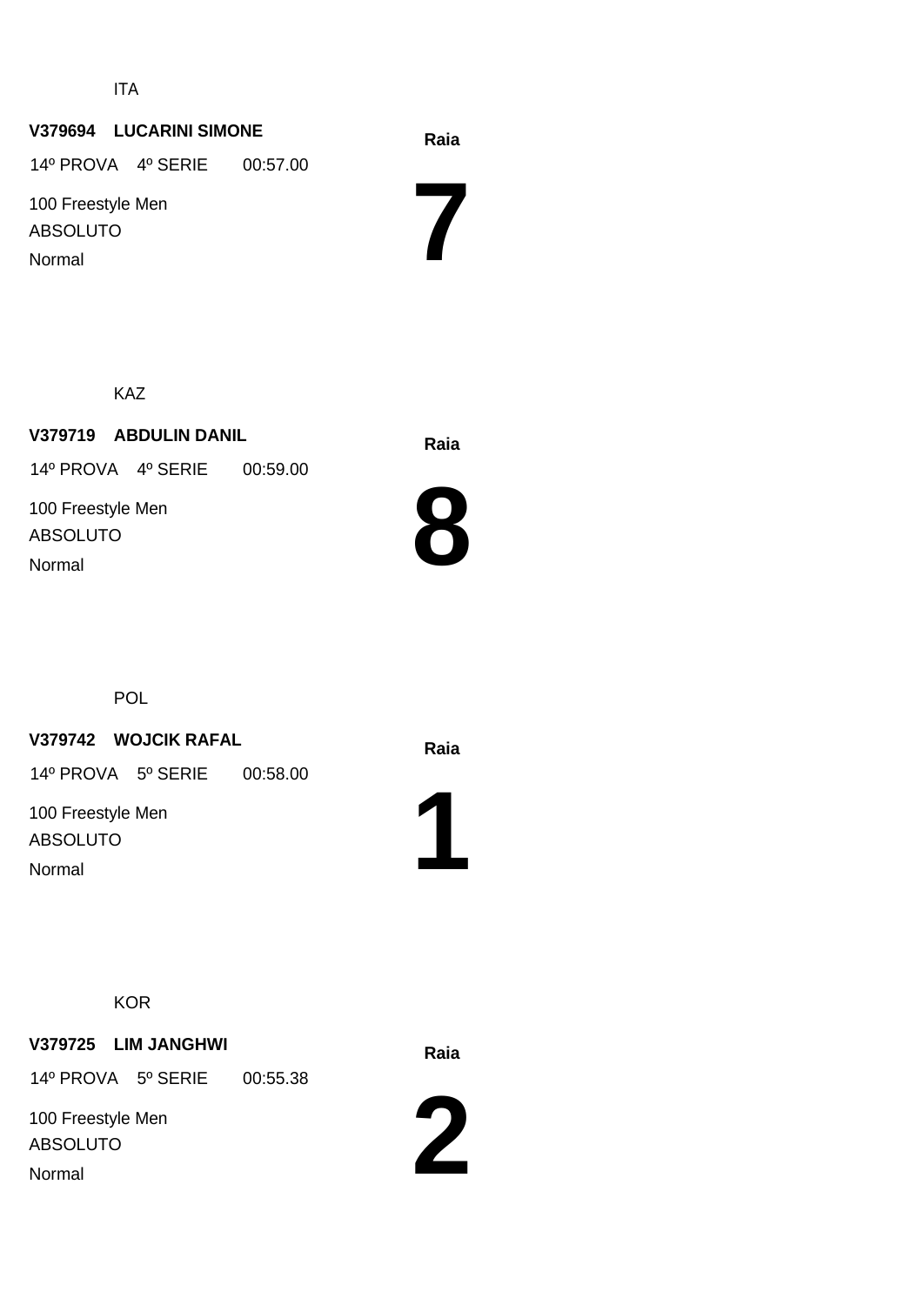UKR

### **Raia V379779 DUDNYK MAKSYM**

14º PROVA 5º SERIE 00:53.70

100 Freestyle Men ABSOLUTO Normal

**3**

USA

**Raia V379797 KLOTZ MATTHEW JAMES** 100 Freestyle Men ABSOLUTO 14º PROVA 5º SERIE 00:51.80 Normal



UKR

#### **Raia V379777 LYTVYNENKO OLEKSII**

14º PROVA 5º SERIE 00:53.00

100 Freestyle Men ABSOLUTO Normal



LAT

**Raia V379737 VAZDIKIS ARTIS** 14º PROVA 5º SERIE 00:55.17

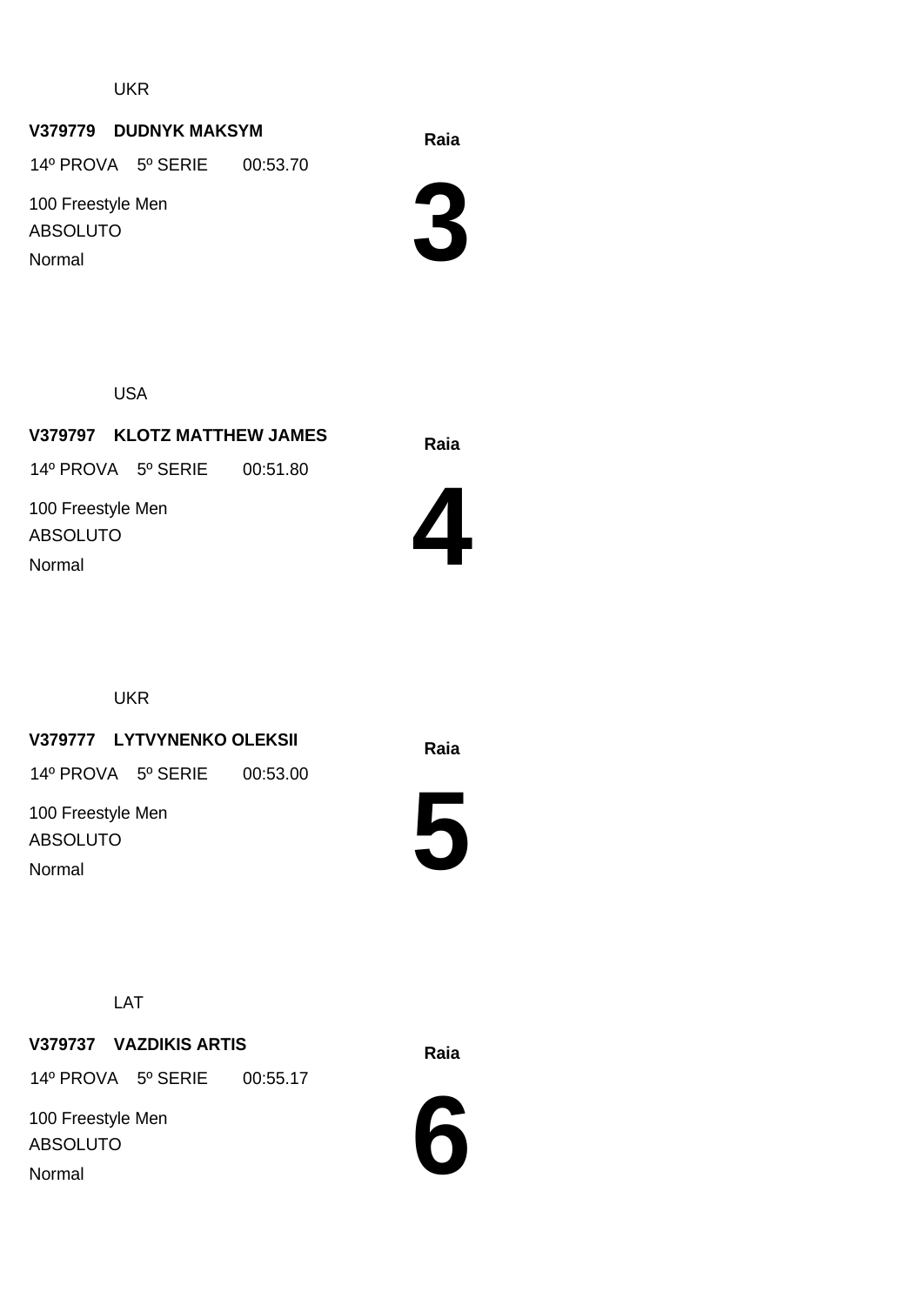POL

#### **Raia V379755 PIORO ARTUR ZBIGNIEW**

14º PROVA 5º SERIE 00:56.50

100 Freestyle Men ABSOLUTO Normal

JPN

**Raia V379699 HOSHI TAIGA** 100 Freestyle Men ABSOLUTO 14º PROVA 5º SERIE 00:59.00



**7**

KAZ

Normal

#### **Raia V379720 BIRYUKOVA ALYONA**

15º PROVA 1º SERIE 02:40.00

 200 Freestyle Women ABSOLUTO Normal



#### POL

# **Raia V379754 NOWICKA WERONIKA**

15º PROVA 1º SERIE 02:18.30

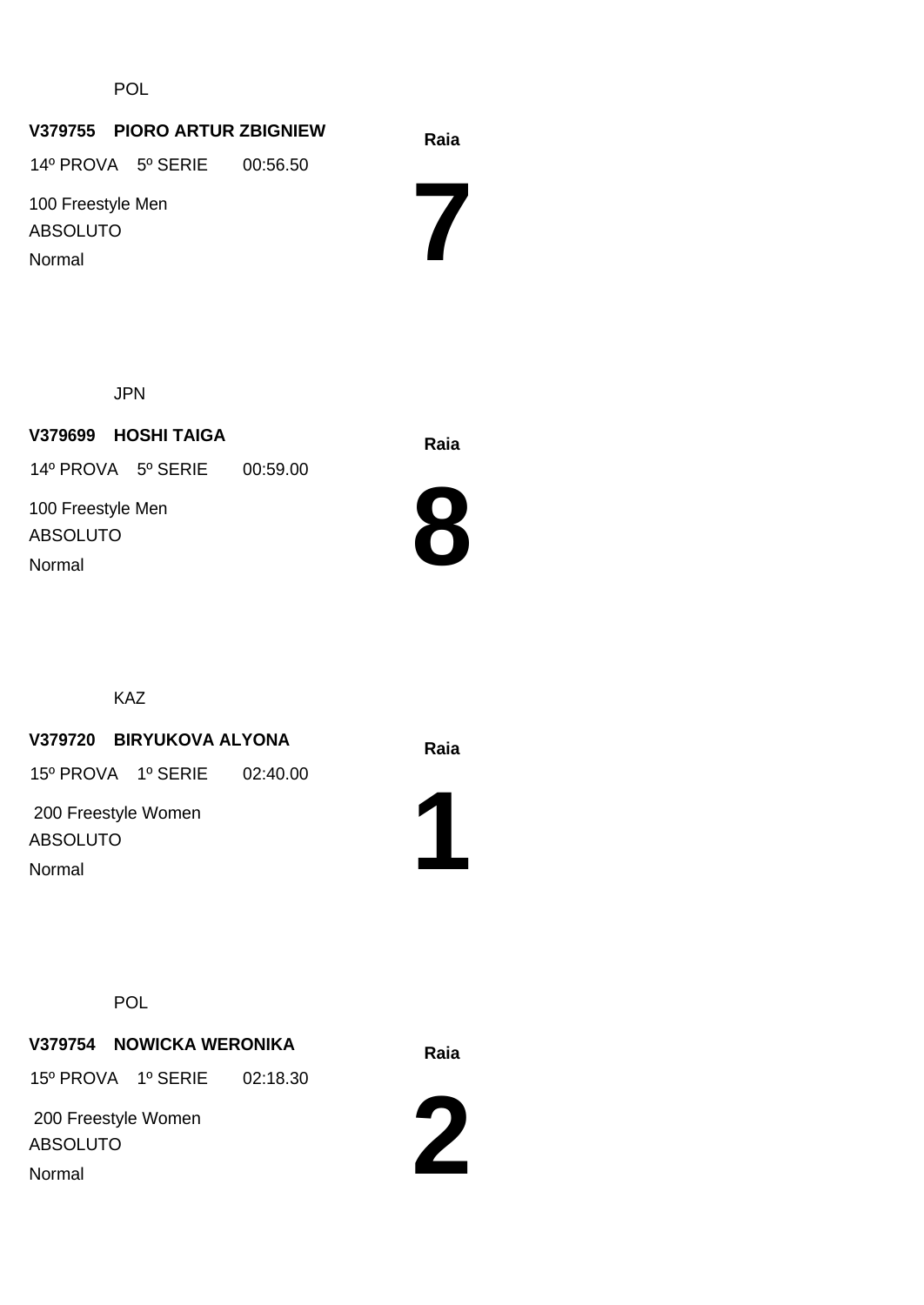USA

#### **Raia V379796 MASSENGALE EMILY RENE**

15º PROVA 1º SERIE 02:14.60

 200 Freestyle Women ABSOLUTO Normal

**3**

ITA

**Raia V379681 CANINO NOEMI** 200 Freestyle Women ABSOLUTO 15º PROVA 1º SERIE 02:10.00 Normal



POL

#### **Raia V379748 CHMIELEWSKA JULIA MAGDALENA 5** 200 Freestyle Women ABSOLUTO 15º PROVA 1º SERIE 02:13.30 Normal

**CRO** 

### **Raia V379662 ZGOMBA NATALI**

15º PROVA 1º SERIE 02:17.70

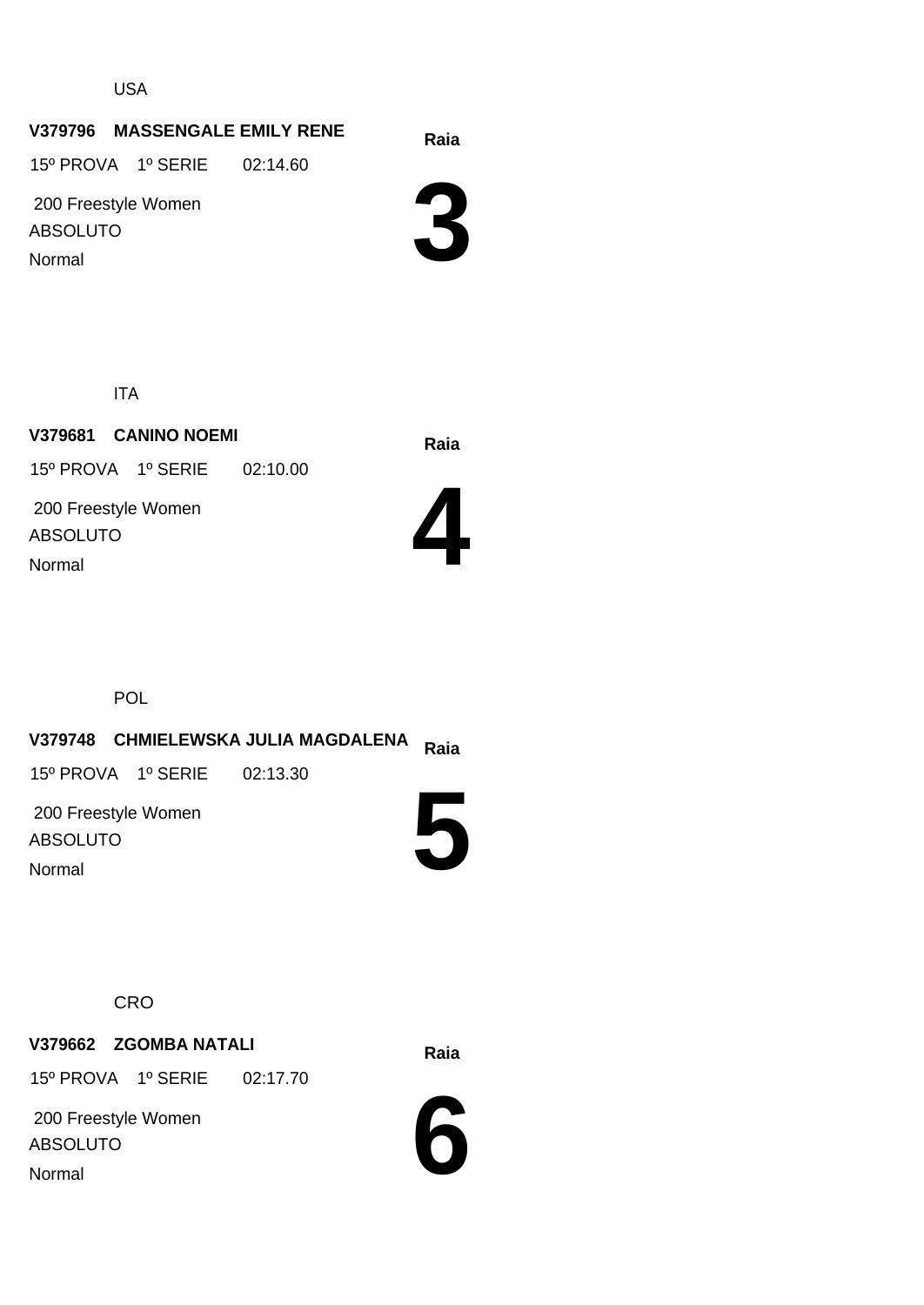#### SWE

#### **Raia V379766 SEYFFART ALICE ANNA HEIDI**

15º PROVA 1º SERIE 02:25.00

 200 Freestyle Women ABSOLUTO Normal

**7**

KAZ

**Raia V379708 ROGACHYOVA LIANA** 200 Freestyle Women ABSOLUTO 15º PROVA 2º SERIE 02:35.00 Normal



UKR

#### **Raia V379785 IVANENKO KATERYNA**

15º PROVA 2º SERIE 02:18.00

 200 Freestyle Women ABSOLUTO Normal



**UKR** 

**Raia V379783 TERESHCHENKO IRYNA**

15º PROVA 2º SERIE 02:14.00

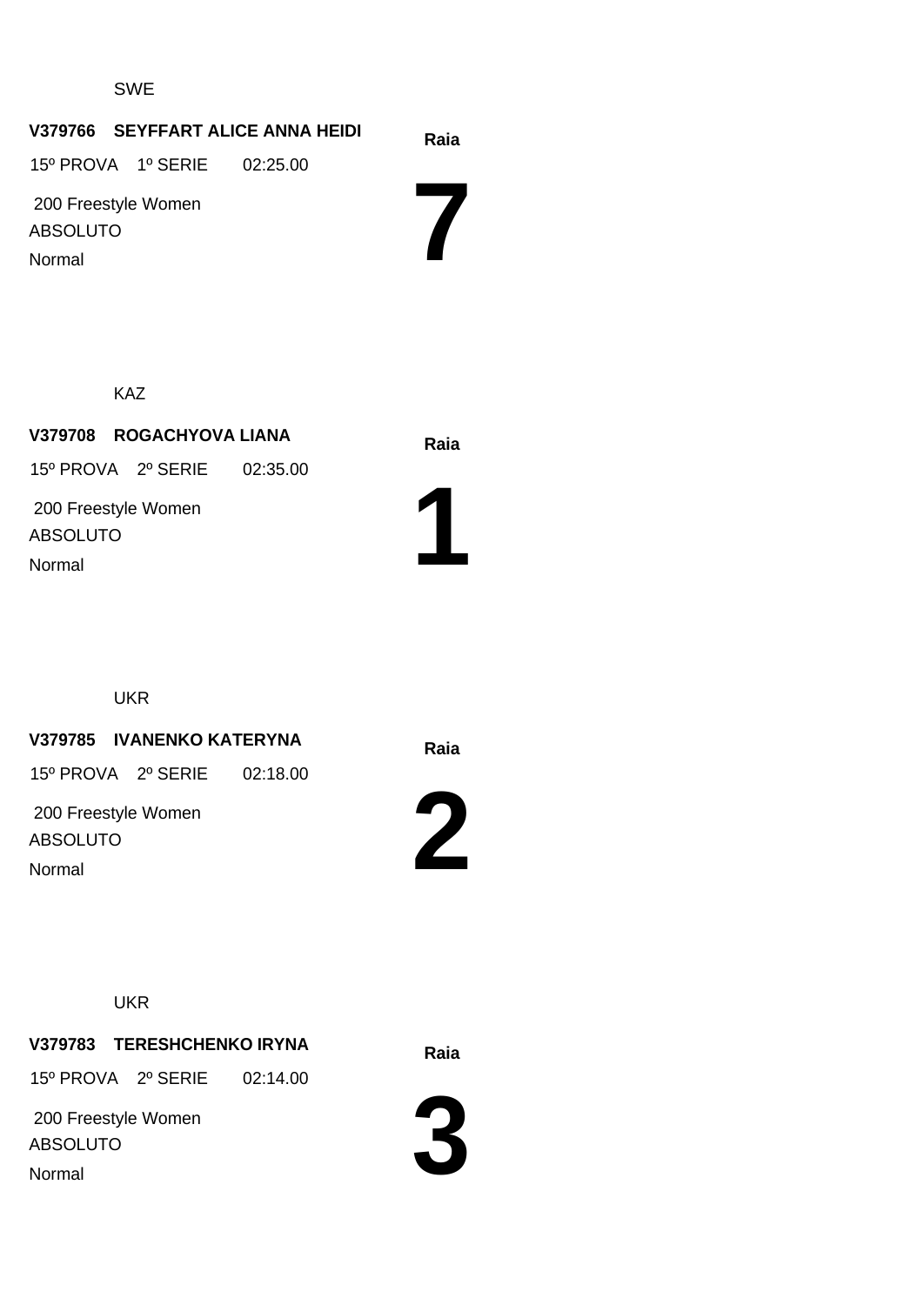LAT

#### **Raia V379616 EMBREKTE ZANE**

15º PROVA 2º SERIE 02:08.10

 200 Freestyle Women ABSOLUTO Normal

**4**

ITA

**Raia V379683 MARAGNO SARA** 200 Freestyle Women ABSOLUTO 15º PROVA 2º SERIE 02:12.00 Normal



ITA

#### **Raia V379682 DIDDORO JESSICA**

15º PROVA 2º SERIE 02:16.00

 200 Freestyle Women ABSOLUTO Normal



**COL** 

**Raia V379659 PINEROS DANIELA JULIANA** 15º PROVA 2º SERIE 02:23.90

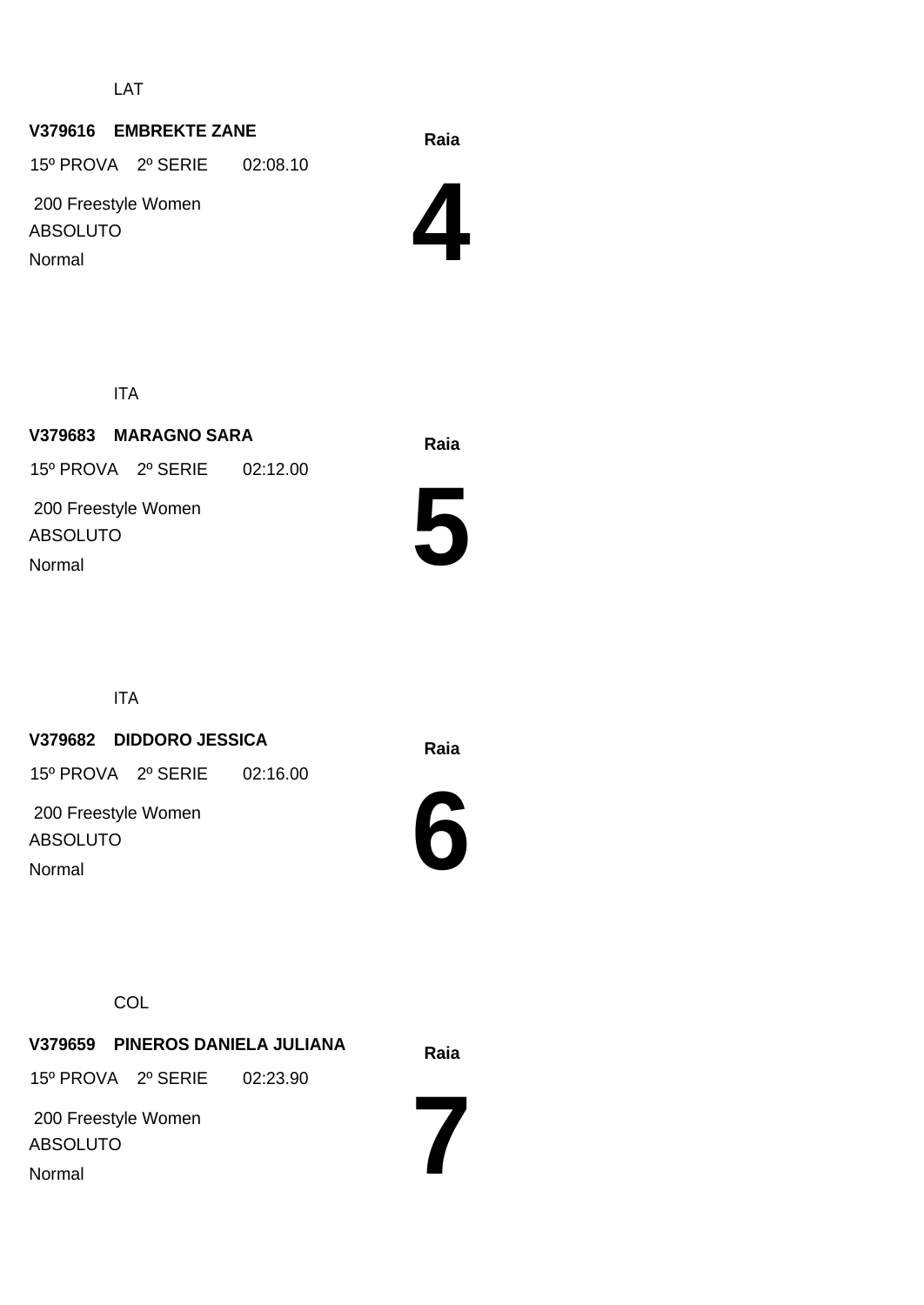ARG

#### **Raia V379642 CARRIZO NATALI ALEJANDRA**

15º PROVA 2º SERIE 02:54.90

 200 Freestyle Women ABSOLUTO Normal



FRA

**Raia V379670 MASSE ZELIA MONA** 200 Freestyle Women ABSOLUTO 15º PROVA 3º SERIE 02:26.30 Normal



UKR

#### **Raia V379772 MAKHNYK ANITA**

15º PROVA 3º SERIE 02:18.00

 200 Freestyle Women ABSOLUTO Normal



USA

**Raia V379792 THOMPSON BROOKE ELIZABETH** 200 Freestyle Women ABSOLUTO 15º PROVA 3º SERIE 02:13.70

Normal

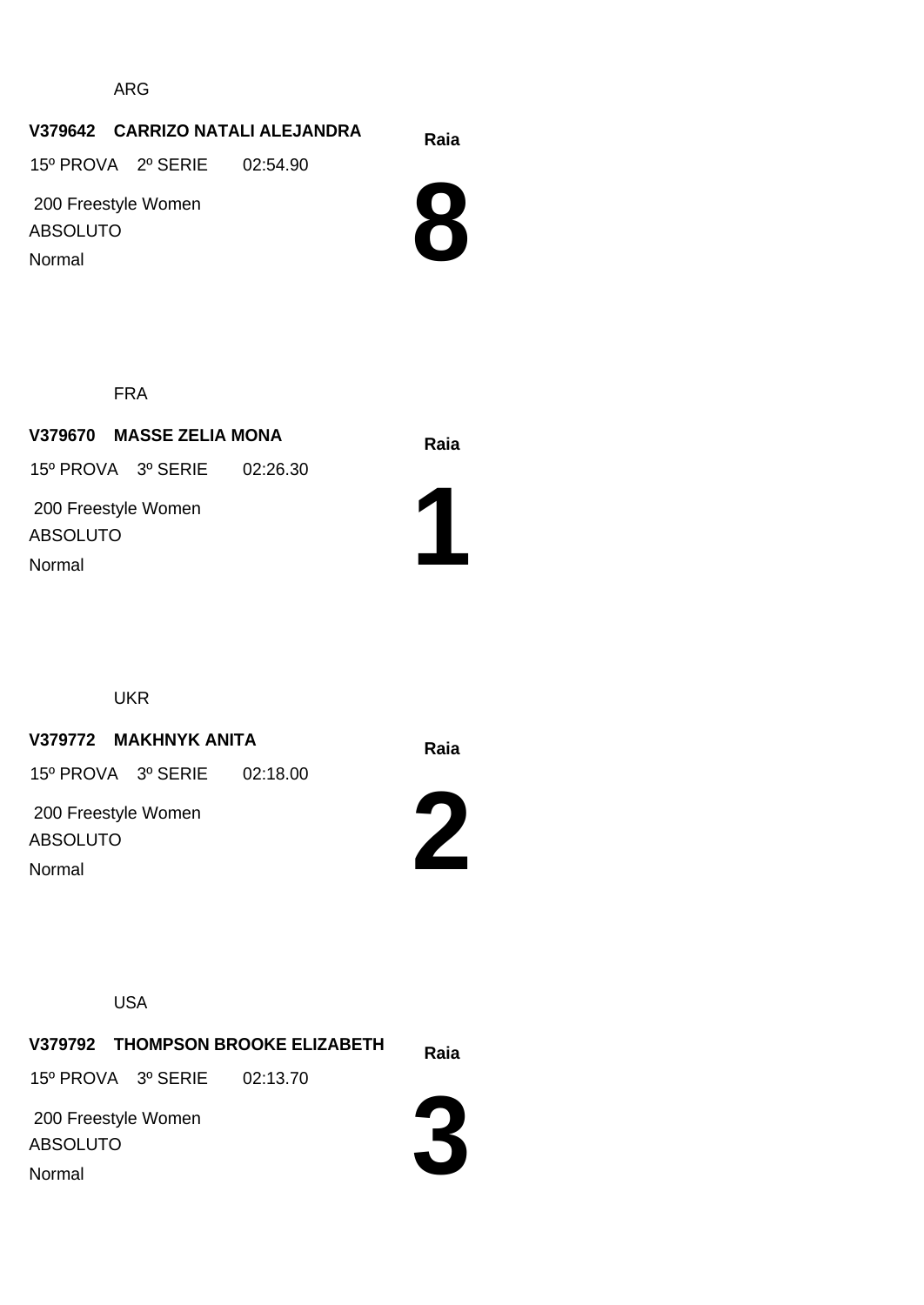USA

#### **Raia V379794 CRONK CARLI ELIZABETH**

15º PROVA 3º SERIE 02:04.70

 200 Freestyle Women ABSOLUTO Normal

**4**

POL

**Raia V379747 DRAGAN JULIA** 200 Freestyle Women ABSOLUTO 15º PROVA 3º SERIE 02:11.30 Normal



UKR

#### **Raia V379774 TARASENKO DARIA**

15º PROVA 3º SERIE 02:14.70

 200 Freestyle Women ABSOLUTO Normal



USA

**Raia V379791 FUJII SAMANTHA SHIZUE** 15º PROVA 3º SERIE 02:19.30

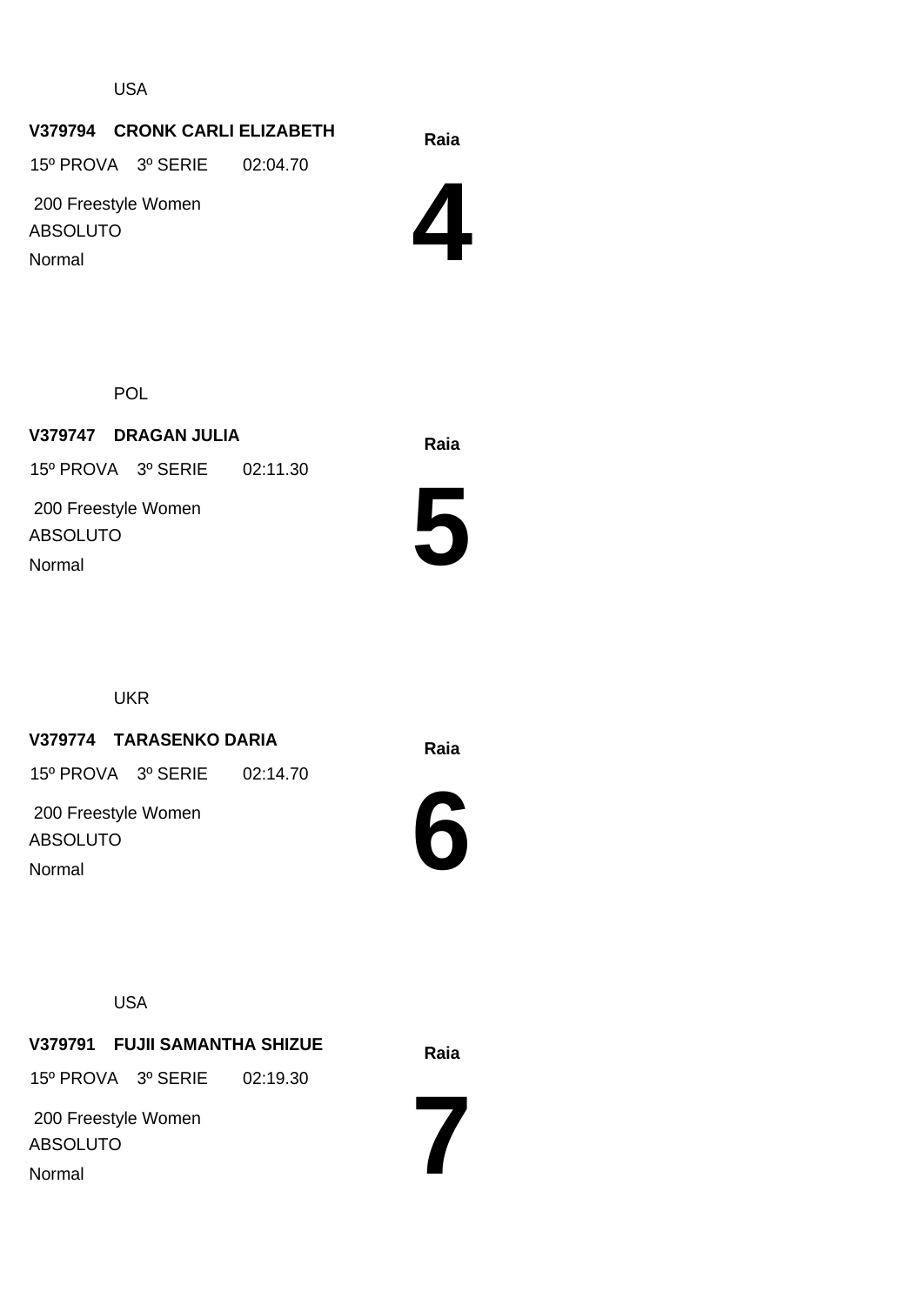KAZ

### **Raia V379717 ZAKUTNYAYA SOFYA**

15º PROVA 3º SERIE 02:48.40

 200 Freestyle Women ABSOLUTO Normal



UKR

**Raia <sup>379807</sup> UKRAINE** 16º PROVA 0º SERIE 03:59.00

4x100m Medley Men ABSOLUTO Normal



**KOR** 

**Raia <sup>379803</sup> KOREA**

16º PROVA 0º SERIE 04:31.00

4x100m Medley Men ABSOLUTO Normal



POL

**Raia <sup>379805</sup> POLAND**

16º PROVA 0º SERIE 04:05.40

4x100m Medley Men ABSOLUTO Normal



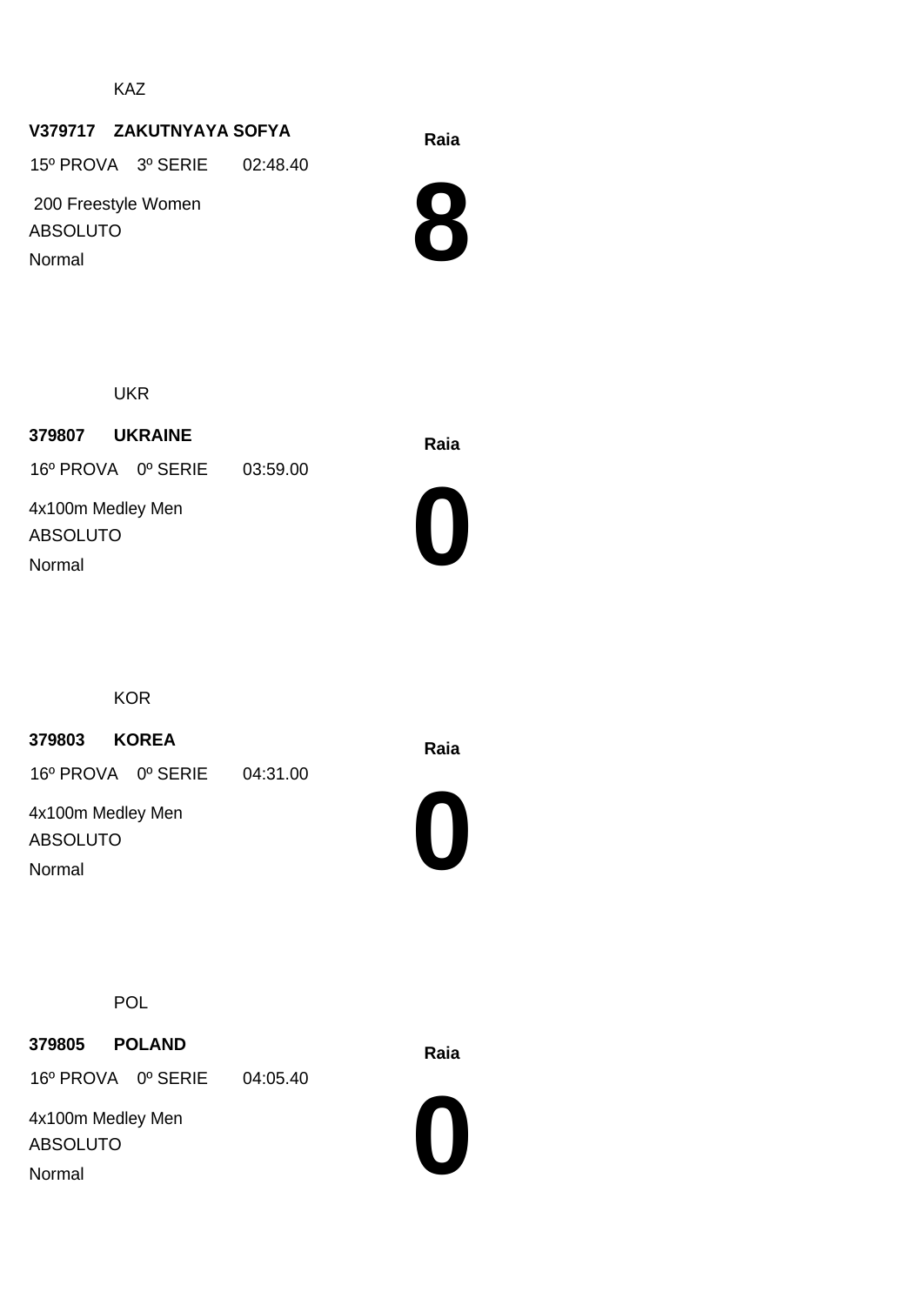JPN

**Raia <sup>379801</sup> JAPAN**

16º PROVA 0º SERIE 03:56.00

4x100m Medley Men ABSOLUTO Normal



USA

**Raia <sup>379808</sup> UNITED STATES** 4x100m Medley Men ABSOLUTO 16º PROVA 0º SERIE 04:12.00 Normal



ITA

**Raia <sup>379800</sup> ITALY**

16º PROVA 0º SERIE 04:15.00

4x100m Medley Men ABSOLUTO Normal



KUW

**Raia <sup>379804</sup> KUWAIT**

16º PROVA 0º SERIE 99:99.99

4x100m Medley Men ABSOLUTO Normal

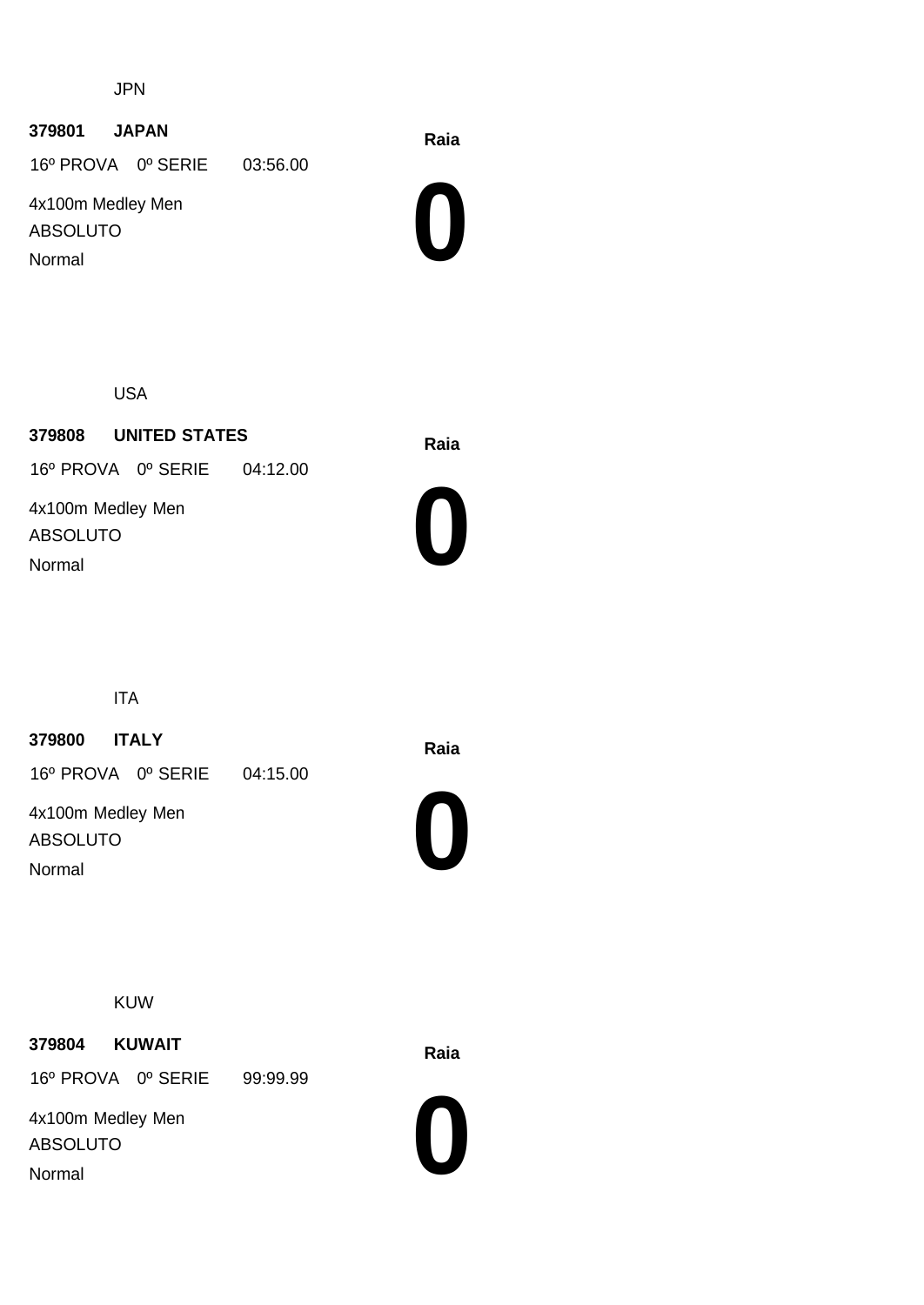KUW

#### **Raia V379728 ALDURAI ABDULLAH H Z S**

17º PROVA 1º SERIE 99:99.99

100 Breaststroke Men ABSOLUTO Normal



**CUB** 

**Raia V379665 PINON HERNAM** 100 Breaststroke Men ABSOLUTO 17º PROVA 1º SERIE 01:25.70 Normal



MTN

#### **V379738 ROPUN MUHAMMAD SUFFIAN 5** 100 Breaststroke Men ABSOLUTO 17º PROVA 1º SERIE 01:26.00 Normal

LAT

## **Raia V379735 KRAZE KRISTOFERS**

17º PROVA 2º SERIE 01:20.00

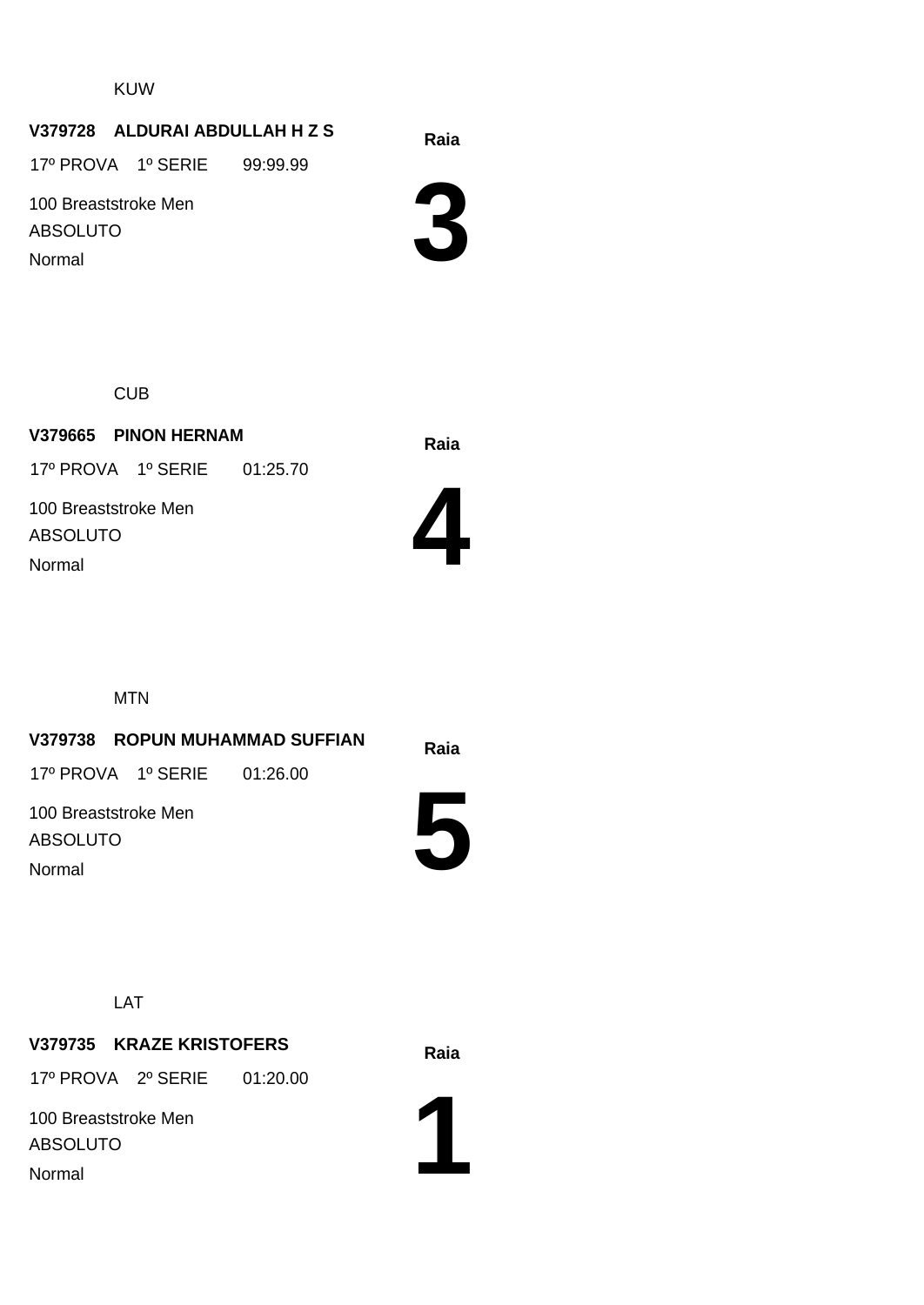UGA

#### **Raia V379811 FENI LARRY GRAIG**

17º PROVA 2º SERIE 01:18.55

100 Breaststroke Men ABSOLUTO

Normal



**ECU** 

**Raia V379668 RIZZO JOSE MIGUEL** 100 Breaststroke Men ABSOLUTO 17º PROVA 2º SERIE 01:11.40 Normal



UKR

**V379769 HRYSTENKO VLADYSLAV** Raia

17º PROVA 2º SERIE 01:06.00

**4**

100 Breaststroke Men ABSOLUTO Normal

USA

**Raia V379793 PLETENETS DANIEL ALEXEY** 17º PROVA 2º SERIE 01:09.90

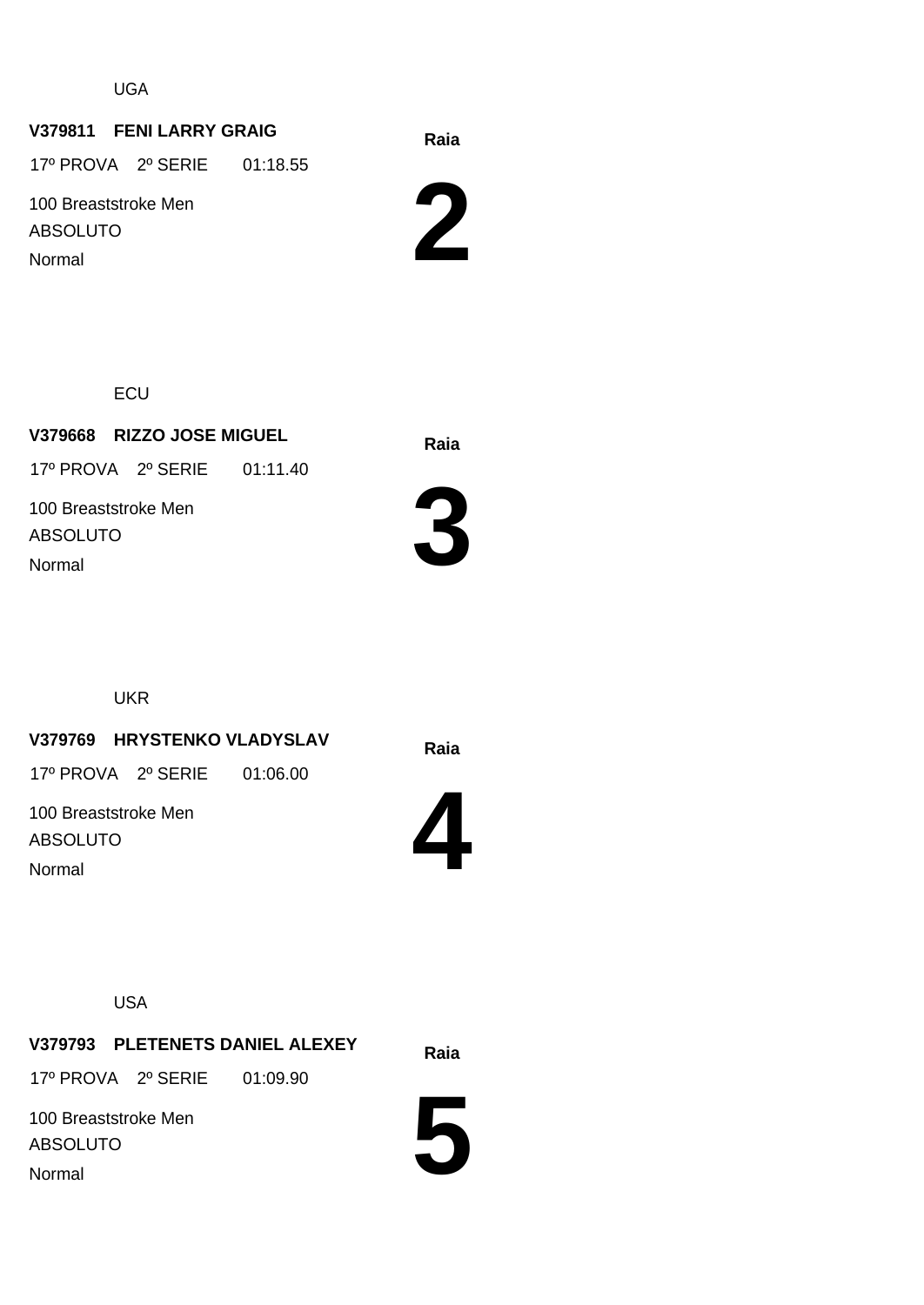ECU

### **Raia V379666 MARTILLO ANGEL ABRAHAM**

17º PROVA 2º SERIE 01:16.40

100 Breaststroke Men ABSOLUTO

Normal



RSA

|                                            |                             | V379761 QAMARANA AMKELE VUYISA | Raia |
|--------------------------------------------|-----------------------------|--------------------------------|------|
|                                            | 17º PROVA 2º SERIE 01:19.90 |                                |      |
| 100 Breaststroke Men<br>ABSOLUTO<br>Normal |                             |                                |      |

KUW

## **Raia V379729 DASHTI HASSAN A M H**

17º PROVA 3º SERIE 01:20.00

100 Breaststroke Men ABSOLUTO Normal



**COL** 

|                      |                             | V379660 ENRIQUEZ DIAZ YULIAM RIVEIDO | Raia |
|----------------------|-----------------------------|--------------------------------------|------|
|                      | 17º PROVA 3º SERIE 01:17.70 |                                      |      |
| 100 Breaststroke Men |                             |                                      |      |
| <b>ABSOLUTO</b>      |                             |                                      |      |
| Normal               |                             |                                      |      |

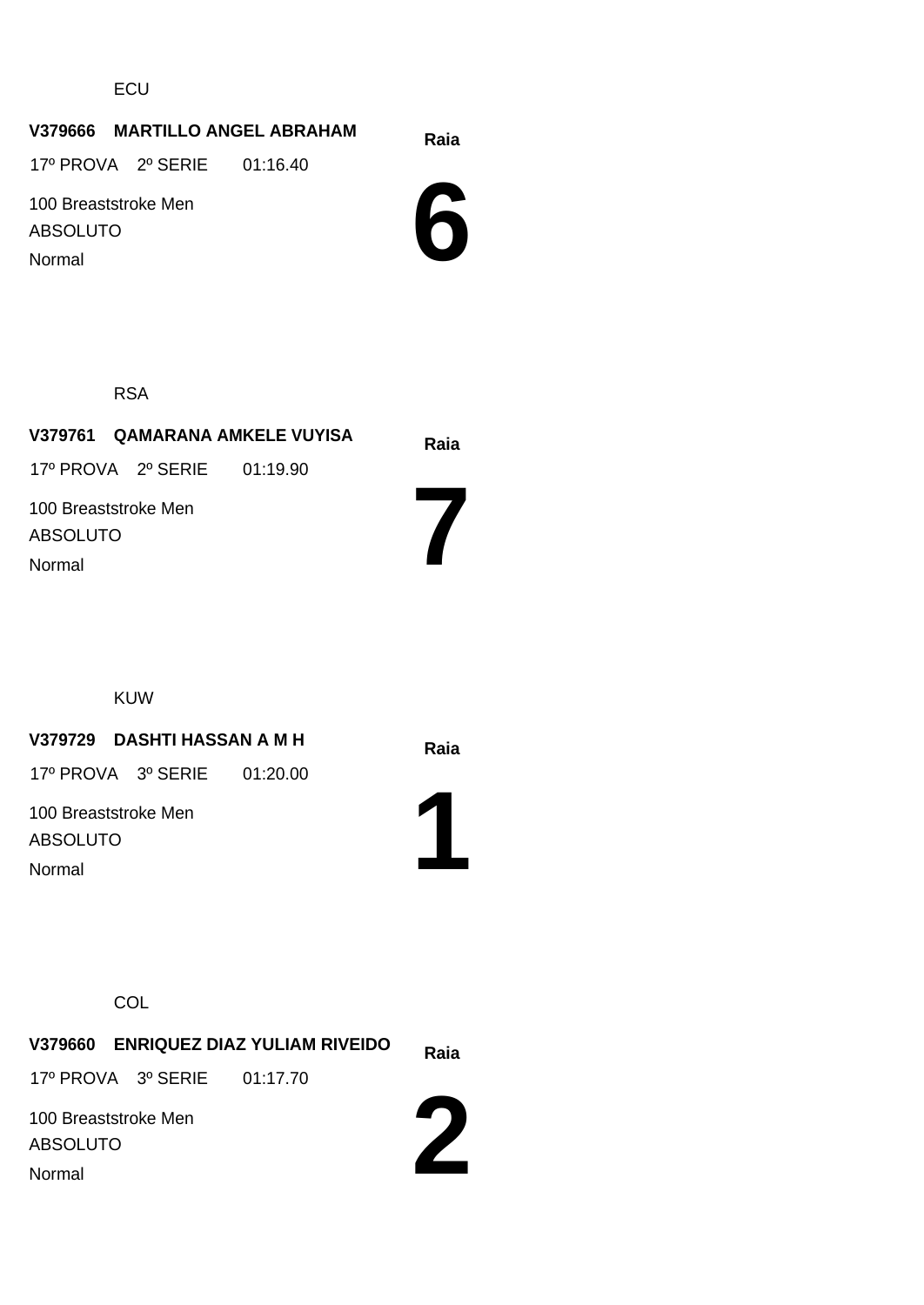PAR

# **V379740 ANASCO TERSTIEGE MATIAS NICOLAS**

17º PROVA 3º SERIE 01:10.60

100 Breaststroke Men ABSOLUTO Normal



UKR

**Raia V379775 KOLOMIIETS OLEKSII** 100 Breaststroke Men ABSOLUTO 17º PROVA 3º SERIE 01:03.70 Normal



**CRO** 

# **Raia V379663 ZGOMBA ANTONIO**

17º PROVA 3º SERIE 01:09.30

100 Breaststroke Men ABSOLUTO Normal

**5**



JPN

# **Raia V379699 HOSHI TAIGA**

17º PROVA 3º SERIE 01:12.00

100 Breaststroke Men ABSOLUTO Normal

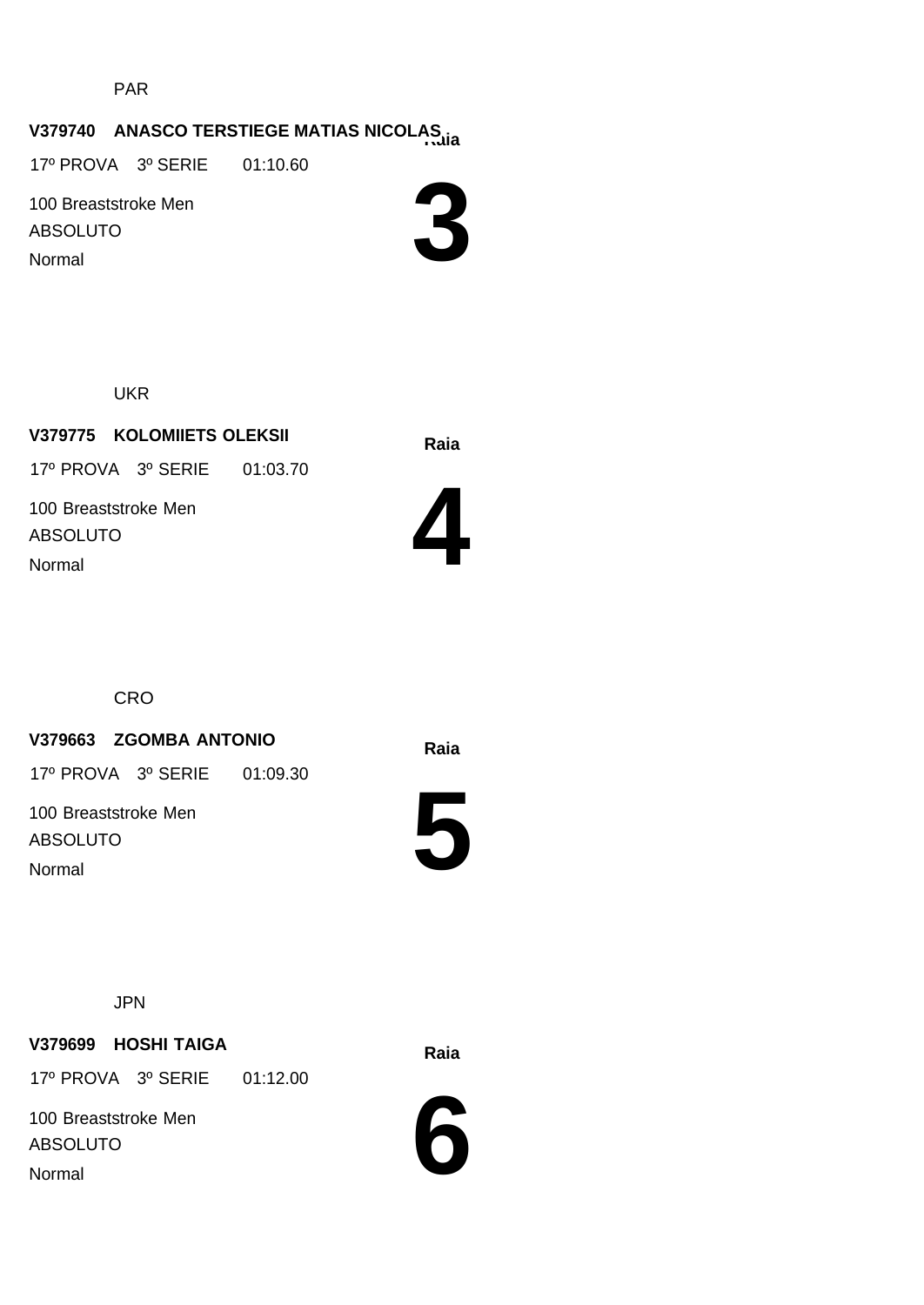**COL** 

# **Raia V379658 URIZA ESTEBAN FERNANDO**

17º PROVA 3º SERIE 01:19.10

100 Breaststroke Men ABSOLUTO Normal

**7**

KUW

| V379727 ALRAISH ABDULAZIZ S A S H |  |  | Raia |
|-----------------------------------|--|--|------|
| 17º PROVA 4º SERIE 01:20.00       |  |  |      |
| 100 Breaststroke Men              |  |  |      |
| <b>ABSOLUTO</b>                   |  |  |      |
| Normal                            |  |  |      |
|                                   |  |  |      |

IND

# **Raia V379675 RAJORIA VAIBHAV**

17º PROVA 4º SERIE 01:16.90

100 Breaststroke Men ABSOLUTO Normal



ESP

**Raia V379765 DE FRUTOS DE PABLOS ALVARO** 100 Breaststroke Men ABSOLUTO 17º PROVA 4º SERIE 01:10.50 Normal

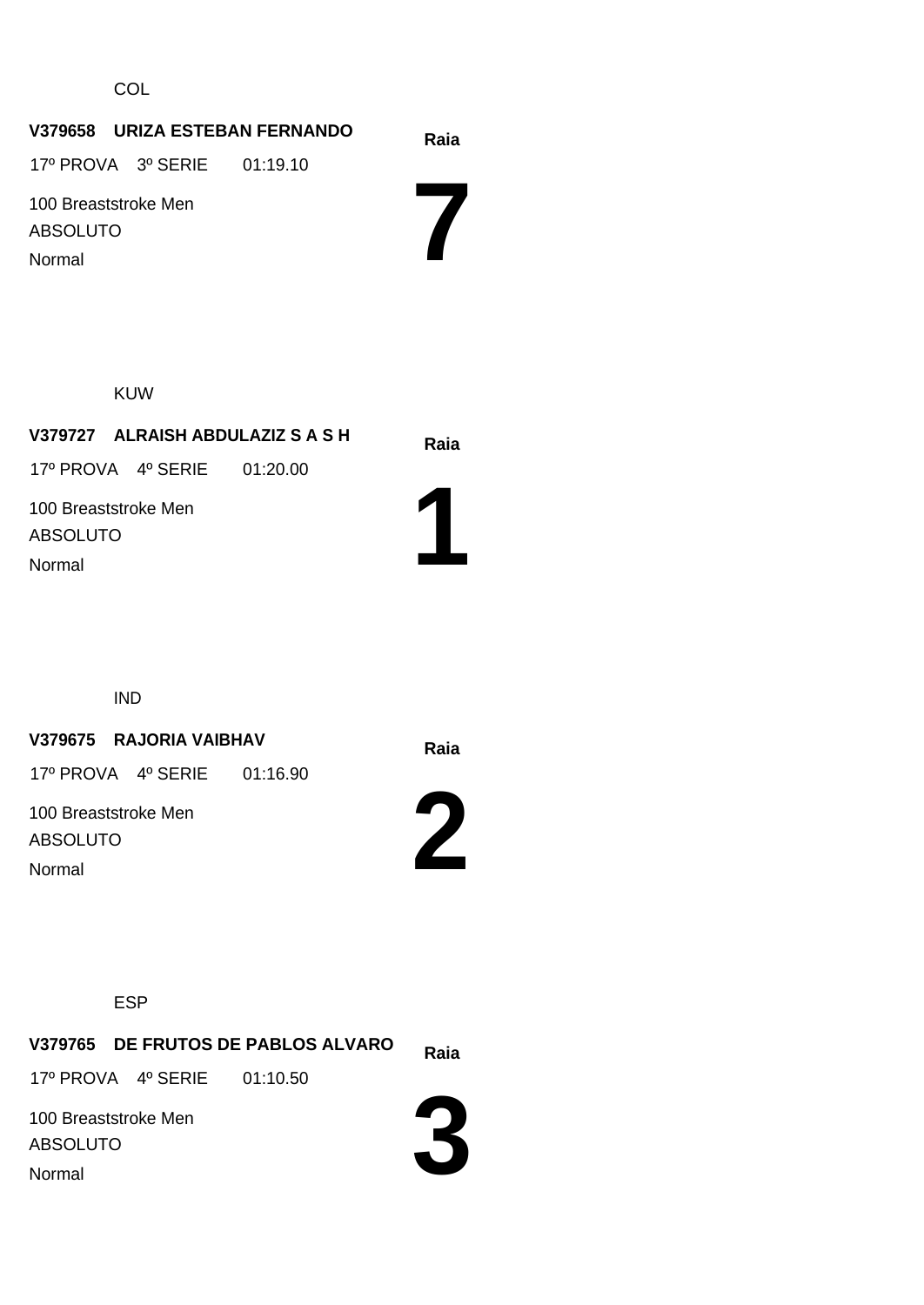USA

# **Raia V379797 KLOTZ MATTHEW JAMES**

17º PROVA 4º SERIE 00:32.00

100 Breaststroke Men ABSOLUTO Normal

**4**

**KOR** 

**Raia V379726 CHAI YE-JI** 100 Breaststroke Men ABSOLUTO 17º PROVA 4º SERIE 01:09.10 Normal



**MKD** 

# **Raia V379669 STOJANOSKI ANDREJ**

17º PROVA 4º SERIE 01:12.00

100 Breaststroke Men ABSOLUTO Normal





**Raia V379745 STEMPURSKI IGOR** 100 Breaststroke Men ABSOLUTO 17º PROVA 4º SERIE 01:18.60 Normal

**7**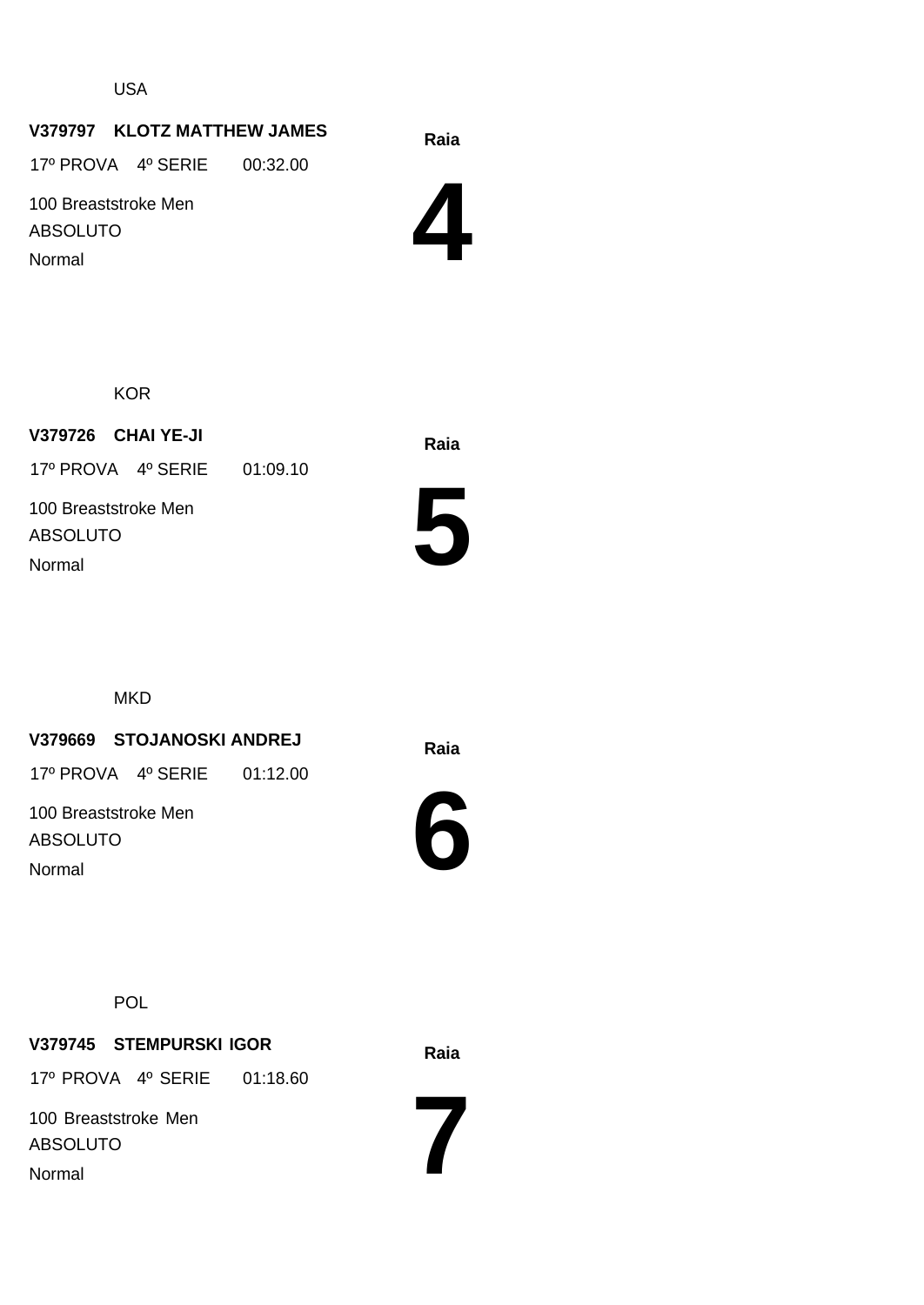BRA

#### **Raia V379648 VINICIUS SOARES**

17º PROVA 4º SERIE 01:24.80

100 Breaststroke Men ABSOLUTO

Normal



HUN

**Raia V379673 ZSILINSZKI ORSOLYA** 200 Butterfly Women ABSOLUTO 18º PROVA 0º SERIE 02:43.80 Normal



UKR

# **Raia V379772 MAKHNYK ANITA**

18º PROVA 0º SERIE 02:29.70

 200 Butterfly Women ABSOLUTO Normal

**0**

USA

**Raia V379794 CRONK CARLI ELIZABETH** 18º PROVA 0º SERIE 02:16.00

 200 Butterfly Women ABSOLUTO Normal

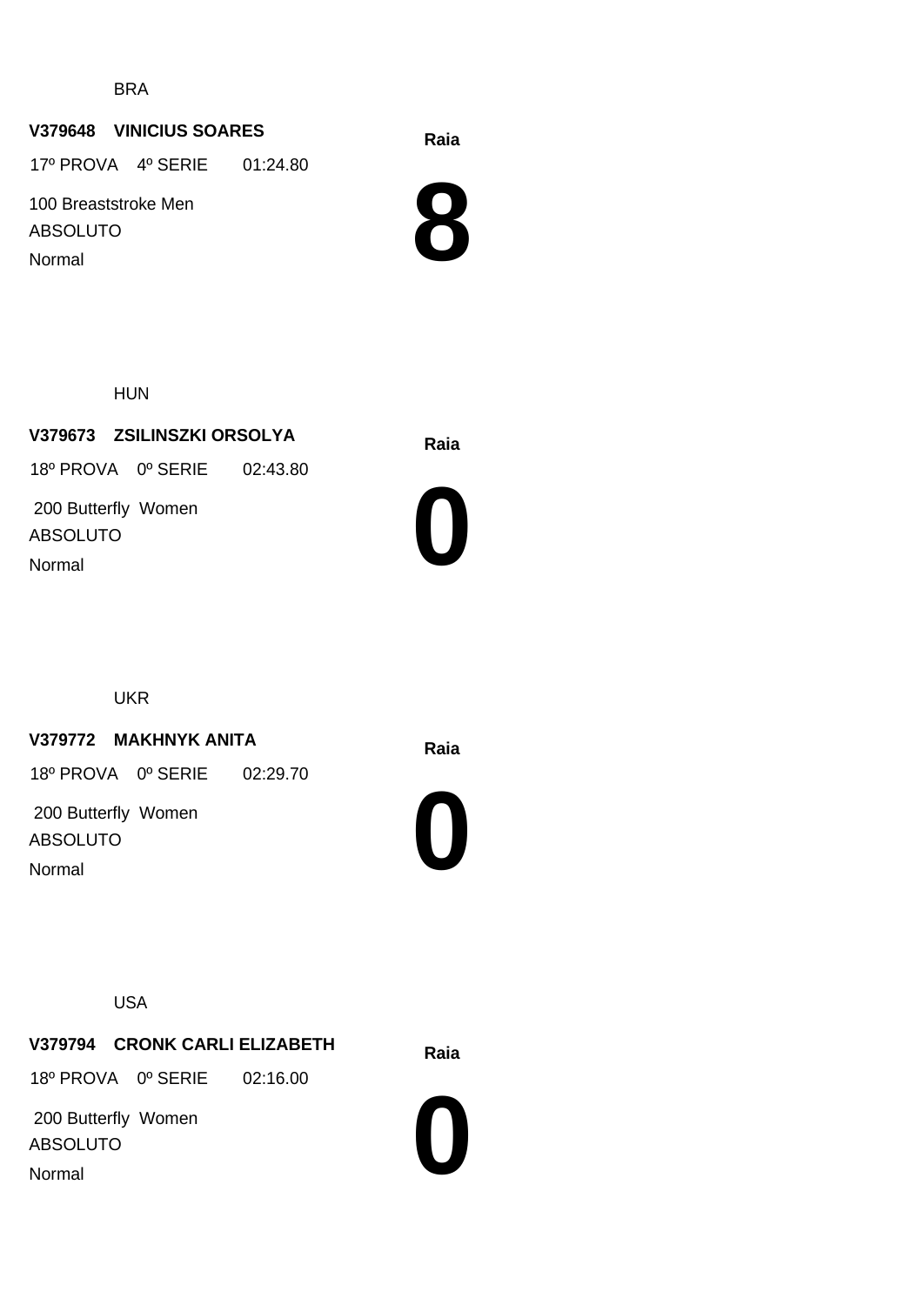ITA

# **Raia V379694 LUCARINI SIMONE**

19º PROVA 1º SERIE 01:05.00

100 Butterfly Men ABSOLUTO Normal



KOR

**Raia V379725 LIM JANGHWI** 100 Butterfly Men ABSOLUTO 19º PROVA 1º SERIE 00:59.69 Normal



ITA

# **Raia V379696 GERMANO LUCA**

19º PROVA 1º SERIE 00:57.00

100 Butterfly Men ABSOLUTO Normal



USA

**Raia V379789 DAVIS COLLIN ADDISON**

19º PROVA 1º SERIE 00:58.70

100 Butterfly Men ABSOLUTO Normal

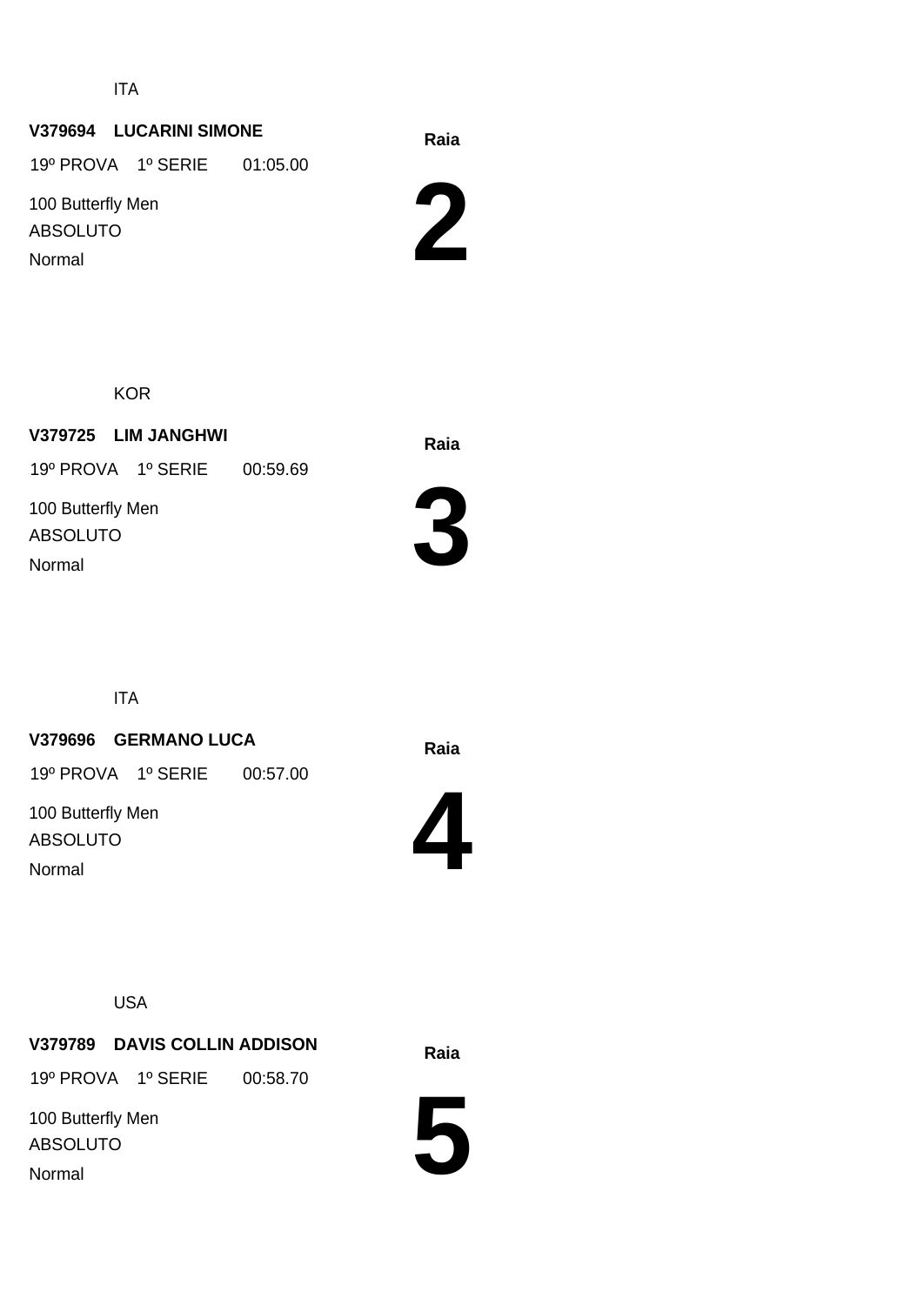POL

# **Raia V379752 NOWICKI KACPER**

19º PROVA 1º SERIE 01:00.40

100 Butterfly Men ABSOLUTO Normal

**6**

**COL** 

| V379658 URIZA ESTEBAN FERNANDO       | Raia |
|--------------------------------------|------|
| 19º PROVA 1º SERIE 01:08.30          |      |
| 100 Butterfly Men<br><b>ABSOLUTO</b> |      |
| Normal                               |      |

KAZ

# **Raia V379716 KENZHEBEK DIAS**

19º PROVA 2º SERIE 01:10.00

100 Butterfly Men ABSOLUTO Normal



ITA

|                                                |                             | V379680 BOCCANERA LINAN FEDERICO | Raia |
|------------------------------------------------|-----------------------------|----------------------------------|------|
|                                                | 19º PROVA 2º SERIE 01:01.00 |                                  |      |
| 100 Butterfly Men<br><b>ABSOLUTO</b><br>Normal |                             |                                  |      |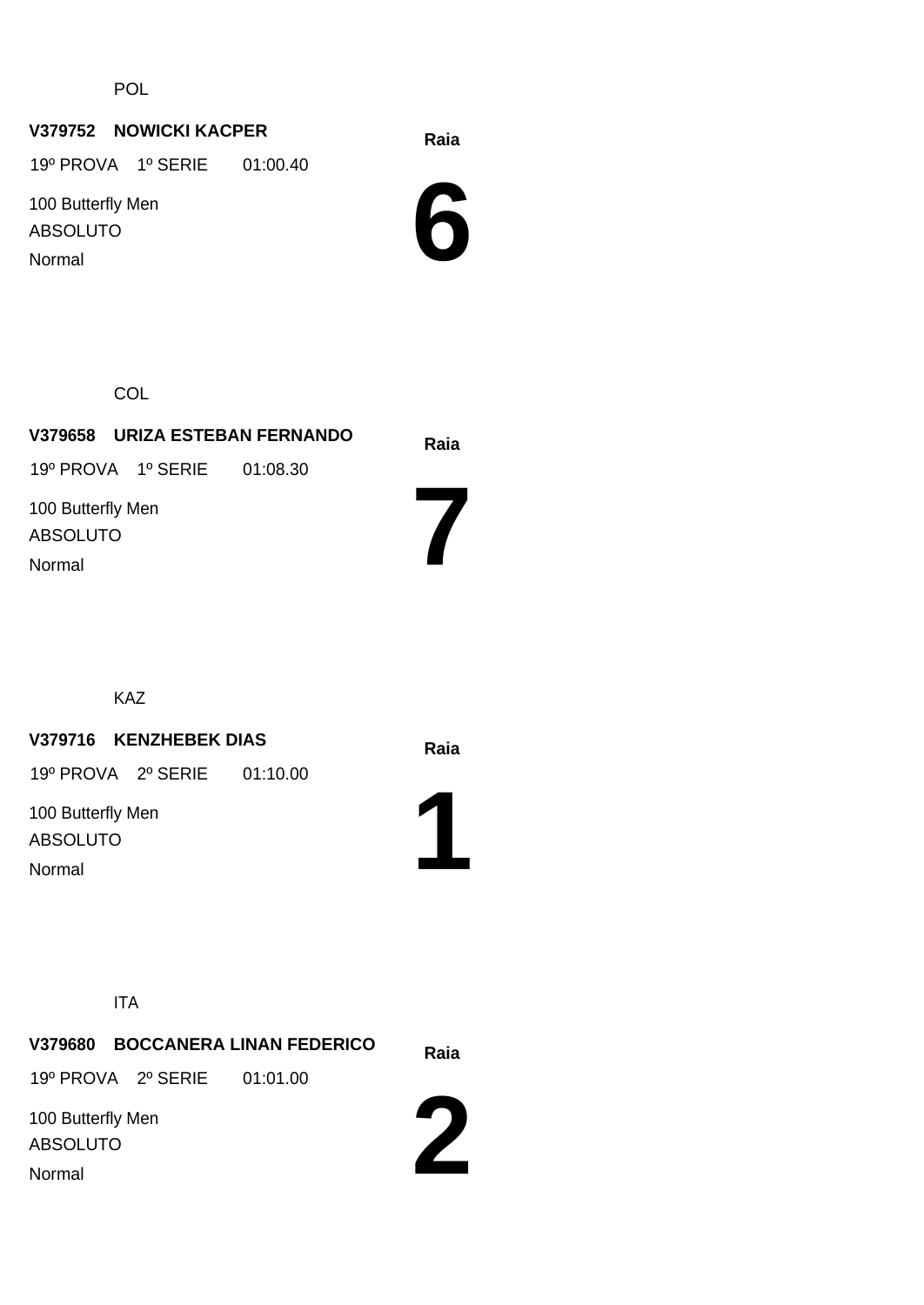USA

# **Raia V379797 KLOTZ MATTHEW JAMES**

19º PROVA 2º SERIE 00:58.90

100 Butterfly Men ABSOLUTO Normal



ARG

**Raia V379646 EMANUEL LLANOS** 100 Butterfly Men ABSOLUTO 19º PROVA 2º SERIE 00:56.63 Normal



BRA

# **Raia V379819 KABBACH GUILHERME MAIA** 100 Butterfly Men 19º PROVA 2º SERIE 00:58.10

ABSOLUTO Normal



**UKR** 

# **Raia V379770 SULTANOV ILLIA**

19º PROVA 2º SERIE 01:00.00

100 Butterfly Men ABSOLUTO Normal

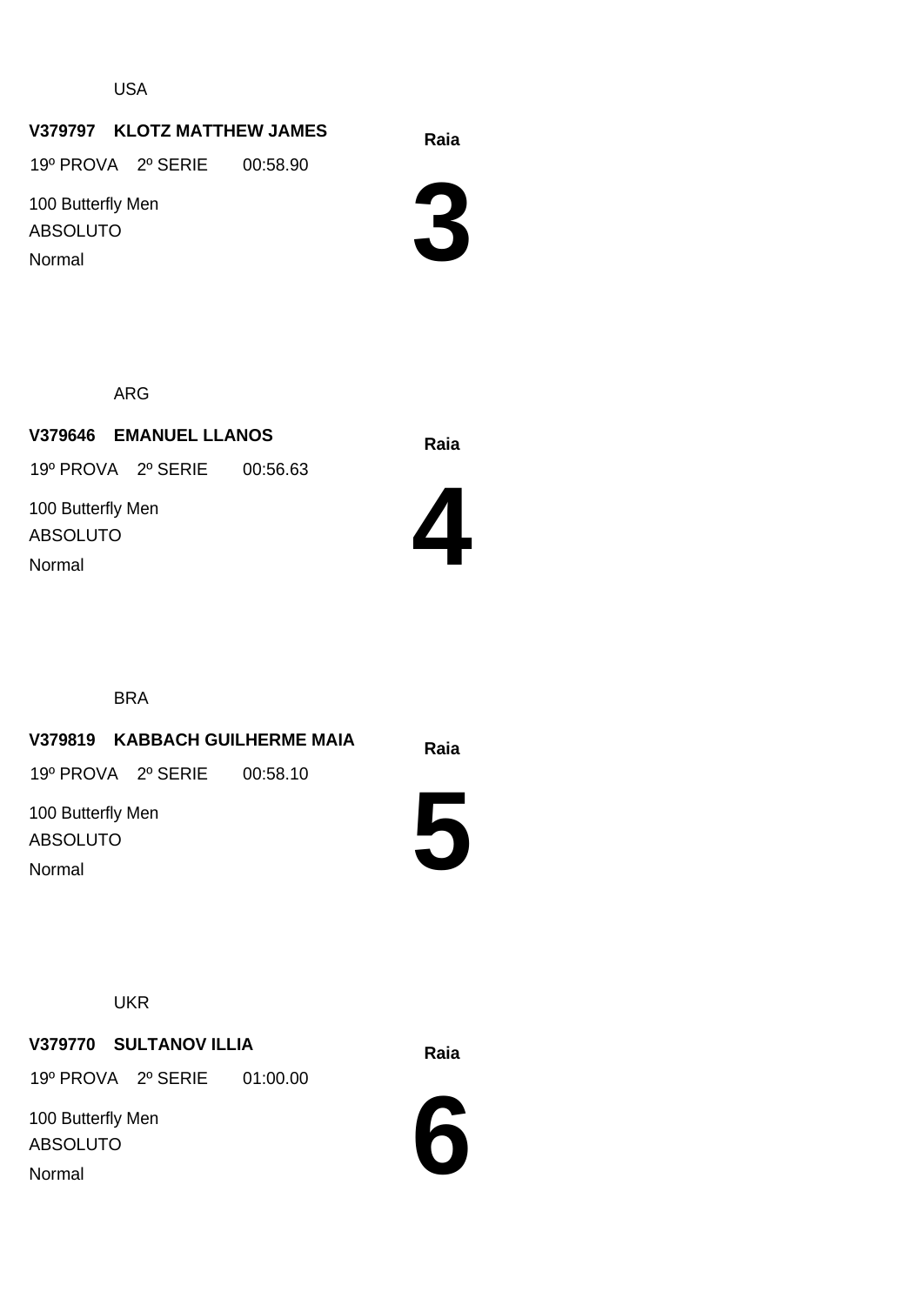#### SWE

# **Raia V379767 SHIVA KEVIN KEJVAN**

19º PROVA 2º SERIE 01:06.40

100 Butterfly Men ABSOLUTO Normal

**7**

**COL** 

**Raia V379657 BRITTON HOWARD DAYNE** 100 Butterfly Men ABSOLUTO 19º PROVA 3º SERIE 01:08.60

Normal

POR

**Raia V379759 NEVES TIAGO CORREIA**

19º PROVA 3º SERIE 01:00.70

100 Butterfly Men ABSOLUTO Normal



**1**

**CRO** 

# **Raia V379663 ZGOMBA ANTONIO**

19º PROVA 3º SERIE 00:58.81

100 Butterfly Men ABSOLUTO Normal

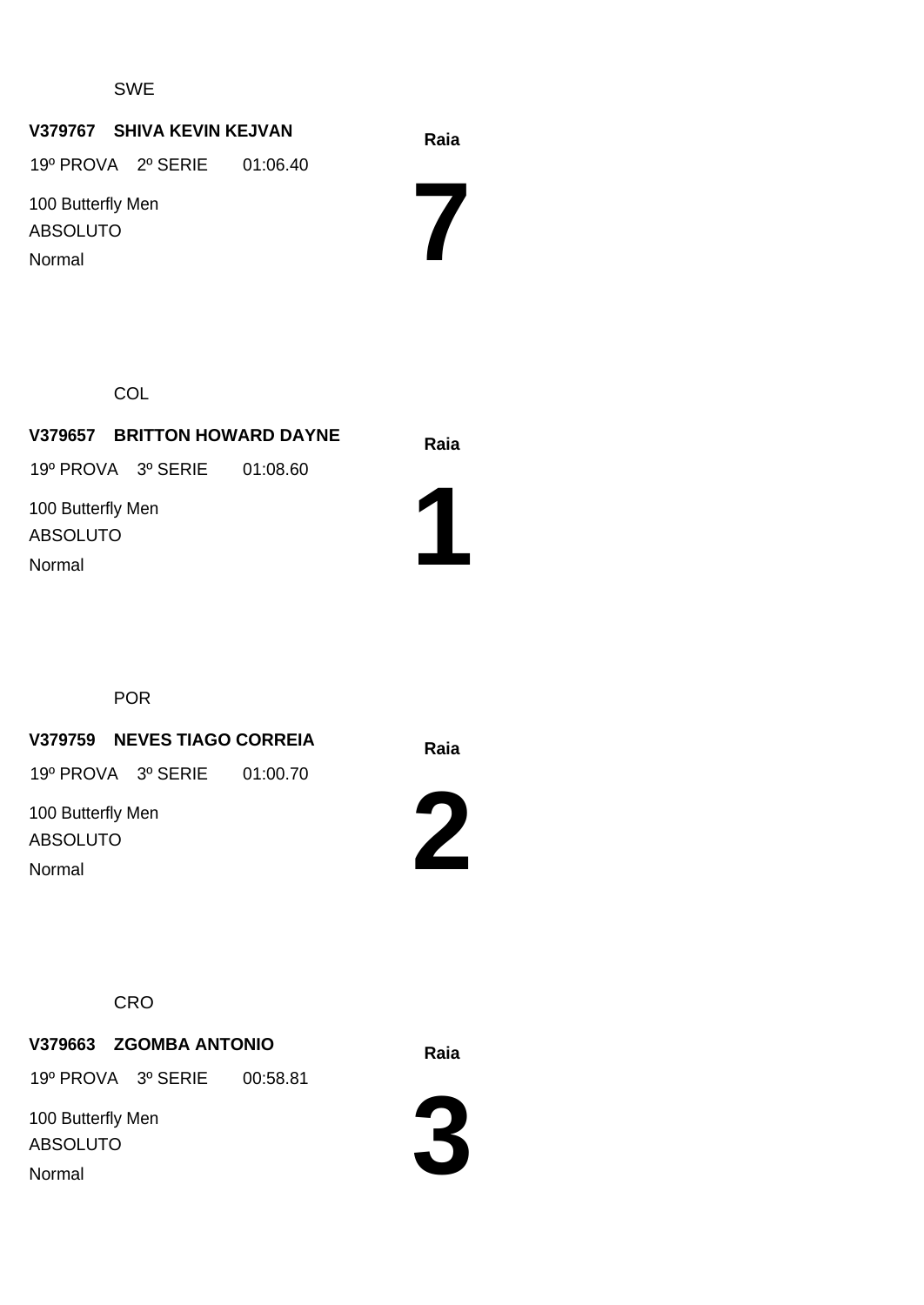JPN

# **Raia V379704 IBARA RYUTARO**

19º PROVA 3º SERIE 00:55.40

100 Butterfly Men ABSOLUTO Normal



POL

|                                         |                             | V379751 POWROZNIK KONRAD ANDRZEJ | Raia |
|-----------------------------------------|-----------------------------|----------------------------------|------|
|                                         | 19º PROVA 3º SERIE 00:57.10 |                                  |      |
| 100 Butterfly Men<br>ABSOLUTO<br>Normal |                             |                                  |      |
|                                         |                             |                                  |      |

UKR

**Raia V379781 YAKUBOVSKYI ROSTYSLAV** 19º PROVA 3º SERIE 00:59.80

100 Butterfly Men ABSOLUTO Normal



**7**

LAT

**Raia V379737 VAZDIKIS ARTIS** 100 Butterfly Men ABSOLUTO 19º PROVA 3º SERIE 01:06.00 Normal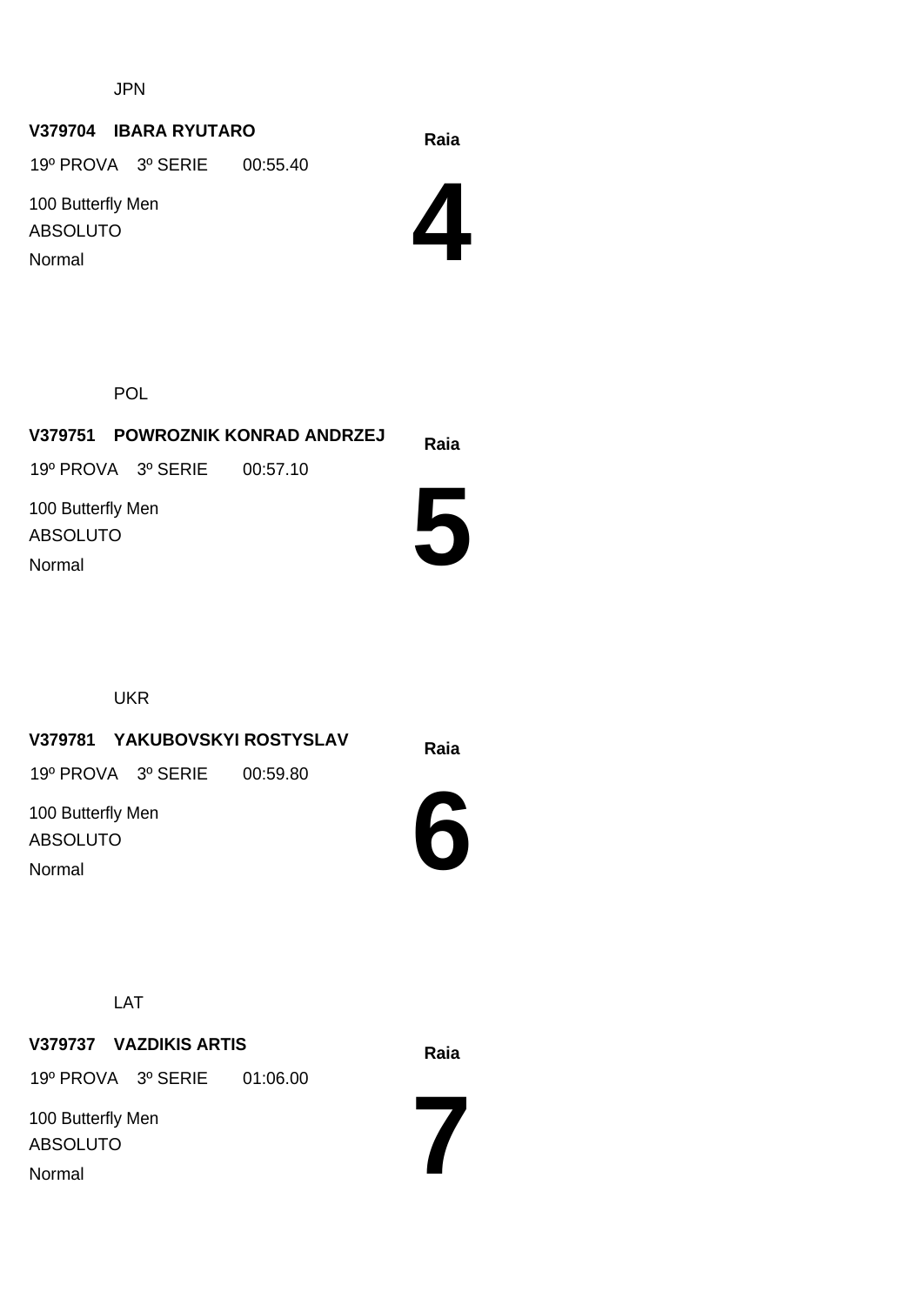FRA

#### **Raia V379670 MASSE ZELIA MONA**

20º PROVA 1º SERIE 01:16.60

50 Freestyle Women ABSOLUTO Normal

**3**

BRA

# **Raia V379653 MEDEIROS MARIA EDUARDA MELO**

20º PROVA 1º SERIE 00:36.90

50 Freestyle Women ABSOLUTO Normal



FRA

# **Raia V379671 HAAB MANON**

20º PROVA 1º SERIE 01:15.60

50 Freestyle Women ABSOLUTO Normal



ARG

**Raia V379642 CARRIZO NATALI ALEJANDRA** 20º PROVA 2º SERIE 00:36.03

50 Freestyle Women ABSOLUTO Normal

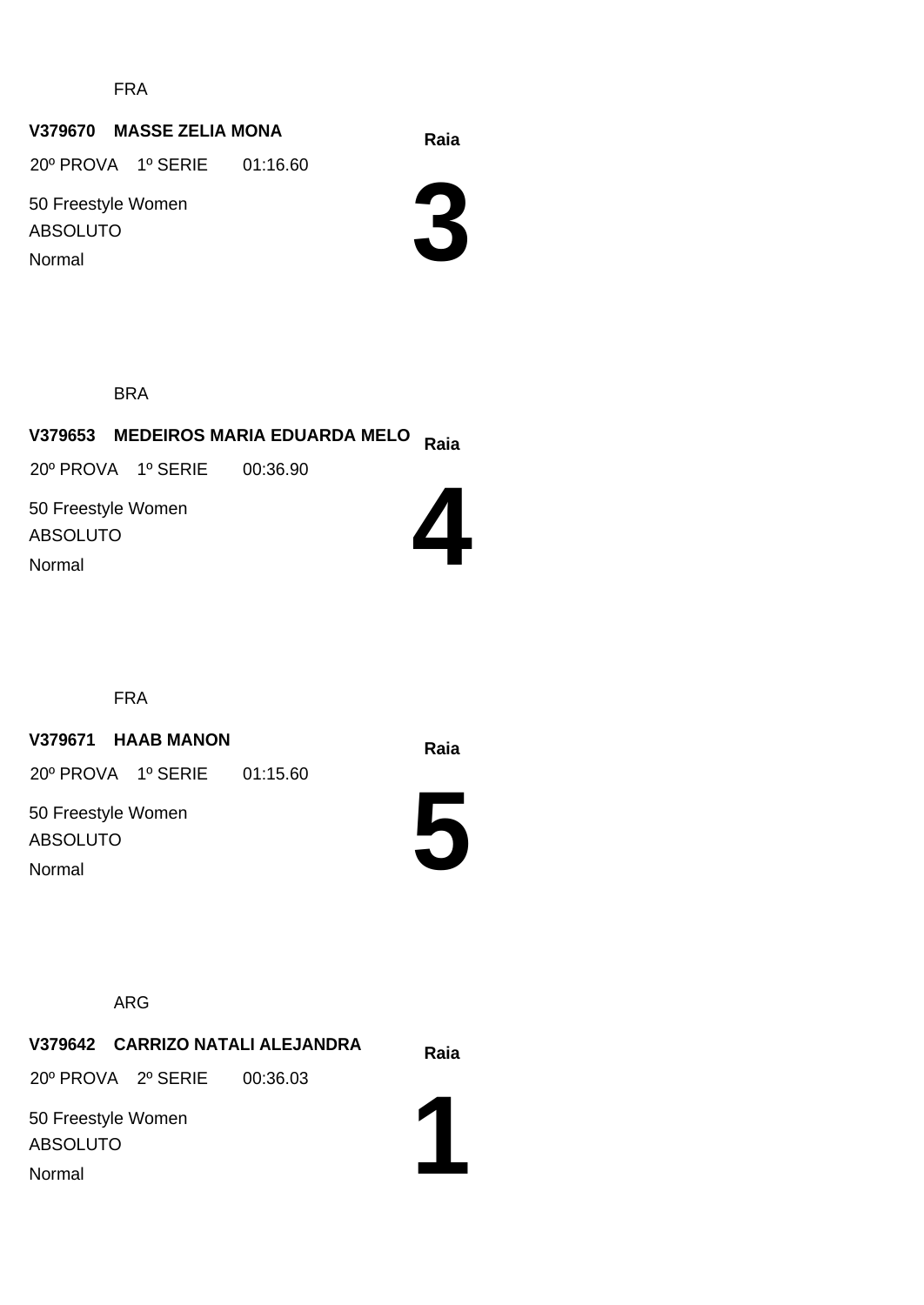ITA

# **Raia V379695 CERA MARIA CHIARA**

20º PROVA 2º SERIE 00:30.00

50 Freestyle Women ABSOLUTO Normal



POL

**Raia V379754 NOWICKA WERONIKA** 50 Freestyle Women ABSOLUTO 20º PROVA 2º SERIE 00:29.30 Normal



USA

# **Raia V379792 THOMPSON BROOKE ELIZABETH 4** 50 Freestyle Women ABSOLUTO 20º PROVA 2º SERIE 00:27.20 Normal

ITA

**Raia V379684 MARAGNO GAIA** 20º PROVA 2º SERIE 00:29.00

50 Freestyle Women ABSOLUTO Normal

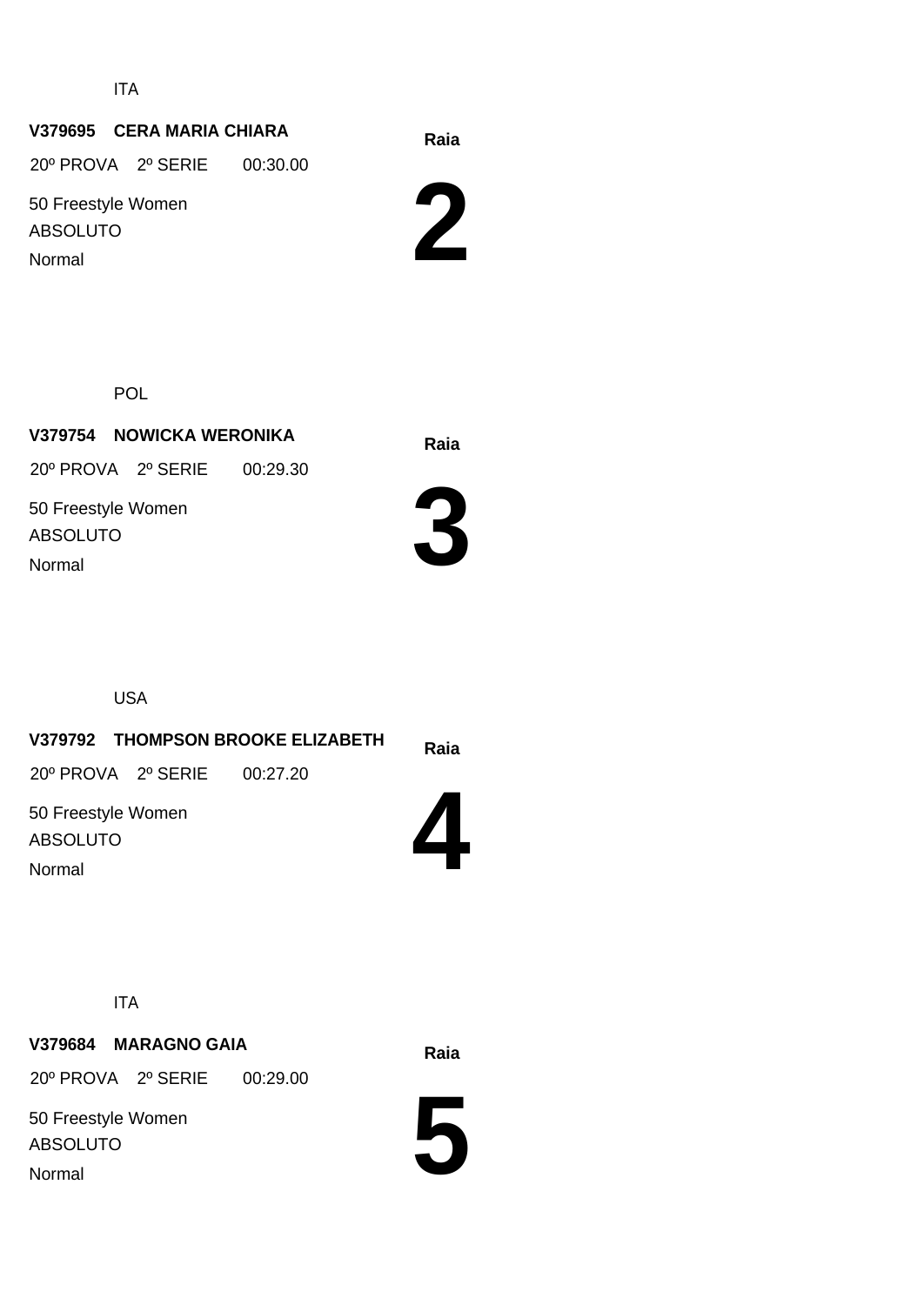KAZ

# **Raia V379720 BIRYUKOVA ALYONA**

20º PROVA 2º SERIE 00:29.60

50 Freestyle Women ABSOLUTO Normal

**6**

ESP

**Raia V379764 JAEN ABAD NATALIA** 50 Freestyle Women ABSOLUTO 20º PROVA 2º SERIE 00:30.90 Normal

CHI

# **Raia V379654 NATALIA PAZ**

20º PROVA 3º SERIE 00:31.96

50 Freestyle Women ABSOLUTO Normal



**7**

#### GER

# **Raia V379617 PICHIER PAULA** 50 Freestyle Women 20º PROVA 3º SERIE 00:29.80

ABSOLUTO Normal

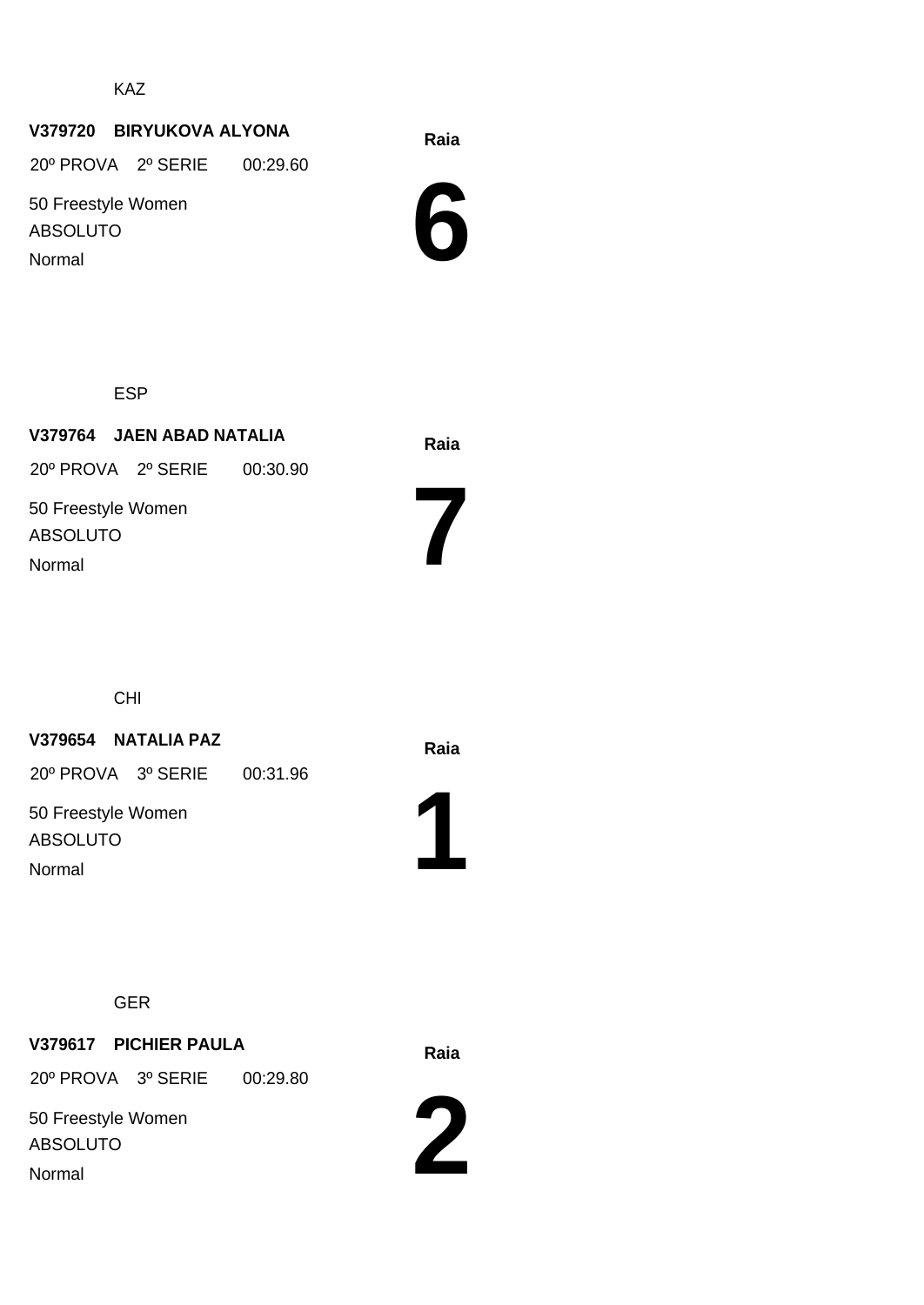**CRO** 

# **Raia V379662 ZGOMBA NATALI**

20º PROVA 3º SERIE 00:29.30

50 Freestyle Women ABSOLUTO

Normal



UKR

**Raia V379773 REZHYLO MARIIA** 50 Freestyle Women ABSOLUTO 20º PROVA 3º SERIE 00:26.80 Normal



UKR

# **Raia V379774 TARASENKO DARIA**

20º PROVA 3º SERIE 00:28.60

50 Freestyle Women ABSOLUTO Normal



IND

# **Raia V379678 NILANGEKAR ADITI**

20º PROVA 3º SERIE 00:29.60

50 Freestyle Women ABSOLUTO Normal

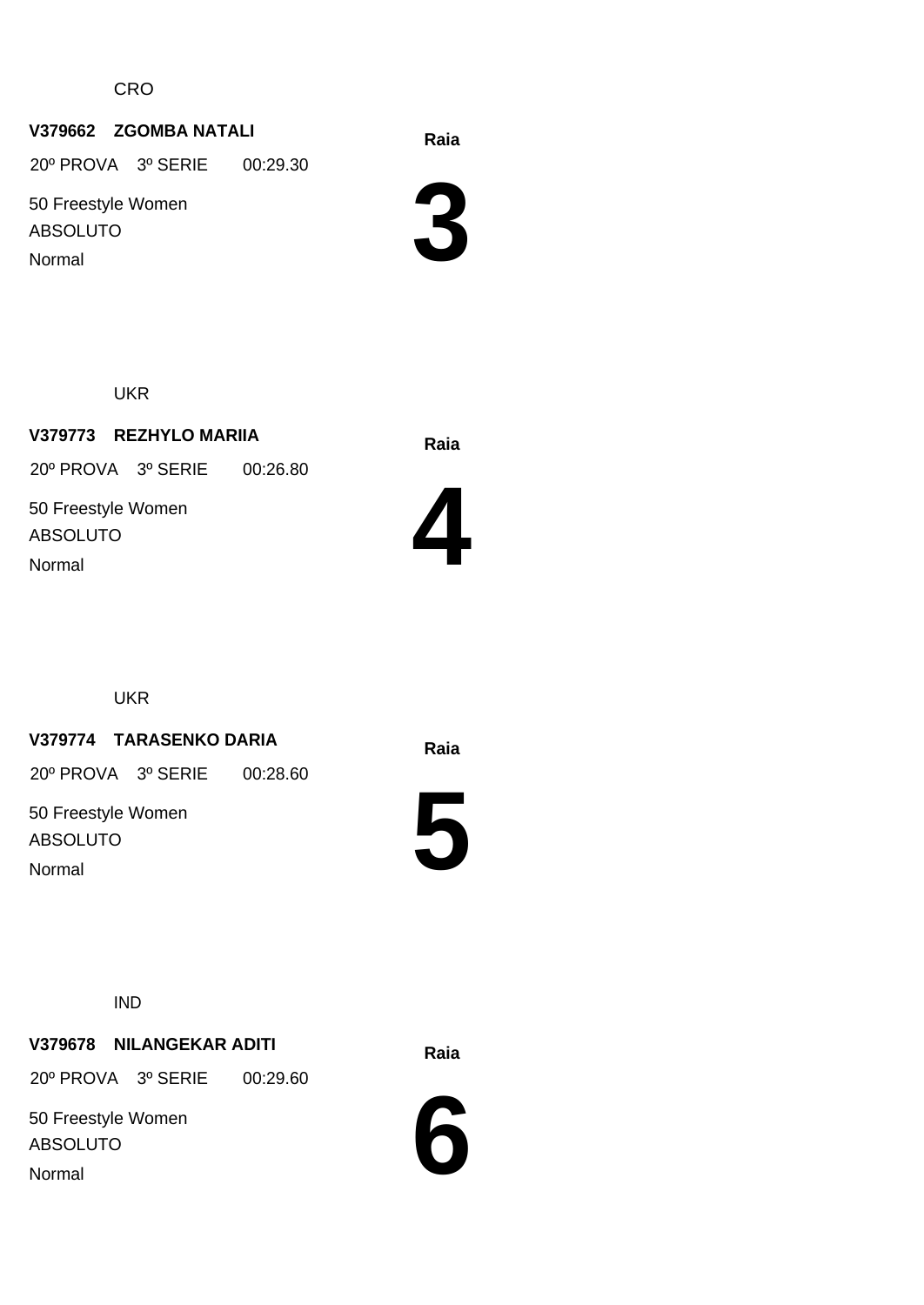JPN

# **Raia V379697 HIRABAYASHI HANAKA**

20º PROVA 3º SERIE 00:30.37

50 Freestyle Women ABSOLUTO Normal

**7**

**1**

USA

**Raia V379788 GIUNTOLI MARISSA ELLA** 50 Freestyle Women ABSOLUTO 20º PROVA 4º SERIE 00:31.90 Normal

USA

**Raia V379795 WEATHERBY KAITLYN ROSE 2** 50 Freestyle Women ABSOLUTO 20º PROVA 4º SERIE 00:29.60

Normal

**UKR** 

**Raia V379785 IVANENKO KATERYNA** 20º PROVA 4º SERIE 00:29.20

50 Freestyle Women ABSOLUTO Normal

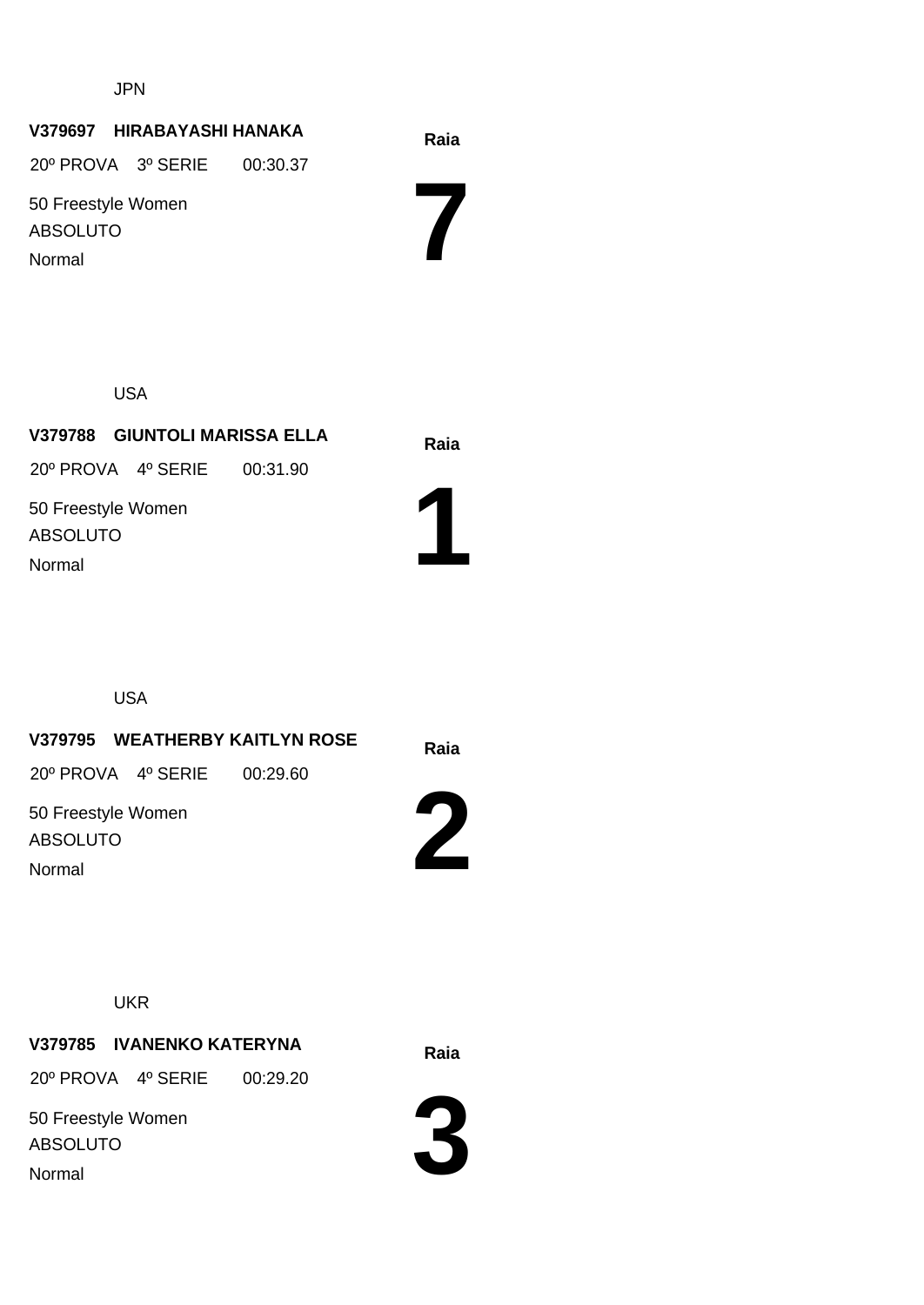LAT

# **Raia V379616 EMBREKTE ZANE**

20º PROVA 4º SERIE 00:26.78

50 Freestyle Women ABSOLUTO Normal



ITA

**Raia V379683 MARAGNO SARA** 50 Freestyle Women ABSOLUTO 20º PROVA 4º SERIE 00:28.00 Normal



**POL** 

# **Raia V379741 JARZEWICZ KLAUDIA**

20º PROVA 4º SERIE 00:29.40

50 Freestyle Women ABSOLUTO Normal



**7**

**COL** 

**Raia V379659 PINEROS DANIELA JULIANA** 50 Freestyle Women ABSOLUTO 20º PROVA 4º SERIE 00:30.30 Normal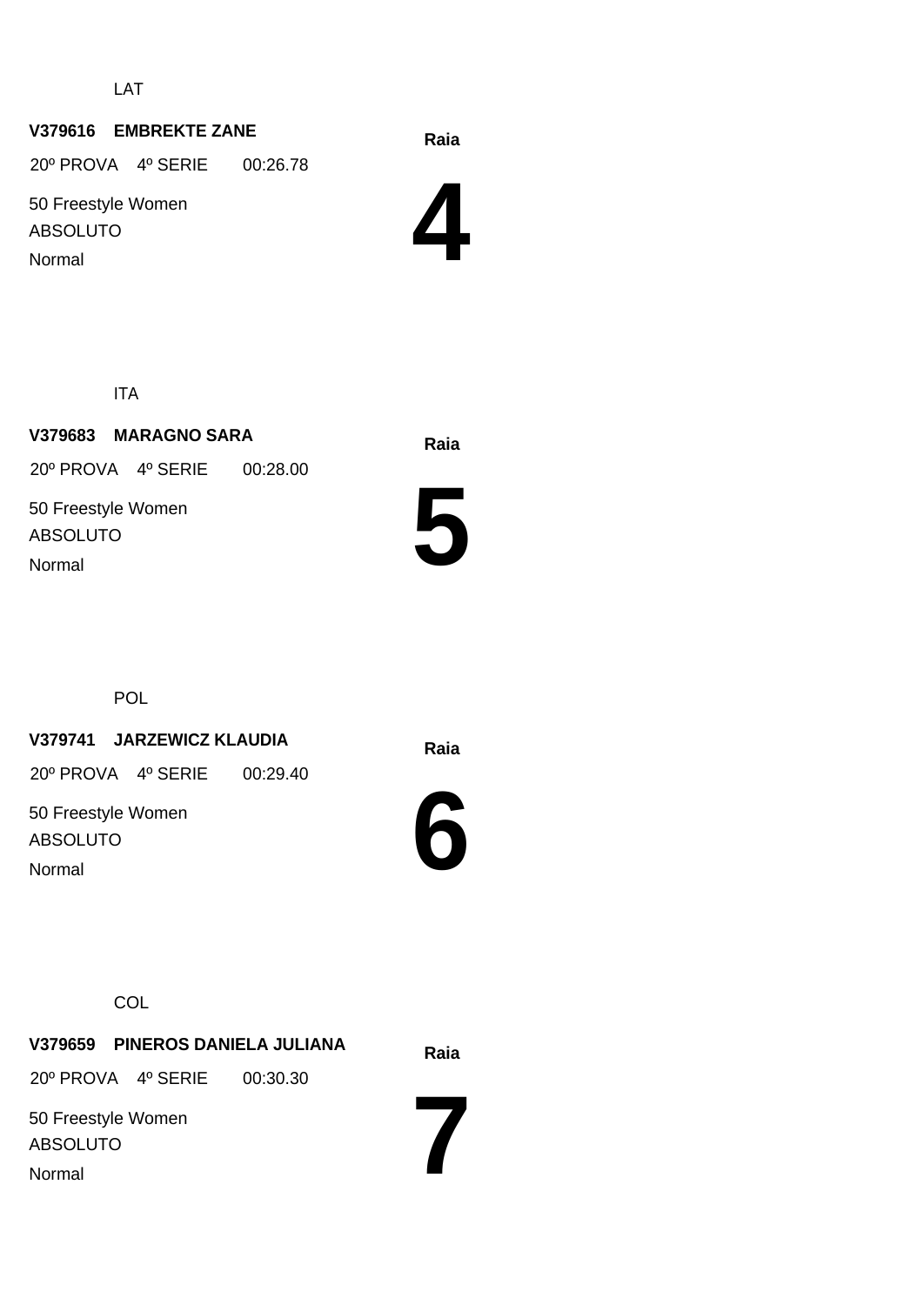CUB

# **Raia V379664 RODRIGUEZ GARCES MERISLELBYS**

20º PROVA 4º SERIE 00:36.80

50 Freestyle Women ABSOLUTO Normal



POR

**Raia V379758 CRUZ MIGUEL DAVID** 1500 Freestyle Men ABSOLUTO 21º PROVA 1º SERIE 18:44.00 Normal



GER

# **Raia V379619 NIKLAS MUELLER**

21º PROVA 1º SERIE 17:24.90

1500 Freestyle Men ABSOLUTO Normal



ITA

# **Raia V379696 GERMANO LUCA**

21º PROVA 1º SERIE 16:30.00

1500 Freestyle Men ABSOLUTO Normal

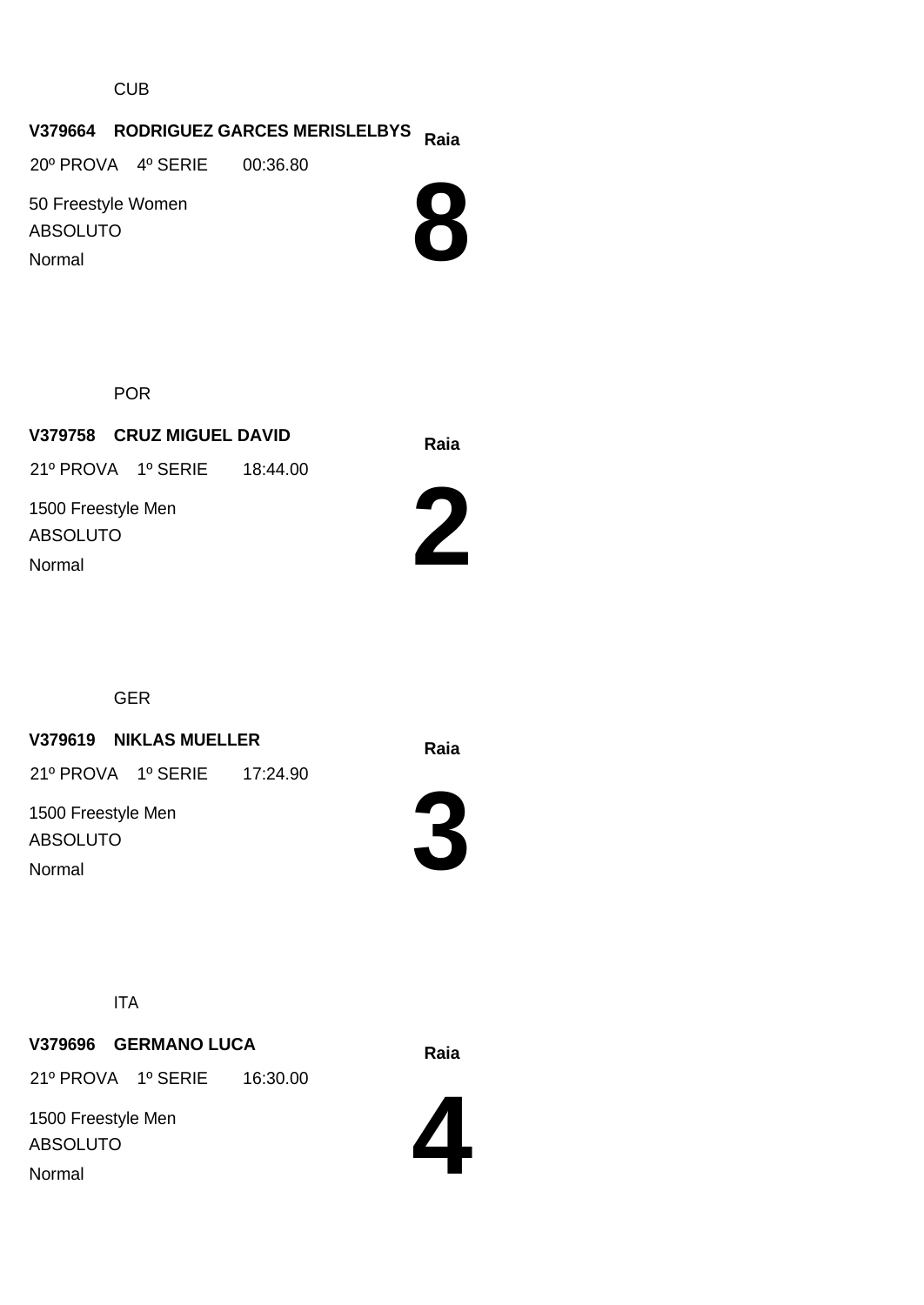JPN

#### **Raia V379701 FUJIHARA SATOI**

21º PROVA 1º SERIE 16:50.80

1500 Freestyle Men ABSOLUTO Normal

**5**

USA

**Raia V379787 FIXSEN TANNER TROY** 1500 Freestyle Men ABSOLUTO 21º PROVA 1º SERIE 18:13.70 Normal



ESP

**Raia V379824 GUILLEN MARTINEZ MARIO**

21º PROVA 2º SERIE 18:28.20

1500 Freestyle Men ABSOLUTO Normal



POL

**Raia V379749 KRAMARCZYK JAKUB**

21º PROVA 2º SERIE 16:59.00

1500 Freestyle Men ABSOLUTO Normal

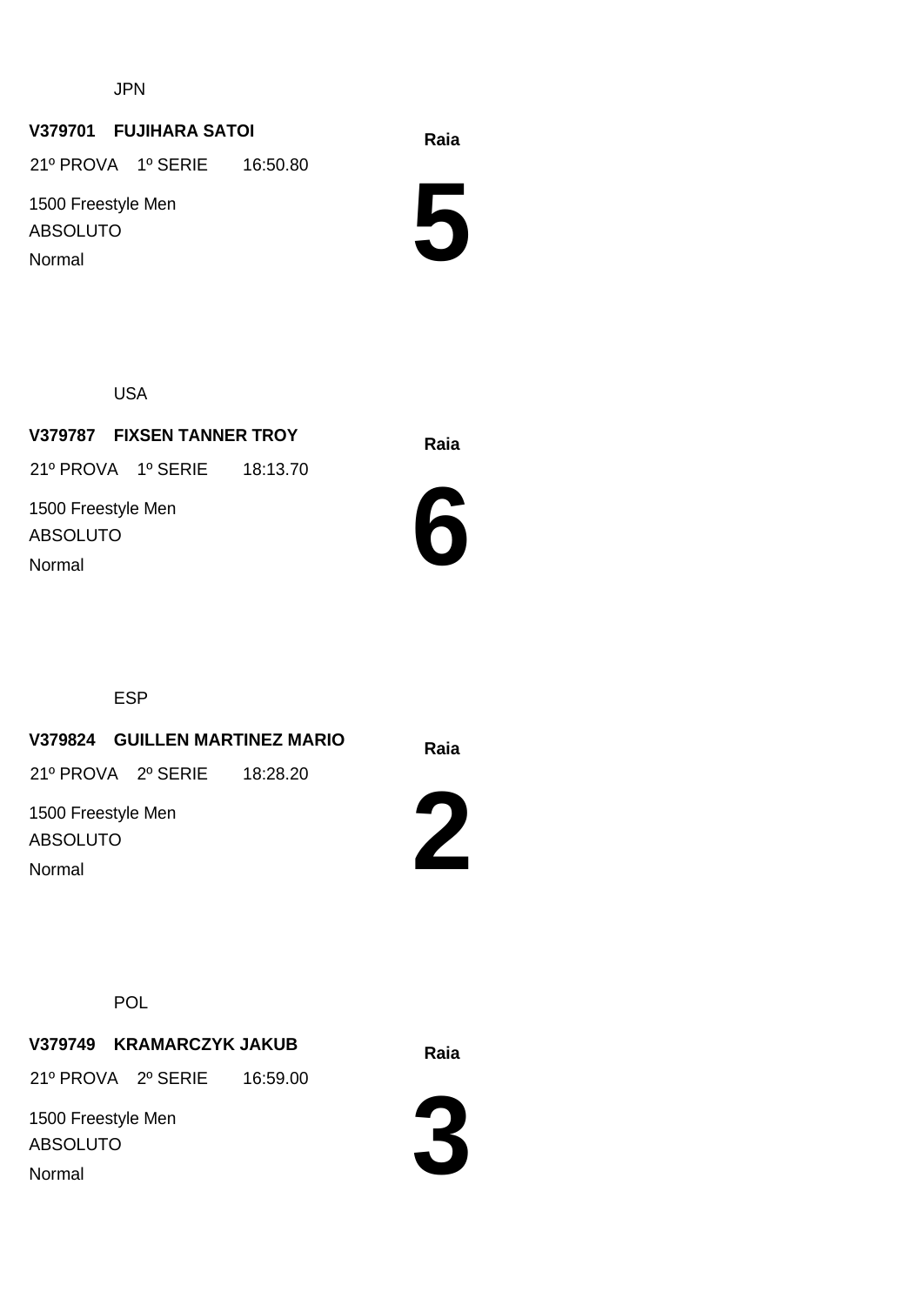ITA

#### **Raia V379685 TAMBORRINO FEDERICO**

21º PROVA 2º SERIE 16:00.00

1500 Freestyle Men ABSOLUTO Normal

**4**

USA

# **Raia V379789 DAVIS COLLIN ADDISON** 1500 Freestyle Men ABSOLUTO 21º PROVA 2º SERIE 16:33.30 Normal



POL

# **Raia V379742 WOJCIK RAFAL**

21º PROVA 2º SERIE 17:34.90

1500 Freestyle Men ABSOLUTO Normal

**6**

POR

**Raia V379757 BELEZAS RICARDO MANUEL 7** 1500 Freestyle Men ABSOLUTO 21º PROVA 2º SERIE 18:55.50 Normal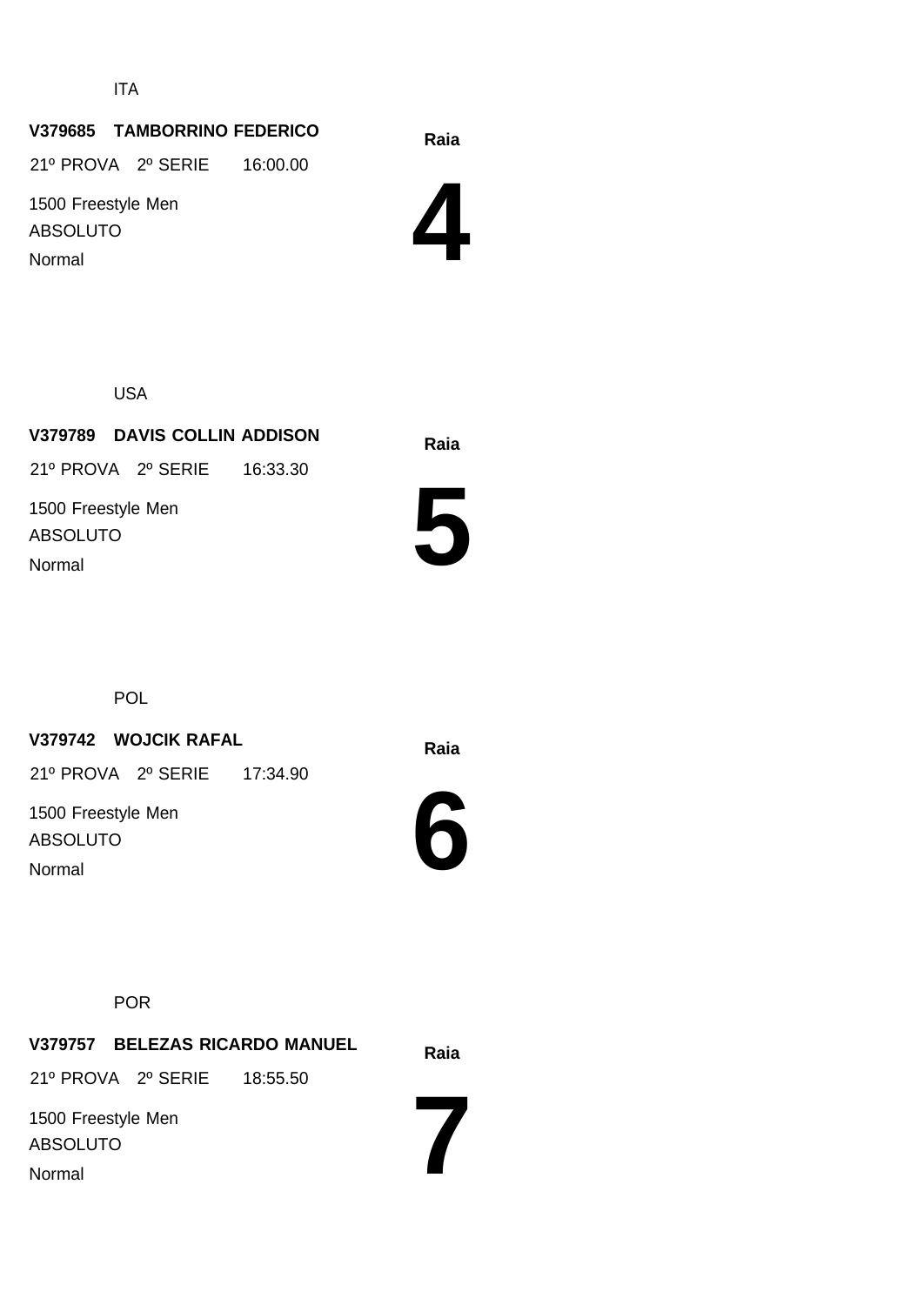#### UKR

#### **Raia <sup>379807</sup> UKRAINE**

22º PROVA 0º SERIE 08:59.60

Relay 4x200 Freestyle Women ABSOLUTO Normal



POL

**Raia <sup>379805</sup> POLAND** Relay 4x200 Freestyle Women ABSOLUTO 22º PROVA 0º SERIE 09:42.20 Normal



USA

# **Raia <sup>379808</sup> UNITED STATES**

22º PROVA 0º SERIE 09:05.00

Relay 4x200 Freestyle Women ABSOLUTO Normal



ITA

**Raia <sup>379800</sup> ITALY** 22º PROVA 0º SERIE 09:05.00

Relay 4x200 Freestyle Women ABSOLUTO Normal

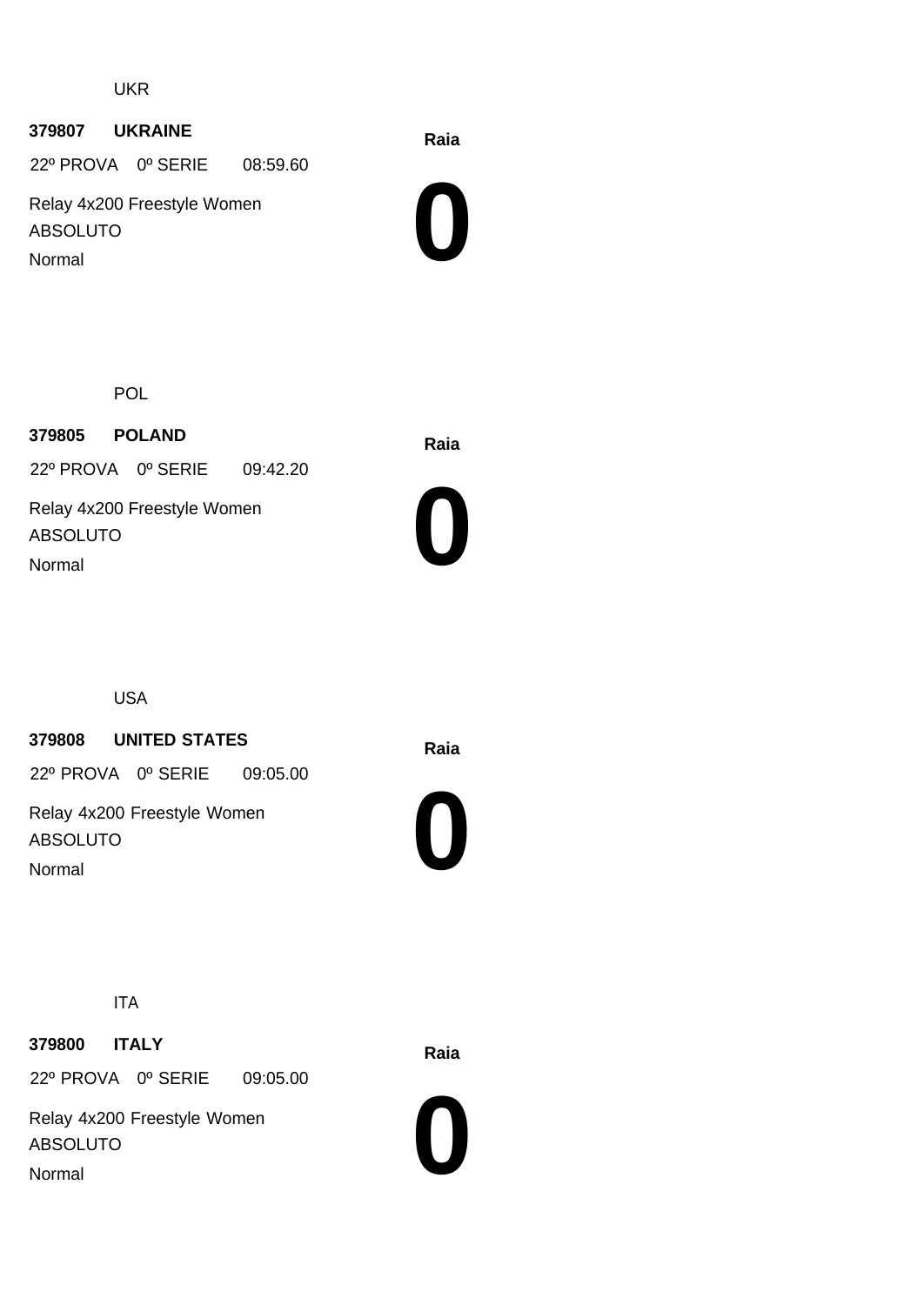USA

# **Raia V379790 DUERSON TRYSTA KAY**

23º PROVA 1º SERIE 12:25.40

800 Freestyle Women ABSOLUTO Normal



FRA

**Raia V379671 HAAB MANON** 23º PROVA 1º SERIE 10:27.30

800 Freestyle Women ABSOLUTO Normal



ITA

# **Raia V379682 DIDDORO JESSICA**

23º PROVA 1º SERIE 09:30.00

800 Freestyle Women ABSOLUTO Normal



JPN

# **Raia V379698 NAKAHIGASHI IKUHA**

23º PROVA 1º SERIE 09:46.30

800 Freestyle Women ABSOLUTO Normal

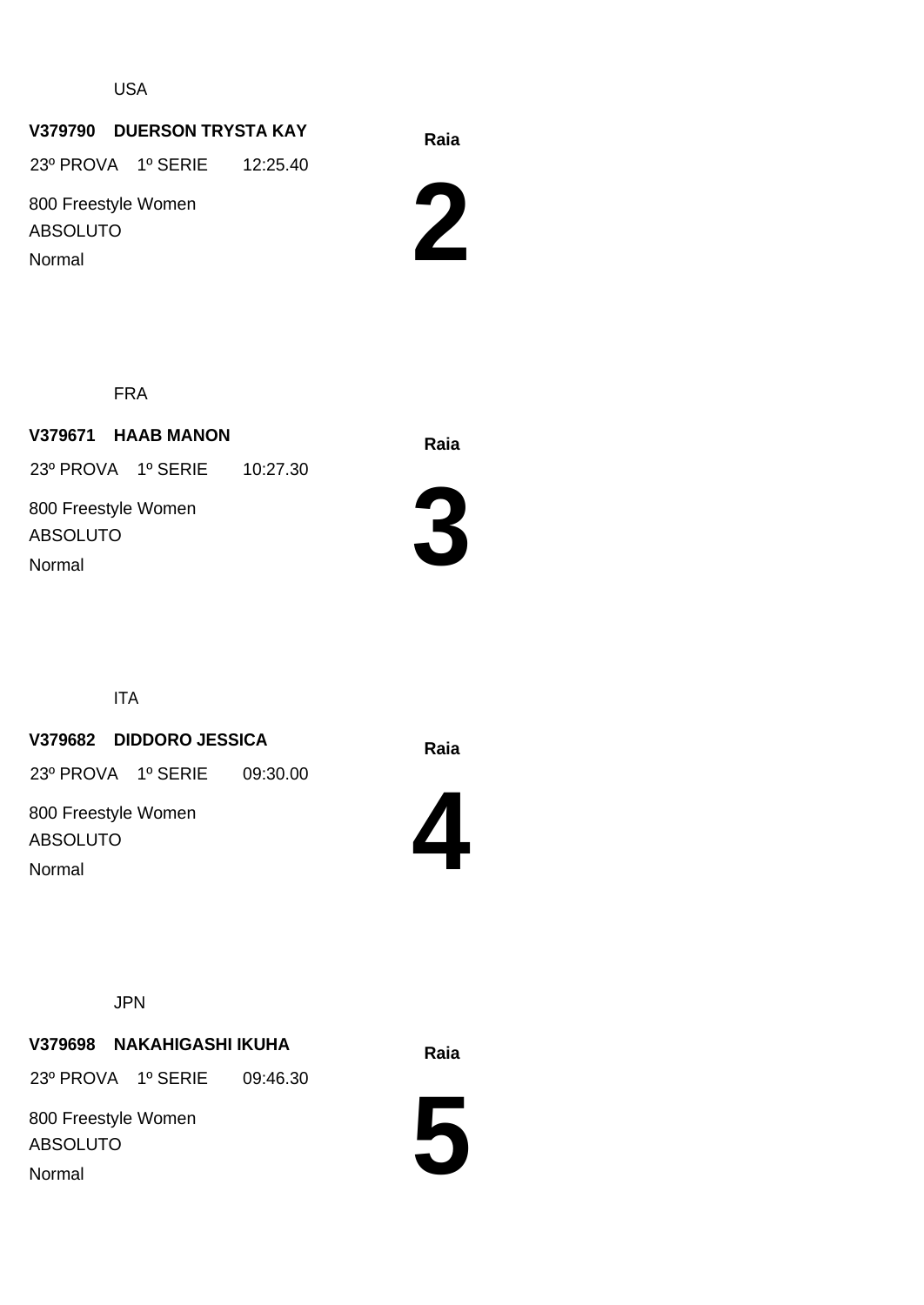SWE

#### **Raia V379766 SEYFFART ALICE ANNA HEIDI**

23º PROVA 1º SERIE 10:46.70

800 Freestyle Women ABSOLUTO Normal

**6**

KAZ

**Raia V379717 ZAKUTNYAYA SOFYA** 800 Freestyle Women ABSOLUTO 23º PROVA 1º SERIE 12:45.10 Normal

HUN

# **Raia V379673 ZSILINSZKI ORSOLYA**

23º PROVA 2º SERIE 10:50.30

800 Freestyle Women ABSOLUTO Normal



**7**

ESP

# **Raia V379764 JAEN ABAD NATALIA**

23º PROVA 2º SERIE 10:13.40

800 Freestyle Women ABSOLUTO Normal

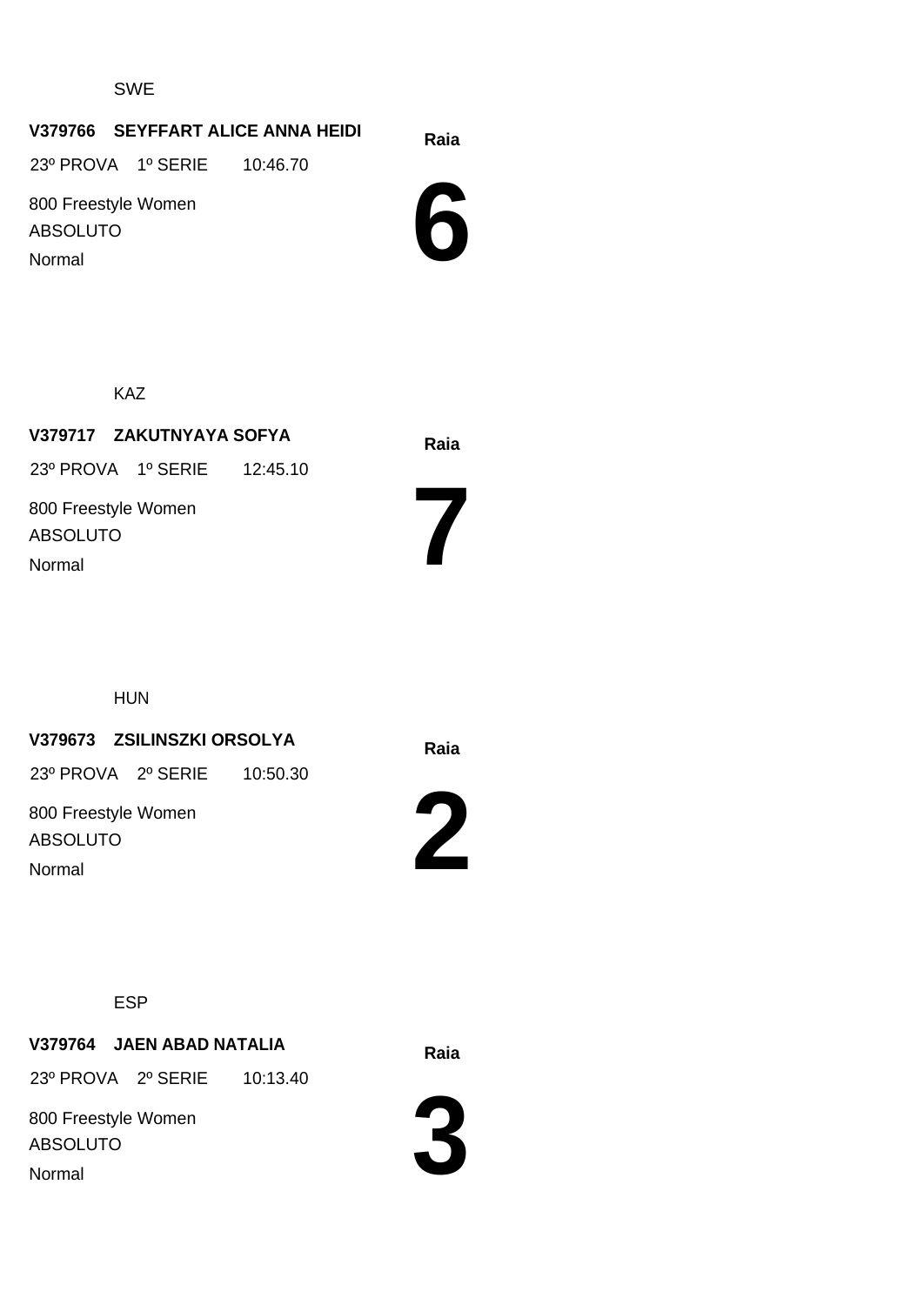ITA

# **Raia V379681 CANINO NOEMI**

23º PROVA 2º SERIE 09:30.00

800 Freestyle Women ABSOLUTO Normal

**4**

POL

**Raia V379747 DRAGAN JULIA** 800 Freestyle Women ABSOLUTO 23º PROVA 2º SERIE 09:38.10

Normal



USA

**Raia V379796 MASSENGALE EMILY RENE**

23º PROVA 2º SERIE 10:45.50

800 Freestyle Women ABSOLUTO Normal



USA

**Raia V379786 NILAN MADISON OLIVIA** 23º PROVA 2º SERIE 12:40.10

800 Freestyle Women ABSOLUTO Normal

**7**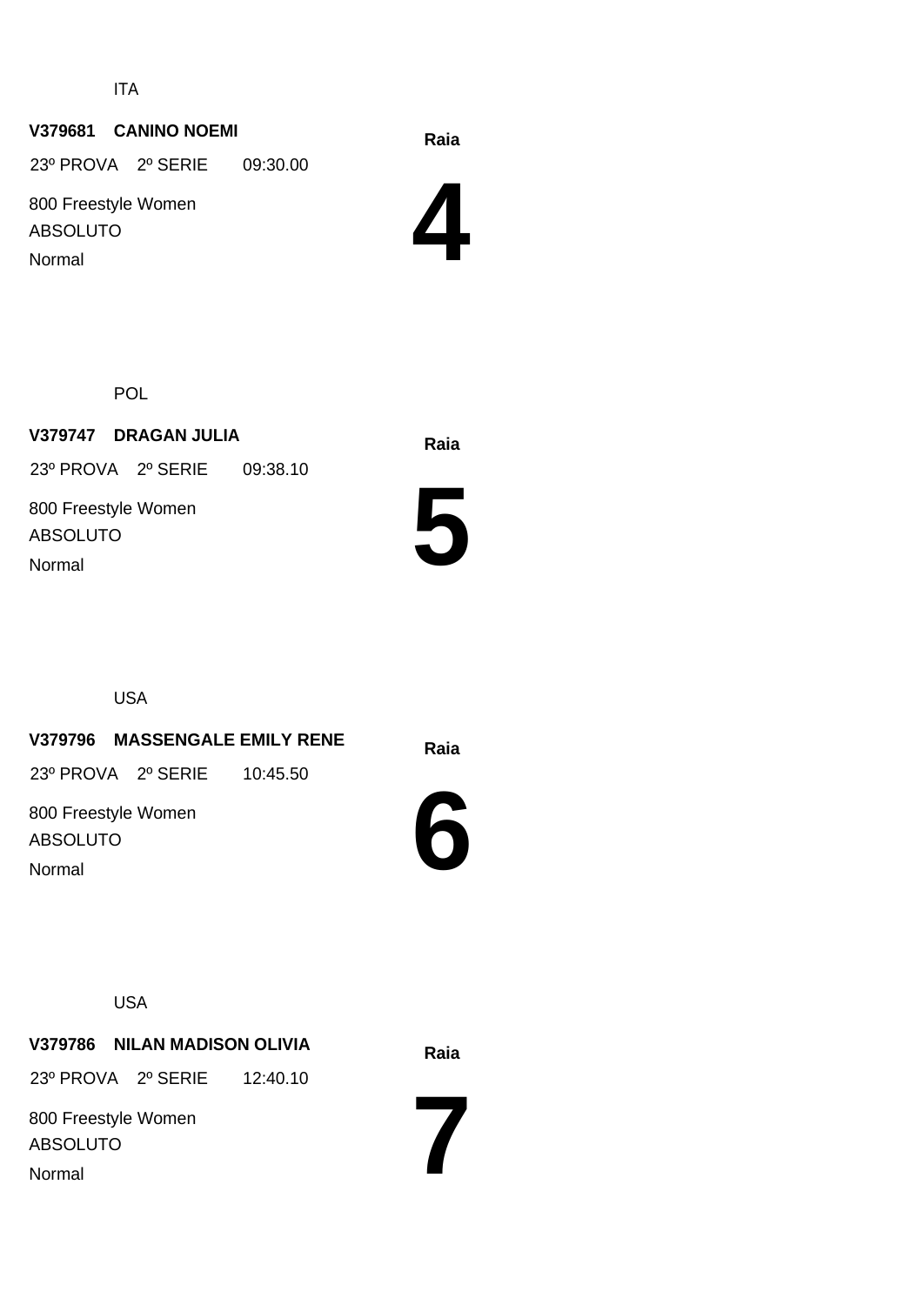CHI

# **Raia V379655 MARABOLI RANDALL ETHAN**

24º PROVA 1º SERIE 01:18.00

100 Backstroke Men ABSOLUTO Normal



LAT

**Raia V379737 VAZDIKIS ARTIS** 100 Backstroke Men ABSOLUTO 24º PROVA 1º SERIE 01:07.00 Normal



JPN

# **Raia V379702 KANAJI YOSHIKAZU**

24º PROVA 1º SERIE 00:58.50

100 Backstroke Men ABSOLUTO Normal



**UKR** 

# **Raia V379779 DUDNYK MAKSYM**

24º PROVA 1º SERIE 01:01.00

100 Backstroke Men ABSOLUTO Normal

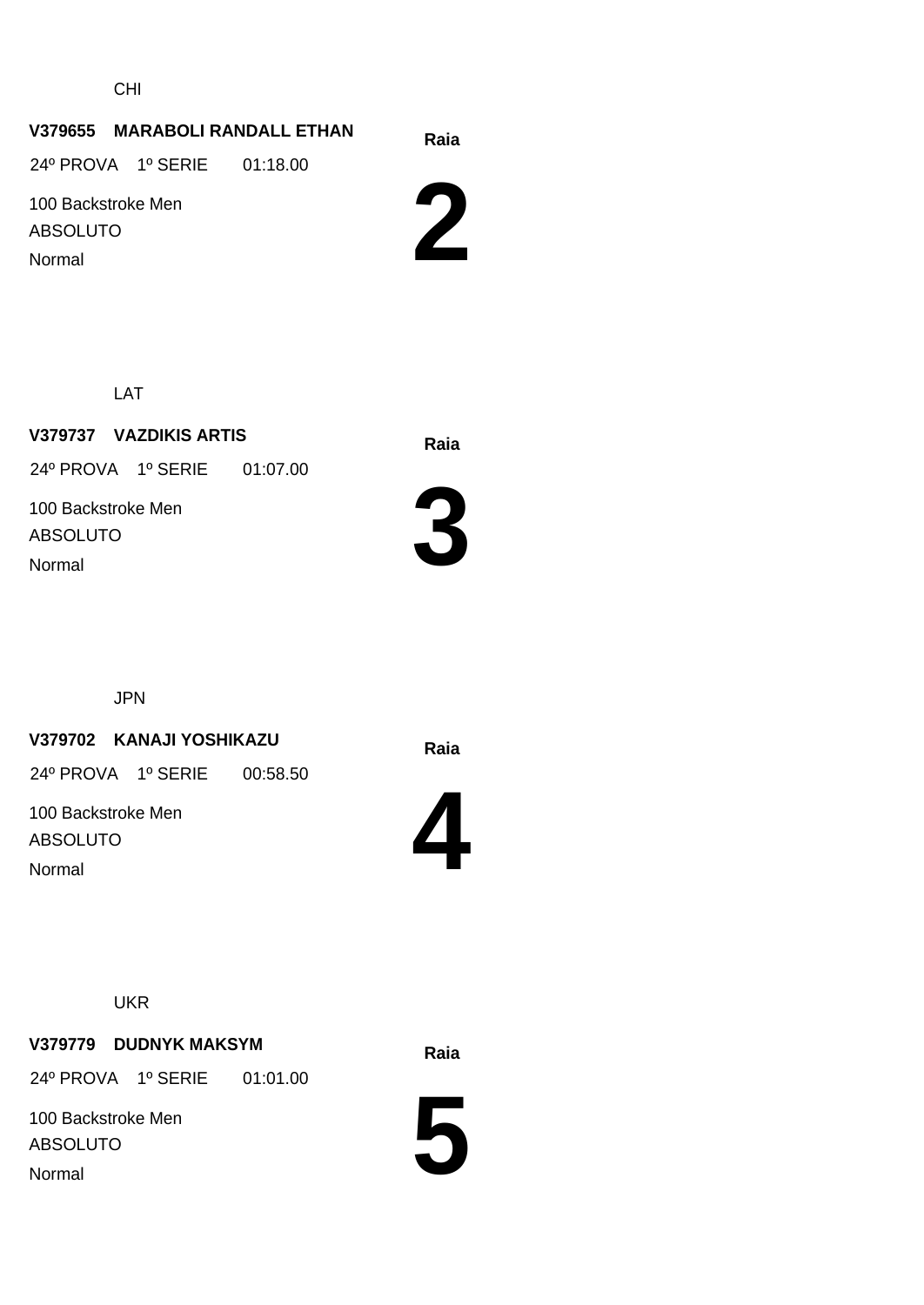IND

# **Raia V379676 SHARMA AMAN**

24º PROVA 1º SERIE 01:11.30

100 Backstroke Men ABSOLUTO

Normal



CUB

| V379665 PINON HERNAM           | Raia |
|--------------------------------|------|
| 24º PROVA 1º SERIE 01:21.80    |      |
| 100 Backstroke Men<br>ABSOLUTO |      |
| Normal                         |      |

ECU

# **Raia V379667 SIAVICHAY LUIS BRYAN**

24º PROVA 2º SERIE 01:14.70

100 Backstroke Men ABSOLUTO Normal



**7**

KAZ

# **Raia V379716 KENZHEBEK DIAS**

24º PROVA 2º SERIE 01:05.30

100 Backstroke Men ABSOLUTO Normal



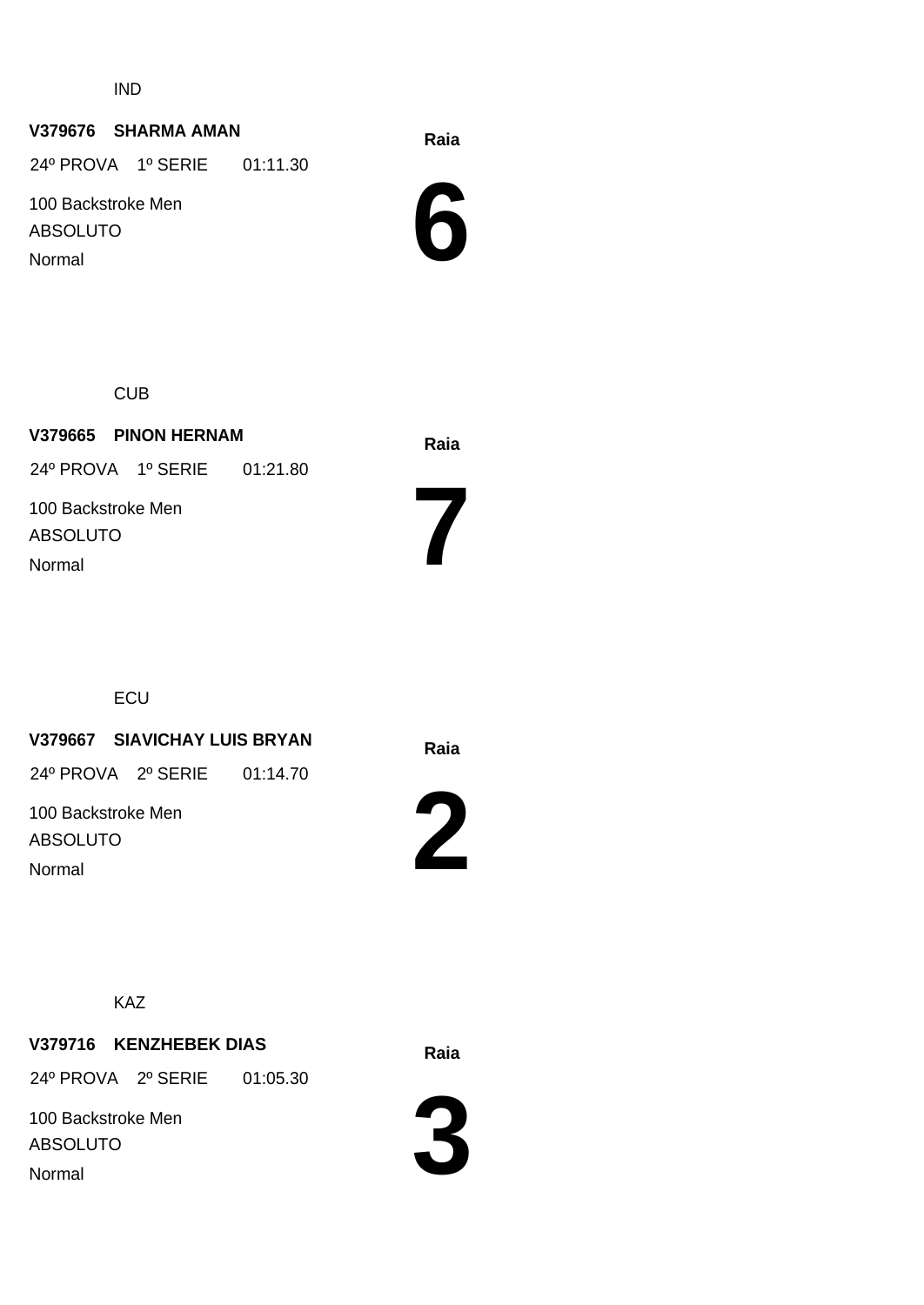GER

# **Raia V379618 LARS KOCHMANN**

24º PROVA 2º SERIE 00:57.90

100 Backstroke Men ABSOLUTO Normal



POL

**Raia V379750 SAWKA JULIUSZ JAN** 100 Backstroke Men ABSOLUTO 24º PROVA 2º SERIE 01:00.30 Normal



**POL** 

# **Raia V379745 STEMPURSKI IGOR**

24º PROVA 2º SERIE 01:08.80

100 Backstroke Men ABSOLUTO Normal



KUW

**Raia V379729 DASHTI HASSAN A M H** 24º PROVA 2º SERIE 01:20.00

100 Backstroke Men ABSOLUTO Normal

**7**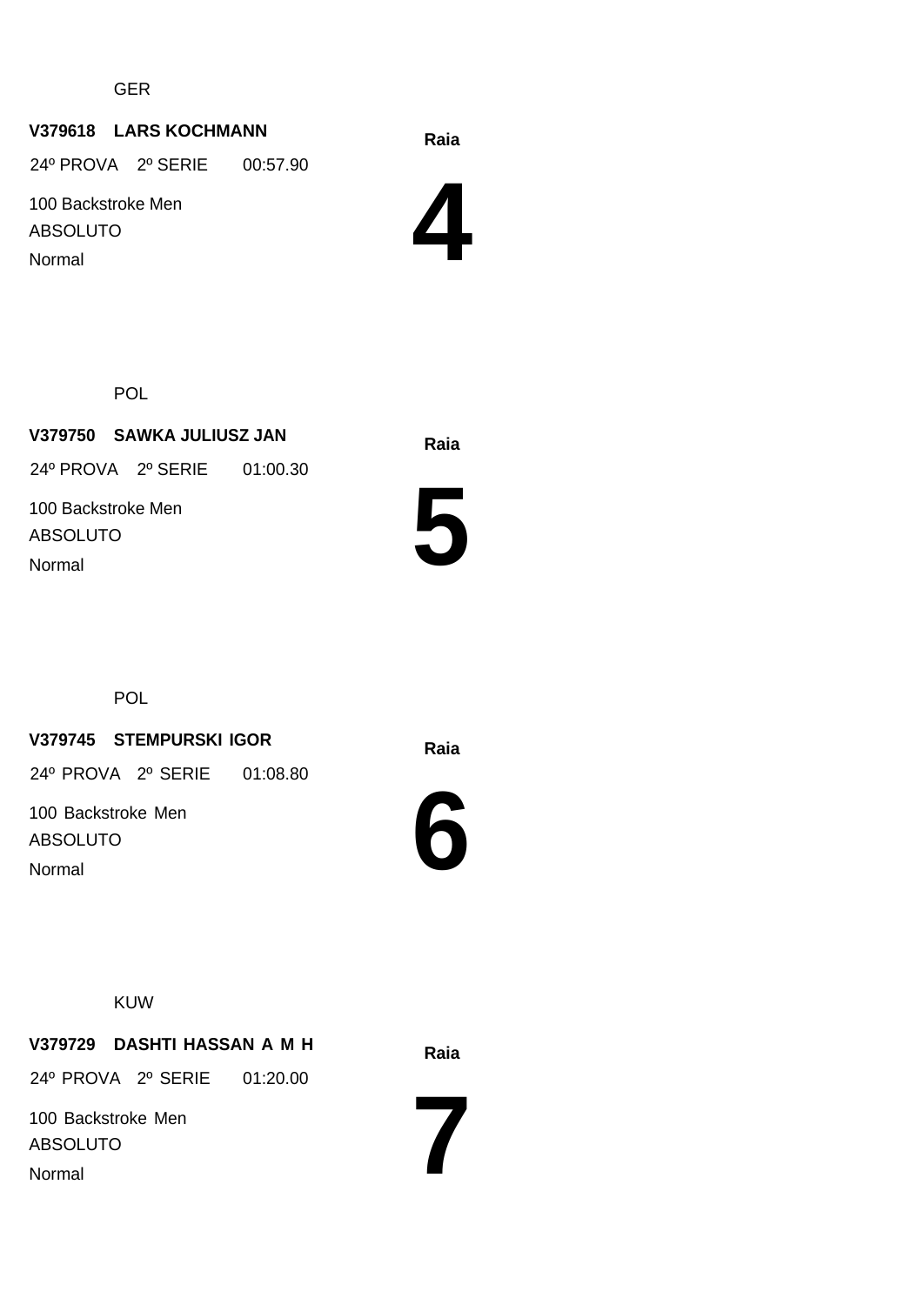RSA

#### **Raia V379760 KANJEE NIRMAL DHARMESH**

24º PROVA 3º SERIE 01:29.50

100 Backstroke Men ABSOLUTO Normal

**1**

**COL** 

**Raia V379658 URIZA ESTEBAN FERNANDO** 24º PROVA 3º SERIE 01:12.00

100 Backstroke Men ABSOLUTO Normal



ITA

**Raia V379680 BOCCANERA LINAN FEDERICO 3** 100 Backstroke Men ABSOLUTO 24º PROVA 3º SERIE 01:04.00 Normal

USA

**Raia V379797 KLOTZ MATTHEW JAMES** 24º PROVA 3º SERIE 00:54.80

100 Backstroke Men ABSOLUTO Normal

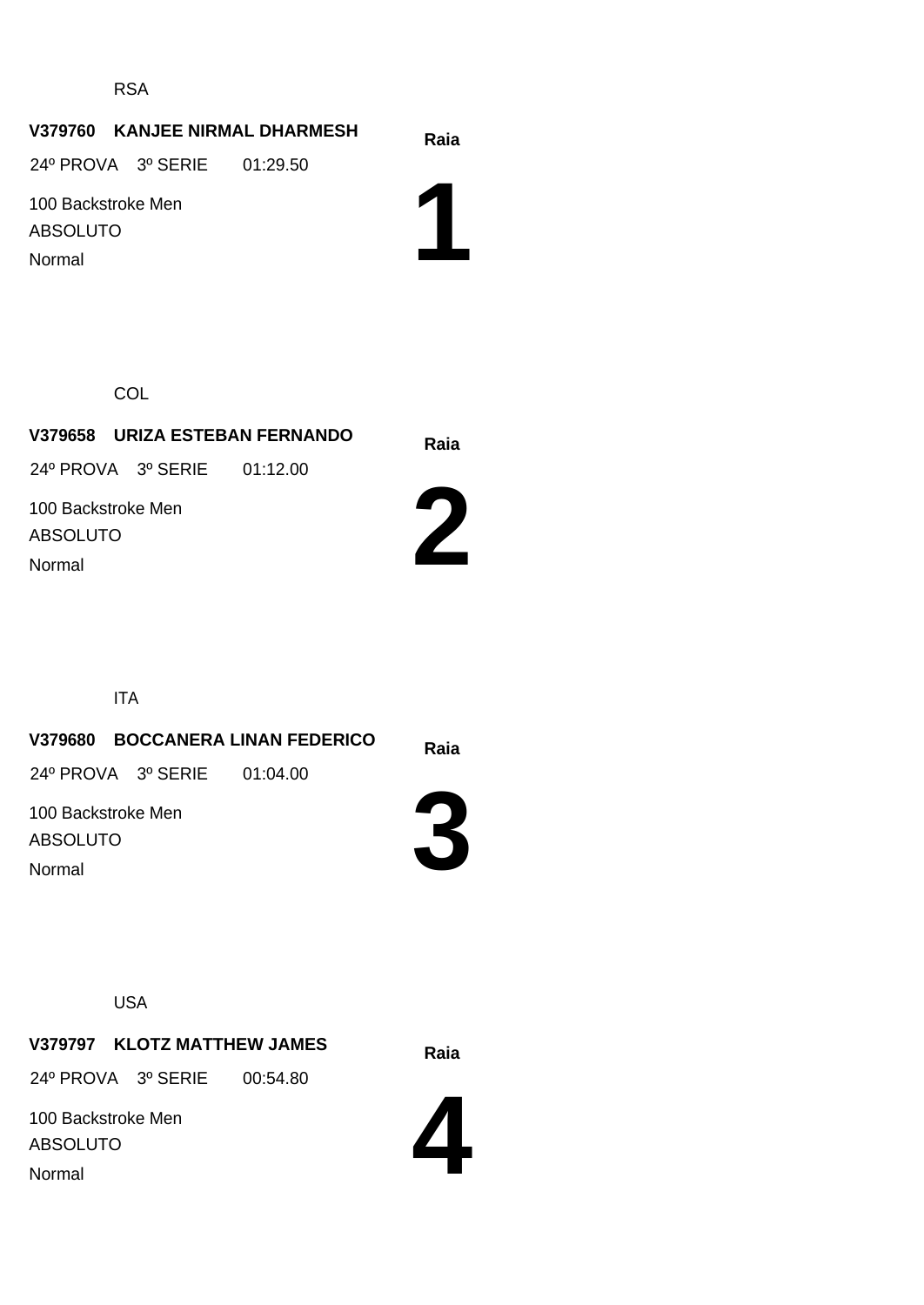UKR

#### **Raia V379768 KREMLIAKOV VLADYSLAV**

24º PROVA 3º SERIE 00:59.60

100 Backstroke Men ABSOLUTO Normal

**5**

ARG

**Raia V379647 ELIAN LIONEL** 100 Backstroke Men ABSOLUTO 24º PROVA 3º SERIE 01:07.20 Normal



KUW

# **Raia V379728 ALDURAI ABDULLAH H Z S**

24º PROVA 3º SERIE 01:20.00

100 Backstroke Men ABSOLUTO Normal

ITA

# **Raia V379695 CERA MARIA CHIARA**

25º PROVA 1º SERIE 00:36.00

 50 Backstroke Women ABSOLUTO Normal



**7**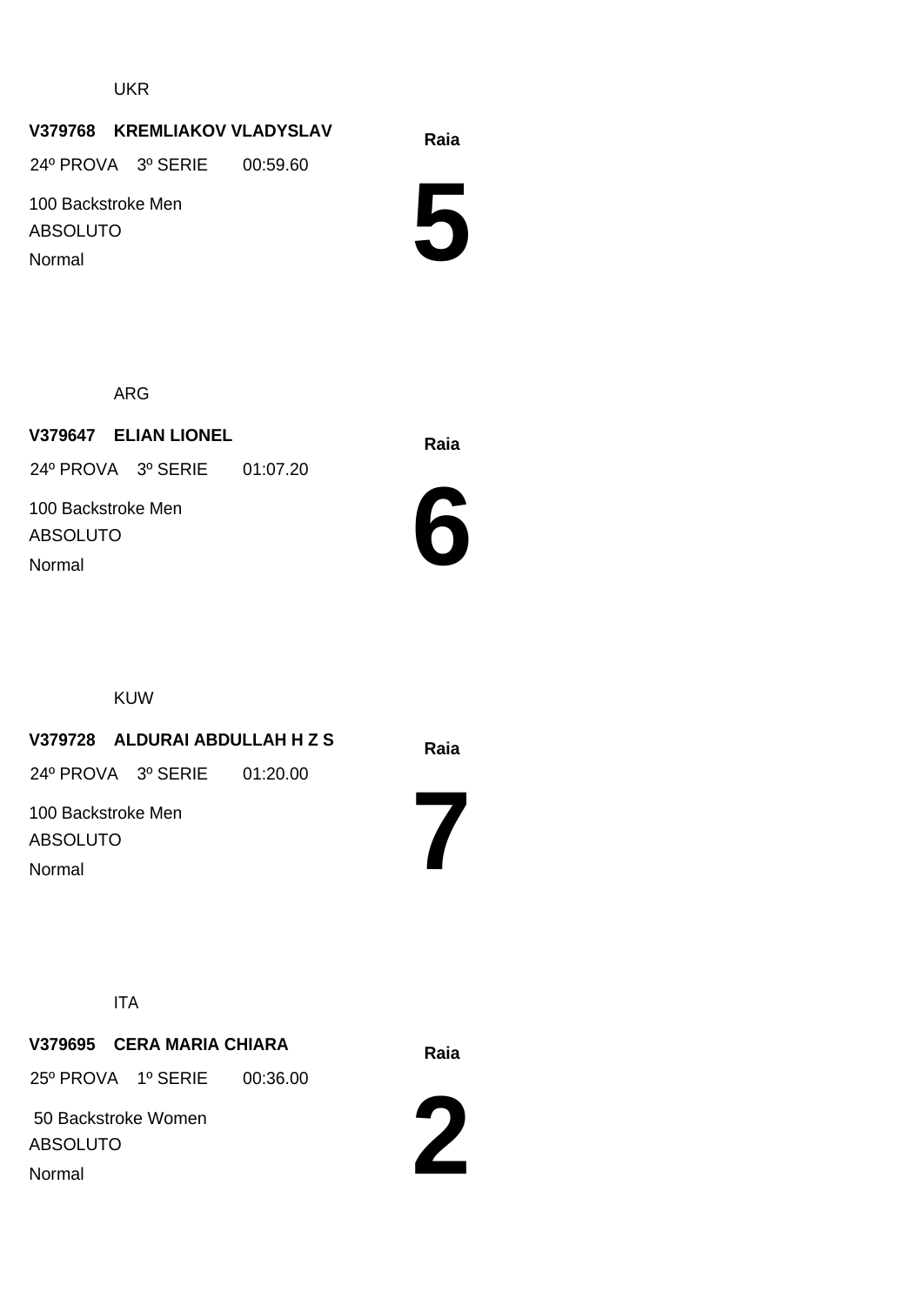CRO

# **Raia V379662 ZGOMBA NATALI**

25º PROVA 1º SERIE 00:33.98

 50 Backstroke Women ABSOLUTO

Normal

Normal



GER

**Raia V379617 PICHIER PAULA** 50 Backstroke Women ABSOLUTO 25º PROVA 1º SERIE 00:32.00



UKR

# **Raia V379780 VERNYBA VALERIIA**

25º PROVA 1º SERIE 00:33.00

 50 Backstroke Women ABSOLUTO Normal



USA

**Raia V379791 FUJII SAMANTHA SHIZUE**

25º PROVA 1º SERIE 00:35.10

 50 Backstroke Women ABSOLUTO Normal

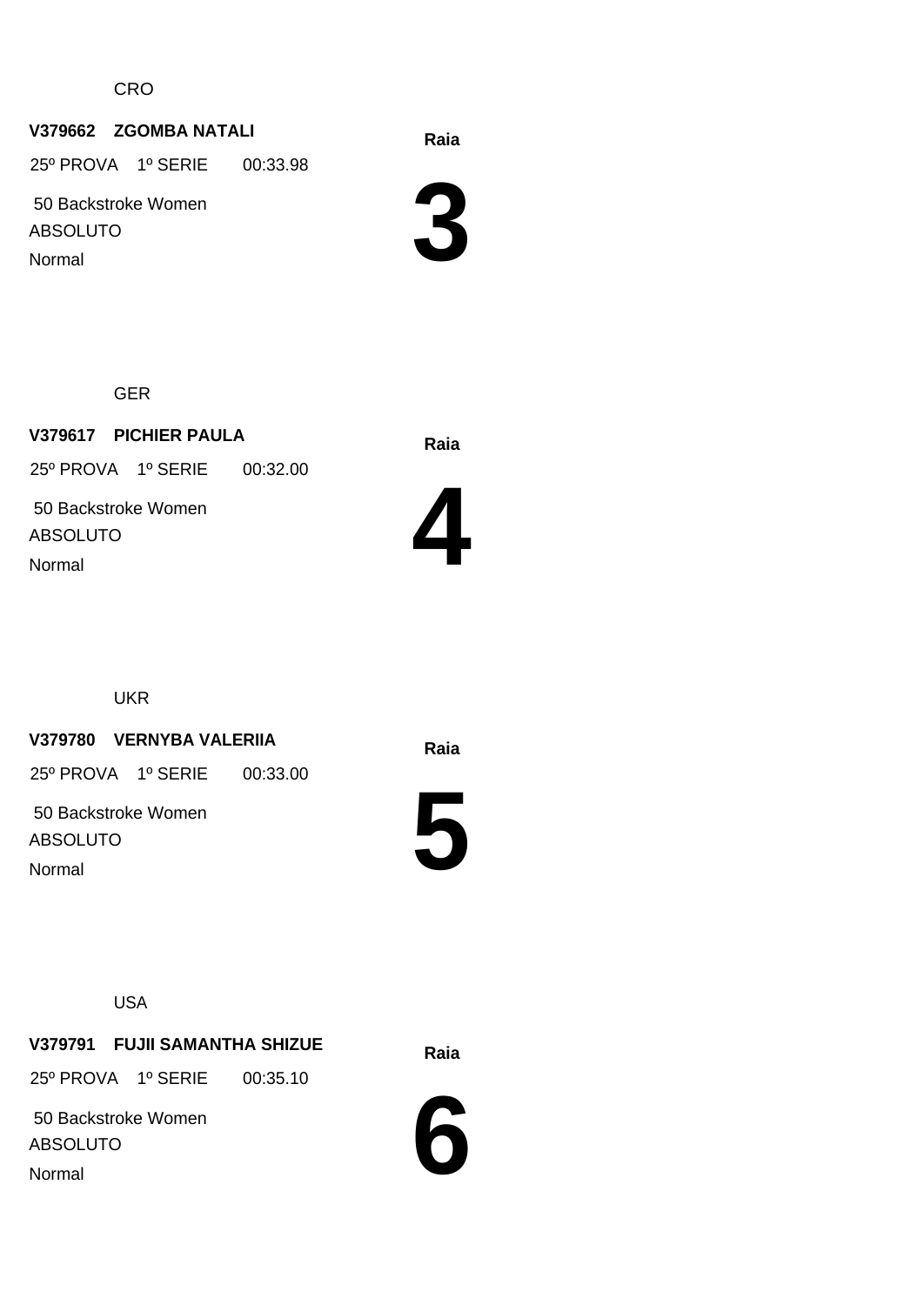**KOR** 

#### **Raia V379724 PARK SE KYUNG**

 50 Backstroke Women 25º PROVA 1º SERIE 00:39.77

ABSOLUTO Normal

USA

**Raia V379790 DUERSON TRYSTA KAY** 50 Backstroke Women ABSOLUTO 25º PROVA 2º SERIE 00:35.30 Normal



**7**

JPN

**Raia V379697 HIRABAYASHI HANAKA**

25º PROVA 2º SERIE 00:33.80

 50 Backstroke Women ABSOLUTO Normal



USA

**Raia V379792 THOMPSON BROOKE ELIZABETH** 50 Backstroke Women 25º PROVA 2º SERIE 00:31.80

ABSOLUTO Normal

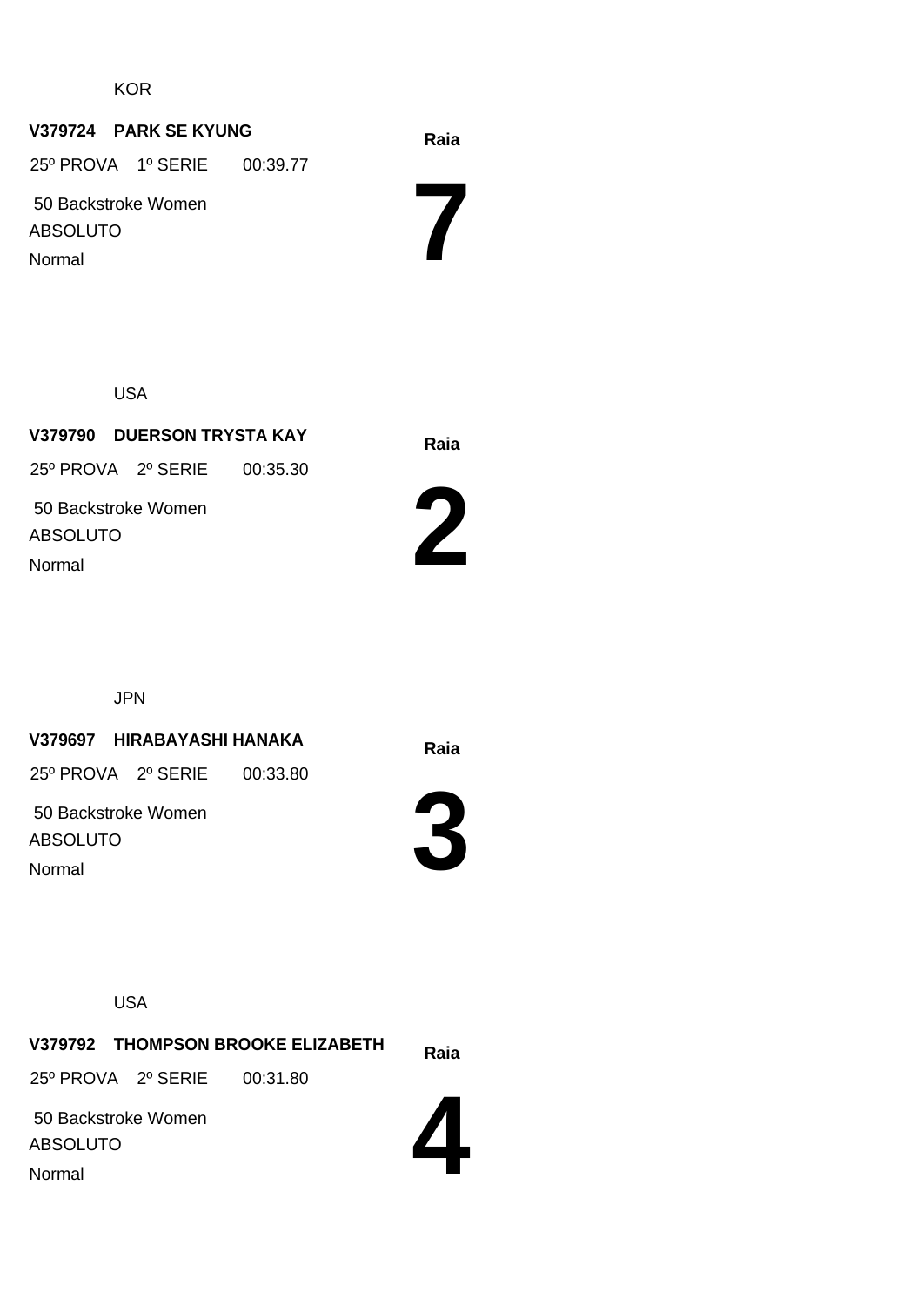UKR

# **Raia V379774 TARASENKO DARIA**

25º PROVA 2º SERIE 00:33.00

 50 Backstroke Women ABSOLUTO Normal

**5**

FRA

**Raia V379671 HAAB MANON** 50 Backstroke Women ABSOLUTO 25º PROVA 2º SERIE 00:35.00 Normal



**7**

CHI

# **Raia V379654 NATALIA PAZ**

25º PROVA 2º SERIE 00:37.10

 50 Backstroke Women ABSOLUTO Normal

**CUB** 

**Raia V379664 RODRIGUEZ GARCES MERISLELBYS 1** 50 Backstroke Women ABSOLUTO 25º PROVA 3º SERIE 00:41.90 Normal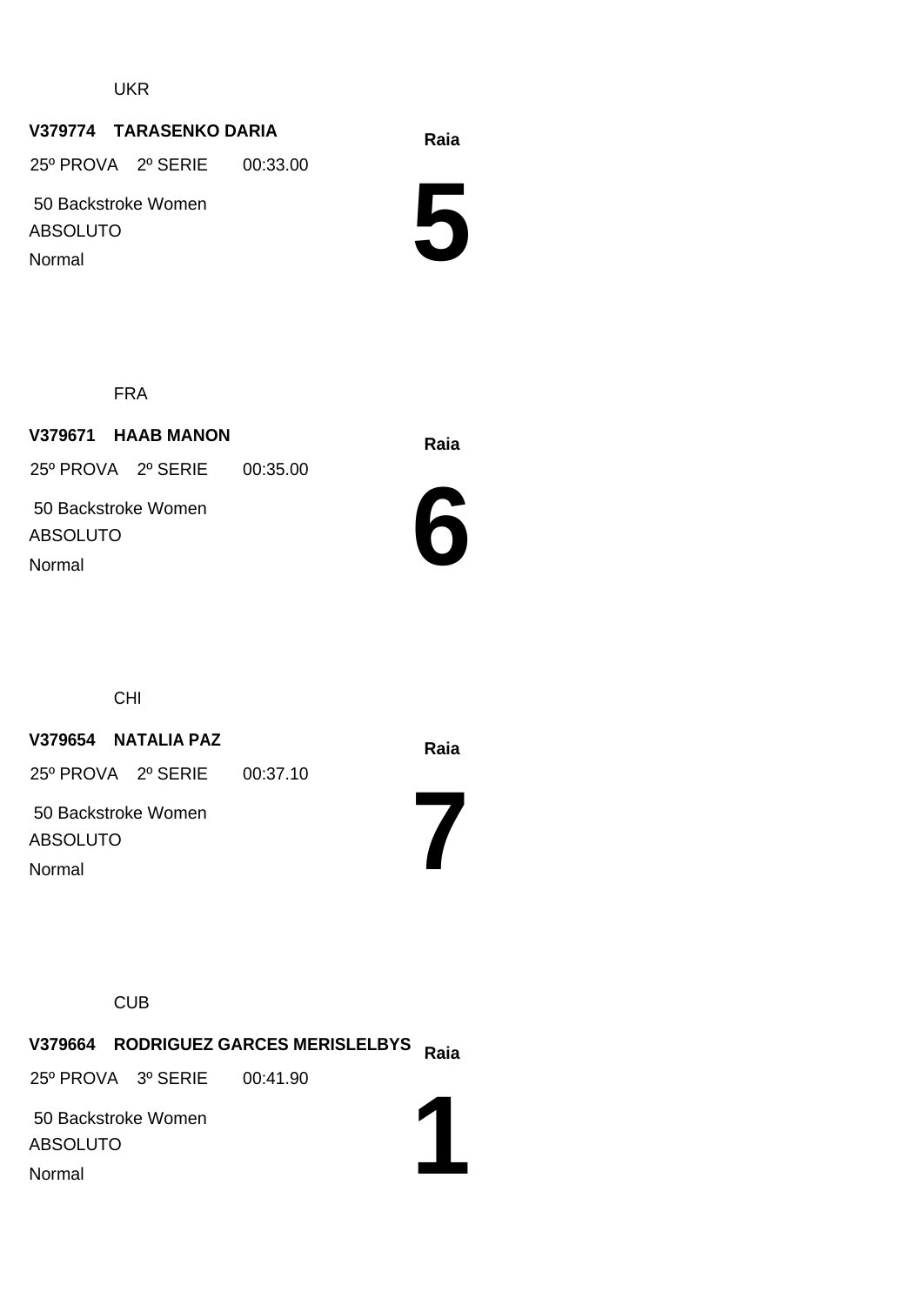IND

# **Raia V379679 RAMU SNEHA**

 50 Backstroke Women ABSOLUTO 25º PROVA 3º SERIE 00:35.28 Normal



POL

**Raia V379741 JARZEWICZ KLAUDIA** 50 Backstroke Women ABSOLUTO 25º PROVA 3º SERIE 00:33.20



USA

Normal

**Raia V379796 MASSENGALE EMILY RENE**

25º PROVA 3º SERIE 00:31.60

**4**

 50 Backstroke Women ABSOLUTO Normal

ARG

**Raia V379645 VALENTINI DIANA LAURA**

25º PROVA 3º SERIE 00:32.54

 50 Backstroke Women ABSOLUTO Normal

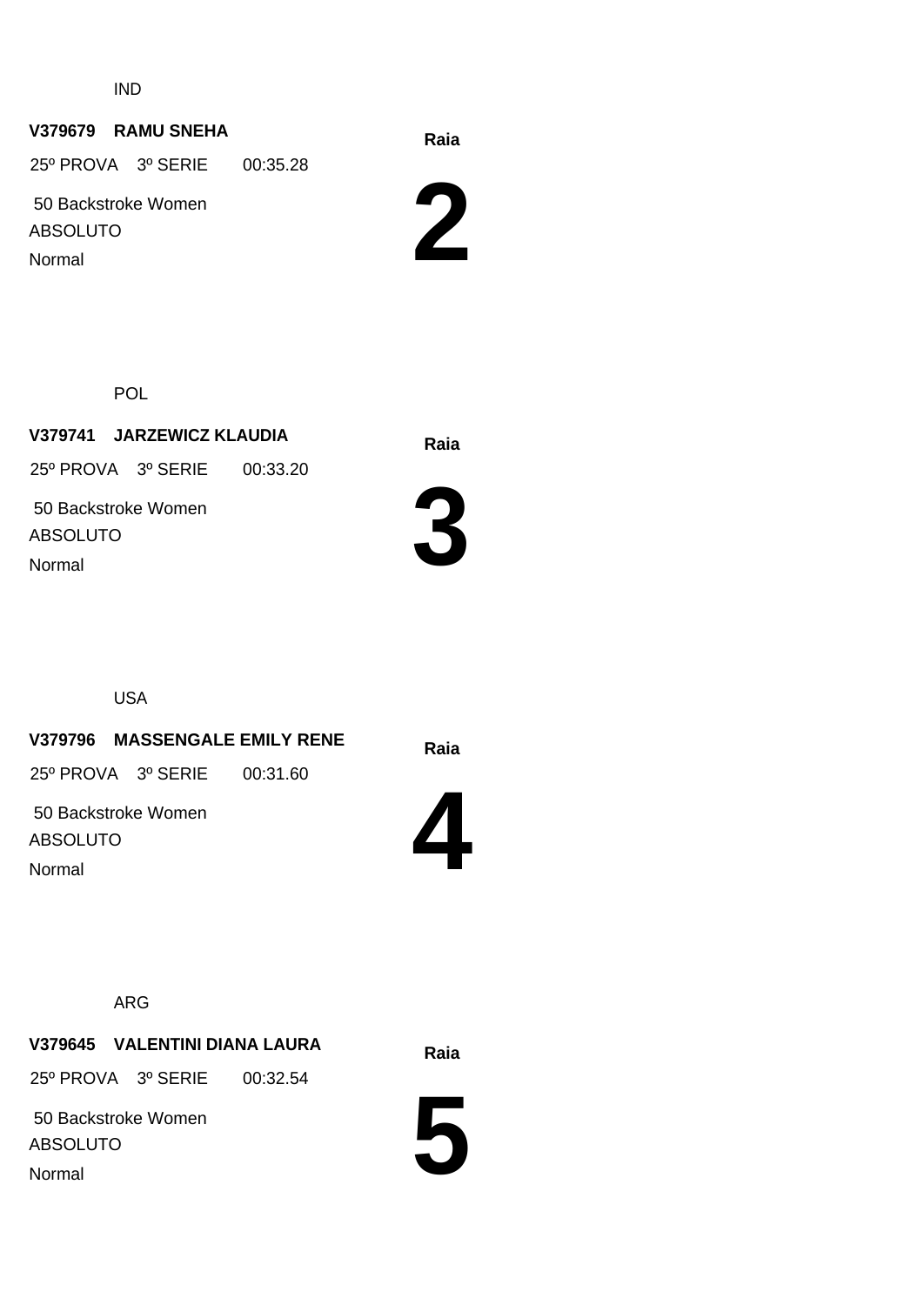#### SWE

# **Raia V379766 SEYFFART ALICE ANNA HEIDI**

25º PROVA 3º SERIE 00:34.30

 50 Backstroke Women ABSOLUTO Normal



KAZ

**Raia V379708 ROGACHYOVA LIANA** 50 Backstroke Women ABSOLUTO 25º PROVA 3º SERIE 00:36.00 Normal

KAZ

# **Raia V379705 TALGATOV ALISHER**

26º PROVA 1º SERIE 02:45.90

200 Individual Medley Men ABSOLUTO Normal



**7**

#### **COL**

|                             | V379660 ENRIQUEZ DIAZ YULIAM RIVEIDO | Raia |
|-----------------------------|--------------------------------------|------|
| 26º PROVA 1º SERIE 02:28.30 |                                      |      |
| 200 Individual Medley Men   |                                      |      |
| <b>ABSOLUTO</b>             |                                      |      |
| Normal                      |                                      |      |

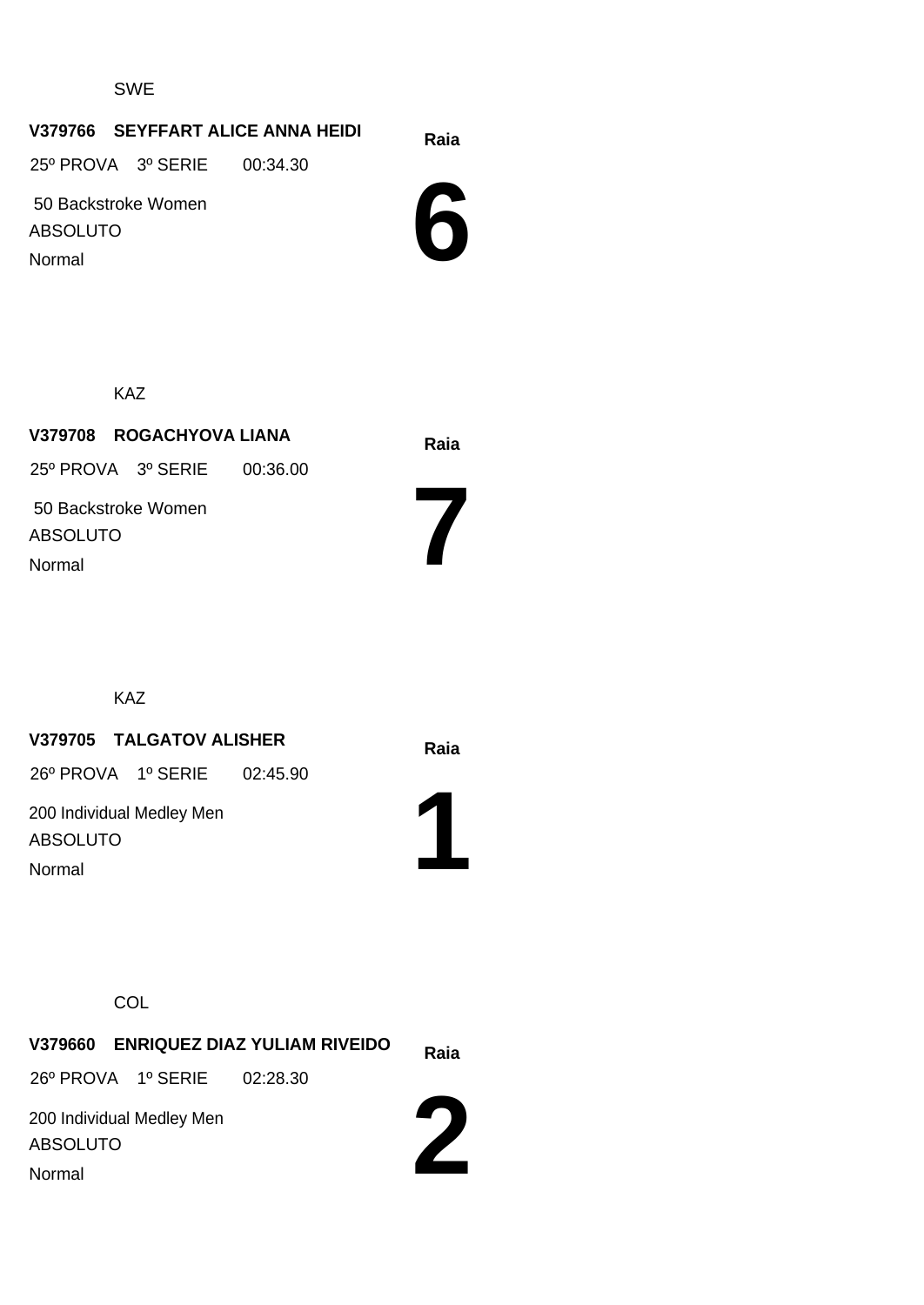KAZ

#### **Raia V379719 ABDULIN DANIL**

26º PROVA 1º SERIE 02:22.00

200 Individual Medley Men ABSOLUTO Normal

**3**

**MKD** 

**Raia V379669 STOJANOSKI ANDREJ** 200 Individual Medley Men ABSOLUTO 26º PROVA 1º SERIE 02:16.00 Normal



UKR

**Raia V379769 HRYSTENKO VLADYSLAV**

26º PROVA 1º SERIE 02:20.00

200 Individual Medley Men ABSOLUTO Normal



**KOR** 

**Raia V379726 CHAI YE-JI**

26º PROVA 1º SERIE 02:26.00

200 Individual Medley Men ABSOLUTO Normal

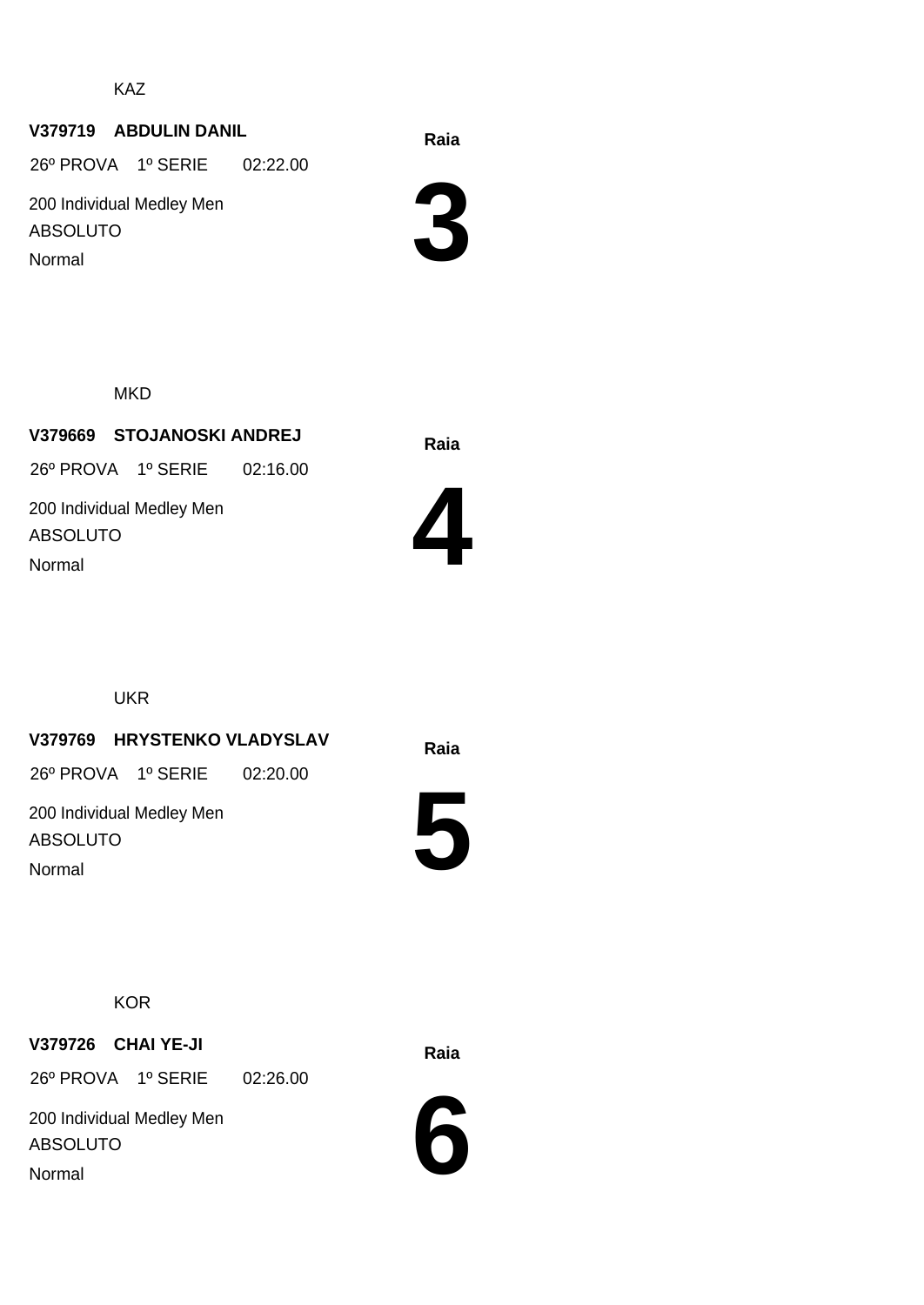KAZ

# **Raia V379716 KENZHEBEK DIAS**

26º PROVA 1º SERIE 02:37.30

200 Individual Medley Men ABSOLUTO Normal

**7**

KAZ

**Raia V379718 RAIMBEKOV RUSLAN** 200 Individual Medley Men ABSOLUTO 26º PROVA 2º SERIE 02:45.30 Normal



**COL** 

**Raia V379658 URIZA ESTEBAN FERNANDO** 200 Individual Medley Men ABSOLUTO 26º PROVA 2º SERIE 02:26.50

Normal

POR

**Raia V379759 NEVES TIAGO CORREIA**

26º PROVA 2º SERIE 02:21.00

200 Individual Medley Men ABSOLUTO Normal



**2**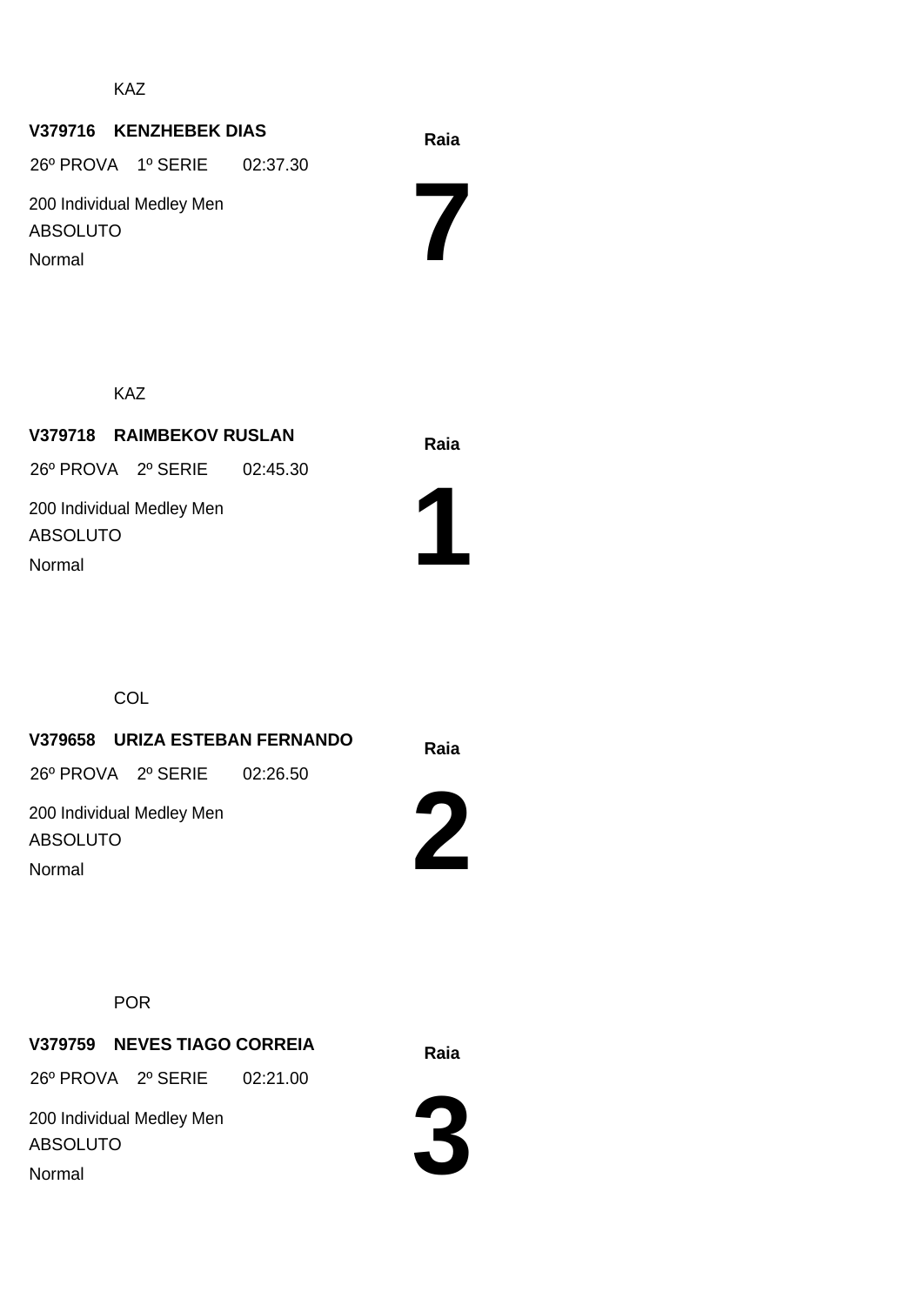POL

# **Raia V379751 POWROZNIK KONRAD ANDRZEJ**

26º PROVA 2º SERIE 02:08.60

200 Individual Medley Men ABSOLUTO Normal



ARG

**Raia V379646 EMANUEL LLANOS** 200 Individual Medley Men ABSOLUTO 26º PROVA 2º SERIE 02:19.00 Normal



LAT

# **Raia V379736 STUPANS RUDOLFS**

26º PROVA 2º SERIE 02:22.80

200 Individual Medley Men ABSOLUTO Normal



POL

**Raia V379742 WOJCIK RAFAL** 26º PROVA 2º SERIE 02:31.20

200 Individual Medley Men ABSOLUTO Normal

**7**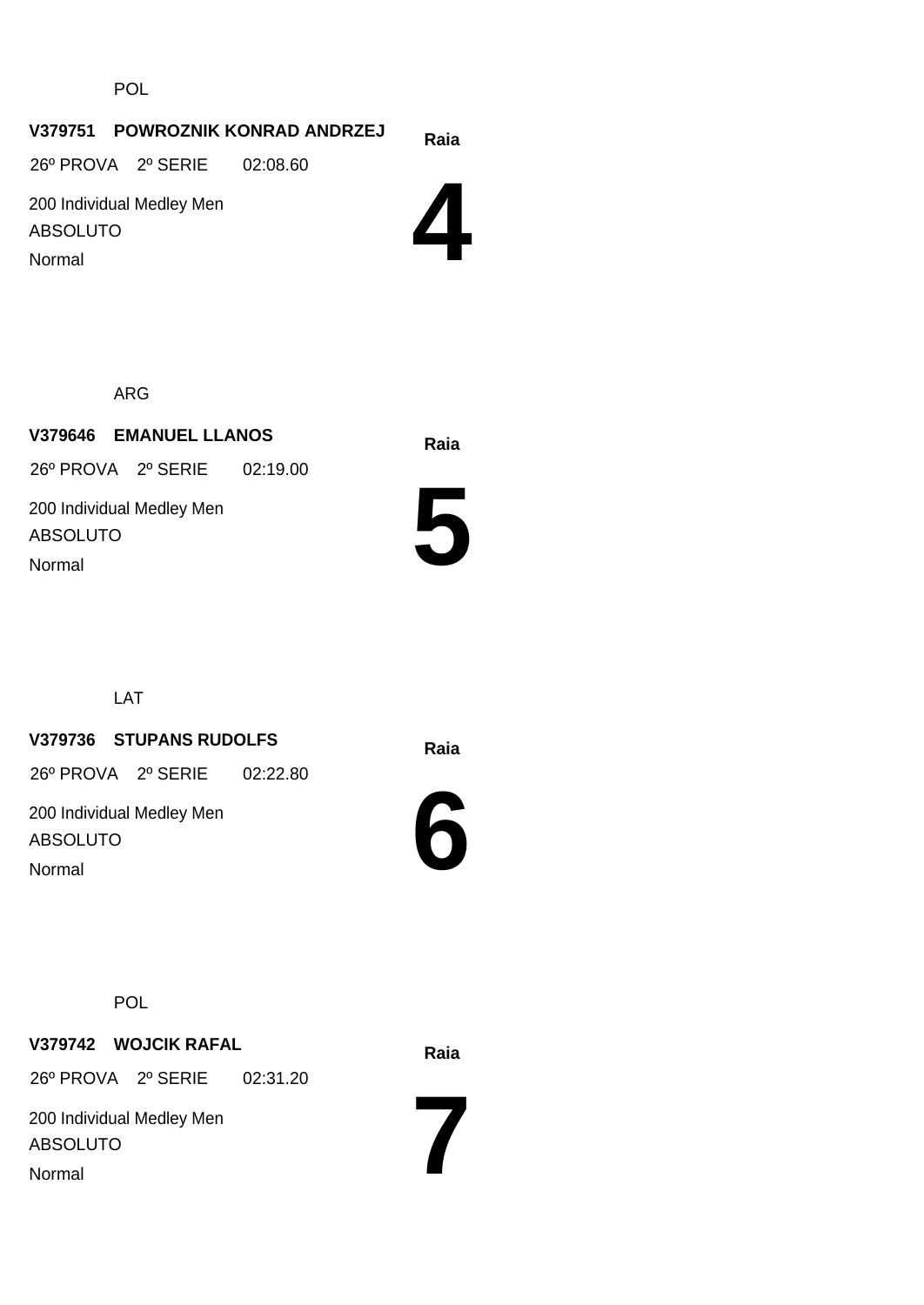#### KUW

#### **Raia V379727 ALRAISH ABDULAZIZ S A S H**

26º PROVA 3º SERIE 02:40.00

200 Individual Medley Men ABSOLUTO Normal

**1**

PAR

# **Raia V379740 ANASCO TERSTIEGE MATIAS NICOLAS**

26º PROVA 3º SERIE 02:26.00

200 Individual Medley Men ABSOLUTO Normal



USA

#### **Raia V379789 DAVIS COLLIN ADDISON**

26º PROVA 3º SERIE 02:20.10

200 Individual Medley Men ABSOLUTO Normal



JPN

#### **Raia V379704 IBARA RYUTARO**

26º PROVA 3º SERIE 02:02.90

200 Individual Medley Men ABSOLUTO Normal

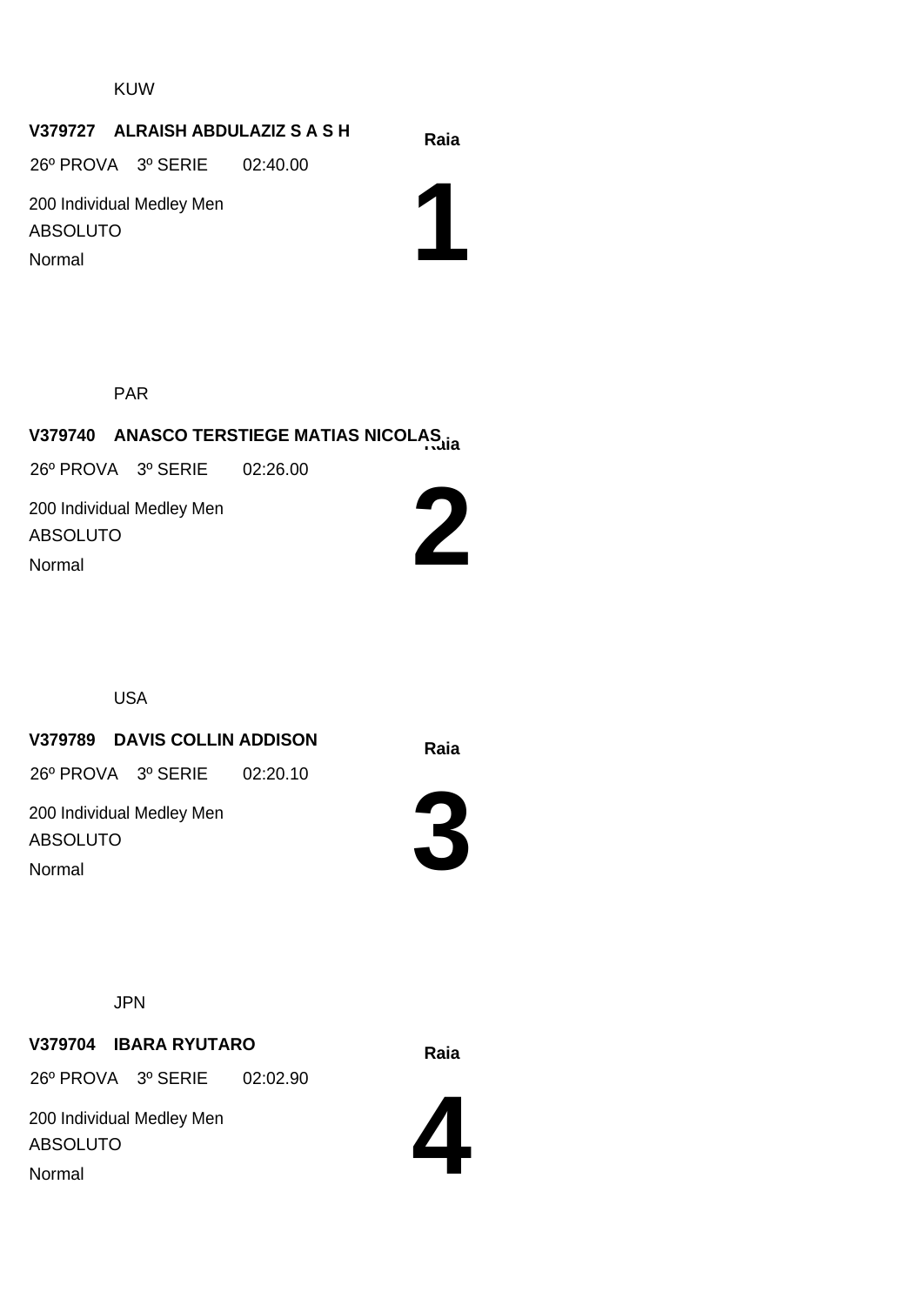**KOR** 

#### **Raia V379725 LIM JANGHWI**

26º PROVA 3º SERIE 02:18.60

200 Individual Medley Men ABSOLUTO Normal

**5**

POR

**Raia V379758 CRUZ MIGUEL DAVID** 200 Individual Medley Men ABSOLUTO 26º PROVA 3º SERIE 02:22.70 Normal



USA

#### **Raia V379787 FIXSEN TANNER TROY**

26º PROVA 3º SERIE 02:28.70

200 Individual Medley Men ABSOLUTO Normal

RSA

**Raia V379761 QAMARANA AMKELE VUYISA** 26º PROVA 3º SERIE 02:51.00

200 Individual Medley Men ABSOLUTO Normal



**7**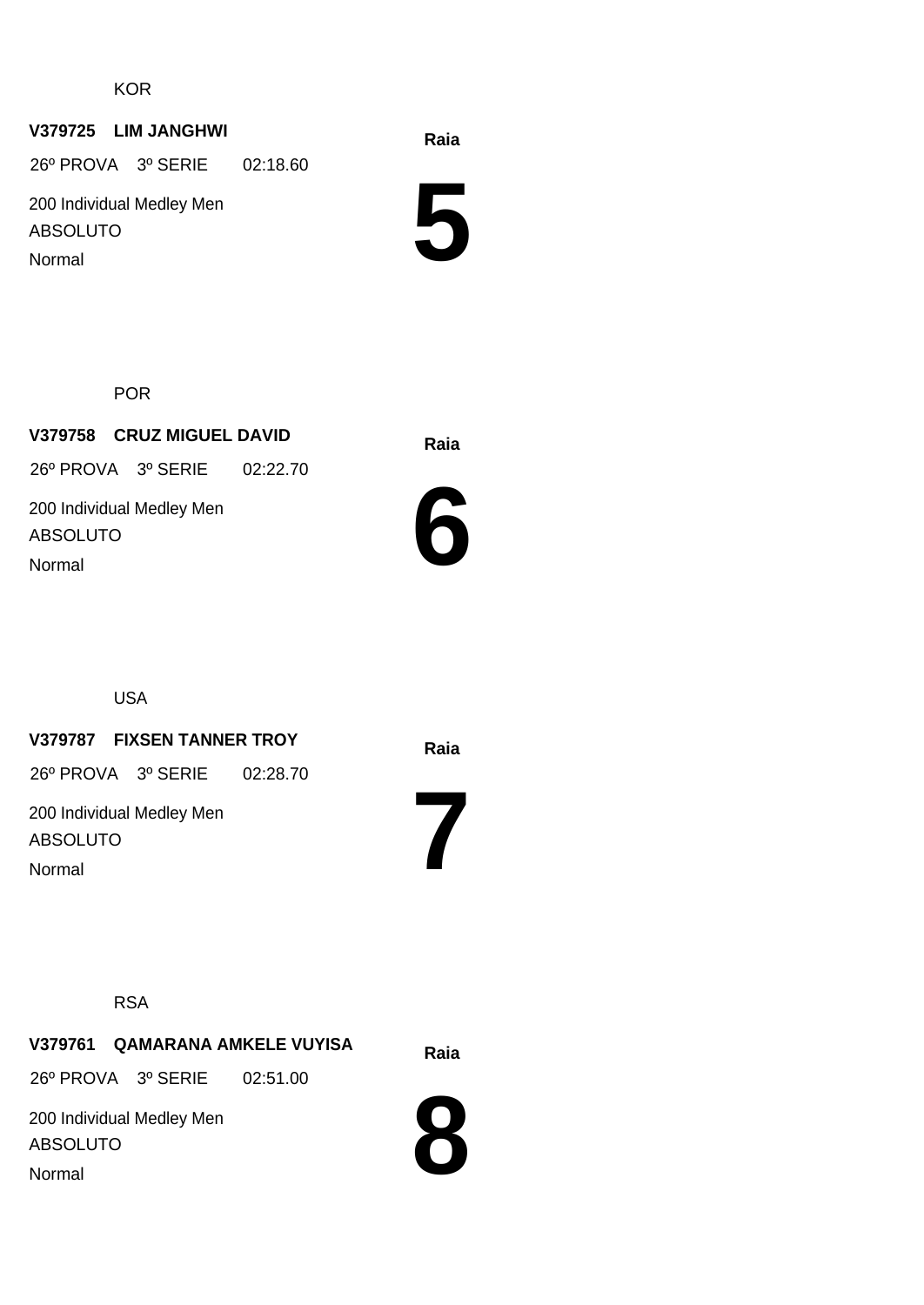KAZ

#### **Raia <sup>379802</sup> KAZAKHSTAN**

27º PROVA 0º SERIE 04:55.30

Relay 4x100 Freestyle Mixed ABSOLUTO Normal



UKR

**Raia <sup>379807</sup> UKRAINE** 27º PROVA 0º SERIE 03:46.10

Relay 4x100 Freestyle Mixed ABSOLUTO Normal



IND

## **Raia <sup>379799</sup> INDIA**

27º PROVA 0º SERIE 04:25.30

Relay 4x100 Freestyle Mixed ABSOLUTO Normal



POL

**Raia <sup>379805</sup> POLAND**

27º PROVA 0º SERIE 03:52.80

Relay 4x100 Freestyle Mixed ABSOLUTO Normal

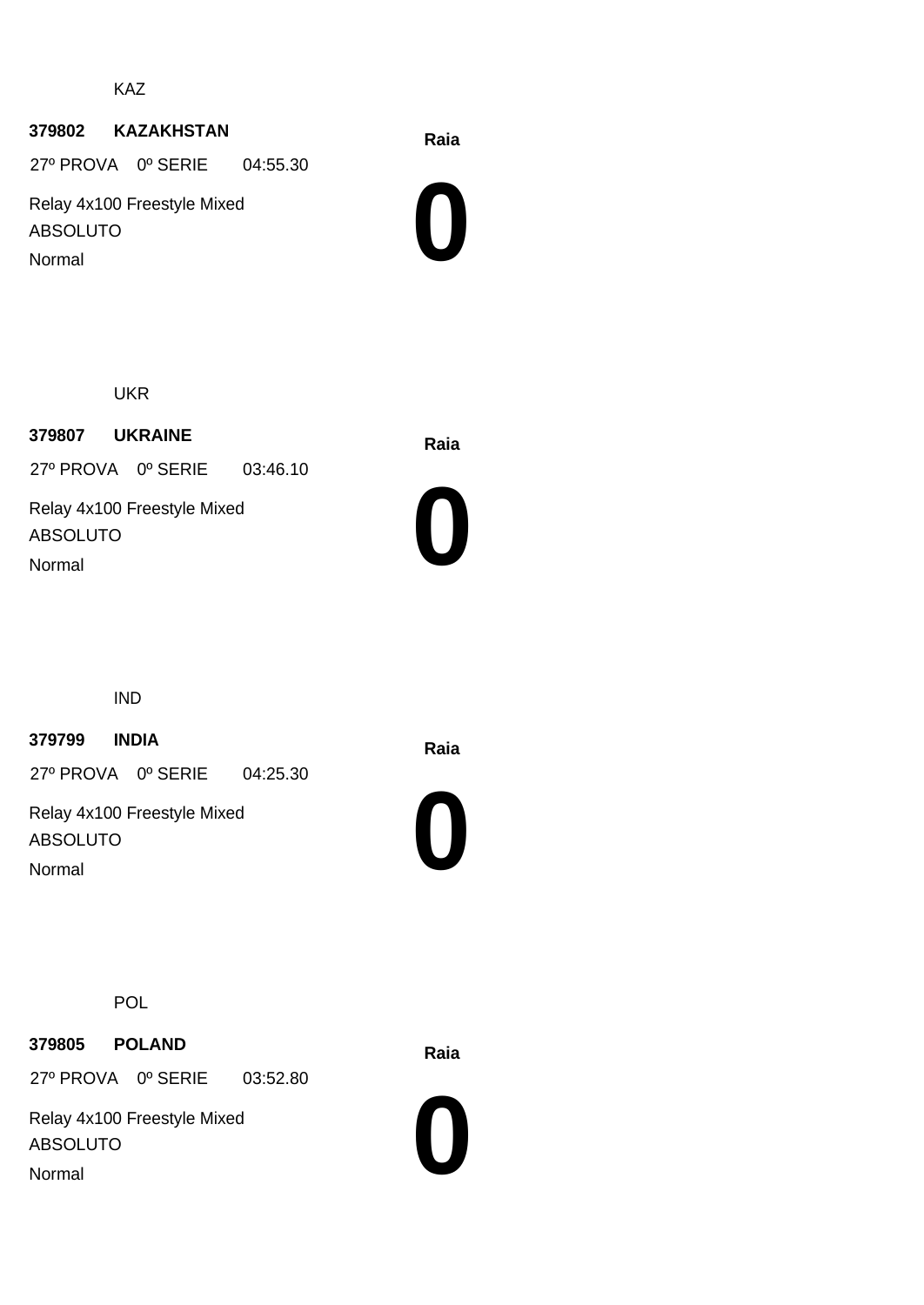JPN

## **Raia <sup>379801</sup> JAPAN**

27º PROVA 0º SERIE 04:00.00

Relay 4x100 Freestyle Mixed ABSOLUTO Normal



ESP

**Raia <sup>379806</sup> SPAIN** 27º PROVA 0º SERIE 04:40.00

Relay 4x100 Freestyle Mixed ABSOLUTO Normal



USA

### **Raia <sup>379808</sup> UNITED STATES**

27º PROVA 0º SERIE 03:59.00

Relay 4x100 Freestyle Mixed ABSOLUTO Normal



ITA

**Raia <sup>379800</sup> ITALY** 27º PROVA 0º SERIE 03:52.00

Relay 4x100 Freestyle Mixed ABSOLUTO Normal

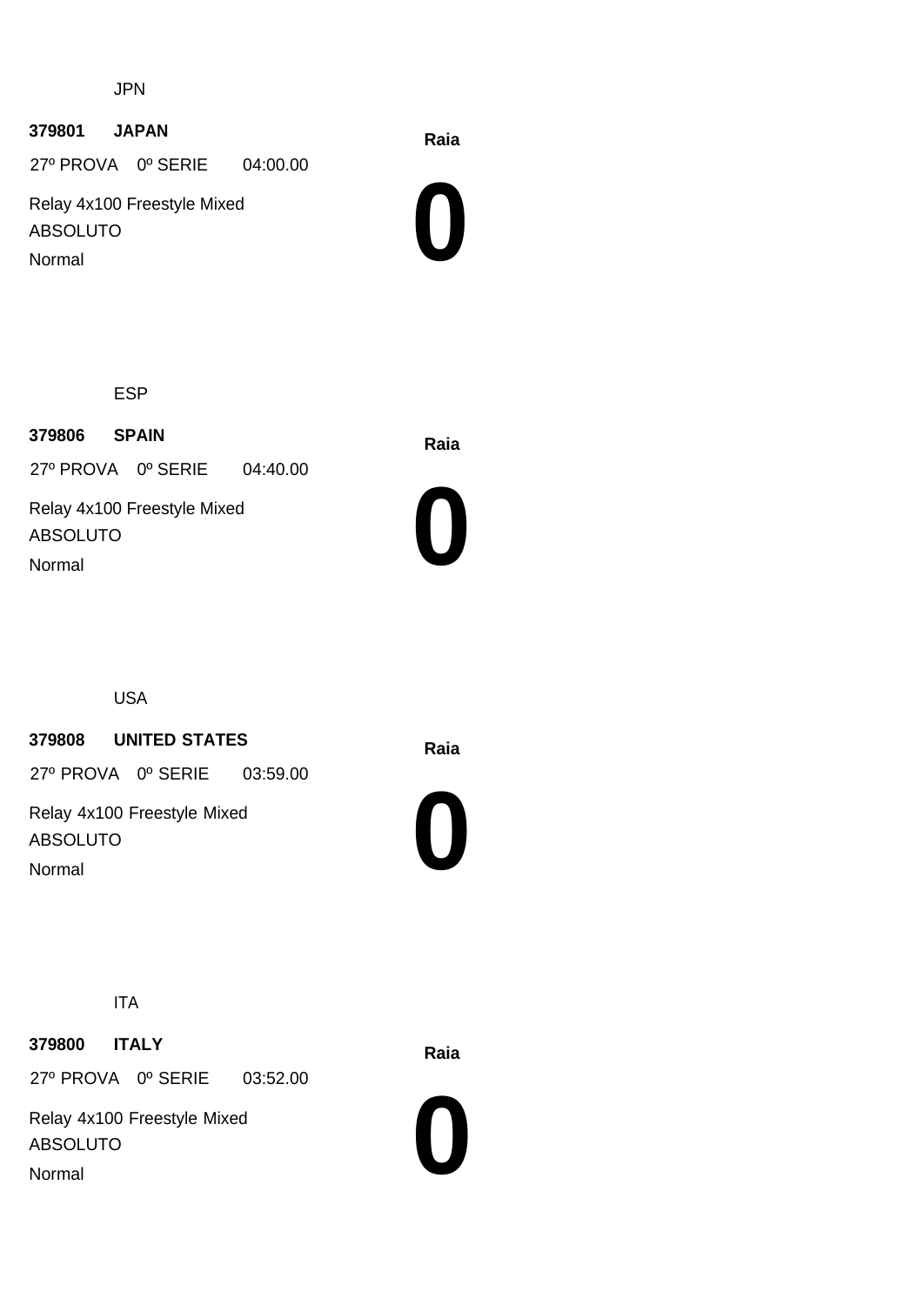**ECU** 

# **Raia V379666 MARTILLO ANGEL ABRAHAM**

29º PROVA 1º SERIE 02:52.50

200 Breaststroke Men ABSOLUTO

Normal



**ECU** 

**Raia V379668 RIZZO JOSE MIGUEL** 200 Breaststroke Men ABSOLUTO 29º PROVA 1º SERIE 02:37.20 Normal



UKR

**Raia V379769 HRYSTENKO VLADYSLAV**

29º PROVA 1º SERIE 02:26.10

200 Breaststroke Men ABSOLUTO Normal



PAR

**Raia V379740 ANASCO TERSTIEGE MATIAS NICOLAS**

29º PROVA 1º SERIE 02:35.40

200 Breaststroke Men ABSOLUTO Normal

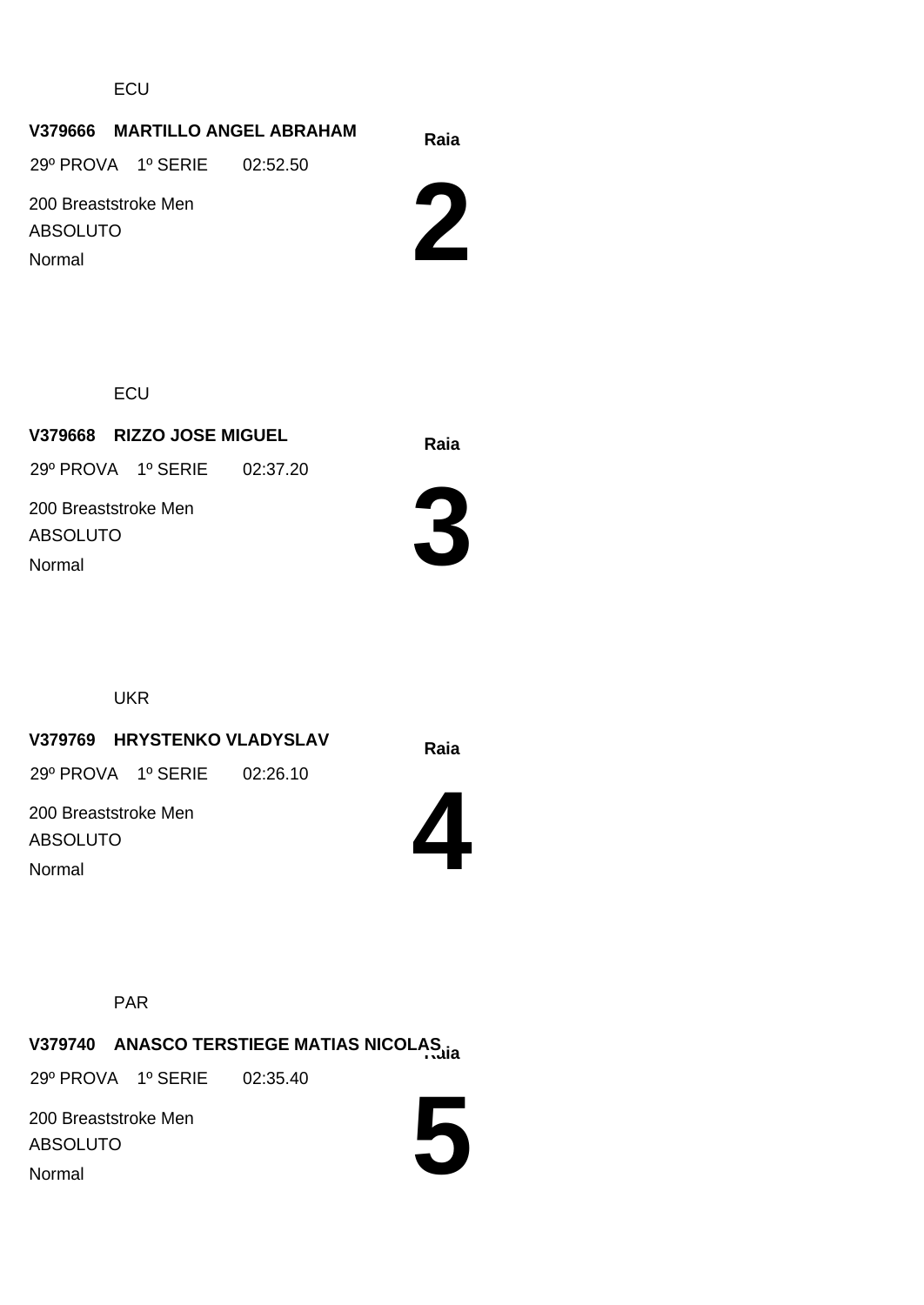**COL** 

#### **Raia V379660 ENRIQUEZ DIAZ YULIAM RIVEIDO**

29º PROVA 2º SERIE 02:52.00

200 Breaststroke Men ABSOLUTO

Normal

**2**

ESP

**Raia V379765 DE FRUTOS DE PABLOS ALVARO 3** 200 Breaststroke Men ABSOLUTO 29º PROVA 2º SERIE 02:35.60 Normal

UKR

**Raia V379775 KOLOMIIETS OLEKSII**

29º PROVA 2º SERIE 02:20.10

200 Breaststroke Men ABSOLUTO Normal



USA

**Raia V379793 PLETENETS DANIEL ALEXEY** 200 Breaststroke Men 29º PROVA 2º SERIE 02:30.20

ABSOLUTO Normal

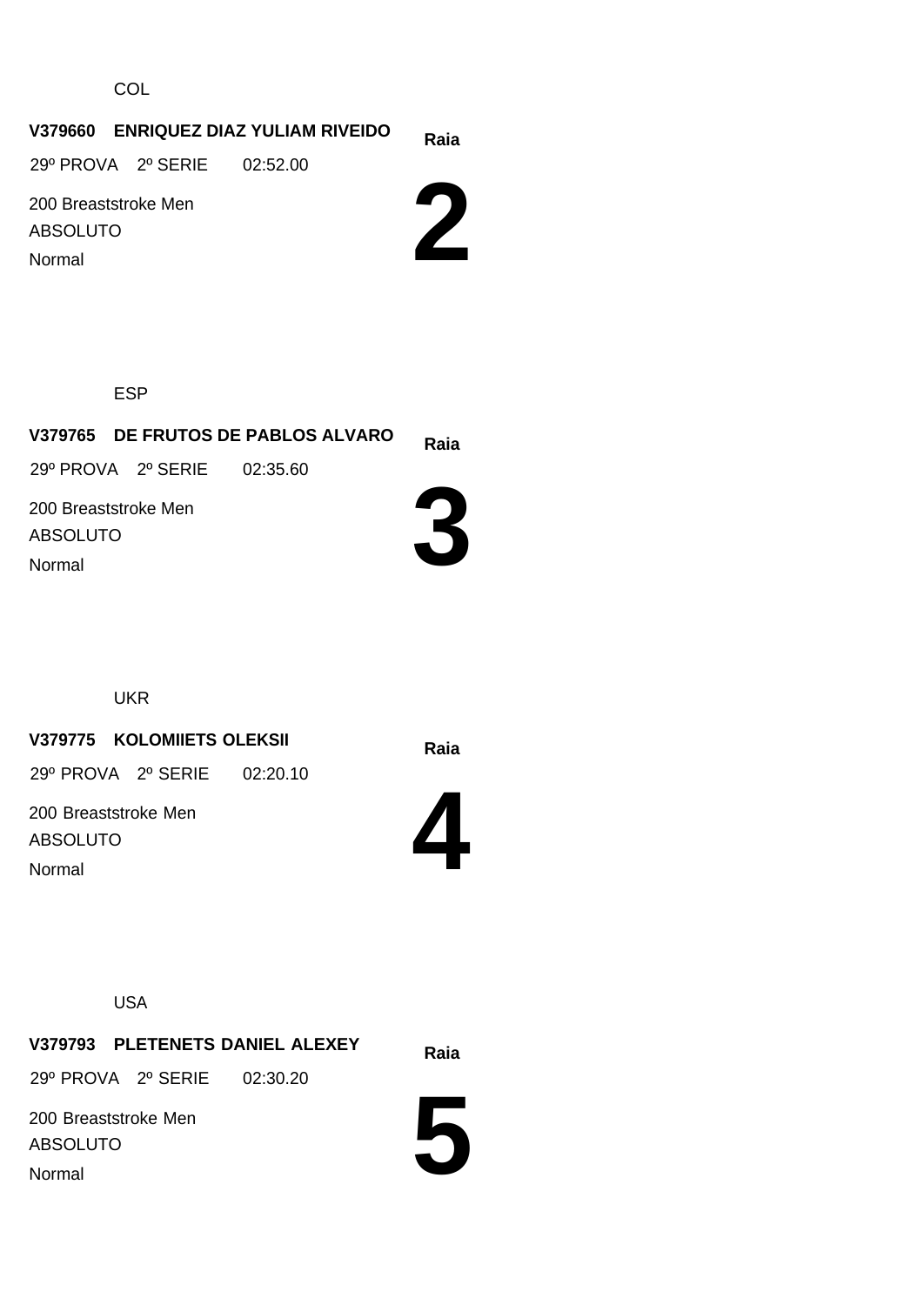POR

### **Raia V379759 NEVES TIAGO CORREIA**

29º PROVA 2º SERIE 02:41.70

200 Breaststroke Men ABSOLUTO

Normal



RSA

|                           |                             | V379761 QAMARANA AMKELE VUYISA | Raia |
|---------------------------|-----------------------------|--------------------------------|------|
|                           | 29º PROVA 2º SERIE 03:01.50 |                                |      |
| <b>ABSOLUTO</b><br>Normal | 200 Breaststroke Men        |                                |      |

ARG

|                                        |                             | V379642 CARRIZO NATALI ALEJANDRA | Raia                  |
|----------------------------------------|-----------------------------|----------------------------------|-----------------------|
|                                        | 30° PROVA 1º SERIE 01:18.50 |                                  |                       |
| 100 Freestyle Women<br><b>ABSOLUTO</b> |                             |                                  | $\blacktriangleright$ |
| Normal                                 |                             |                                  |                       |

#### SWE

**Raia V379766 SEYFFART ALICE ANNA HEIDI** 100 Freestyle Women ABSOLUTO 30º PROVA 1º SERIE 01:07.40 Normal

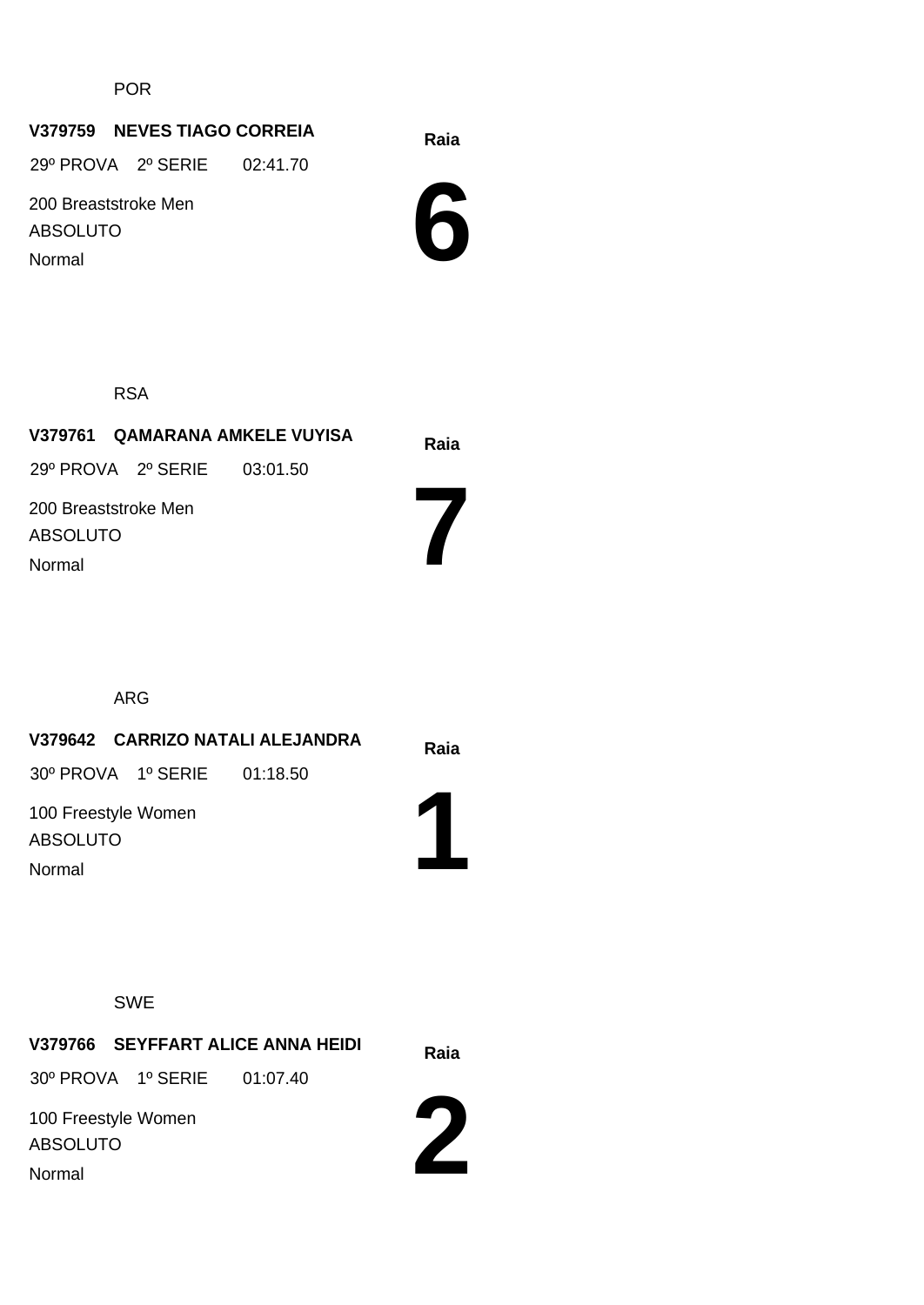CRO

### **Raia V379662 ZGOMBA NATALI**

30º PROVA 1º SERIE 01:03.60

100 Freestyle Women ABSOLUTO Normal

**3**

USA

|                                        | V379792 THOMPSON BROOKE ELIZABETH | Raia |
|----------------------------------------|-----------------------------------|------|
| 30° PROVA 1° SERIE 00:59.60            |                                   |      |
| 100 Freestyle Women<br><b>ABSOLUTO</b> |                                   |      |
| Normal                                 |                                   |      |

FRA

### **Raia V379670 MASSE ZELIA MONA**

30º PROVA 1º SERIE 01:02.90

100 Freestyle Women ABSOLUTO Normal



ITA

### **Raia V379695 CERA MARIA CHIARA**

30º PROVA 1º SERIE 01:06.00

100 Freestyle Women ABSOLUTO Normal

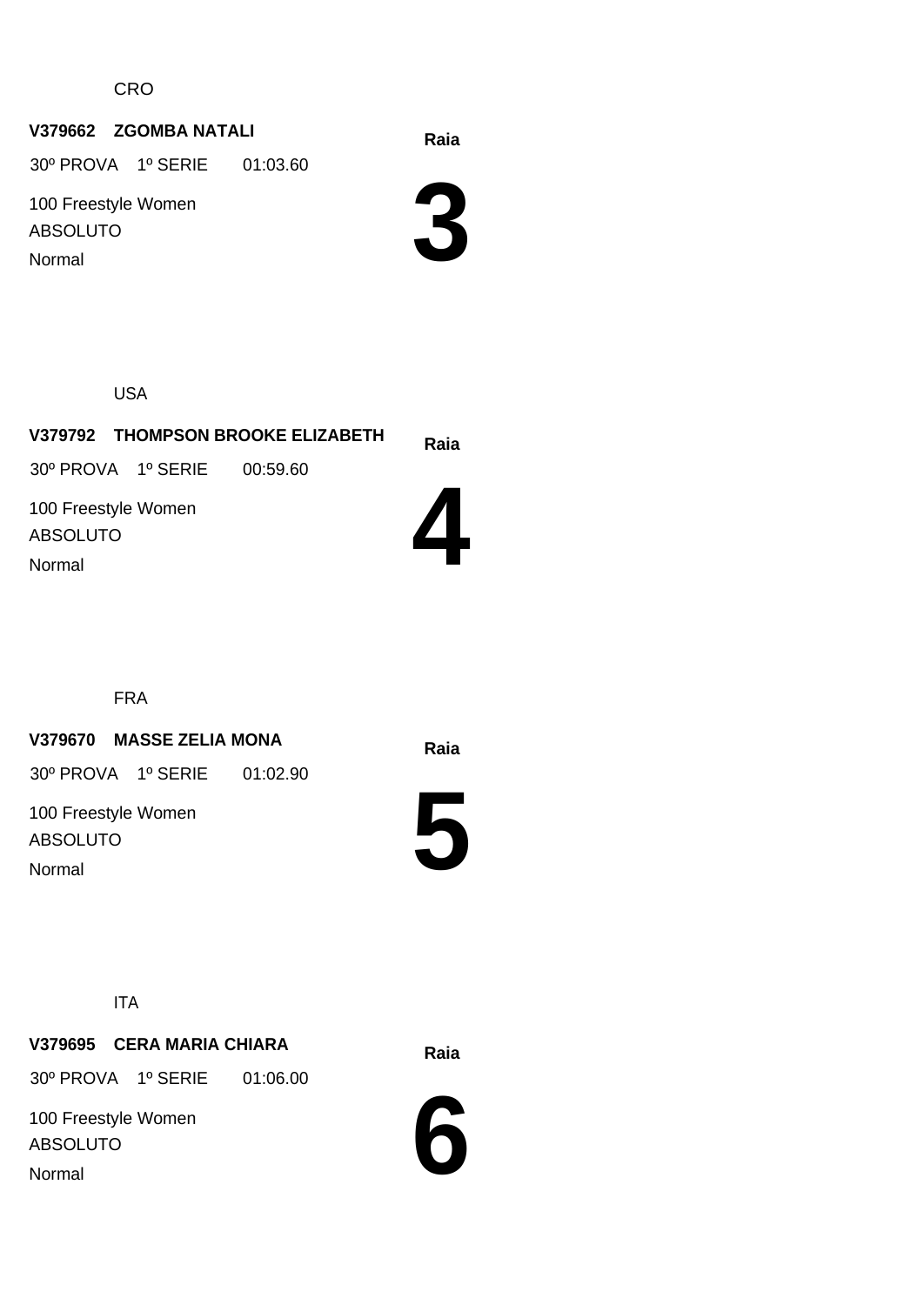JPN

## **Raia V379697 HIRABAYASHI HANAKA** 100 Freestyle Women ABSOLUTO 30º PROVA 1º SERIE 01:13.00 Normal

USA

**Raia V379788 GIUNTOLI MARISSA ELLA** 100 Freestyle Women ABSOLUTO 30º PROVA 2º SERIE 01:17.80 Normal

**COL** 

**Raia V379659 PINEROS DANIELA JULIANA** 30º PROVA 2º SERIE 01:06.90

100 Freestyle Women ABSOLUTO Normal

**2**

**1**

**7**

USA

**Raia V379791 FUJII SAMANTHA SHIZUE** 30º PROVA 2º SERIE 01:03.30

100 Freestyle Women ABSOLUTO Normal

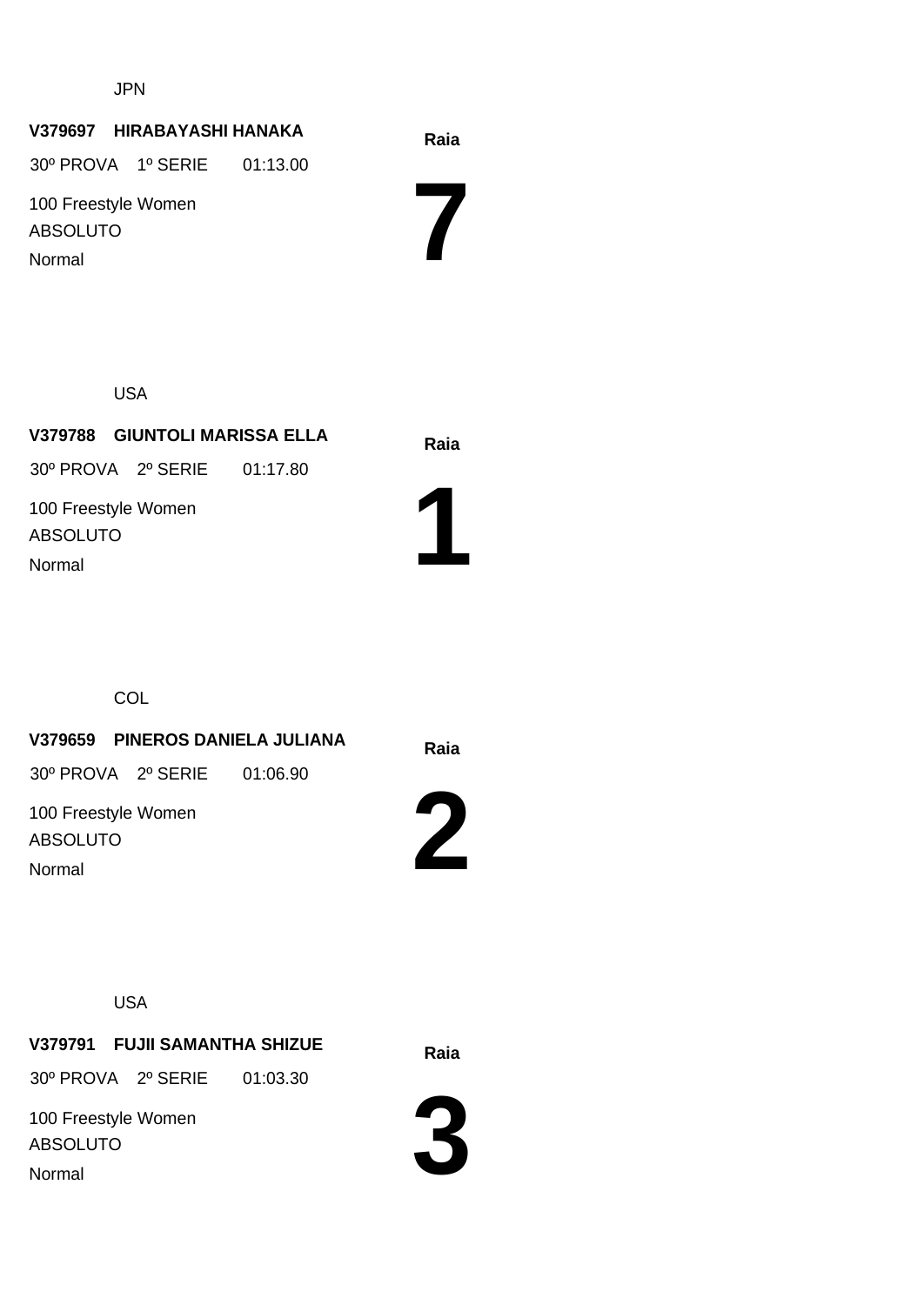UKR

#### **Raia V379773 REZHYLO MARIIA**

30º PROVA 2º SERIE 00:58.80

100 Freestyle Women ABSOLUTO Normal

**4**

UKR

**Raia V379774 TARASENKO DARIA** 100 Freestyle Women ABSOLUTO 30º PROVA 2º SERIE 01:01.00 Normal



POL

#### **Raia V379754 NOWICKA WERONIKA**

30º PROVA 2º SERIE 01:05.80

100 Freestyle Women ABSOLUTO Normal



KAZ

#### **Raia V379708 ROGACHYOVA LIANA**

30º PROVA 2º SERIE 01:11.00

100 Freestyle Women ABSOLUTO Normal

**7**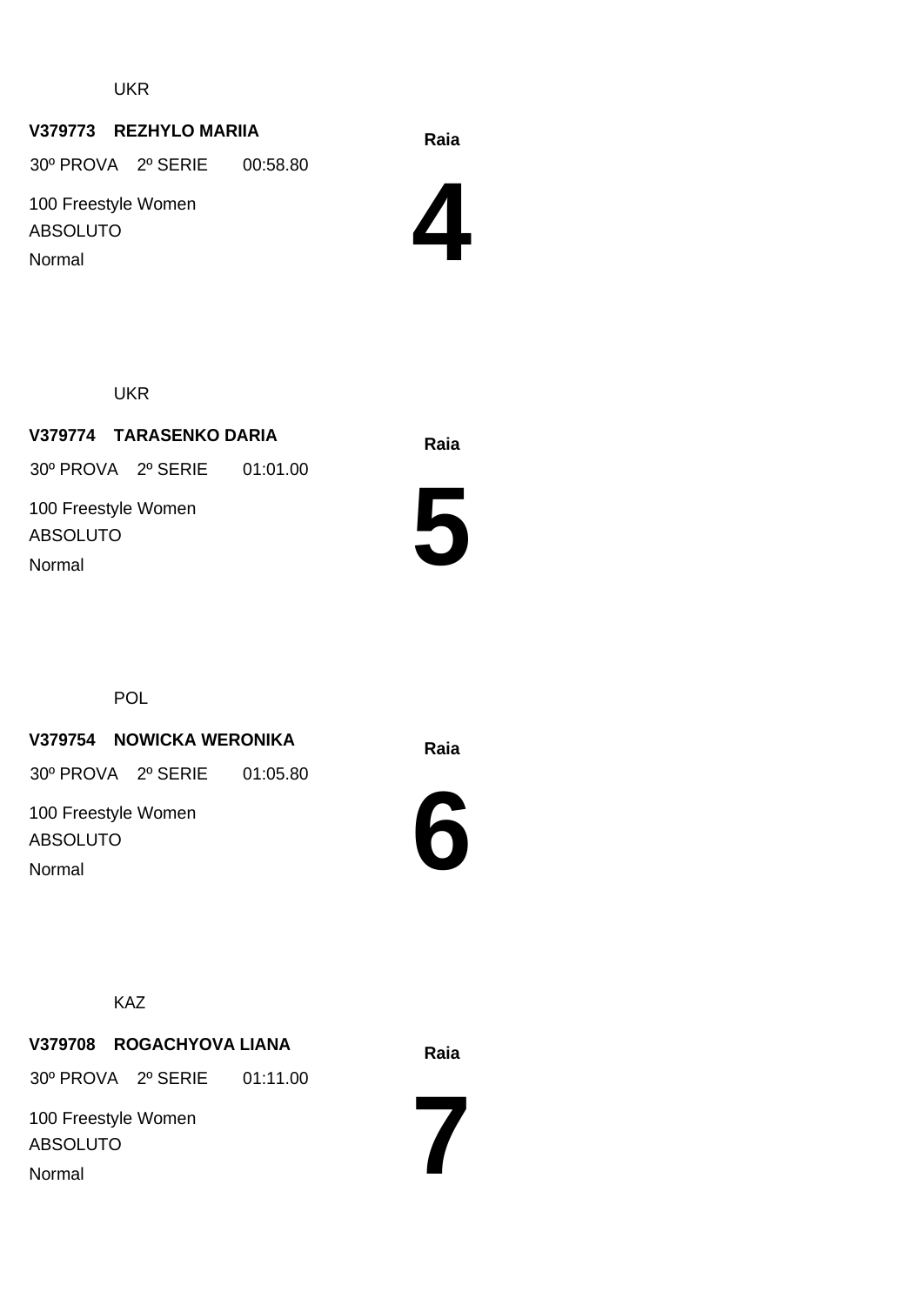CHI

#### **Raia V379654 NATALIA PAZ**

30º PROVA 3º SERIE 01:14.50

100 Freestyle Women ABSOLUTO Normal

**1**

ESP

**Raia V379764 JAEN ABAD NATALIA** 100 Freestyle Women ABSOLUTO 30º PROVA 3º SERIE 01:06.00 Normal



UKR

#### **Raia V379785 IVANENKO KATERYNA**

30º PROVA 3º SERIE 01:03.00

100 Freestyle Women ABSOLUTO Normal



LAT

# **Raia V379616 EMBREKTE ZANE**

30º PROVA 3º SERIE 00:57.62

100 Freestyle Women ABSOLUTO Normal

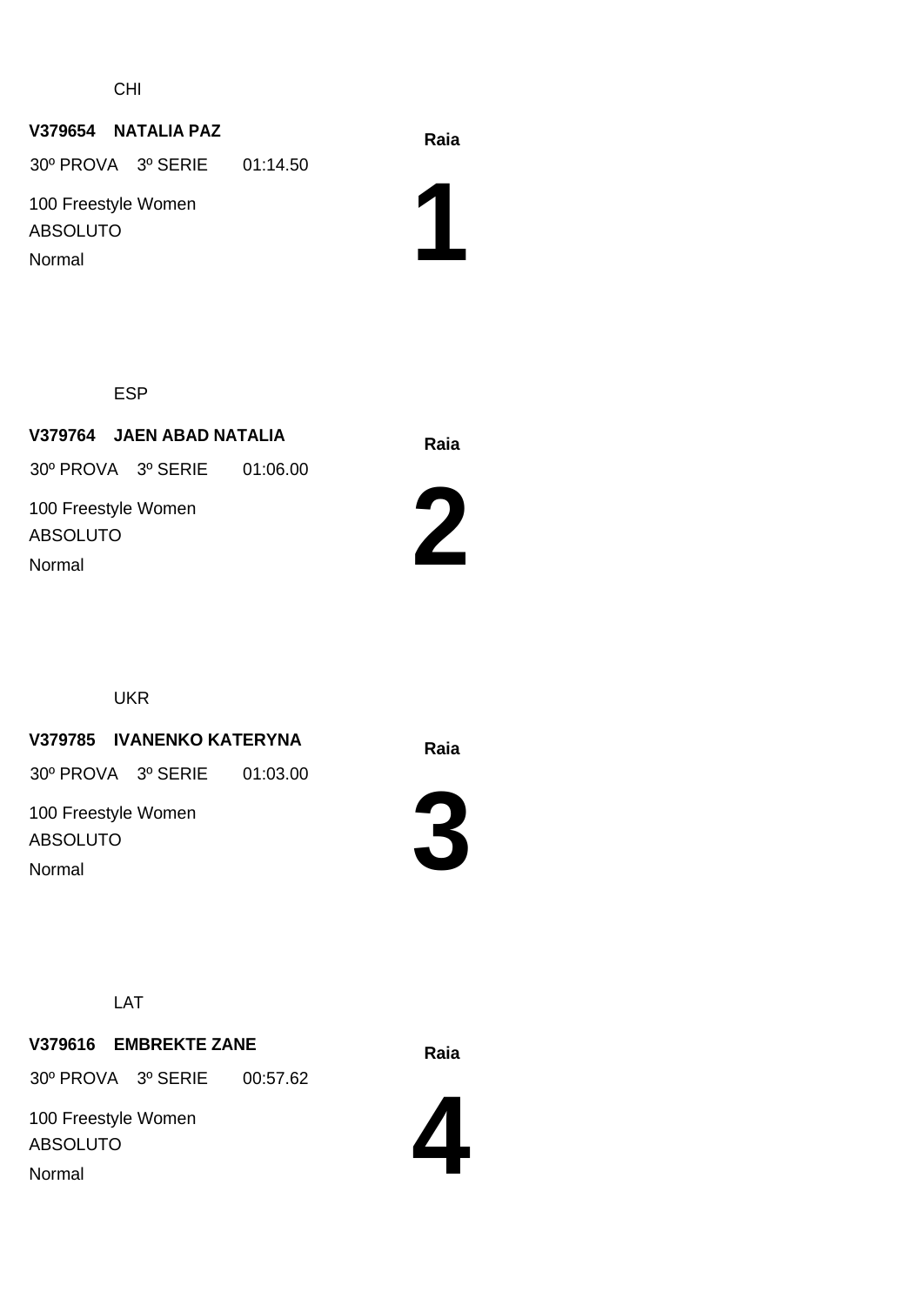ITA

#### **Raia V379683 MARAGNO SARA**

30º PROVA 3º SERIE 01:00.00

100 Freestyle Women ABSOLUTO Normal

**5**

POL

**Raia V379741 JARZEWICZ KLAUDIA** 100 Freestyle Women ABSOLUTO 30º PROVA 3º SERIE 01:05.30 Normal



USA

#### **Raia V379790 DUERSON TRYSTA KAY**

30º PROVA 3º SERIE 01:07.70

100 Freestyle Women ABSOLUTO Normal

**7**

#### KAZ

### **Raia V379717 ZAKUTNYAYA SOFYA**

30º PROVA 3º SERIE 01:18.50

100 Freestyle Women ABSOLUTO Normal

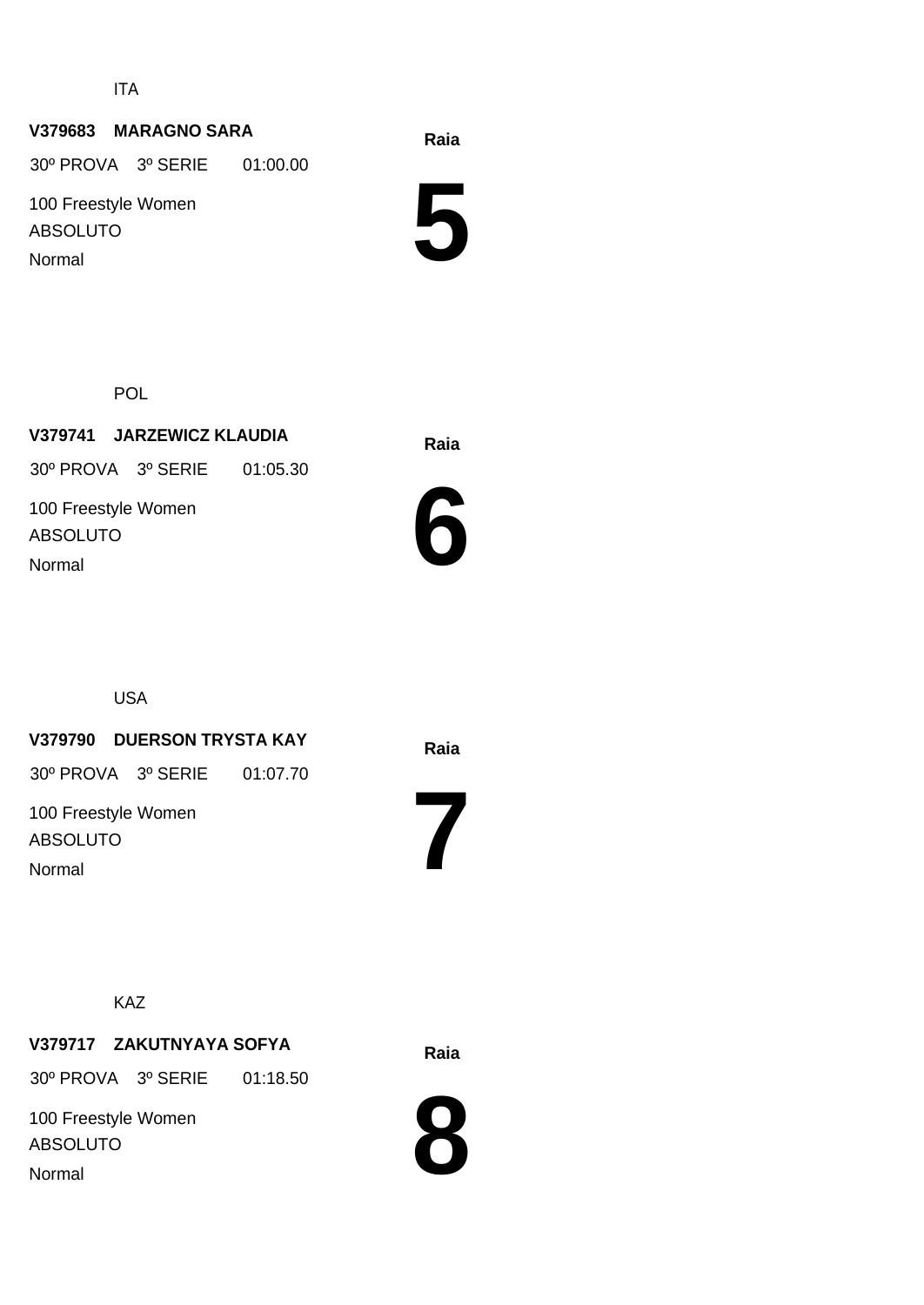KUW

#### **Raia V379730 THYEAB ABDULRAHMAN A A A M**

31º PROVA 1º SERIE 02:25.00

200 Freestyle Men ABSOLUTO Normal



POR

# **Raia V379756 CORREIA NEVES DIOGO FRANCISCO**

31º PROVA 1º SERIE 02:22.40

200 Freestyle Men ABSOLUTO Normal



**COL** 

**Raia V379660 ENRIQUEZ DIAZ YULIAM RIVEIDO 4** 200 Freestyle Men ABSOLUTO 31º PROVA 1º SERIE 02:11.30 Normal

**COL** 

**Raia V379658 URIZA ESTEBAN FERNANDO** 31º PROVA 1º SERIE 02:11.70

200 Freestyle Men ABSOLUTO Normal

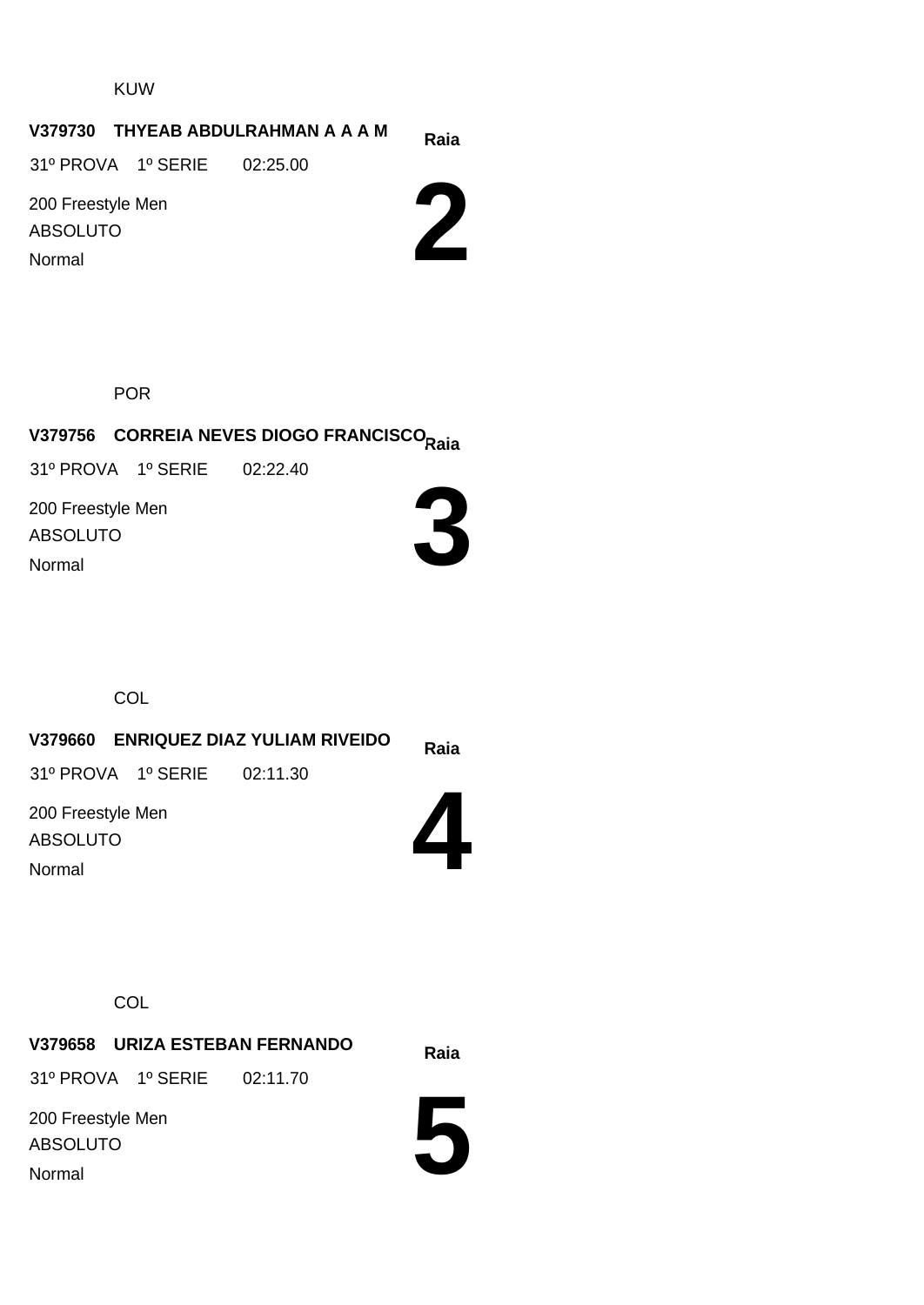KUW

### **Raia V379729 DASHTI HASSAN A M H**

31º PROVA 1º SERIE 02:25.00

200 Freestyle Men ABSOLUTO Normal



PAK

| V379739 MEHMOOD MAZHAR               | Raia |
|--------------------------------------|------|
| 31º PROVA 1º SERIE 15:30.00          |      |
| 200 Freestyle Men<br><b>ABSOLUTO</b> |      |
| Normal                               |      |

USA

### **Raia V379787 FIXSEN TANNER TROY**

31º PROVA 2º SERIE 02:07.40

200 Freestyle Men ABSOLUTO Normal



**7**

UKR

## **Raia V379776 ZINENKO IVAN** 200 Freestyle Men 31º PROVA 2º SERIE 02:00.00

ABSOLUTO Normal

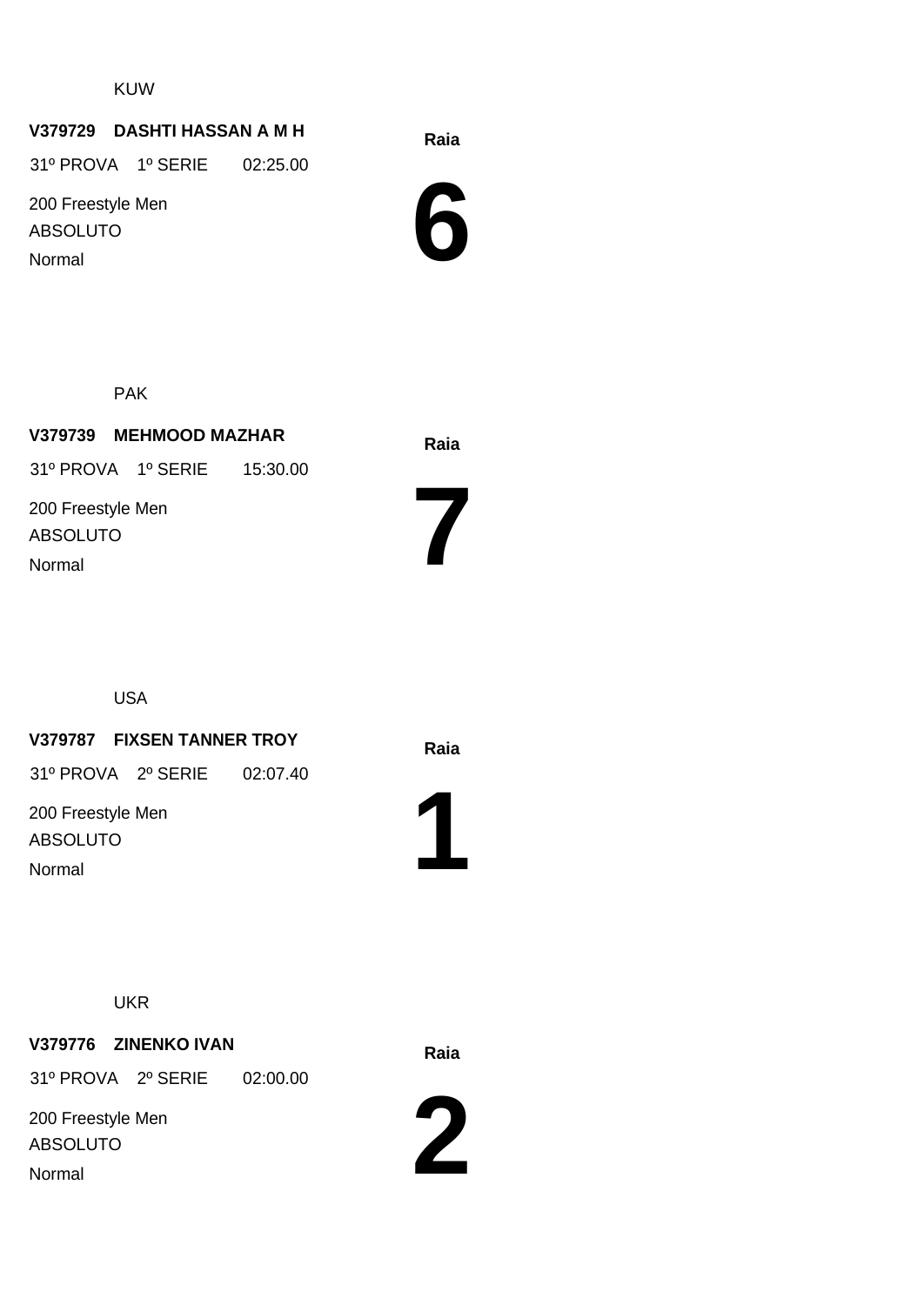UKR

#### **V379771 ADAMOVYCH VLADYSLAV**

31º PROVA 2º SERIE 01:58.50

200 Freestyle Men ABSOLUTO Normal



#### BRA

**Raia V379819 KABBACH GUILHERME MAIA** 31º PROVA 2º SERIE 01:52.60

200 Freestyle Men ABSOLUTO Normal



JPN

#### **Raia V379701 FUJIHARA SATOI**

31º PROVA 2º SERIE 01:58.00

200 Freestyle Men ABSOLUTO Normal



#### **MKD**

**Raia V379669 STOJANOSKI ANDREJ** 31º PROVA 2º SERIE 02:00.00

200 Freestyle Men ABSOLUTO Normal

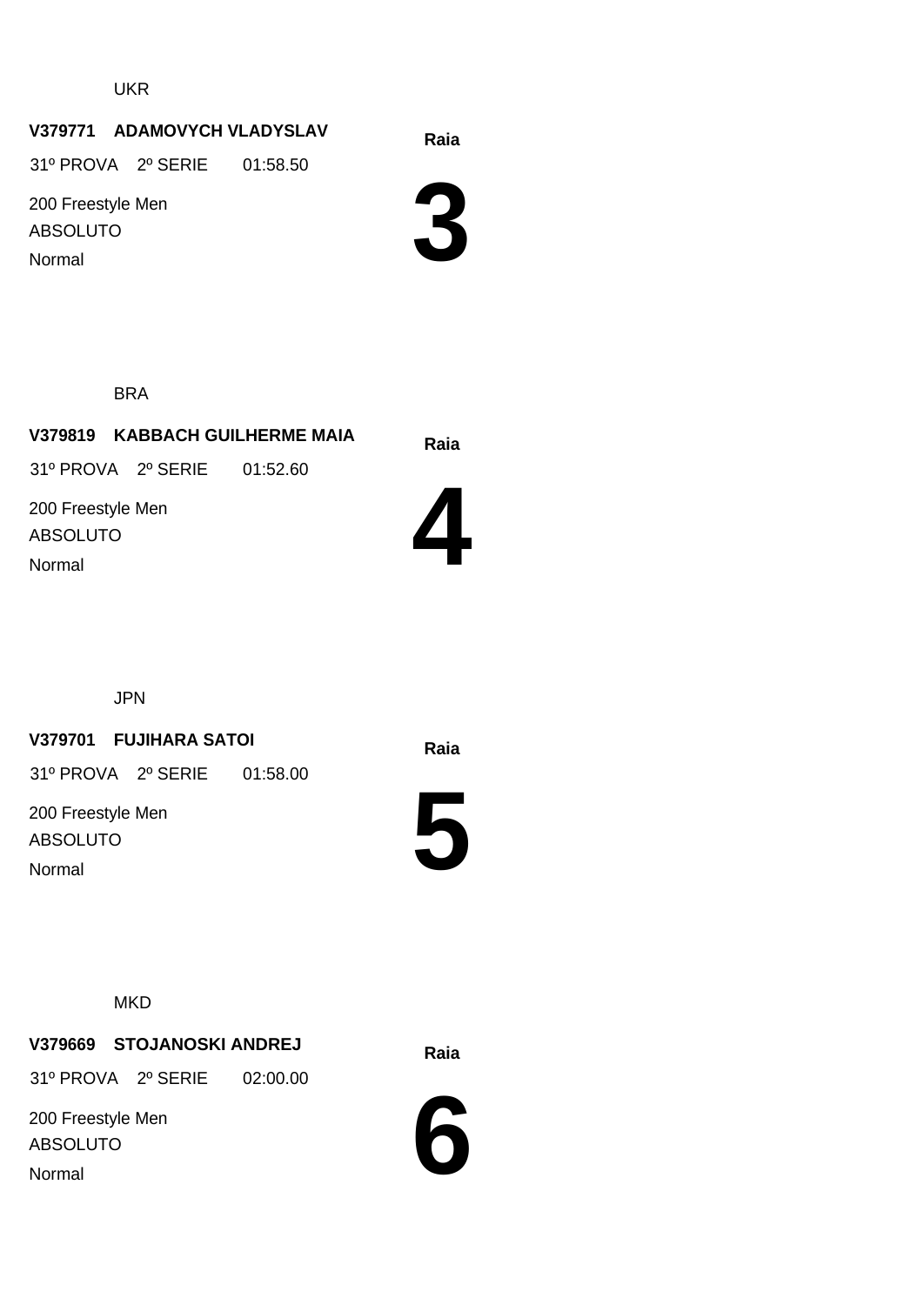LAT

#### **Raia V379737 VAZDIKIS ARTIS**

31º PROVA 2º SERIE 02:05.10

200 Freestyle Men ABSOLUTO Normal

POR

**Raia V379757 BELEZAS RICARDO MANUEL** 200 Freestyle Men ABSOLUTO 31º PROVA 2º SERIE 02:10.80



**7**

LAT

#### **Raia V379736 STUPANS RUDOLFS**

31º PROVA 3º SERIE 02:07.00

200 Freestyle Men ABSOLUTO Normal

Normal



ITA

**Raia V379685 TAMBORRINO FEDERICO** 200 Freestyle Men ABSOLUTO 31º PROVA 3º SERIE 02:00.00

Normal

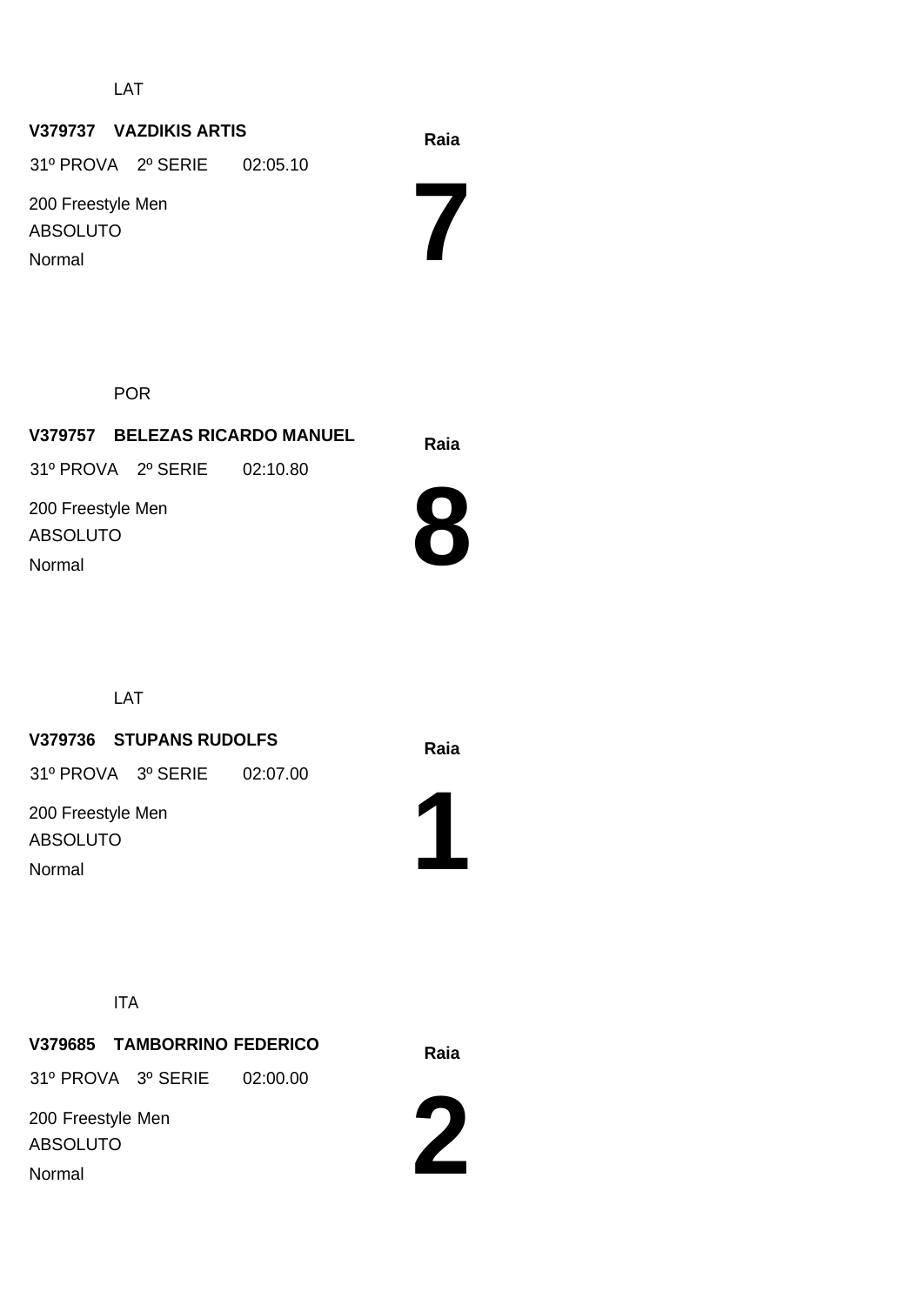POL

#### **Raia V379751 POWROZNIK KONRAD ANDRZEJ**

31º PROVA 3º SERIE 01:58.20

200 Freestyle Men ABSOLUTO Normal



JPN

**Raia V379704 IBARA RYUTARO** 200 Freestyle Men ABSOLUTO 31º PROVA 3º SERIE 01:52.50 Normal



ITA

#### **Raia V379696 GERMANO LUCA**

31º PROVA 3º SERIE 01:57.00

200 Freestyle Men ABSOLUTO Normal

**5**



**Raia V379725 LIM JANGHWI**

31º PROVA 3º SERIE 01:59.30

200 Freestyle Men ABSOLUTO Normal

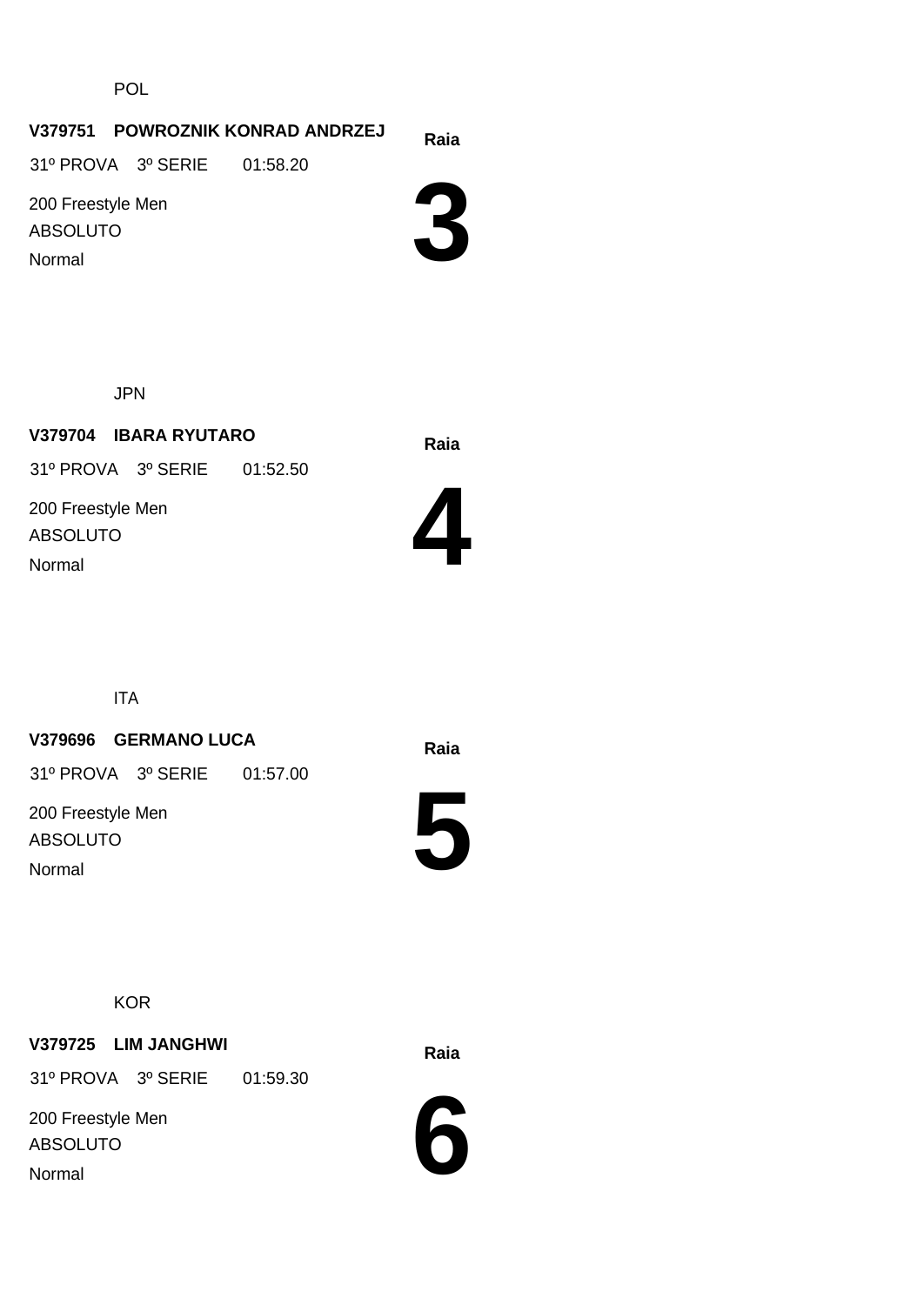POL

### **Raia V379749 KRAMARCZYK JAKUB**

31º PROVA 3º SERIE 02:04.10

200 Freestyle Men ABSOLUTO Normal

**7**

ITA

**Raia V379694 LUCARINI SIMONE** 200 Freestyle Men ABSOLUTO 31º PROVA 3º SERIE 02:10.00 Normal



POL

## **Raia V379752 NOWICKI KACPER**

31º PROVA 4º SERIE 02:05.50

200 Freestyle Men ABSOLUTO Normal



ITA

|                                                |                             | V379680 BOCCANERA LINAN FEDERICO | Raia |
|------------------------------------------------|-----------------------------|----------------------------------|------|
|                                                | 31º PROVA 4º SERIE 02:00.00 |                                  |      |
| 200 Freestyle Men<br><b>ABSOLUTO</b><br>Normal |                             |                                  |      |
|                                                |                             |                                  |      |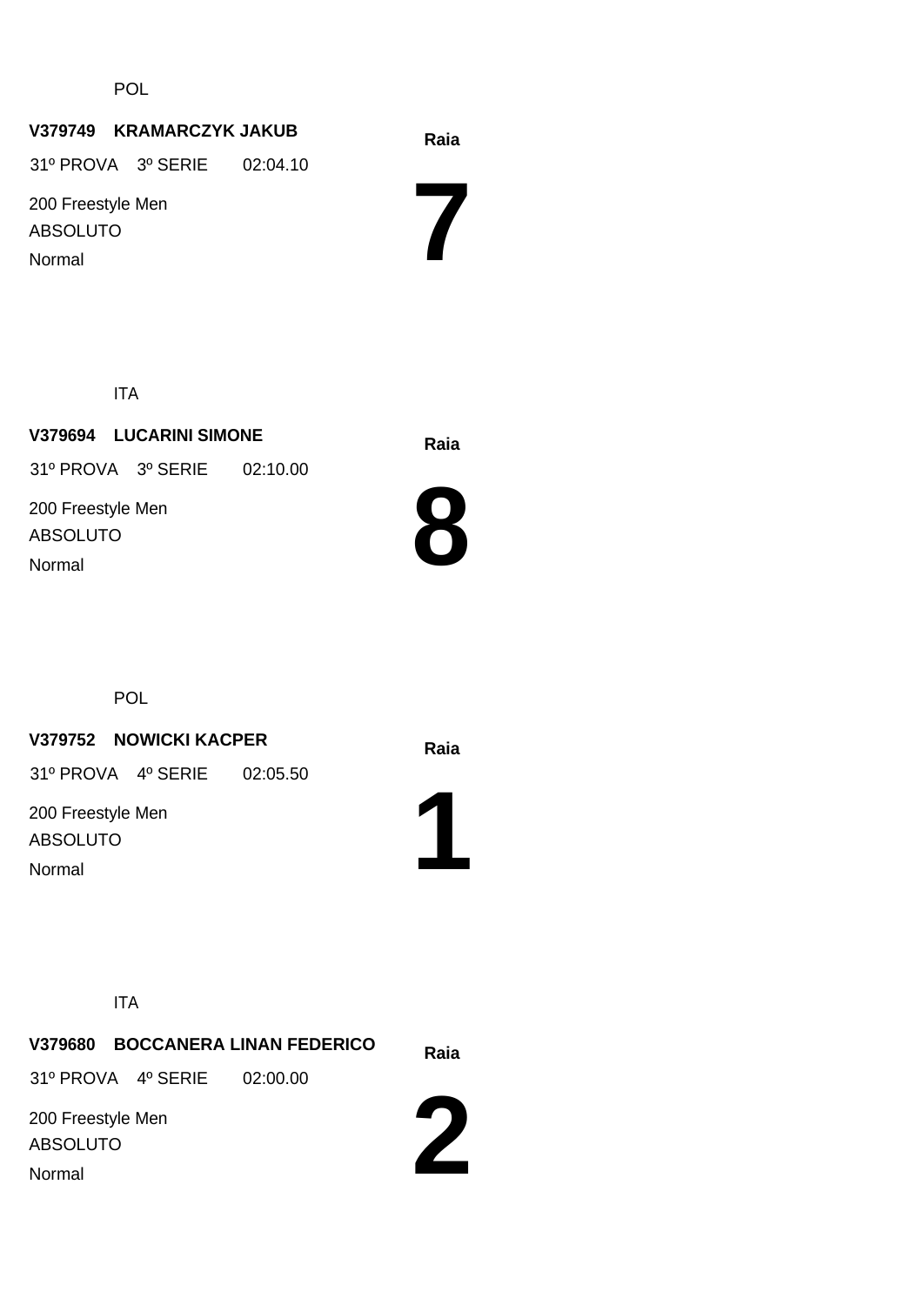UKR

### **Raia V379777 LYTVYNENKO OLEKSII**

31º PROVA 4º SERIE 01:58.00

200 Freestyle Men ABSOLUTO Normal



KAZ

**Raia V379719 ABDULIN DANIL** 200 Freestyle Men ABSOLUTO 31º PROVA 4º SERIE 01:16.00 Normal



USA

#### **Raia V379789 DAVIS COLLIN ADDISON**

31º PROVA 4º SERIE 01:56.80

200 Freestyle Men ABSOLUTO Normal



**UKR** 

### **Raia V379782 KARNYSH ARTEM**

31º PROVA 4º SERIE 01:58.90

200 Freestyle Men ABSOLUTO Normal

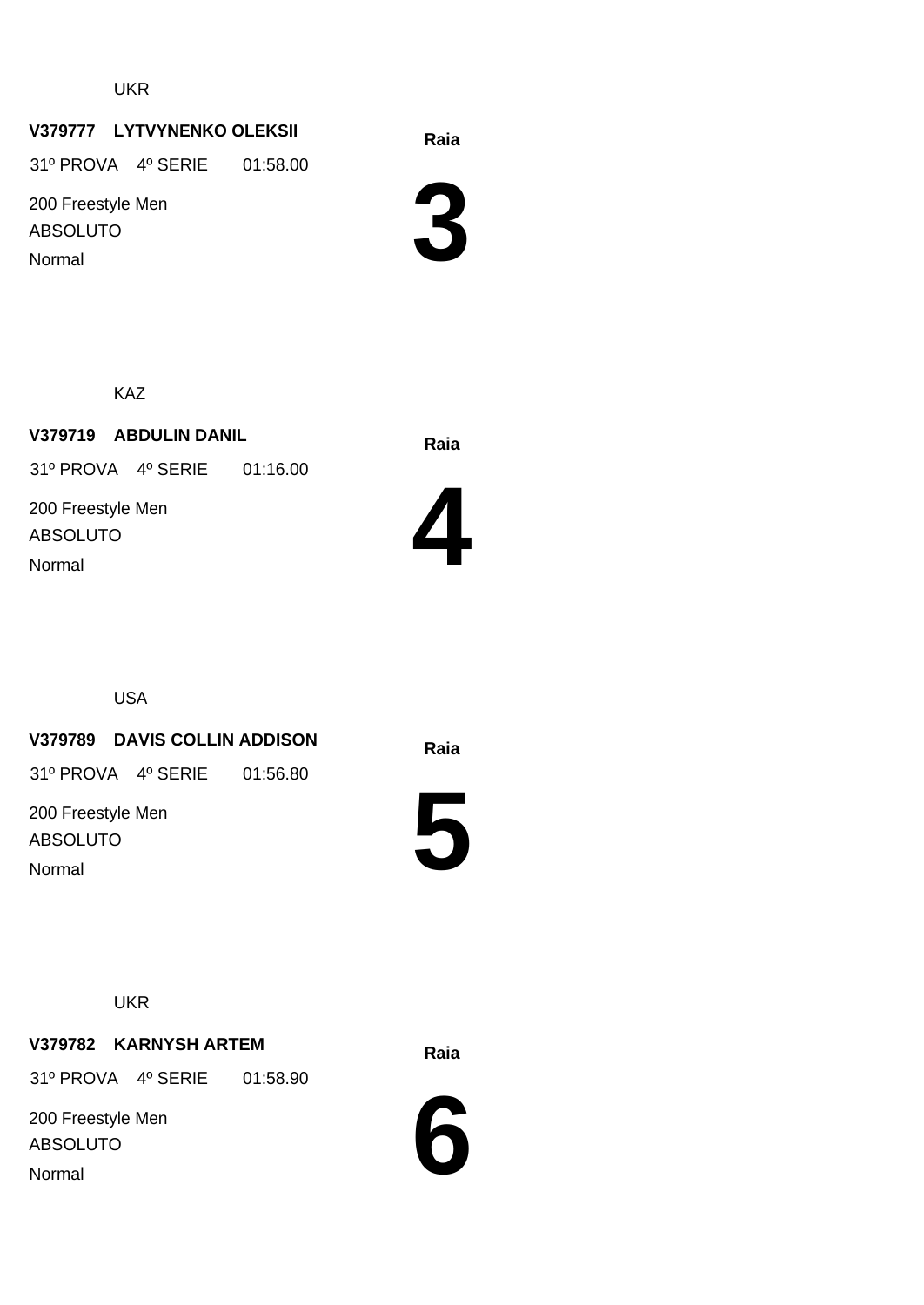POL

#### **Raia V379755 PIORO ARTUR ZBIGNIEW**

31º PROVA 4º SERIE 02:01.50

200 Freestyle Men ABSOLUTO Normal

**7**

GER

**Raia V379619 NIKLAS MUELLER** 200 Freestyle Men ABSOLUTO 31º PROVA 4º SERIE 02:09.90 Normal



UKR

**Raia <sup>379807</sup> UKRAINE**

32º PROVA 0º SERIE 04:29.80

Relay 4x100 Medley Women ABSOLUTO Normal



POL

**Raia <sup>379805</sup> POLAND**

32º PROVA 0º SERIE 05:00.00

Relay 4x100 Medley Women ABSOLUTO Normal

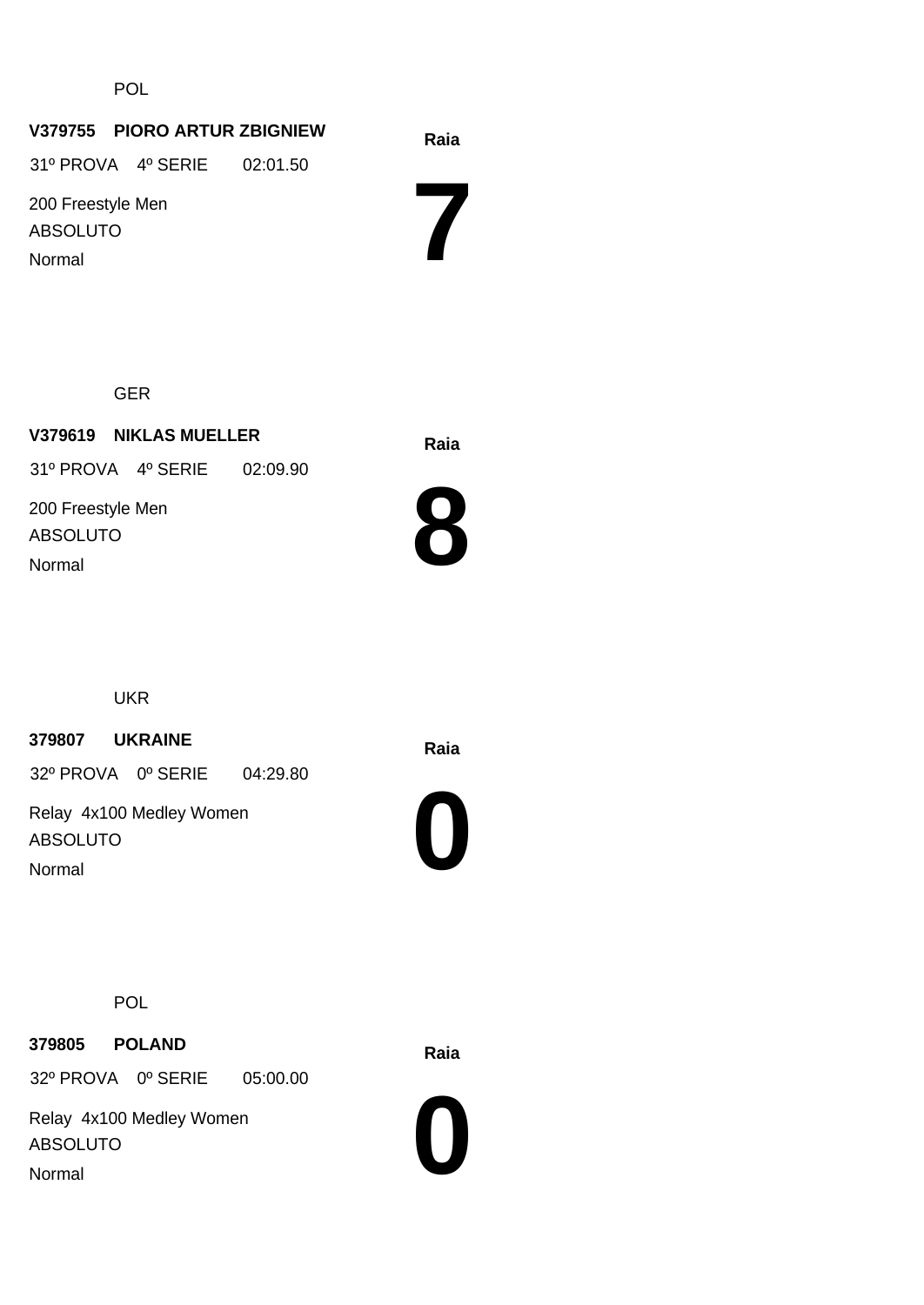USA

#### **Raia <sup>379808</sup> UNITED STATES**

32º PROVA 0º SERIE 04:40.00

Relay 4x100 Medley Women ABSOLUTO Normal



ITA

**Raia <sup>379800</sup> ITALY** Relay 4x100 Medley Women ABSOLUTO 32º PROVA 0º SERIE 04:34.00



USA

Normal

#### **Raia V379787 FIXSEN TANNER TROY**

33º PROVA 1º SERIE 09:13.90

 800 Freestyle Men ABSOLUTO Normal

**2**



### **Raia V379782 KARNYSH ARTEM**

33º PROVA 1º SERIE 09:00.00

 800 Freestyle Men ABSOLUTO Normal

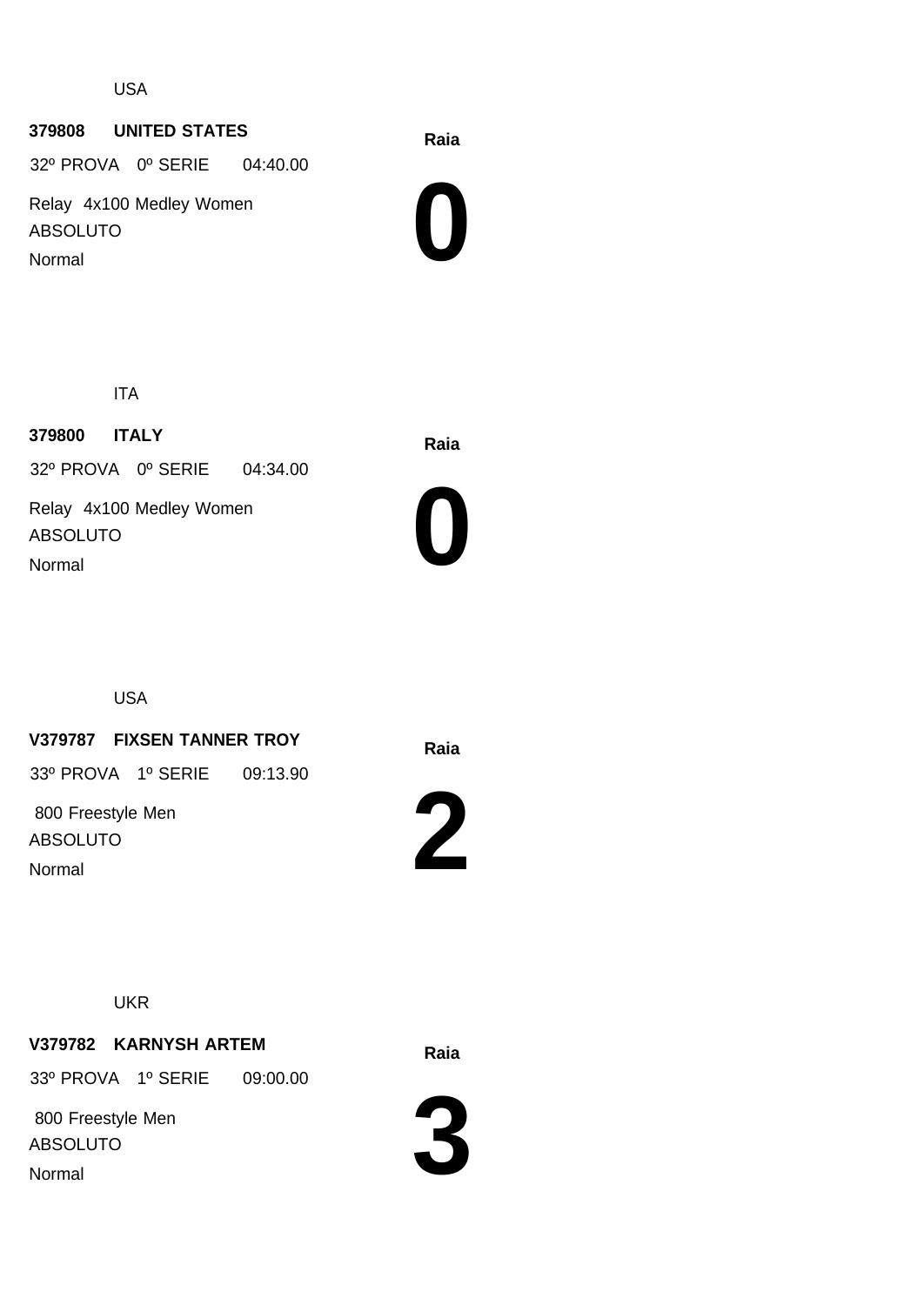ITA

### **Raia V379696 GERMANO LUCA**

33º PROVA 1º SERIE 08:30.00

 800 Freestyle Men ABSOLUTO Normal



JPN

**Raia V379701 FUJIHARA SATOI** 800 Freestyle Men ABSOLUTO 33º PROVA 1º SERIE 08:58.20 Normal



POL

### **Raia V379749 KRAMARCZYK JAKUB**

33º PROVA 1º SERIE 09:04.10

 800 Freestyle Men ABSOLUTO Normal



POR

**Raia V379757 BELEZAS RICARDO MANUEL 7** 800 Freestyle Men ABSOLUTO 33º PROVA 1º SERIE 09:33.40 Normal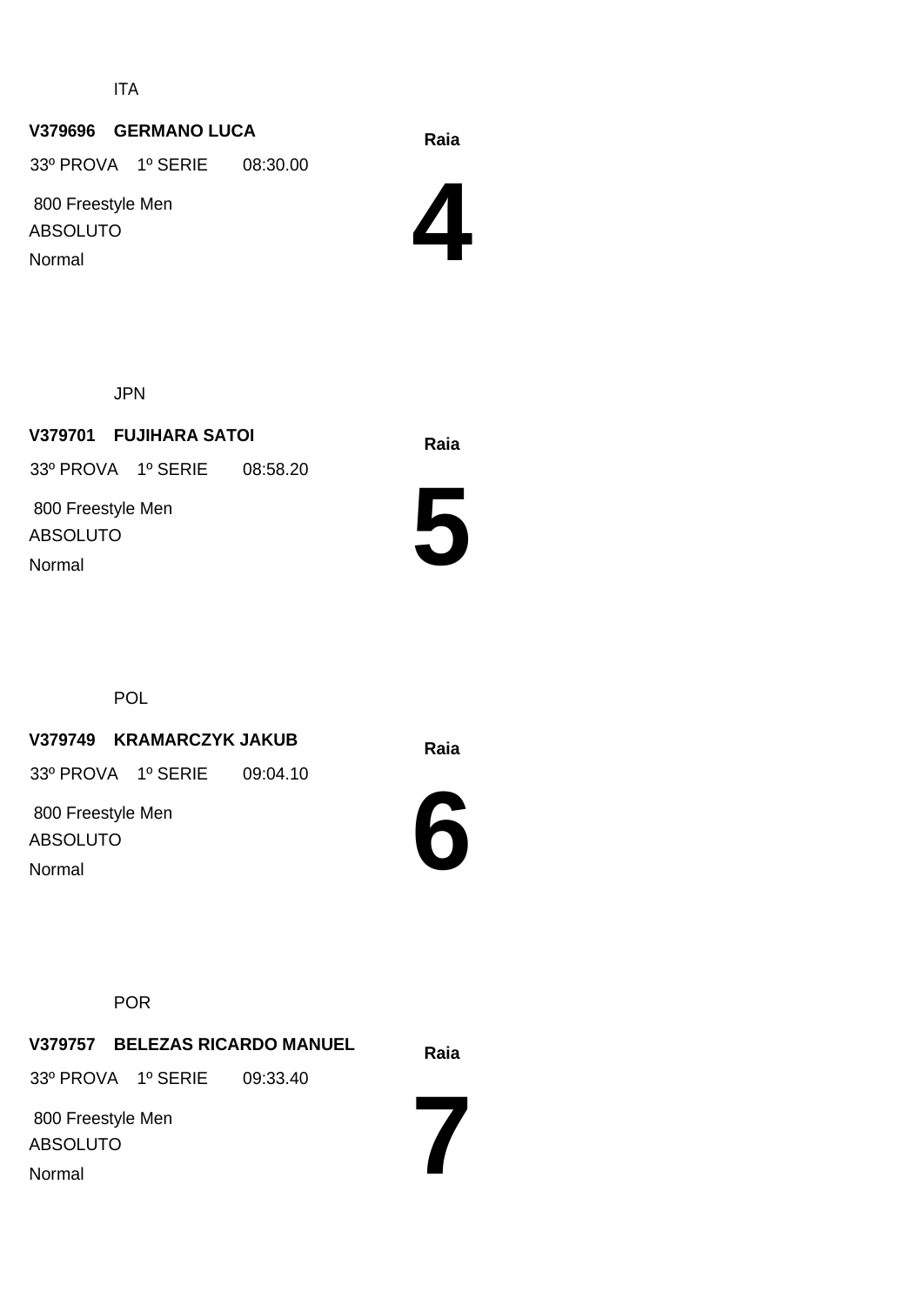ESP

#### **Raia V379824 GUILLEN MARTINEZ MARIO**

33º PROVA 2º SERIE 09:33.40

 800 Freestyle Men ABSOLUTO Normal

**1**

GER

**Raia V379619 NIKLAS MUELLER** 800 Freestyle Men ABSOLUTO 33º PROVA 2º SERIE 09:07.80 Normal



UKR

#### **Raia V379771 ADAMOVYCH VLADYSLAV**

33º PROVA 2º SERIE 09:00.00

 800 Freestyle Men ABSOLUTO Normal



ITA

**Raia V379685 TAMBORRINO FEDERICO**

33º PROVA 2º SERIE 08:25.00

 800 Freestyle Men ABSOLUTO Normal

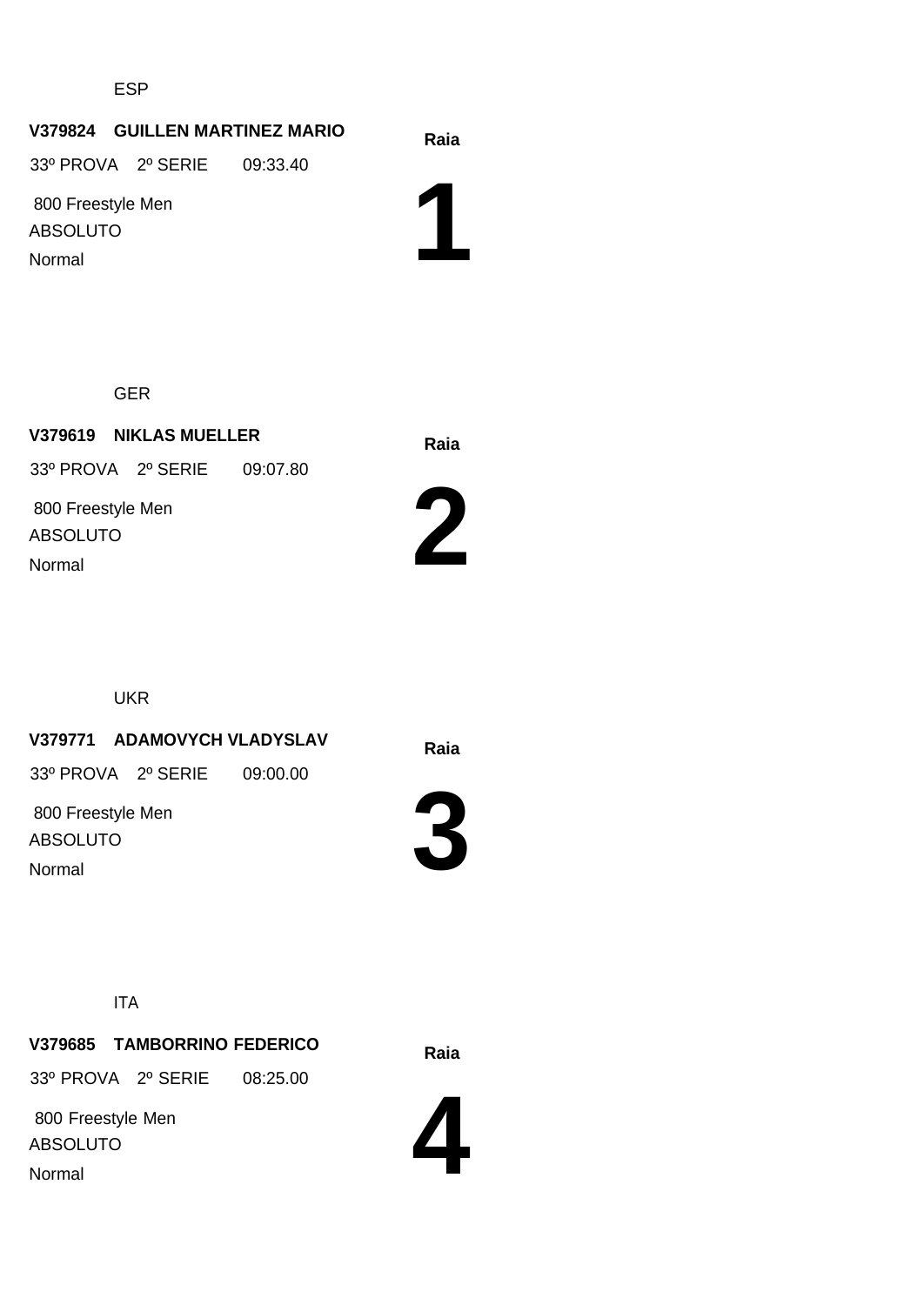USA

#### **Raia V379789 DAVIS COLLIN ADDISON**

33º PROVA 2º SERIE 08:42.60

 800 Freestyle Men ABSOLUTO Normal

**5**

POL

**Raia V379742 WOJCIK RAFAL** 800 Freestyle Men ABSOLUTO 33º PROVA 2º SERIE 09:03.30 Normal



POR

#### **Raia V379758 CRUZ MIGUEL DAVID**

33º PROVA 2º SERIE 09:18.00

 800 Freestyle Men ABSOLUTO Normal

**7**

#### **COL**

**Raia V379661 TASCON YESSICA ANDREA** 34º PROVA 1º SERIE 02:52.70

200 Backstroke Women ABSOLUTO Normal

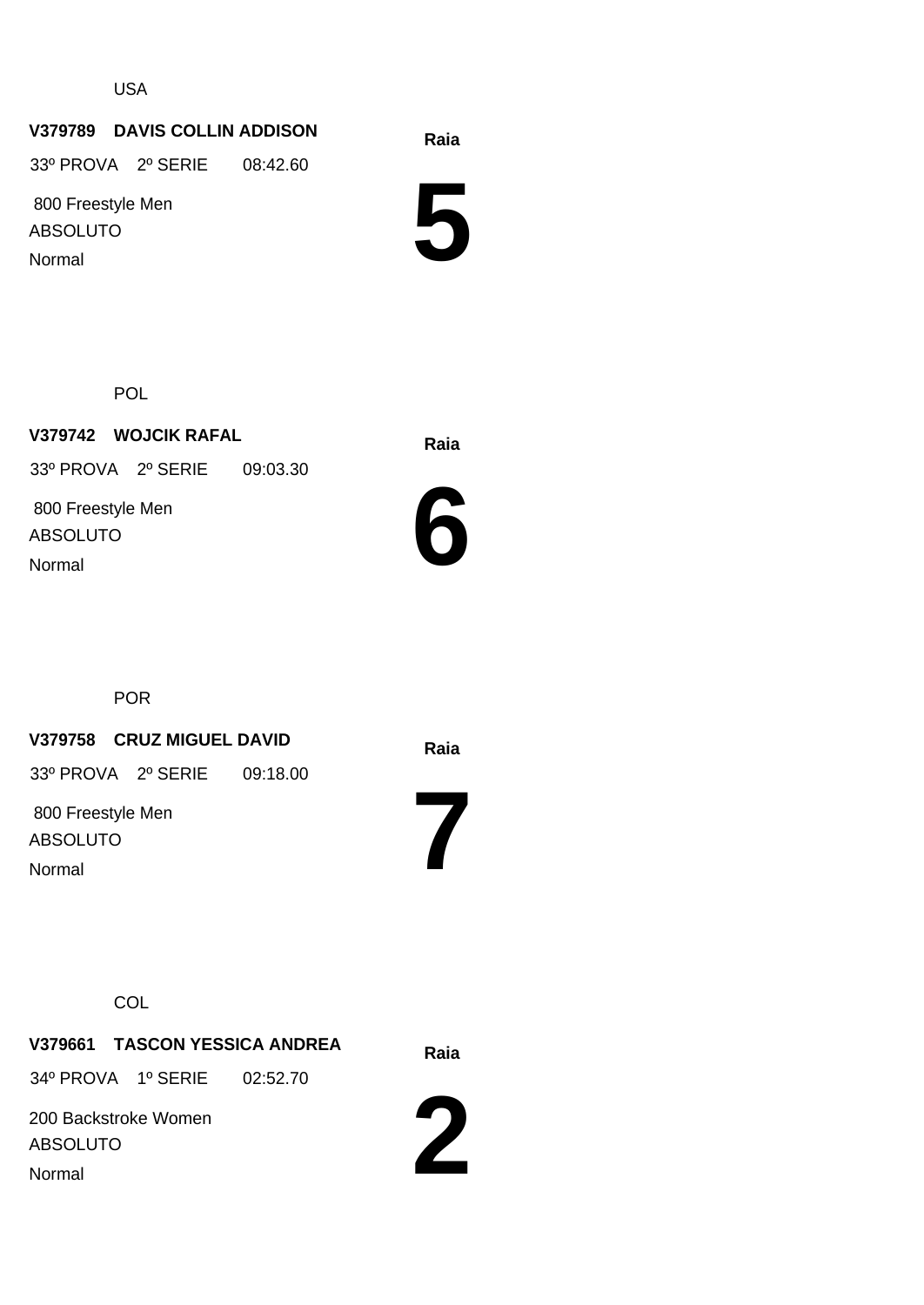JPN

#### **Raia V379697 HIRABAYASHI HANAKA**

34º PROVA 1º SERIE 02:40.00

200 Backstroke Women ABSOLUTO Normal

**3**

USA

**Raia V379796 MASSENGALE EMILY RENE** 34º PROVA 1º SERIE 02:24.80

200 Backstroke Women ABSOLUTO Normal



JPN

#### **Raia V379698 NAKAHIGASHI IKUHA**

34º PROVA 1º SERIE 02:36.80

200 Backstroke Women ABSOLUTO Normal



USA

**Raia V379791 FUJII SAMANTHA SHIZUE** 34º PROVA 1º SERIE 02:44.30

200 Backstroke Women ABSOLUTO Normal

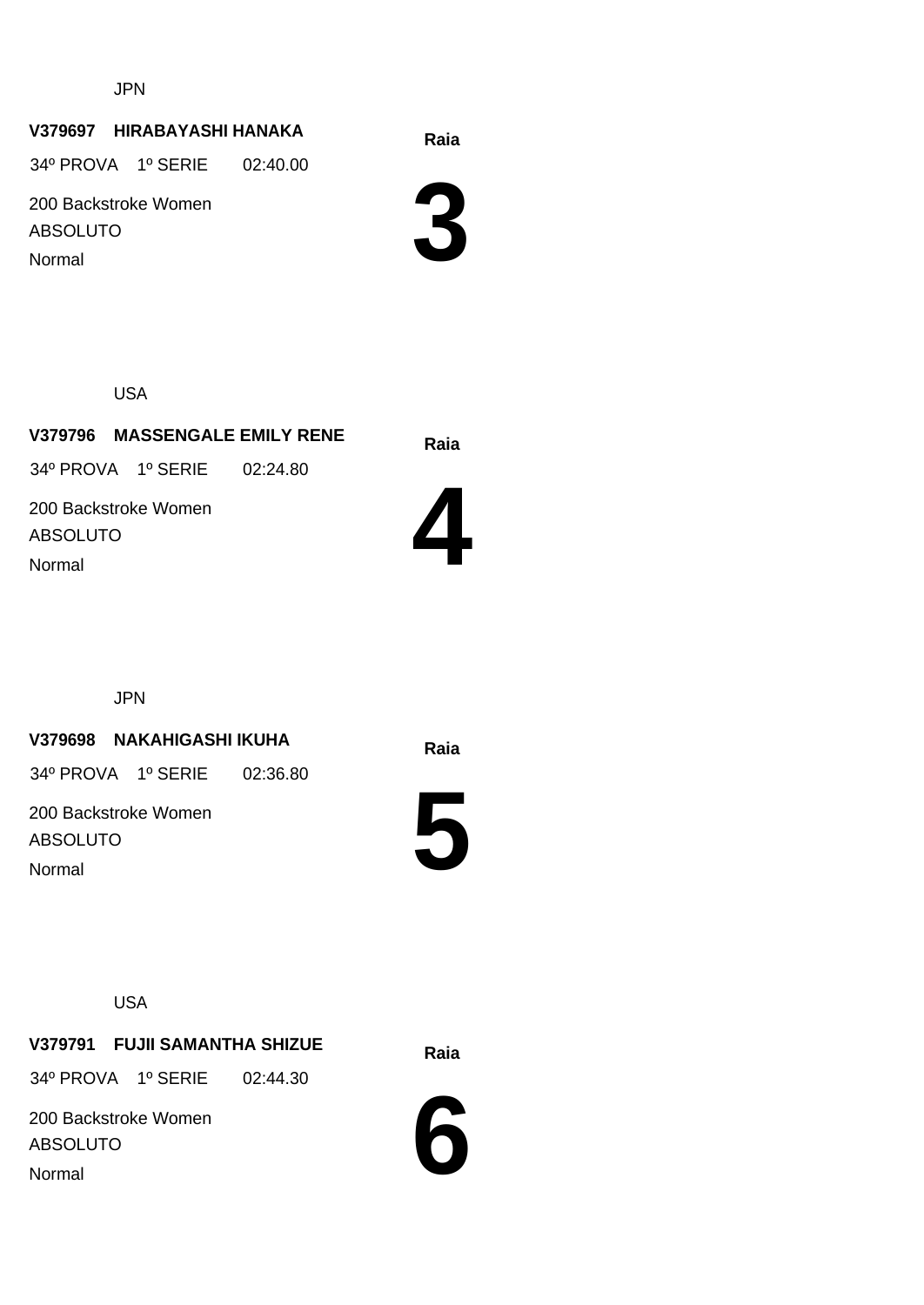#### USA

## **Raia V379786 NILAN MADISON OLIVIA 7** 200 Backstroke Women ABSOLUTO 34º PROVA 1º SERIE 03:09.40 Normal

KAZ

**Raia V379708 ROGACHYOVA LIANA** 200 Backstroke Women ABSOLUTO 34º PROVA 2º SERIE 04:23.00 Normal



SWE

## **Raia V379766 SEYFFART ALICE ANNA HEIDI** 200 Backstroke Women ABSOLUTO 34º PROVA 2º SERIE 02:44.40

Normal

JPN

**Raia V379697 HIRABAYASHI HANAKA** 34º PROVA 2º SERIE 02:40.00

200 Backstroke Women ABSOLUTO Normal



**2**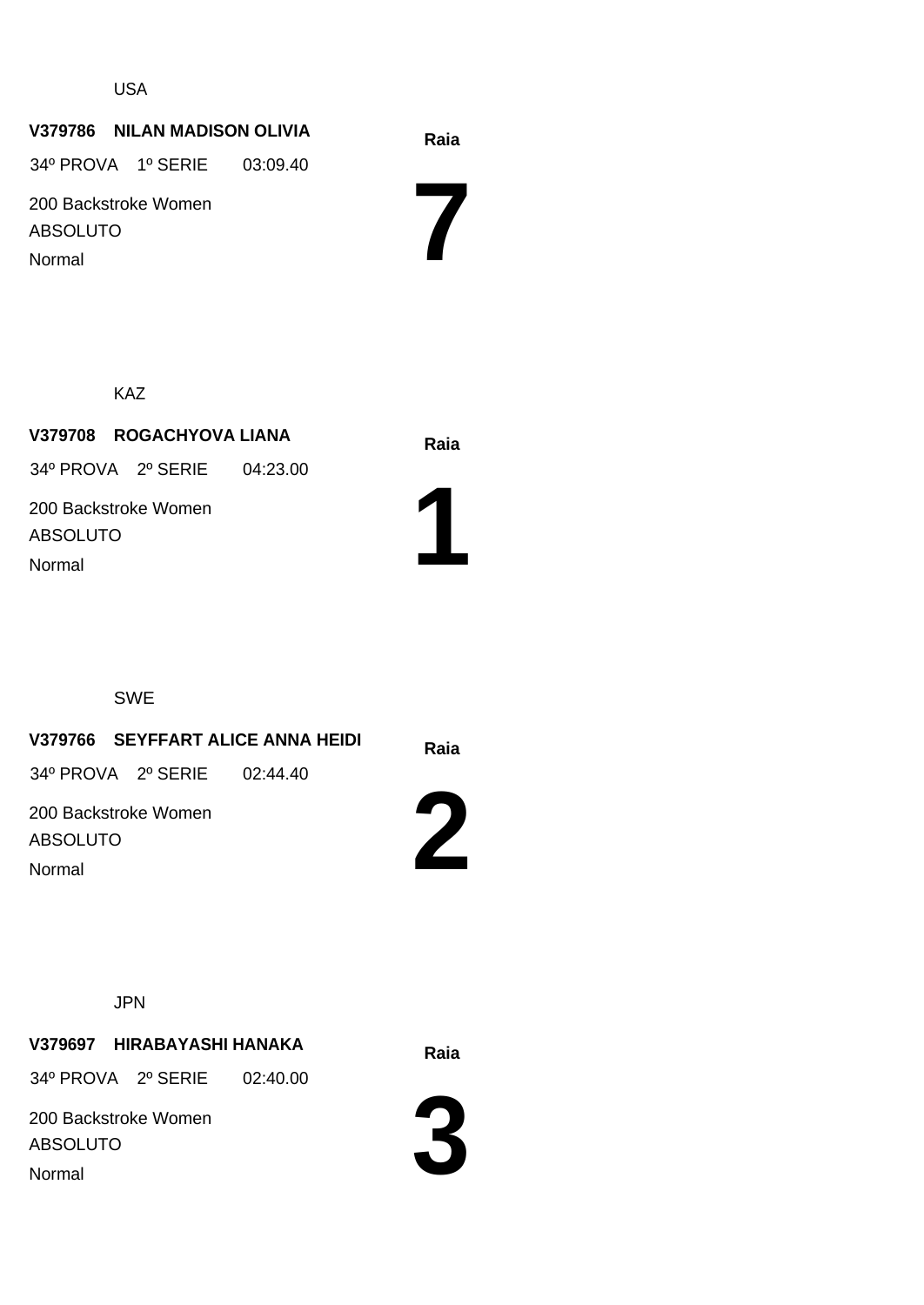USA

#### **Raia V379794 CRONK CARLI ELIZABETH**

34º PROVA 2º SERIE 02:23.00

200 Backstroke Women ABSOLUTO Normal



UKR

**Raia V379780 VERNYBA VALERIIA** 200 Backstroke Women ABSOLUTO 34º PROVA 2º SERIE 02:32.90 Normal



POL

#### **Raia V379741 JARZEWICZ KLAUDIA**

34º PROVA 2º SERIE 02:40.60

200 Backstroke Women ABSOLUTO Normal



IND

## **Raia V379677 SUBIYA RAHIMKHAN**

34º PROVA 2º SERIE 02:56.30

200 Backstroke Women ABSOLUTO Normal

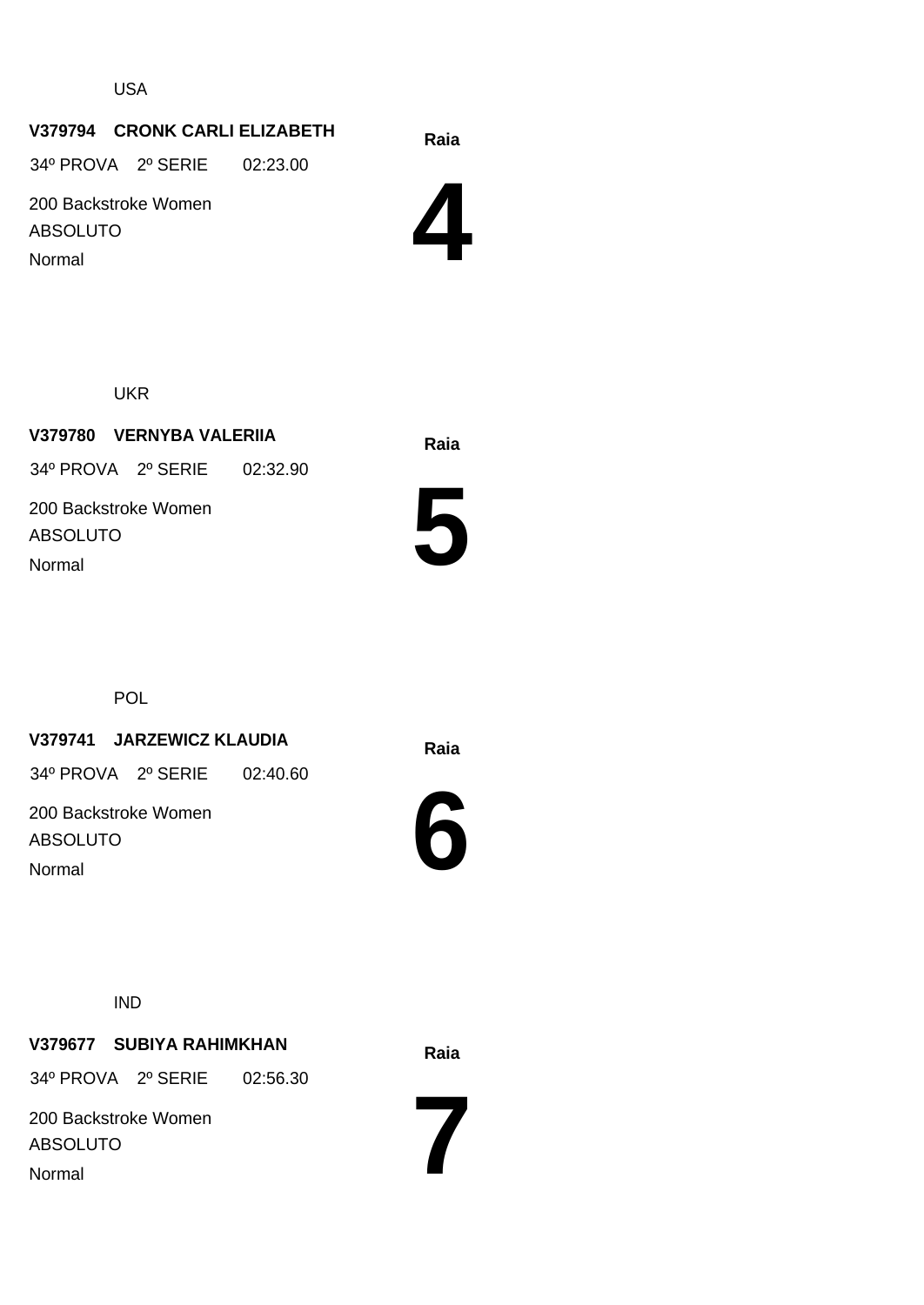**ECU** 

#### **Raia V379667 SIAVICHAY LUIS BRYAN**

35º PROVA 1º SERIE 00:34.48

50 Backstroke Men ABSOLUTO Normal



POL

**Raia V379745 STEMPURSKI IGOR** 50 Backstroke Men ABSOLUTO 35º PROVA 1º SERIE 00:31.20 Normal



JPN

#### **Raia V379702 KANAJI YOSHIKAZU**

35º PROVA 1º SERIE 00:27.50

50 Backstroke Men ABSOLUTO Normal



**UKR** 

### **Raia V379779 DUDNYK MAKSYM**

35º PROVA 1º SERIE 00:28.40

50 Backstroke Men ABSOLUTO Normal

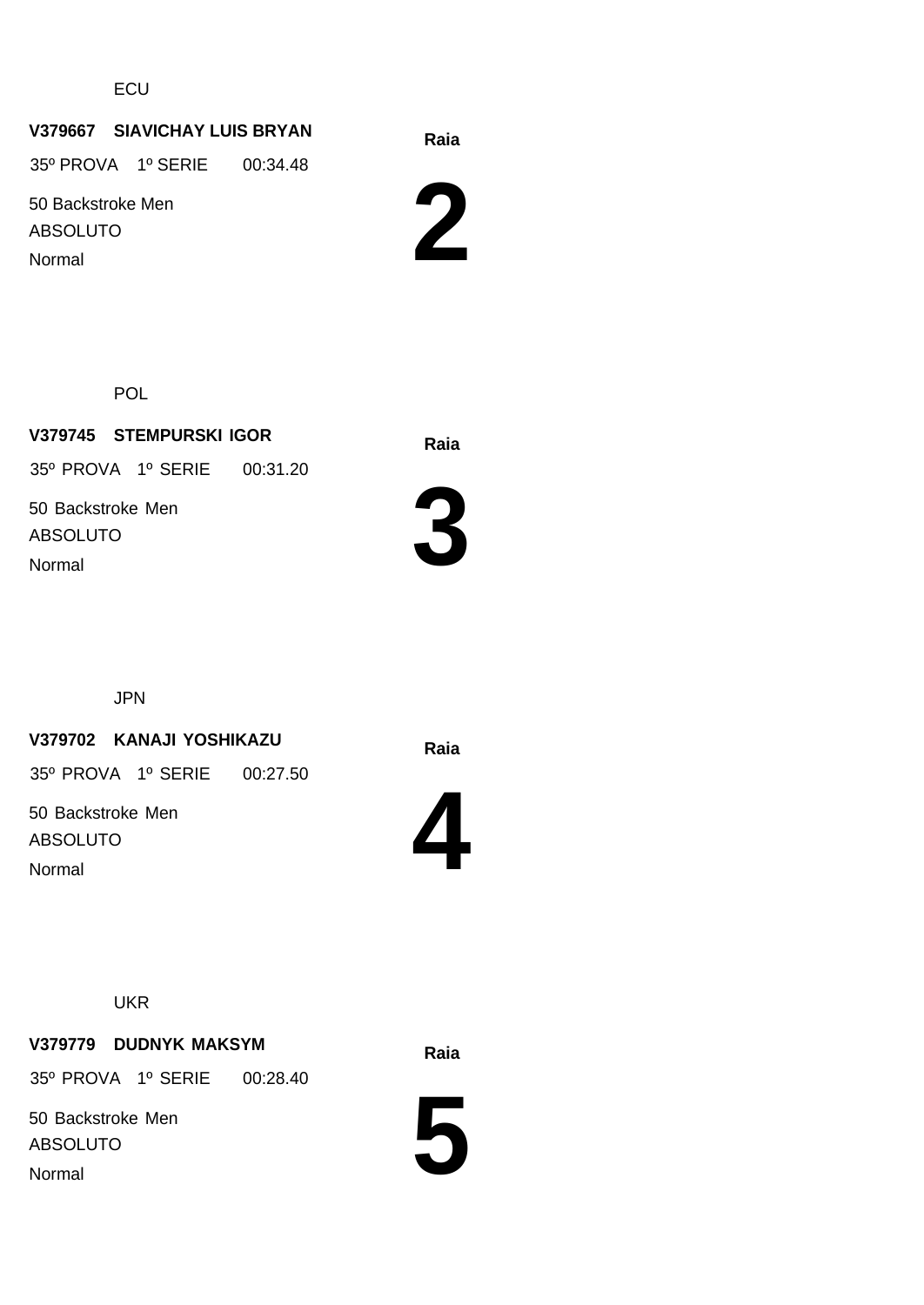KAZ

### **Raia V379716 KENZHEBEK DIAS**

35º PROVA 1º SERIE 00:31.60

50 Backstroke Men ABSOLUTO Normal



KUW

|                                                |                             | V379730 THYEAB ABDULRAHMAN A A A M | Raia |
|------------------------------------------------|-----------------------------|------------------------------------|------|
|                                                | 35° PROVA 1° SERIE 00:35.00 |                                    |      |
| 50 Backstroke Men<br><b>ABSOLUTO</b><br>Normal |                             |                                    |      |
|                                                |                             |                                    |      |

RSA

| V379760 KANJEE NIRMAL DHARMESH       |          | Raia |
|--------------------------------------|----------|------|
| 35º PROVA 2º SERIE                   | 00:38.49 |      |
| 50 Backstroke Men<br><b>ABSOLUTO</b> |          |      |
| Normal                               |          |      |

SWE

**Raia V379767 SHIVA KEVIN KEJVAN**

35º PROVA 2º SERIE 00:32.40

50 Backstroke Men ABSOLUTO Normal

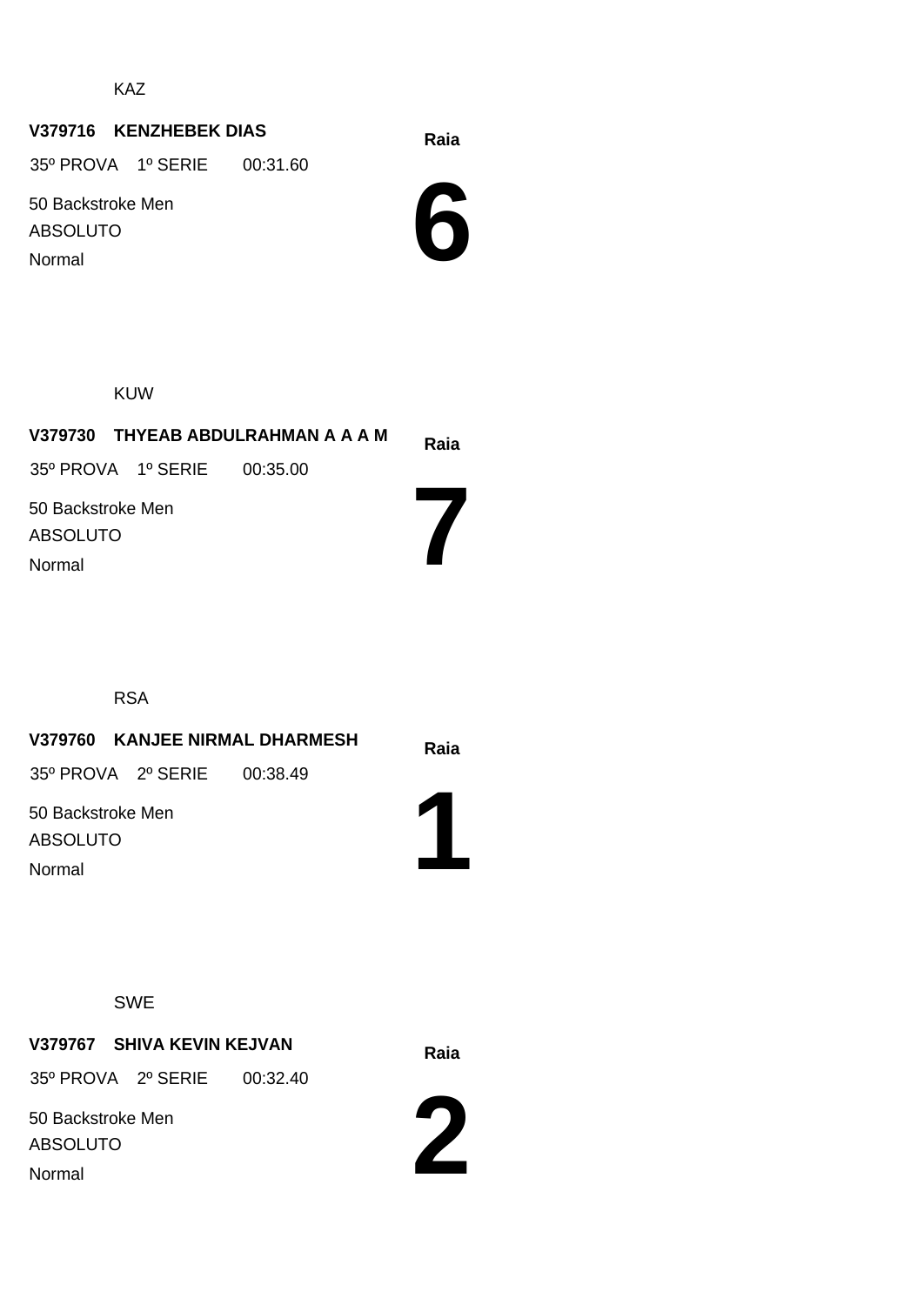LAT

#### **Raia V379736 STUPANS RUDOLFS**

35º PROVA 2º SERIE 00:30.12

50 Backstroke Men ABSOLUTO Normal

**3**

GER

**Raia V379618 LARS KOCHMANN** 50 Backstroke Men ABSOLUTO 35º PROVA 2º SERIE 00:26.60 Normal



**POL** 

#### **Raia V379750 SAWKA JULIUSZ JAN**

35º PROVA 2º SERIE 00:28.10

50 Backstroke Men ABSOLUTO Normal



IND

### **Raia V379676 SHARMA AMAN**

35º PROVA 2º SERIE 00:31.38

50 Backstroke Men ABSOLUTO Normal

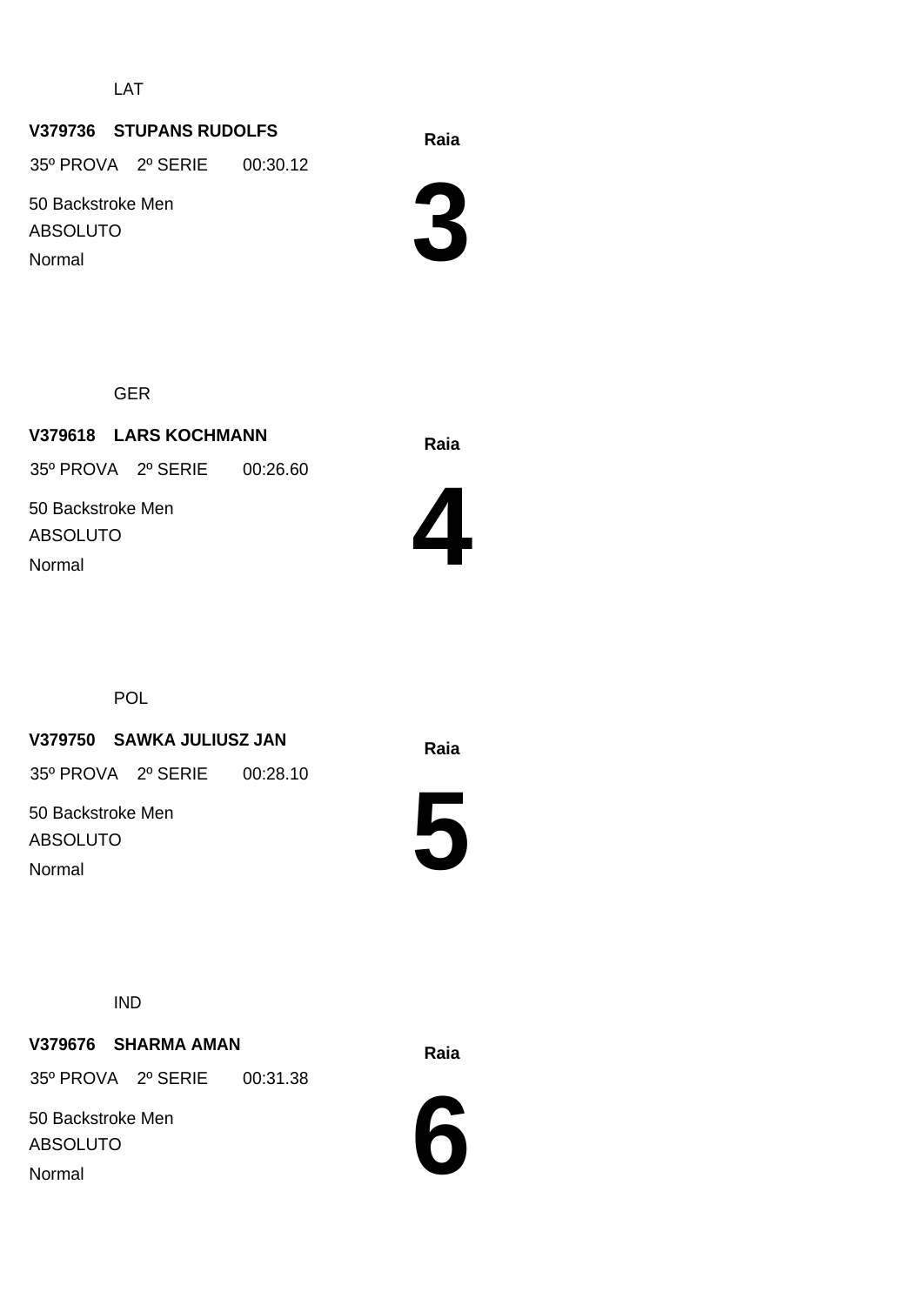#### KUW

#### **Raia V379729 DASHTI HASSAN A M H**

35º PROVA 2º SERIE 00:35.00

50 Backstroke Men ABSOLUTO Normal

**7**

**CUB** 

**Raia V379665 PINON HERNAM** 50 Backstroke Men ABSOLUTO 35º PROVA 3º SERIE 00:37.90 Normal



LAT

#### **Raia V379737 VAZDIKIS ARTIS**

35º PROVA 3º SERIE 00:31.60

50 Backstroke Men ABSOLUTO Normal

**2**



**Raia V379680 BOCCANERA LINAN FEDERICO** 50 Backstroke Men ABSOLUTO 35º PROVA 3º SERIE 00:30.00 Normal

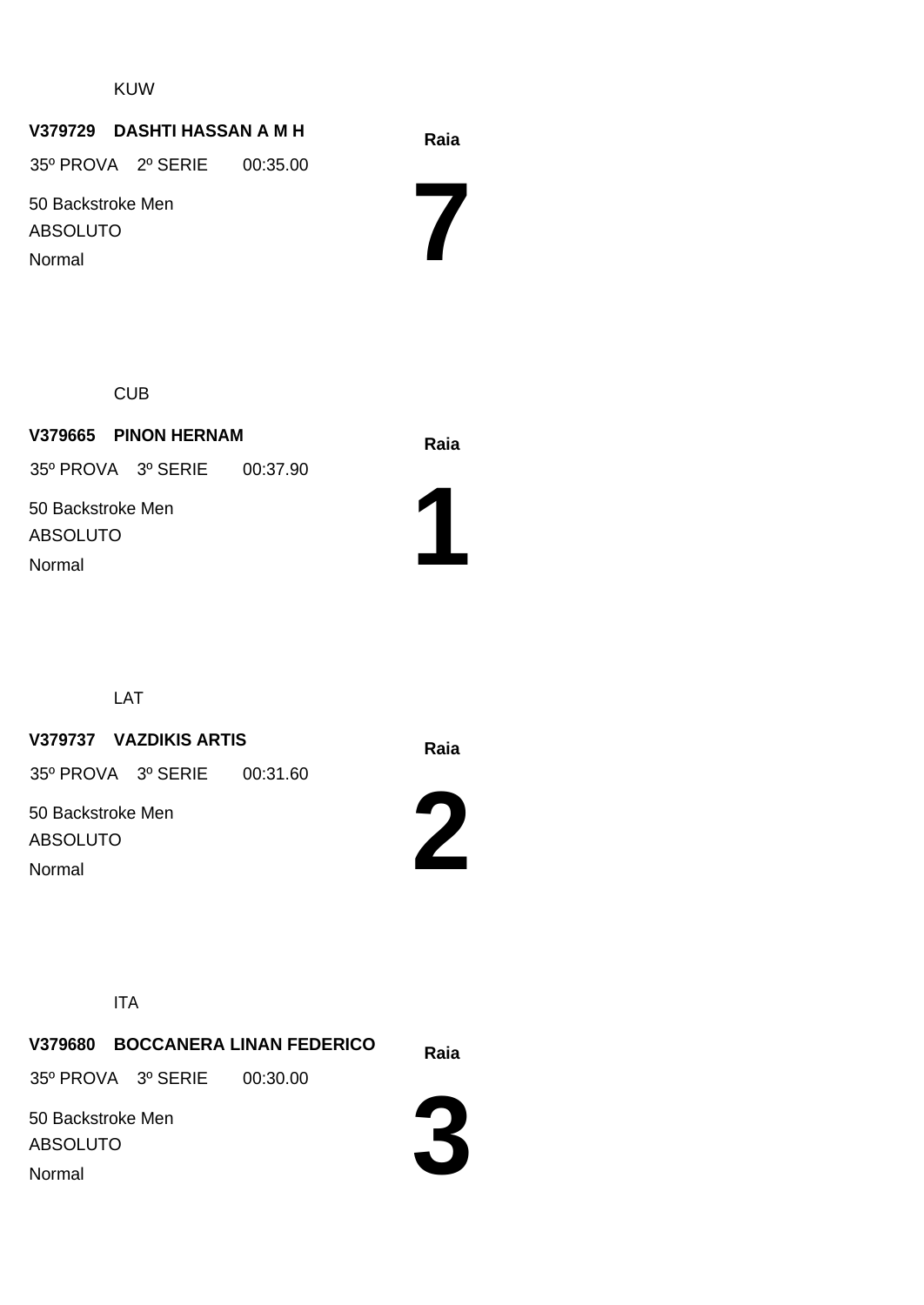USA

#### **Raia V379797 KLOTZ MATTHEW JAMES**

35º PROVA 3º SERIE 00:25.80

50 Backstroke Men ABSOLUTO Normal



UKR

**Raia V379768 KREMLIAKOV VLADYSLAV** 50 Backstroke Men ABSOLUTO 35º PROVA 3º SERIE 00:28.00 Normal



POL

**Raia V379755 PIORO ARTUR ZBIGNIEW**

35º PROVA 3º SERIE 00:31.20

50 Backstroke Men ABSOLUTO Normal



KUW

**Raia V379728 ALDURAI ABDULLAH H Z S** 50 Backstroke Men 35º PROVA 3º SERIE 00:35.00

ABSOLUTO Normal

**7**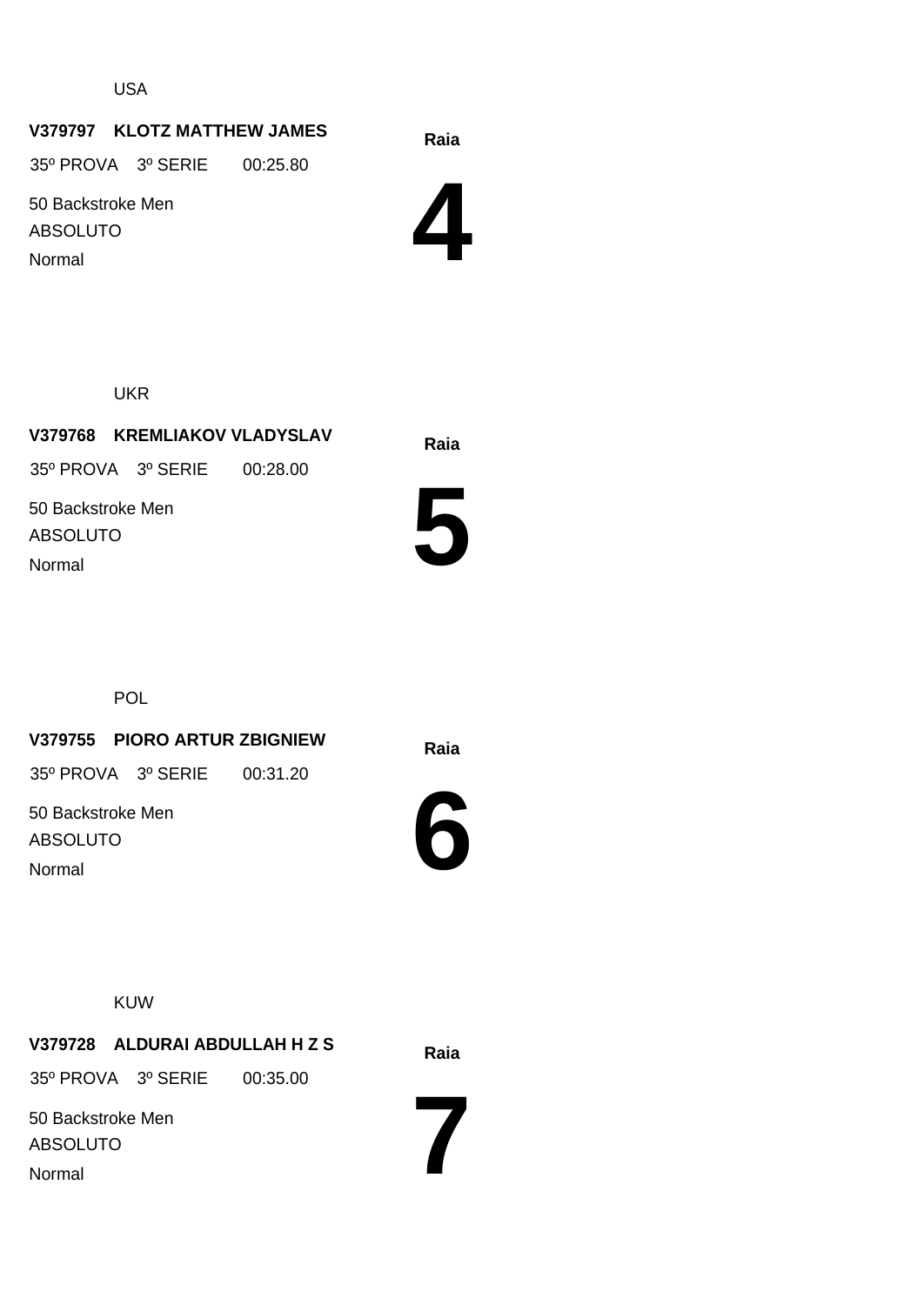USA

#### **Raia V379788 GIUNTOLI MARISSA ELLA**

36º PROVA 1º SERIE 01:40.20

100 Breaststroke Women ABSOLUTO Normal

**1**

HUN

**Raia V379673 ZSILINSZKI ORSOLYA** 100 Breaststroke Women ABSOLUTO 36º PROVA 1º SERIE 01:21.90 Normal



ESP

**Raia V379762 CUADRADO MARTIN ELSA**

36º PROVA 1º SERIE 01:19.40

100 Breaststroke Women ABSOLUTO Normal



**UKR** 

### **Raia V379773 REZHYLO MARIIA**

36º PROVA 1º SERIE 01:12.00

100 Breaststroke Women ABSOLUTO Normal

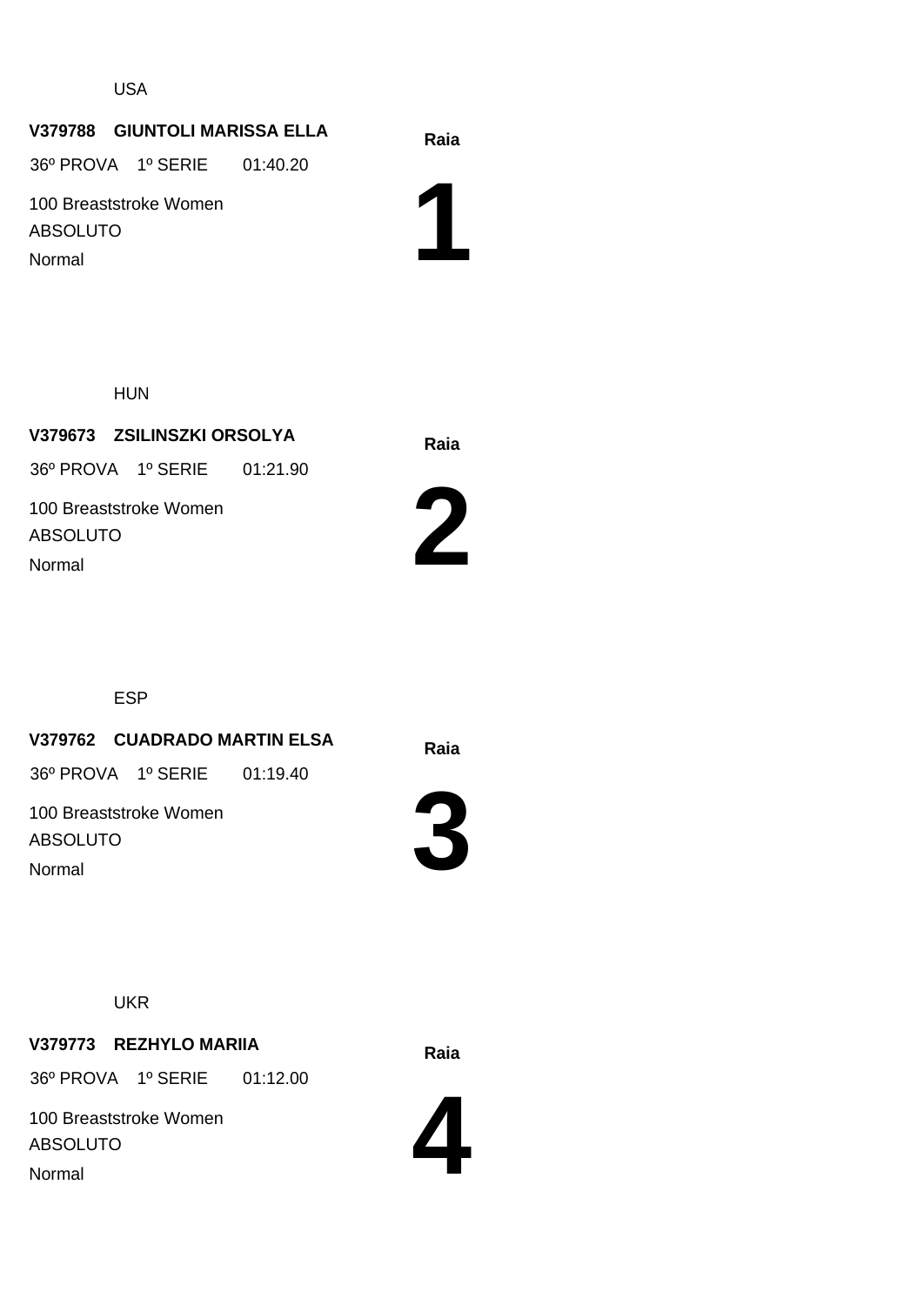POL

# **Raia V379748 CHMIELEWSKA JULIA MAGDALENA**

36º PROVA 1º SERIE 01:15.20

100 Breaststroke Women ABSOLUTO Normal



USA

**Raia V379795 WEATHERBY KAITLYN ROSE** 100 Breaststroke Women ABSOLUTO 36º PROVA 1º SERIE 01:20.50 Normal



IND

#### **Raia V379678 NILANGEKAR ADITI**

36º PROVA 1º SERIE 01:31.00

100 Breaststroke Women ABSOLUTO Normal

**7**

USA

**Raia V379790 DUERSON TRYSTA KAY**

36º PROVA 2º SERIE 01:36.20

100 Breaststroke Women ABSOLUTO Normal

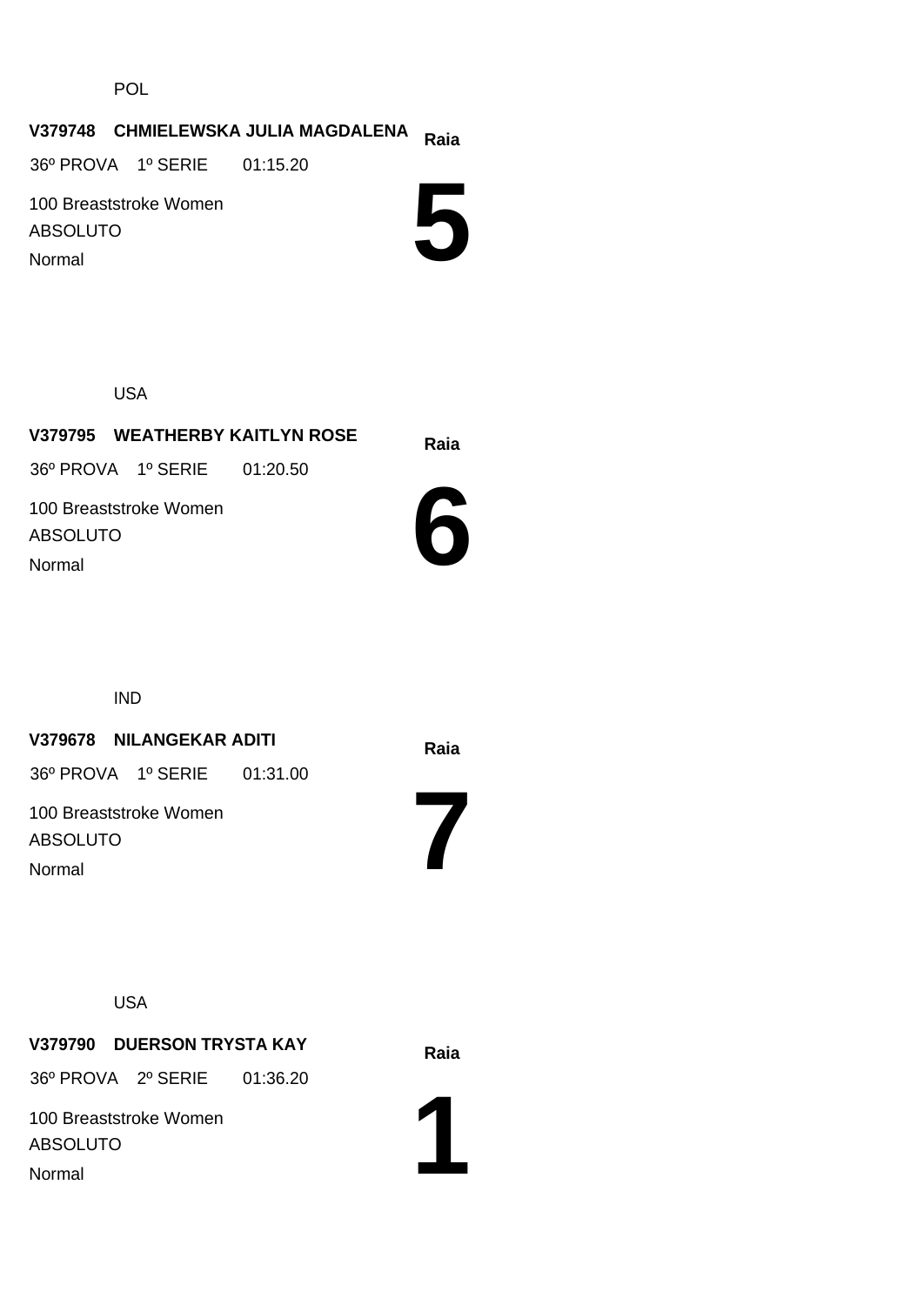GER

#### **Raia V379617 PICHIER PAULA**

36º PROVA 2º SERIE 01:20.80

100 Breaststroke Women ABSOLUTO Normal

**2**

ITA

**Raia V379684 MARAGNO GAIA** 100 Breaststroke Women ABSOLUTO 36º PROVA 2º SERIE 01:16.00 Normal



CHI

**Raia V379654 NATALIA PAZ**

36º PROVA 2º SERIE 00:39.80

100 Breaststroke Women ABSOLUTO Normal



**UKR** 

**Raia V379783 TERESHCHENKO IRYNA**

36º PROVA 2º SERIE 01:13.50

100 Breaststroke Women ABSOLUTO Normal

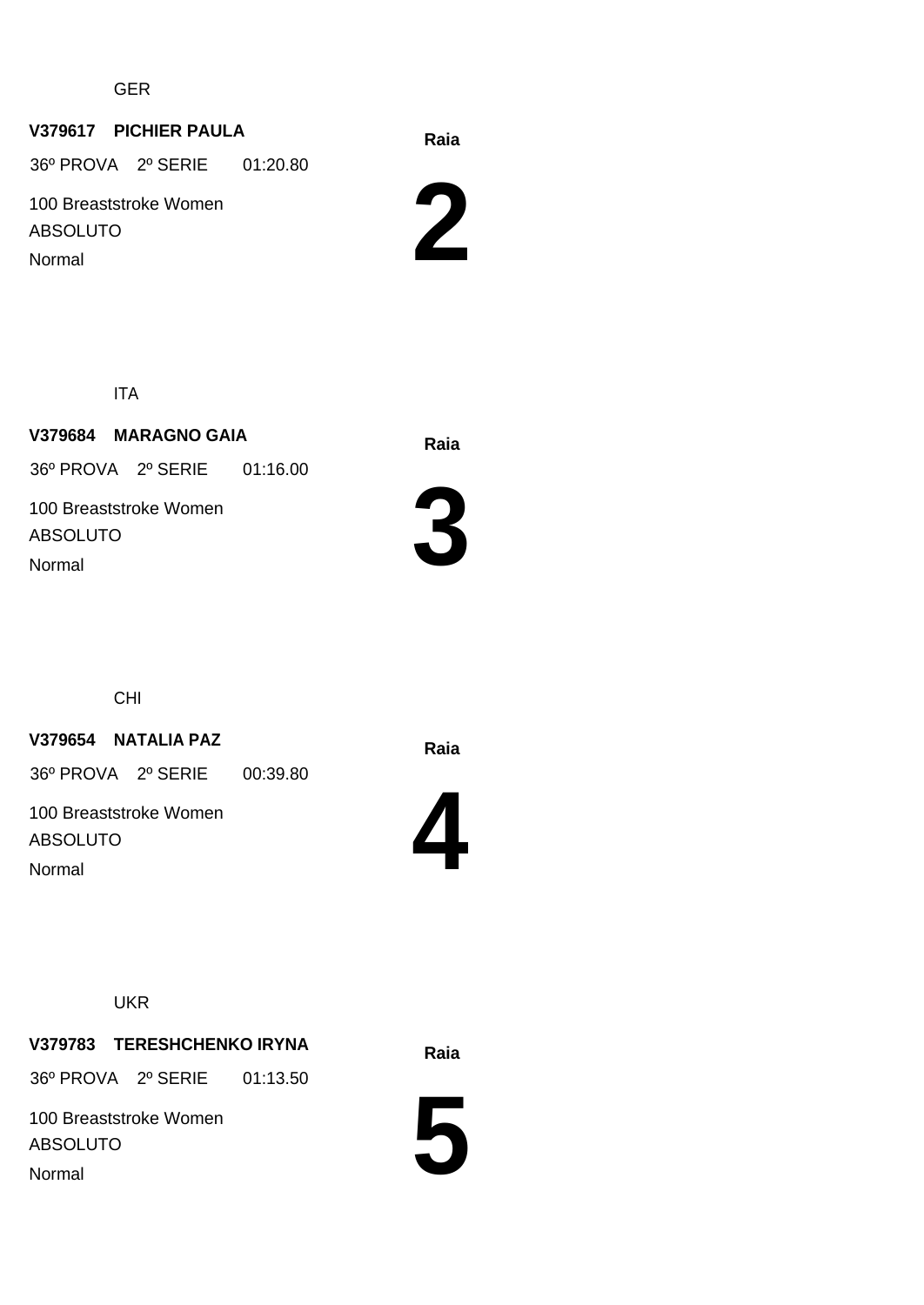ITA

### **Raia V379682 DIDDORO JESSICA**

36º PROVA 2º SERIE 01:20.00

100 Breaststroke Women ABSOLUTO Normal



**COL** 

| V379661 TASCON YESSICA ANDREA      | Raia |
|------------------------------------|------|
| 36° PROVA 2° SERIE 01:23.90        |      |
| 100 Breaststroke Women<br>ABSOLUTO |      |
| Normal                             |      |

HUN

### **Raia V379673 ZSILINSZKI ORSOLYA**

38º PROVA 1º SERIE 05:60.30

 400 Freestyle Women ABSOLUTO Normal



KAZ

## **Raia V379717 ZAKUTNYAYA SOFYA**

38º PROVA 1º SERIE 05:52.50

 400 Freestyle Women ABSOLUTO Normal

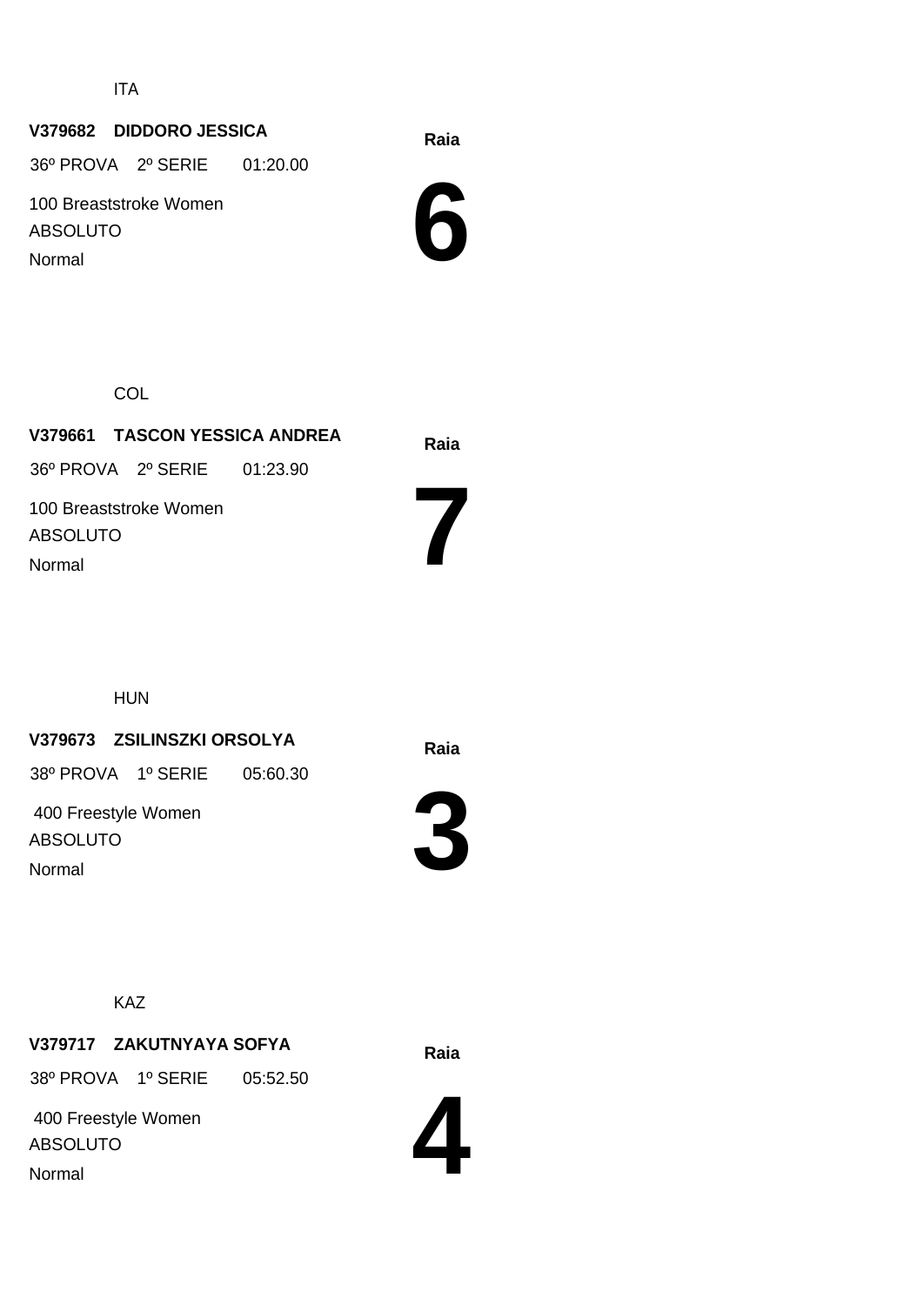ARG

#### **Raia V379642 CARRIZO NATALI ALEJANDRA**

38º PROVA 1º SERIE 05:56.10

 400 Freestyle Women ABSOLUTO Normal

**5**

USA

**Raia V379786 NILAN MADISON OLIVIA** 400 Freestyle Women ABSOLUTO 38º PROVA 1º SERIE 06:02.10 Normal



**COL** 

**Raia V379661 TASCON YESSICA ANDREA 1** 400 Freestyle Women ABSOLUTO 38º PROVA 2º SERIE 05:11.90 Normal

POL

**Raia V379741 JARZEWICZ KLAUDIA**

38º PROVA 2º SERIE 04:58.00

 400 Freestyle Women ABSOLUTO Normal

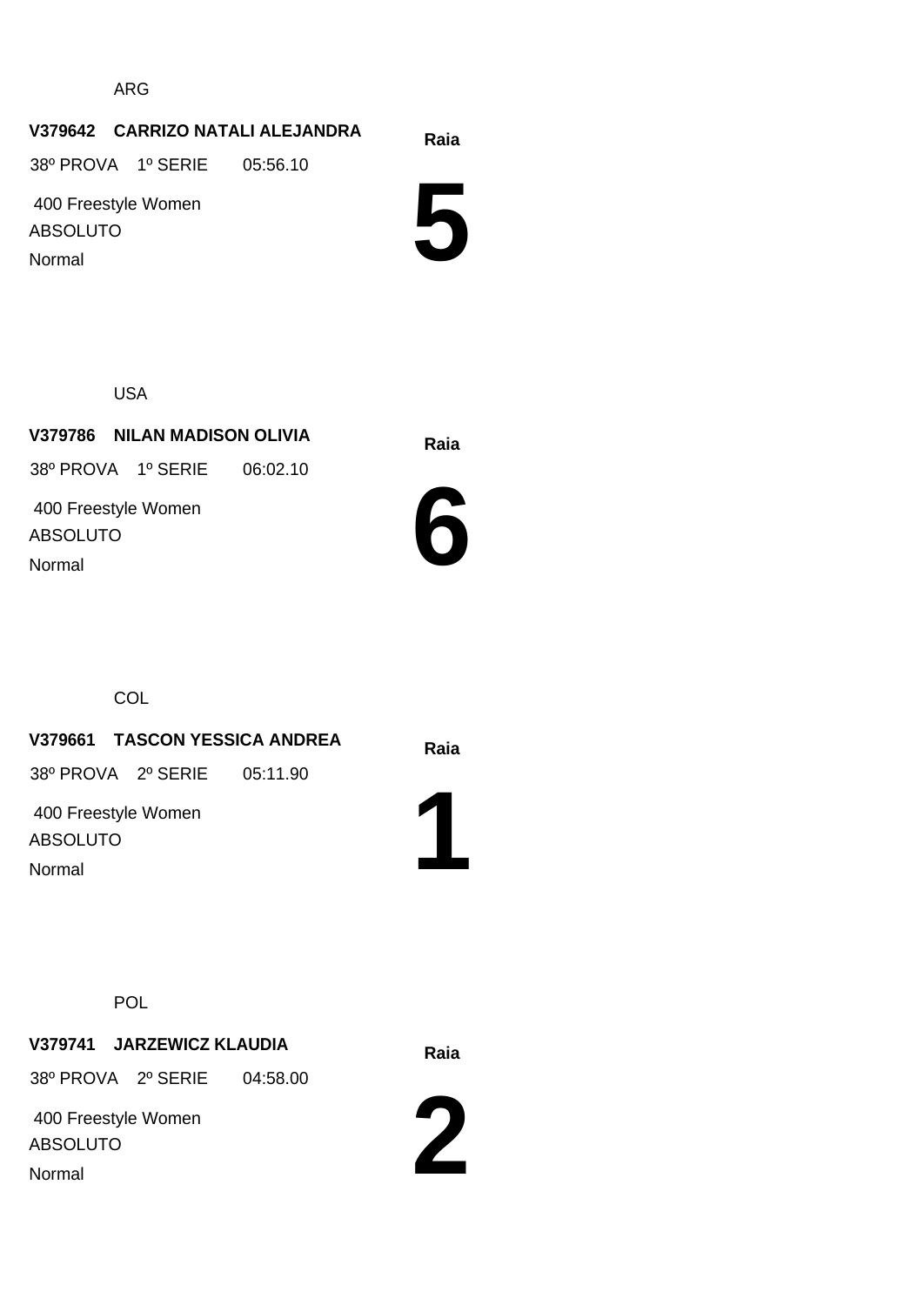JPN

#### **Raia V379698 NAKAHIGASHI IKUHA**

38º PROVA 2º SERIE 04:49.00

 400 Freestyle Women ABSOLUTO Normal



ITA

**Raia V379681 CANINO NOEMI** 400 Freestyle Women ABSOLUTO 38º PROVA 2º SERIE 04:35.00 Normal



POL

#### **Raia V379747 DRAGAN JULIA**

38º PROVA 2º SERIE 04:39.40

 400 Freestyle Women ABSOLUTO Normal



FRA

#### **Raia V379670 MASSE ZELIA MONA**

38º PROVA 2º SERIE 04:55.40

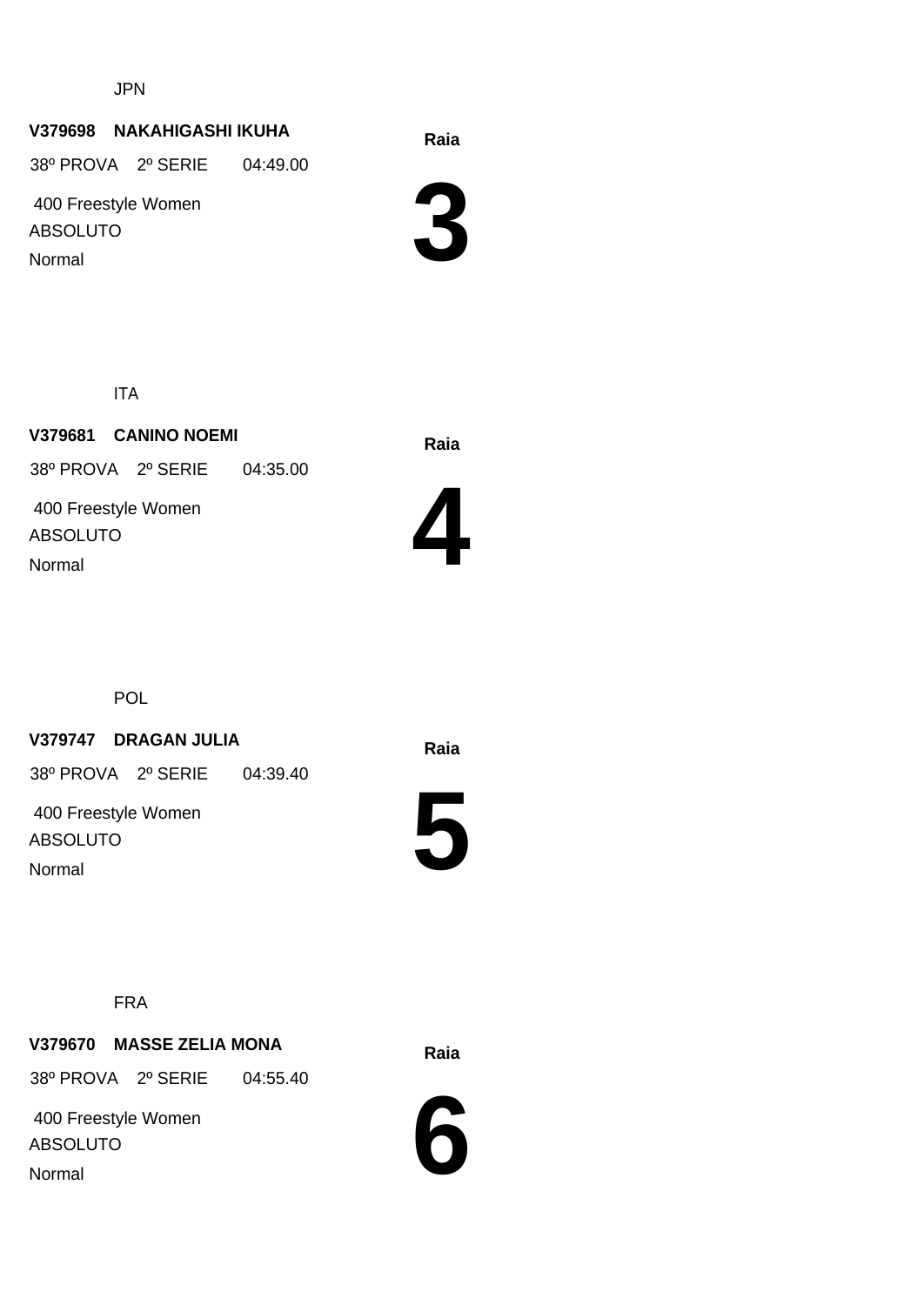FRA

#### **Raia V379671 HAAB MANON**

 400 Freestyle Women ABSOLUTO 38º PROVA 2º SERIE 05:03.00

Normal

KAZ

**Raia V379708 ROGACHYOVA LIANA** 38º PROVA 2º SERIE 05:40.00

 400 Freestyle Women ABSOLUTO Normal



**7**

SWE

#### **Raia V379766 SEYFFART ALICE ANNA HEIDI 1** 400 Freestyle Women ABSOLUTO 38º PROVA 3º SERIE 05:10.00 Normal

POL

# **Raia V379754 NOWICKA WERONIKA**

38º PROVA 3º SERIE 04:56.00

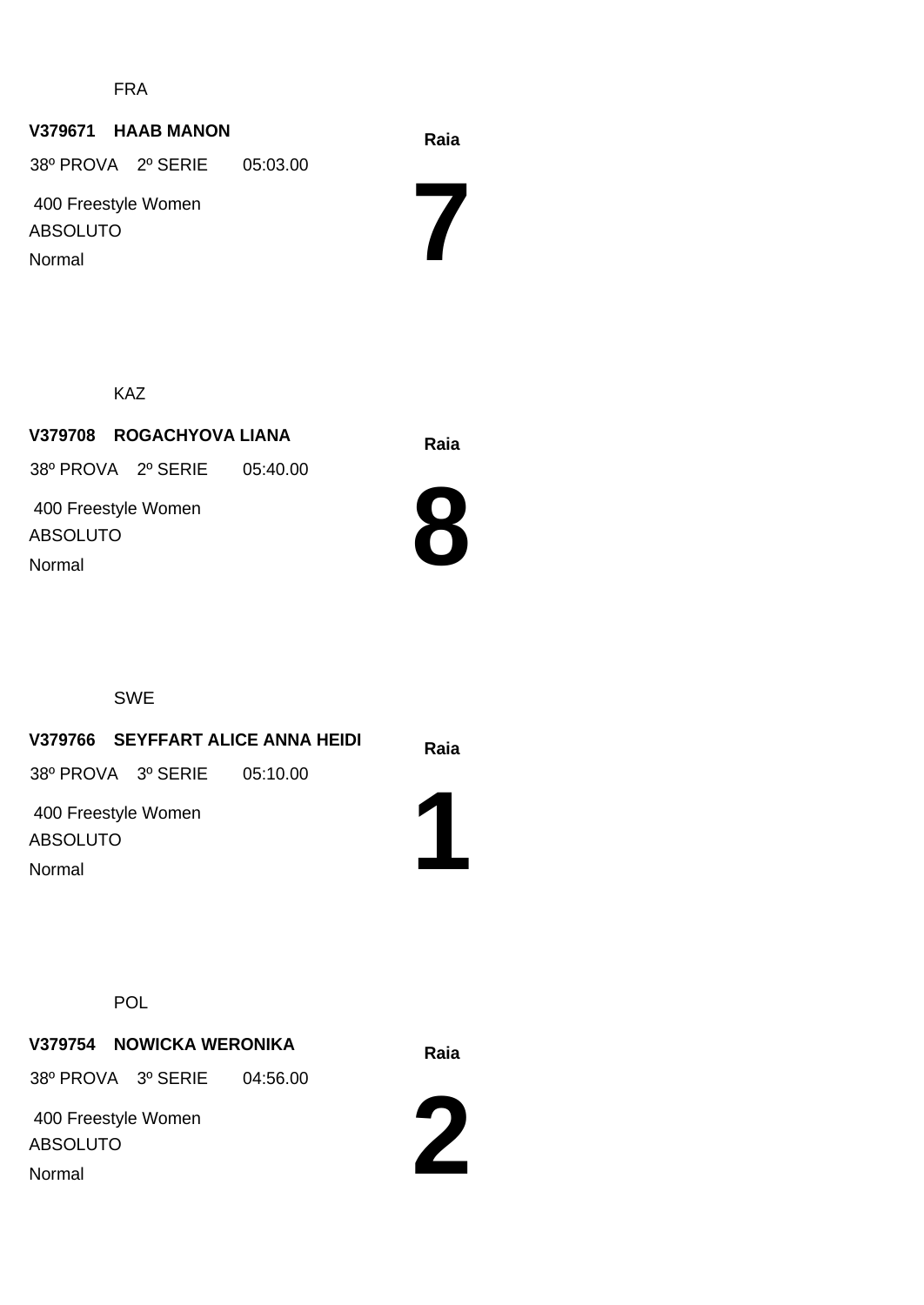USA

#### **Raia V379796 MASSENGALE EMILY RENE**

38º PROVA 3º SERIE 04:43.30

 400 Freestyle Women ABSOLUTO Normal

**3**

USA

**Raia V379794 CRONK CARLI ELIZABETH** 400 Freestyle Women ABSOLUTO 38º PROVA 3º SERIE 04:21.30 Normal



ITA

#### **Raia V379682 DIDDORO JESSICA**

38º PROVA 3º SERIE 04:38.00

 400 Freestyle Women ABSOLUTO Normal



**UKR** 

#### **Raia V379772 MAKHNYK ANITA**

38º PROVA 3º SERIE 04:54.00

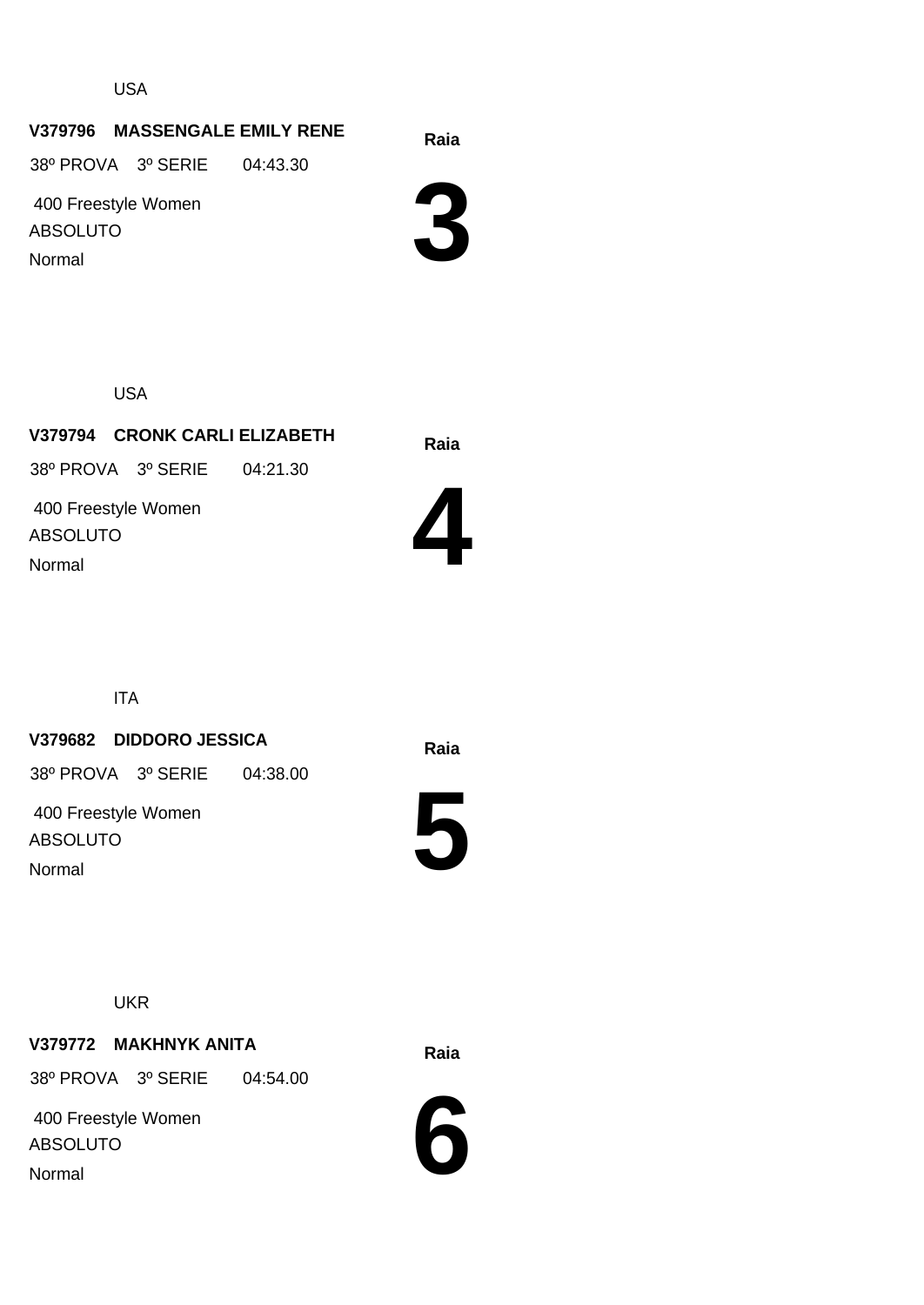ESP

#### **Raia V379764 JAEN ABAD NATALIA**

38º PROVA 3º SERIE 05:01.00

 400 Freestyle Women ABSOLUTO Normal

**7**

IND

**Raia V379677 SUBIYA RAHIMKHAN** 400 Freestyle Women ABSOLUTO 38º PROVA 3º SERIE 05:20.60 Normal



KAZ

#### **Raia V379705 TALGATOV ALISHER**

39º PROVA 1º SERIE 02:40.40

200 Butterfly Men ABSOLUTO Normal



USA

**Raia V379789 DAVIS COLLIN ADDISON** 39º PROVA 1º SERIE 02:25.80

200 Butterfly Men

ABSOLUTO

Normal

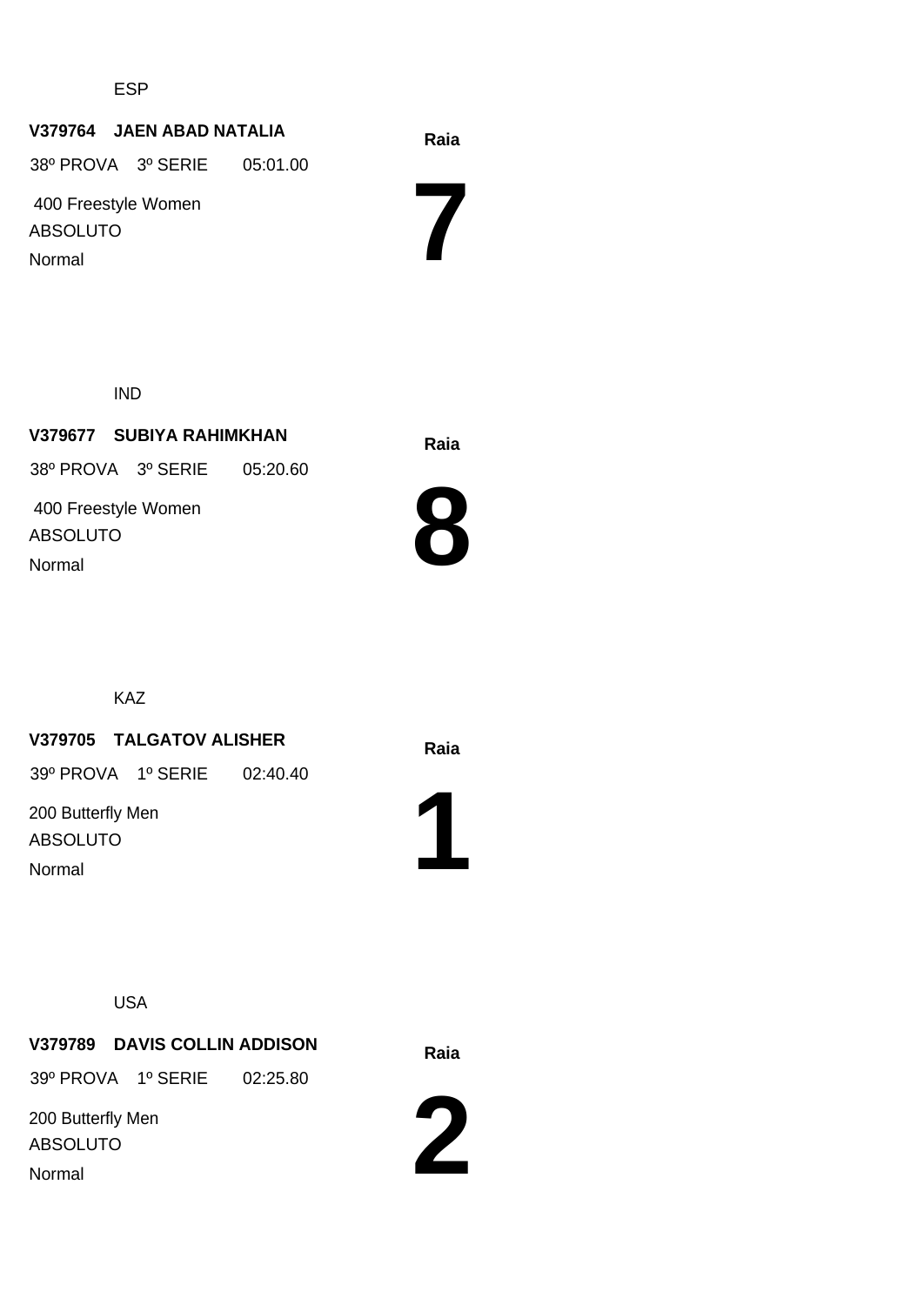POL

#### **Raia V379749 KRAMARCZYK JAKUB**

39º PROVA 1º SERIE 02:18.40

200 Butterfly Men ABSOLUTO Normal



ARG

**Raia V379646 EMANUEL LLANOS** 200 Butterfly Men ABSOLUTO 39º PROVA 1º SERIE 02:10.00 Normal



GER

#### **Raia V379619 NIKLAS MUELLER**

39º PROVA 1º SERIE 02:14.80

200 Butterfly Men ABSOLUTO Normal



#### POR

**Raia V379759 NEVES TIAGO CORREIA**

39º PROVA 1º SERIE 02:22.50

200 Butterfly Men ABSOLUTO Normal

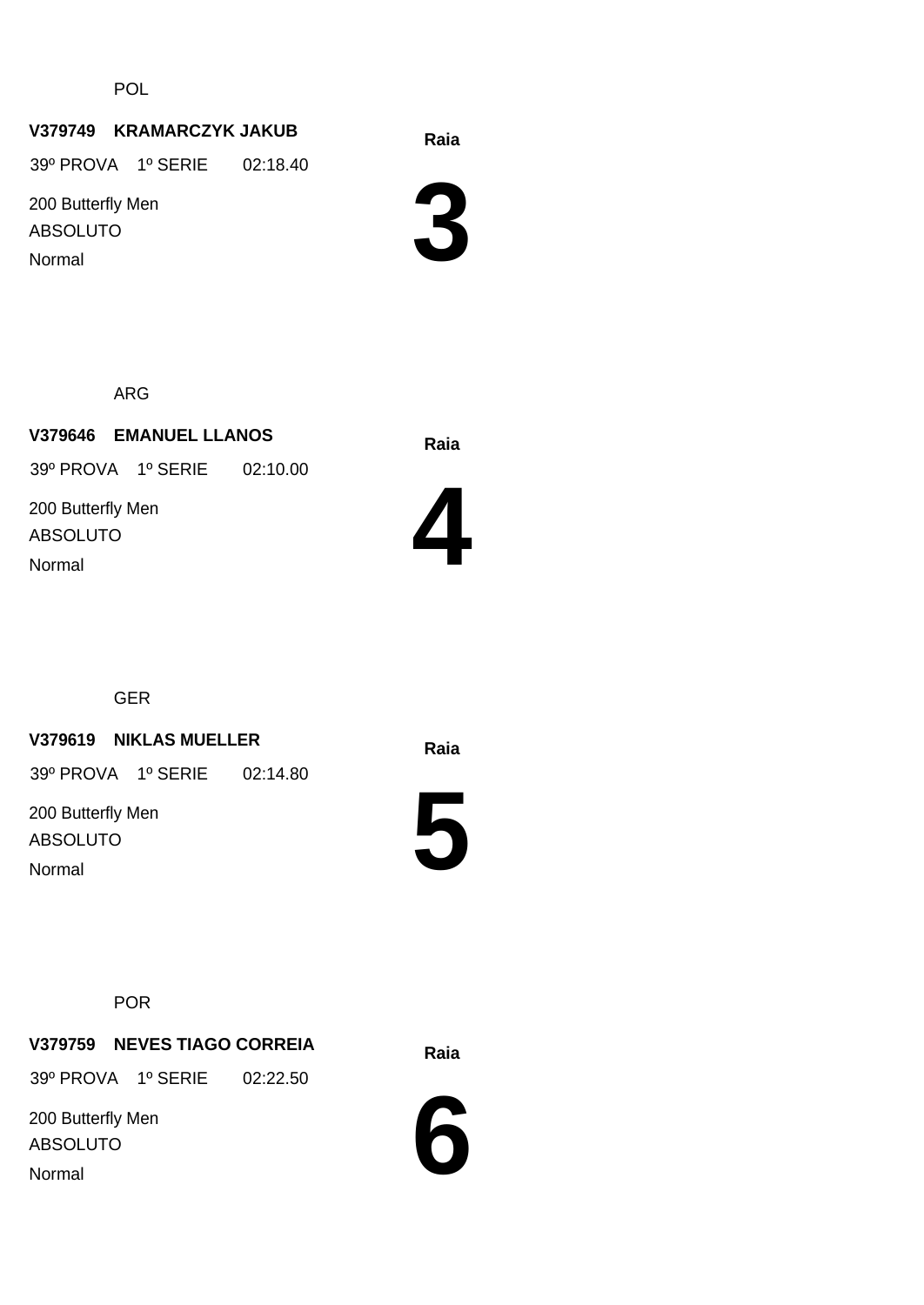POR

#### **Raia V379758 CRUZ MIGUEL DAVID**

39º PROVA 1º SERIE 02:28.60

200 Butterfly Men ABSOLUTO Normal

**7**

**COL** 

| V379658 URIZA ESTEBAN FERNANDO       | Raia |  |
|--------------------------------------|------|--|
| 39º PROVA 2º SERIE 02:35.70          |      |  |
| 200 Butterfly Men<br><b>ABSOLUTO</b> |      |  |
| Normal                               |      |  |

UKR

**V379769 HRYSTENKO VLADYSLAV** Raia

39º PROVA 2º SERIE 02:25.00

200 Butterfly Men ABSOLUTO Normal



ITA

**Raia V379680 BOCCANERA LINAN FEDERICO** 200 Butterfly Men ABSOLUTO 39º PROVA 2º SERIE 02:15.00 Normal

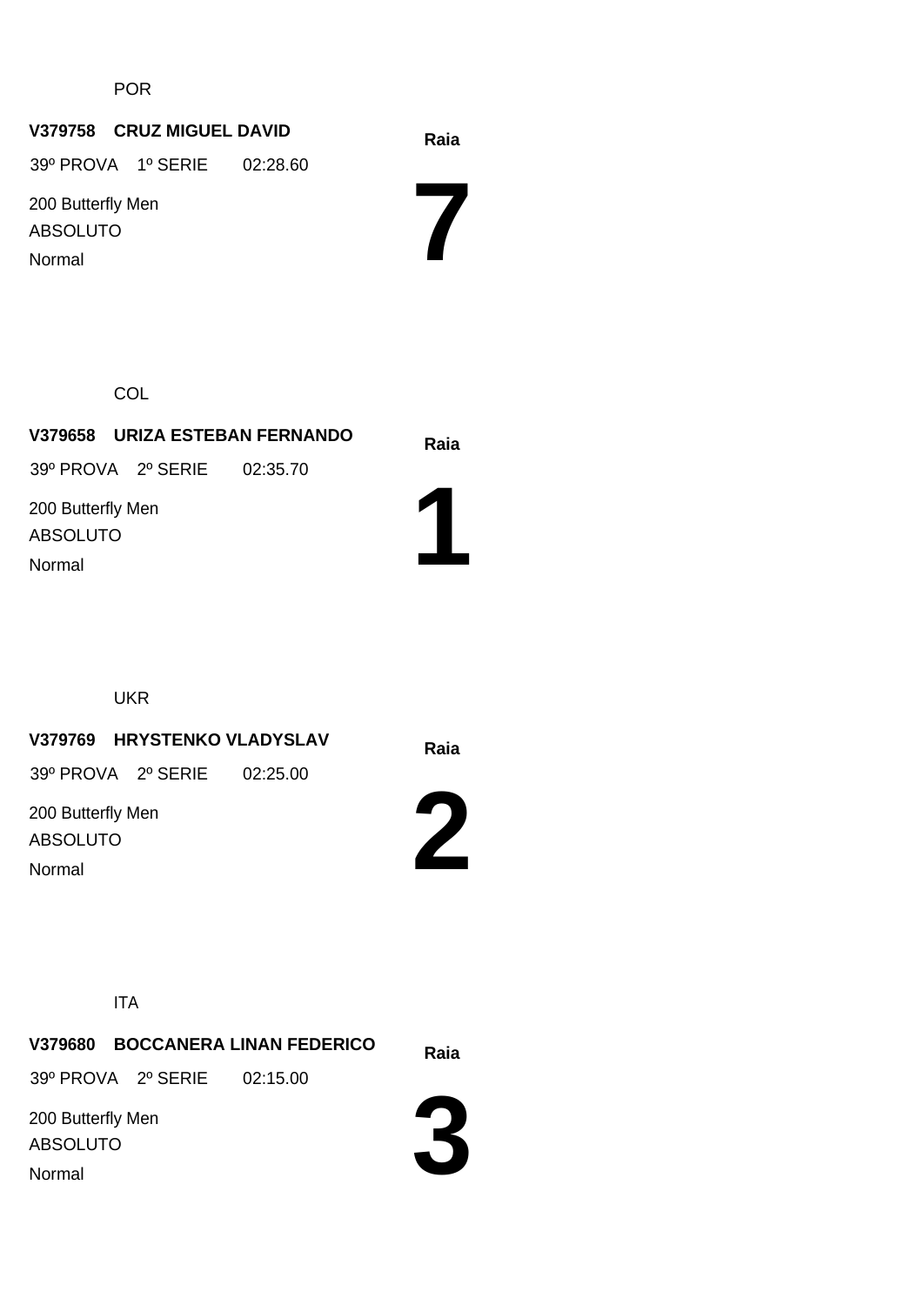POL

#### **Raia V379751 POWROZNIK KONRAD ANDRZEJ**

39º PROVA 2º SERIE 02:08.10

200 Butterfly Men ABSOLUTO Normal

**4**

UKR

## **Raia V379781 YAKUBOVSKYI ROSTYSLAV** 200 Butterfly Men ABSOLUTO 39º PROVA 2º SERIE 02:13.40 Normal

POL

### **Raia V379752 NOWICKI KACPER**

39º PROVA 2º SERIE 02:19.50

200 Butterfly Men ABSOLUTO Normal

**5**



ESP

|                   |                             | V379765 DE FRUTOS DE PABLOS ALVARO | Raia |
|-------------------|-----------------------------|------------------------------------|------|
|                   | 39º PROVA 2º SERIE 02:26.70 |                                    |      |
| 200 Butterfly Men |                             |                                    |      |
| <b>ABSOLUTO</b>   |                             |                                    |      |
| Normal            |                             |                                    |      |
|                   |                             |                                    |      |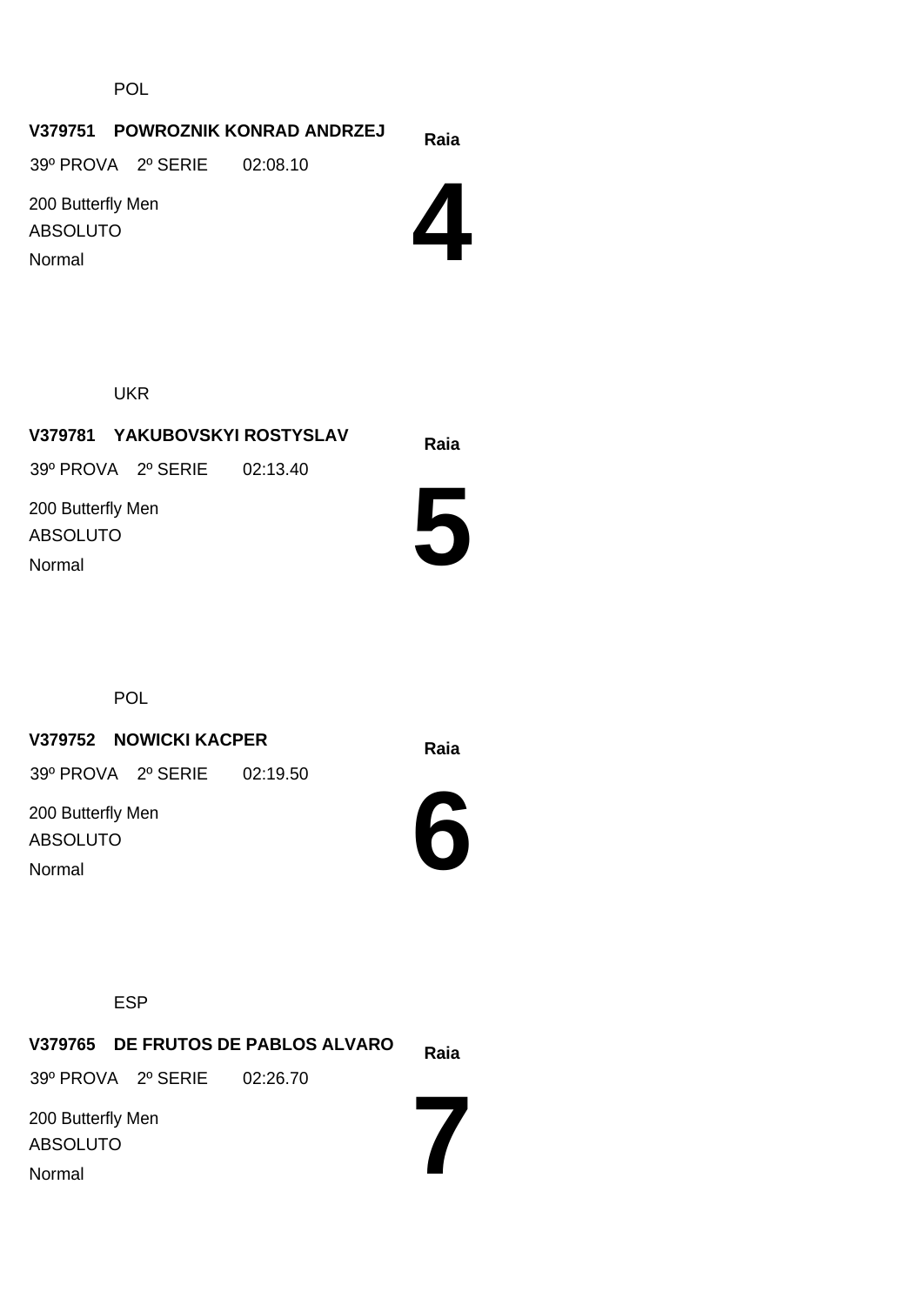**COL** 

#### **Raia V379659 PINEROS DANIELA JULIANA**

40º PROVA 1º SERIE 00:33.09

50 Butterfly Women ABSOLUTO

Normal



GER

**Raia V379617 PICHIER PAULA** 40º PROVA 1º SERIE 00:31.00

50 Butterfly Women ABSOLUTO Normal



UKR

#### **Raia V379774 TARASENKO DARIA**

40º PROVA 1º SERIE 00:29.50

50 Butterfly Women ABSOLUTO Normal



ITA

# **Raia V379684 MARAGNO GAIA**

40º PROVA 1º SERIE 00:30.00

50 Butterfly Women ABSOLUTO Normal

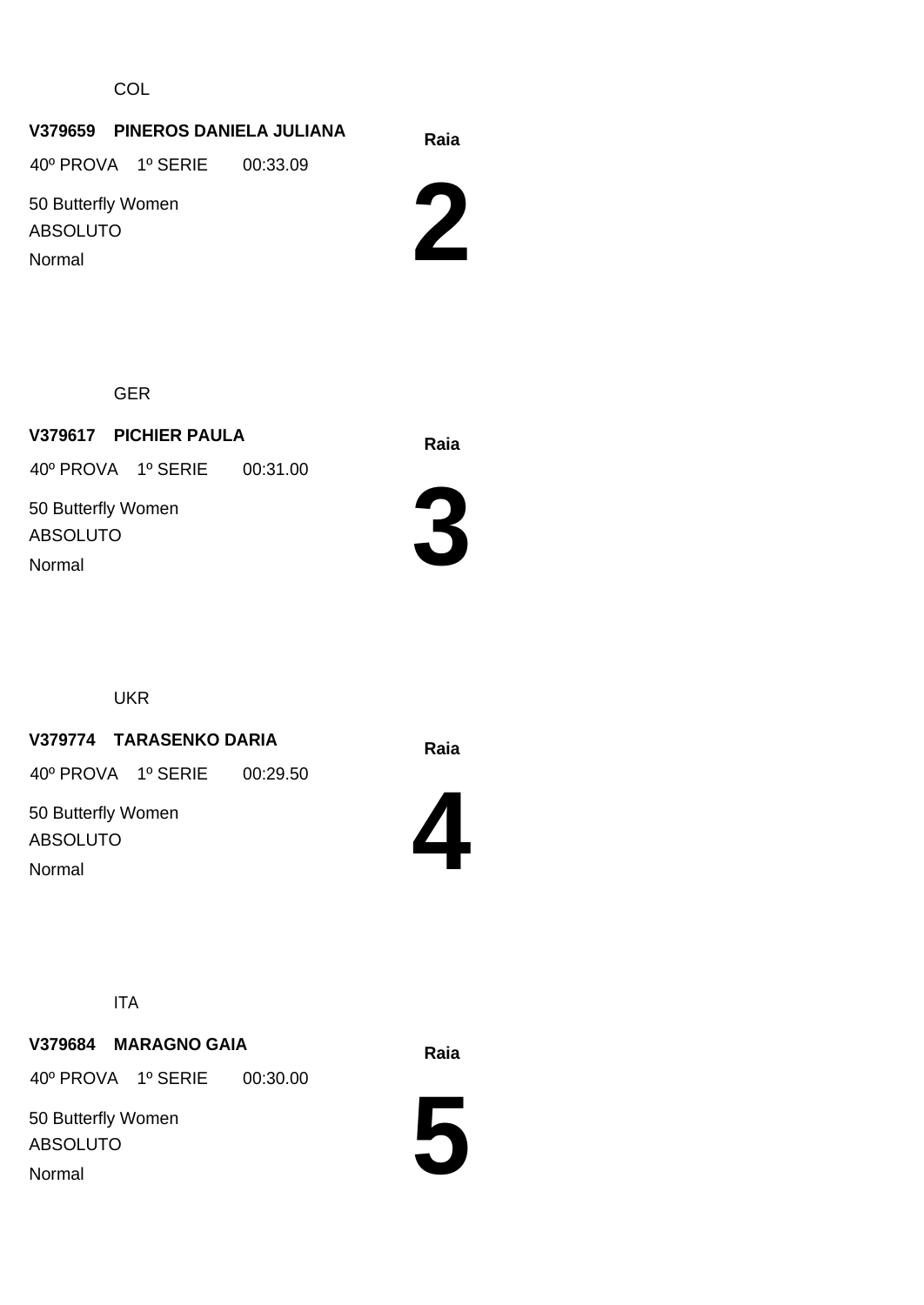ARG

#### **Raia V379645 VALENTINI DIANA LAURA**

40º PROVA 1º SERIE 00:31.89

50 Butterfly Women ABSOLUTO Normal



ITA

**Raia V379695 CERA MARIA CHIARA** 50 Butterfly Women ABSOLUTO 40º PROVA 1º SERIE 00:35.00 Normal

ESP

#### **Raia V379764 JAEN ABAD NATALIA**

40º PROVA 2º SERIE 00:32.70

50 Butterfly Women ABSOLUTO Normal



**7**

USA

**Raia V379792 THOMPSON BROOKE ELIZABETH** 50 Butterfly Women ABSOLUTO 40º PROVA 2º SERIE 00:30.60 Normal

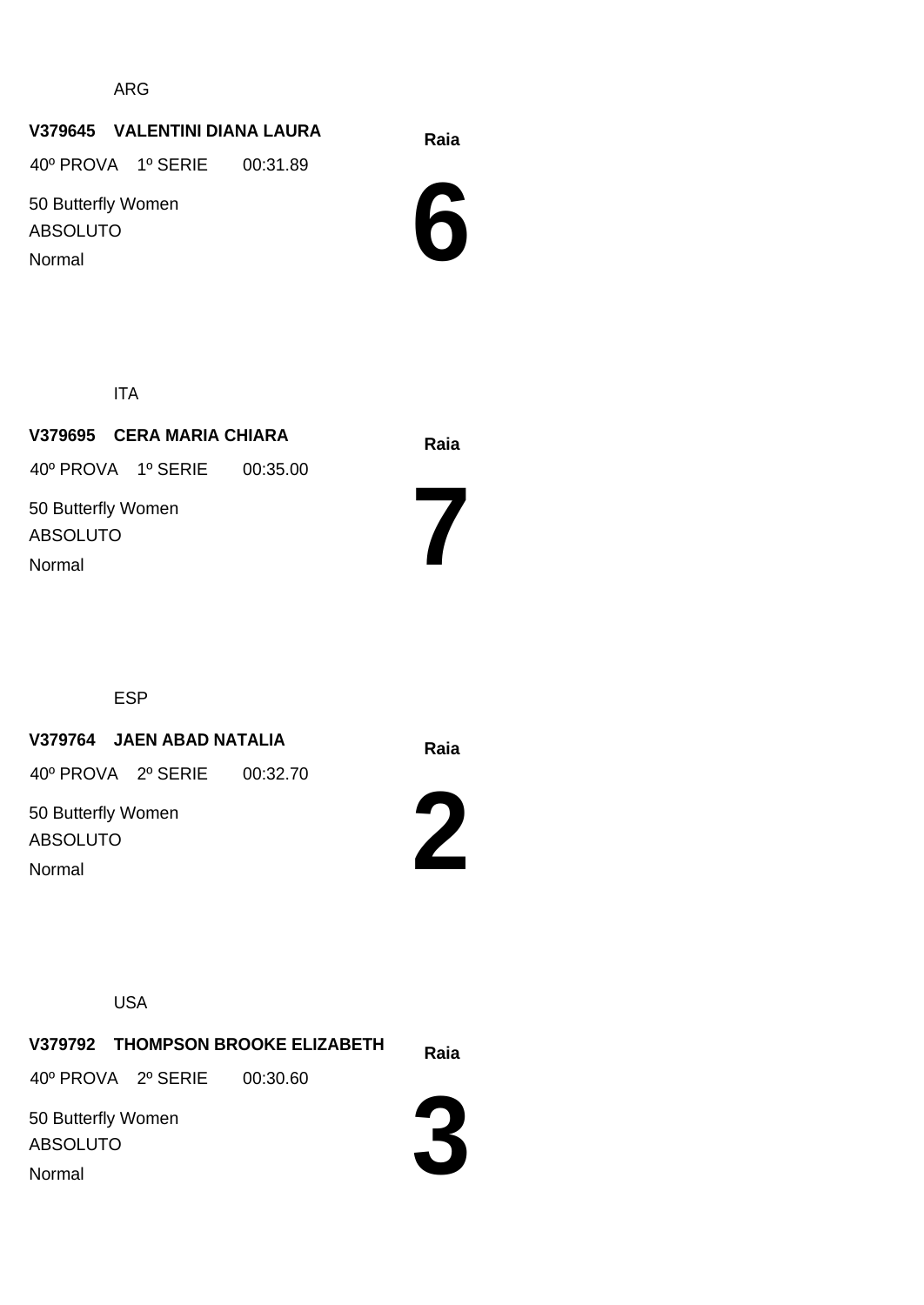ITA

#### **Raia V379683 MARAGNO SARA**

40º PROVA 2º SERIE 00:29.00

50 Butterfly Women ABSOLUTO Normal



UKR

**Raia V379783 TERESHCHENKO IRYNA** 50 Butterfly Women ABSOLUTO 40º PROVA 2º SERIE 00:29.80 Normal



**KOR** 

#### **Raia V379724 PARK SE KYUNG**

40º PROVA 2º SERIE 00:31.80

50 Butterfly Women ABSOLUTO Normal



USA

**Raia V379790 DUERSON TRYSTA KAY** 40º PROVA 2º SERIE 00:34.10

50 Butterfly Women ABSOLUTO

Normal

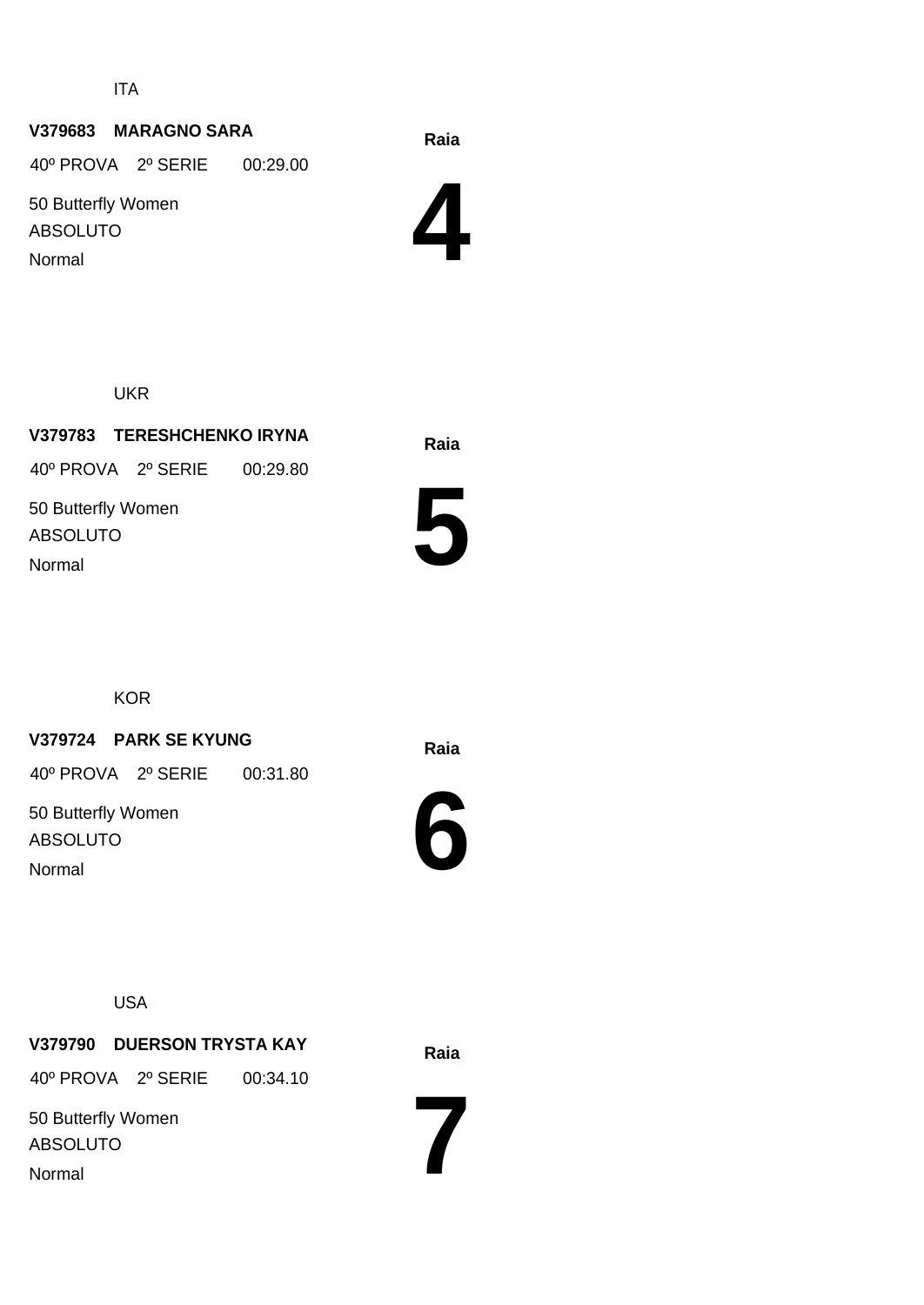USA

#### **Raia V379788 GIUNTOLI MARISSA ELLA**

40º PROVA 3º SERIE 00:35.40

50 Butterfly Women ABSOLUTO Normal

**1**

**CRO** 

**Raia V379662 ZGOMBA NATALI** 50 Butterfly Women ABSOLUTO 40º PROVA 3º SERIE 00:32.00 Normal



JPN

#### **Raia V379700 SAITO KYOKA**

40º PROVA 3º SERIE 00:30.00

50 Butterfly Women ABSOLUTO Normal



**3**



#### **Raia V379773 REZHYLO MARIIA**

40º PROVA 3º SERIE 00:28.50

50 Butterfly Women ABSOLUTO Normal

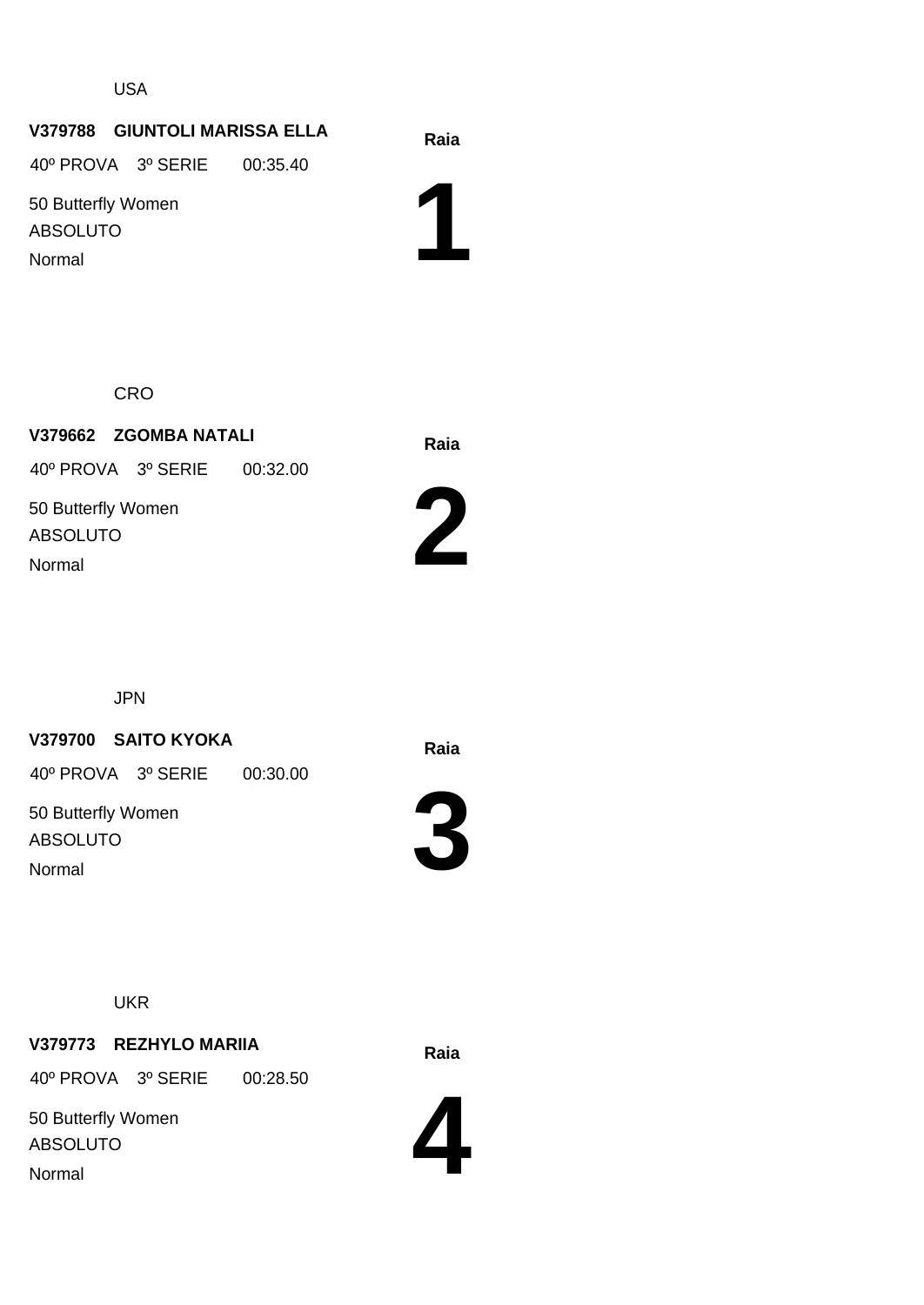UKR

#### **Raia V379785 IVANENKO KATERYNA**

40º PROVA 3º SERIE 00:29.70

50 Butterfly Women ABSOLUTO Normal

**5**

USA

**Raia V379795 WEATHERBY KAITLYN ROSE 6** 50 Butterfly Women ABSOLUTO 40º PROVA 3º SERIE 00:31.60 Normal

KAZ

#### **Raia V379720 BIRYUKOVA ALYONA**

40º PROVA 3º SERIE 00:33.20

50 Butterfly Women ABSOLUTO Normal

BRA

## **Raia V379648 VINICIUS SOARES** 41º PROVA 1º SERIE 00:29.70

50 Freestyle Men ABSOLUTO Normal



**7**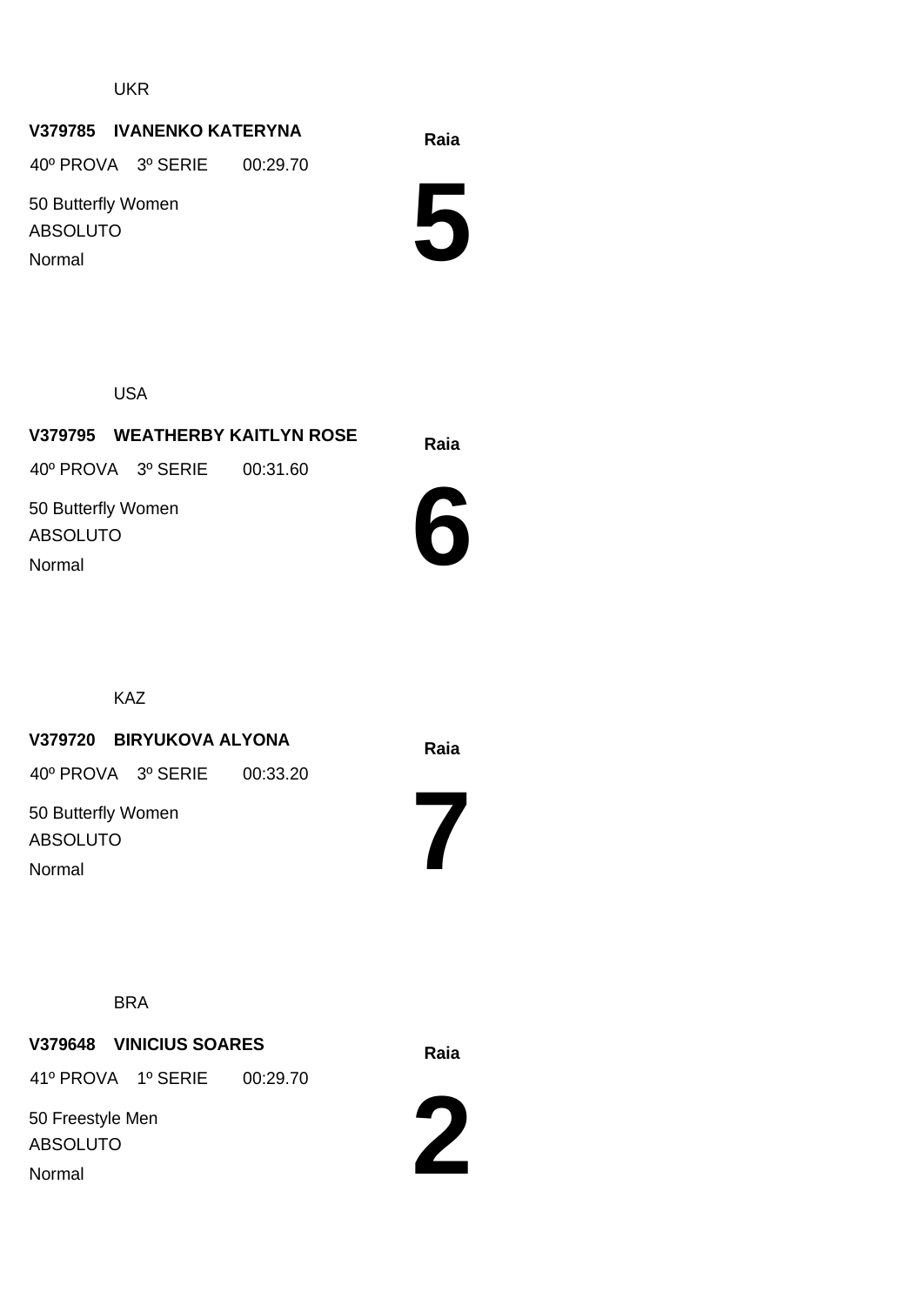CHI

#### **Raia V379655 MARABOLI RANDALL ETHAN**

41º PROVA 1º SERIE 00:29.10

50 Freestyle Men ABSOLUTO Normal



#### KUW

|                  |                             | V379732 ALENEZI ABDALRAHMAN S M J M | Raia |
|------------------|-----------------------------|-------------------------------------|------|
|                  | 41º PROVA 1º SERIE 00:29.00 |                                     |      |
| 50 Freestyle Men |                             |                                     |      |

ABSOLUTO Normal



KUW

#### **Raia V379734 ALHENDAL ALI S M H**

41º PROVA 1º SERIE 00:29.00

50 Freestyle Men ABSOLUTO Normal



USA

#### **Raia V379787 FIXSEN TANNER TROY**

41º PROVA 1º SERIE 00:29.20

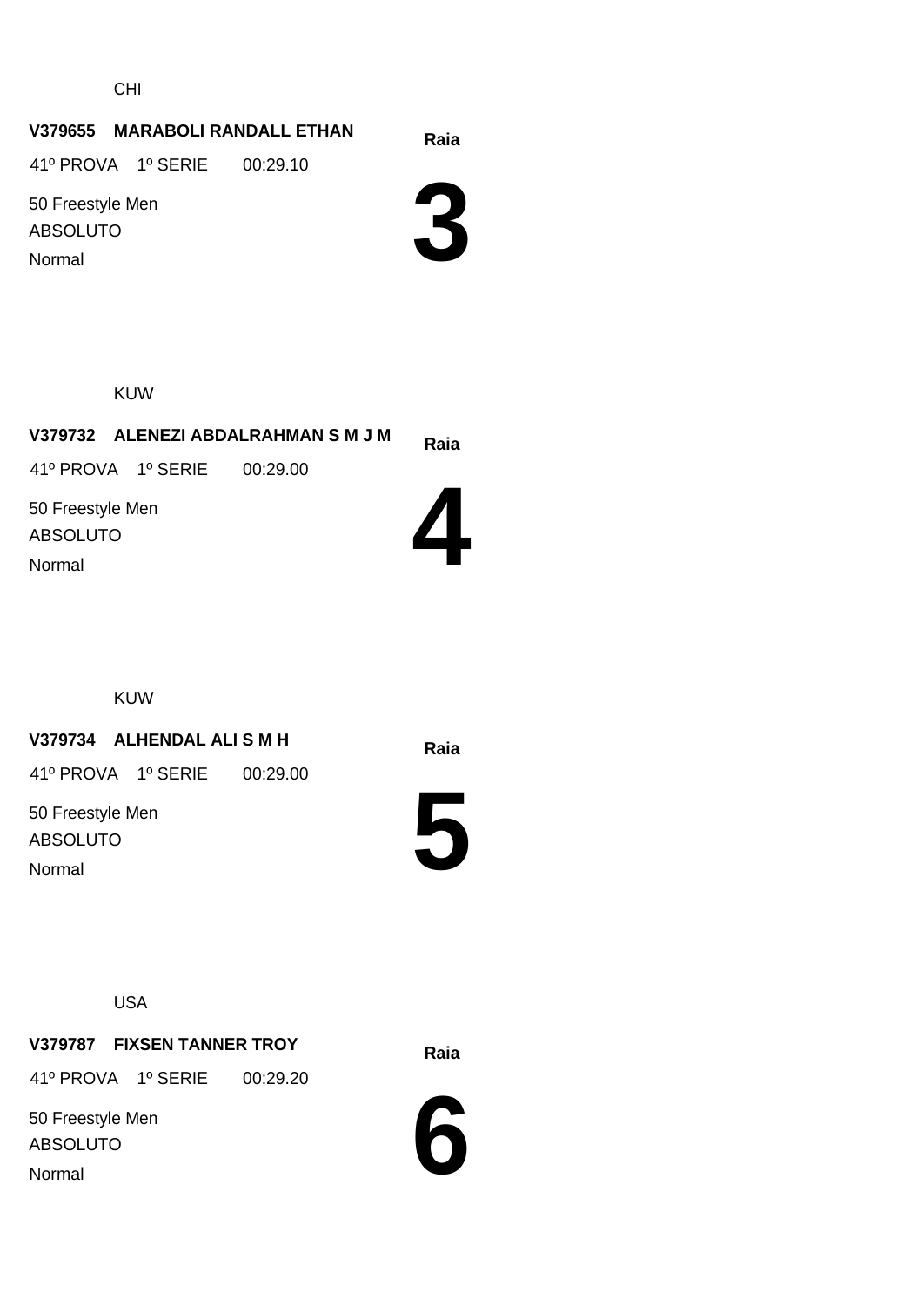PAK

#### **Raia V379739 MEHMOOD MAZHAR**

41º PROVA 1º SERIE 15:00.00

50 Freestyle Men ABSOLUTO Normal

MTN

| V379738 ROPUN MUHAMMAD SUFFIAN      | Raia |  |
|-------------------------------------|------|--|
| 41º PROVA 2º SERIE 00:28.73         |      |  |
| 50 Freestyle Men<br><b>ABSOLUTO</b> |      |  |
| Normal                              |      |  |

KOR

### **Raia V379722 LEE TAEYUN**

41º PROVA 2º SERIE 00:28.53

50 Freestyle Men ABSOLUTO Normal

**2**

**7**



**Raia V379761 QAMARANA AMKELE VUYISA** 41º PROVA 2º SERIE 00:28.27

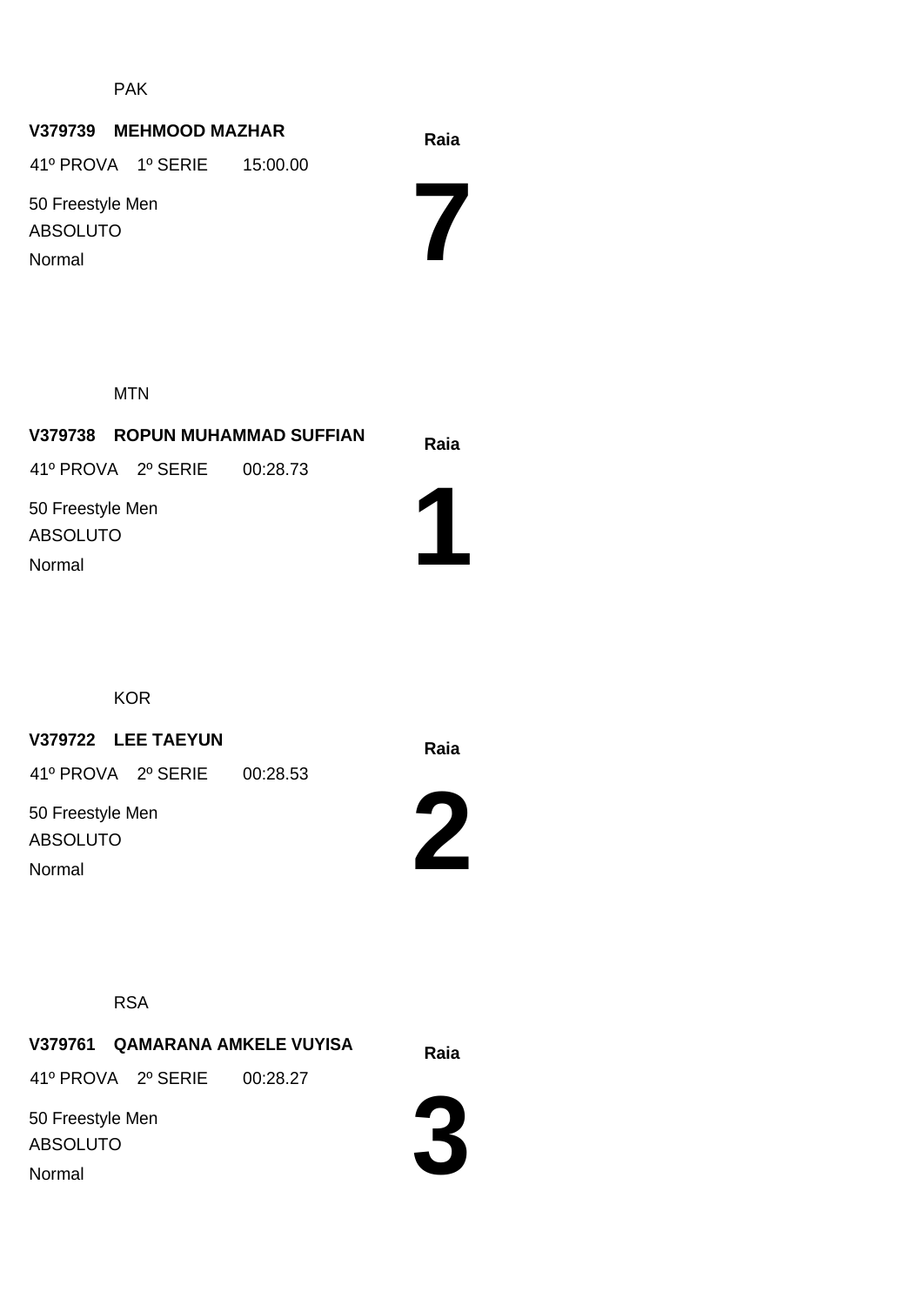POR

# **Raia V379756 CORREIA NEVES DIOGO FRANCISCO**

41º PROVA 2º SERIE 00:27.60

50 Freestyle Men ABSOLUTO Normal



**KOR** 

**Raia V379723 WOO HYUNWOOK** 50 Freestyle Men ABSOLUTO 41º PROVA 2º SERIE 00:27.99 Normal



KAZ

#### **Raia V379718 RAIMBEKOV RUSLAN**

41º PROVA 2º SERIE 00:28.30

50 Freestyle Men ABSOLUTO Normal



RSA

**Raia V379760 KANJEE NIRMAL DHARMESH 7** 50 Freestyle Men ABSOLUTO 41º PROVA 2º SERIE 00:28.72 Normal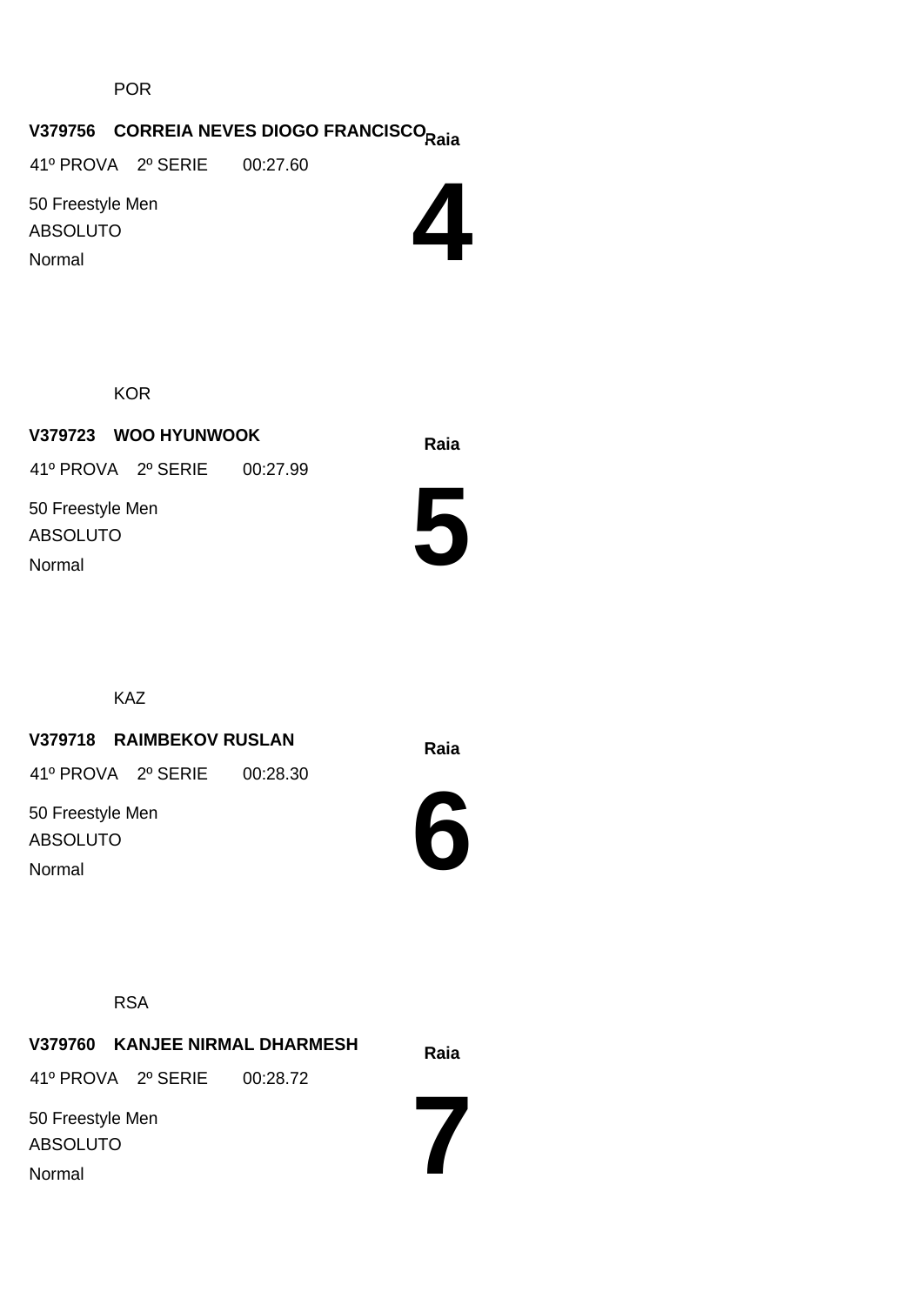KUW

#### **Raia V379731 ALAHMAD JABER S A A**

41º PROVA 2º SERIE 00:29.00

50 Freestyle Men ABSOLUTO Normal



KAZ

**Raia V379719 ABDULIN DANIL** 50 Freestyle Men ABSOLUTO 41º PROVA 3º SERIE 00:27.00 Normal



**CRO** 

#### **Raia V379663 ZGOMBA ANTONIO**

41º PROVA 3º SERIE 00:25.65

50 Freestyle Men ABSOLUTO Normal



LAT

#### **Raia V379736 STUPANS RUDOLFS**

41º PROVA 3º SERIE 00:24.98

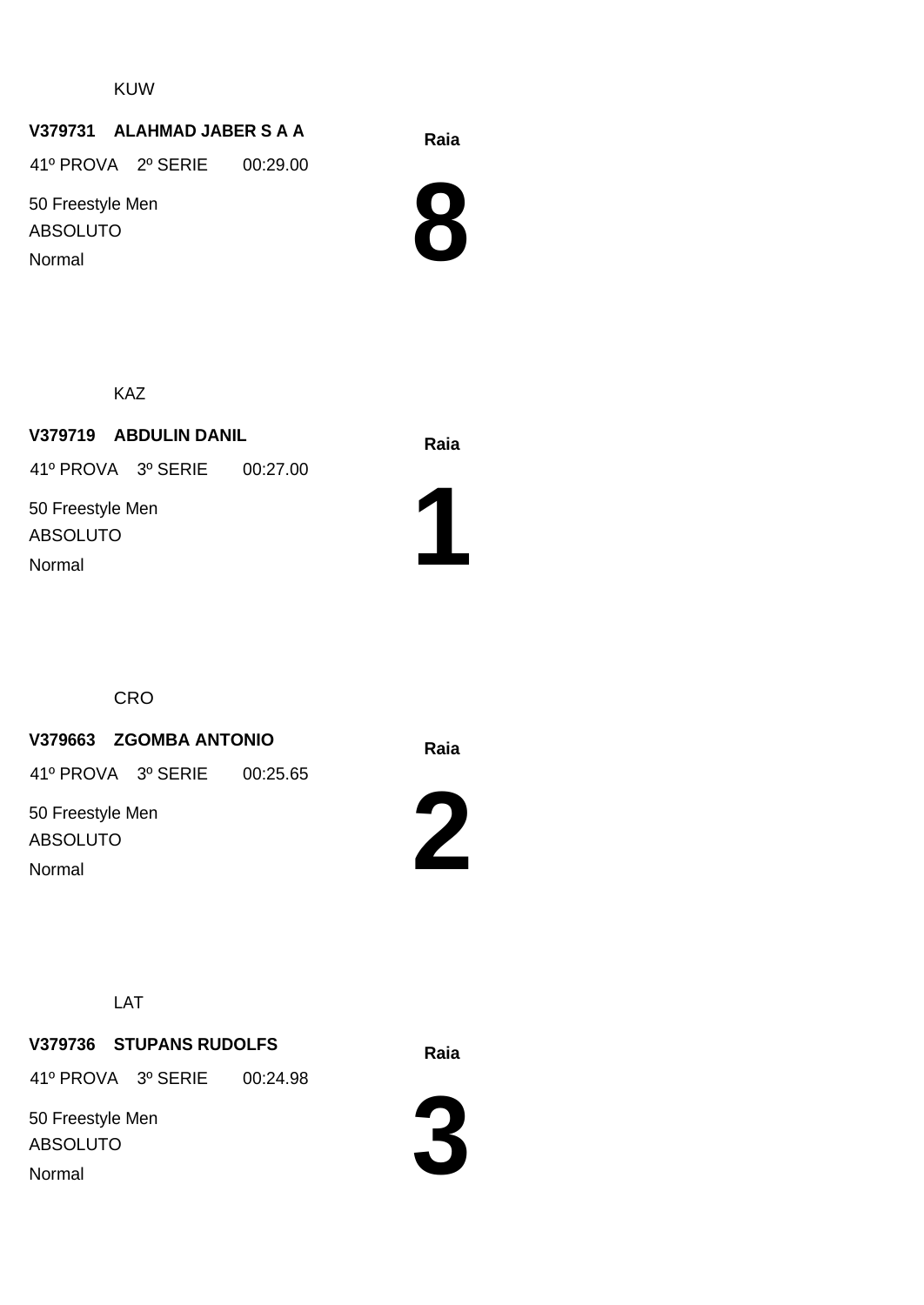JPN

#### **Raia V379704 IBARA RYUTARO**

41º PROVA 3º SERIE 00:23.59

50 Freestyle Men ABSOLUTO Normal



GER

**Raia V379618 LARS KOCHMANN** 50 Freestyle Men ABSOLUTO 41º PROVA 3º SERIE 00:24.60 Normal



POL

**Raia V379755 PIORO ARTUR ZBIGNIEW**

41º PROVA 3º SERIE 00:25.50

50 Freestyle Men ABSOLUTO Normal



**COL** 

**Raia V379657 BRITTON HOWARD DAYNE** 50 Freestyle Men ABSOLUTO 41º PROVA 3º SERIE 00:26.34 Normal

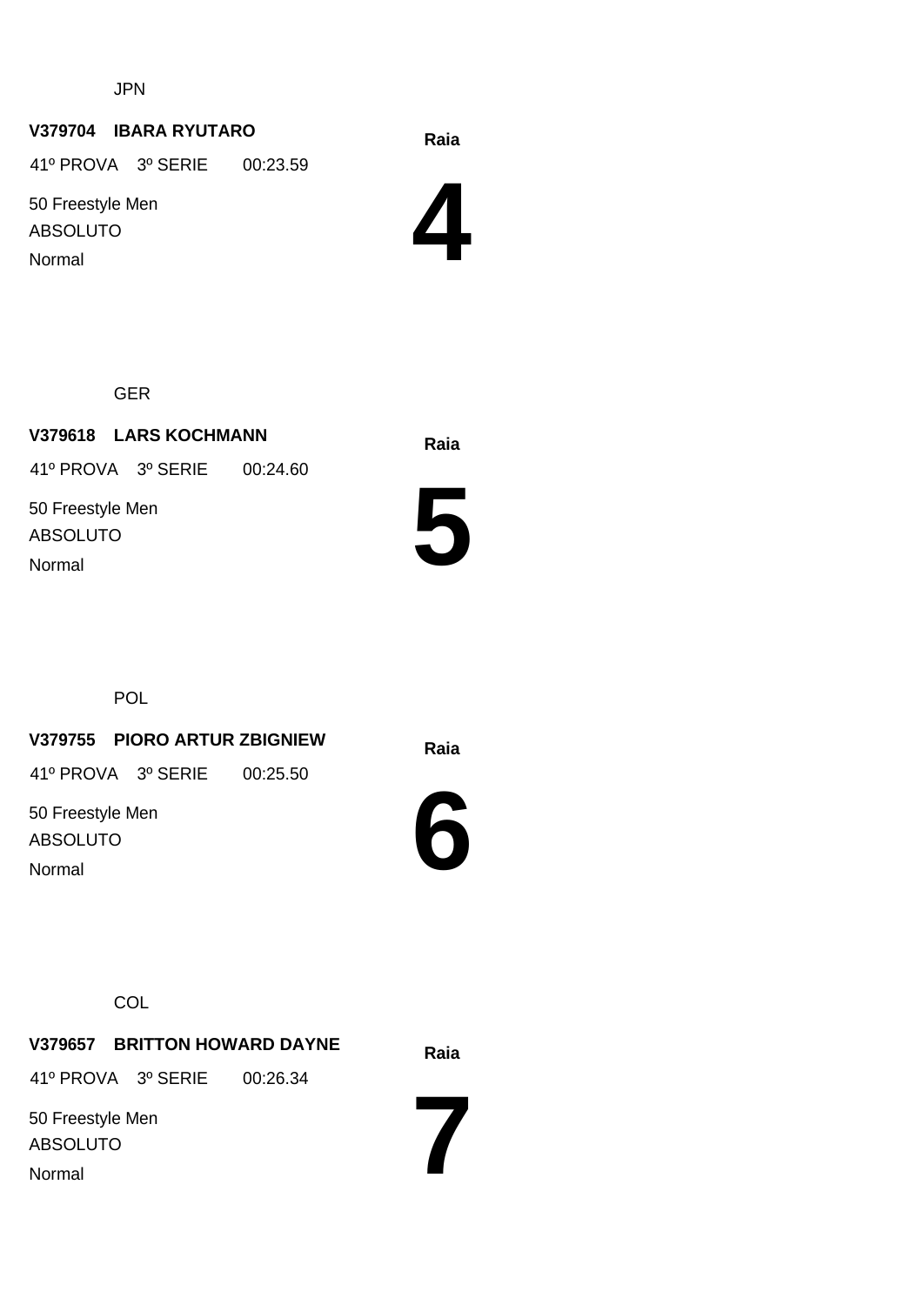CUB

#### **Raia V379665 PINON HERNAM**

41º PROVA 3º SERIE 00:27.60

50 Freestyle Men ABSOLUTO Normal



POL

**Raia V379742 WOJCIK RAFAL** 50 Freestyle Men ABSOLUTO 41º PROVA 4º SERIE 00:26.80 Normal



LAT

#### **Raia V379737 VAZDIKIS ARTIS**

41º PROVA 4º SERIE 00:25.60

50 Freestyle Men ABSOLUTO Normal



BRA

**Raia V379819 KABBACH GUILHERME MAIA** 41º PROVA 4º SERIE 00:24.80

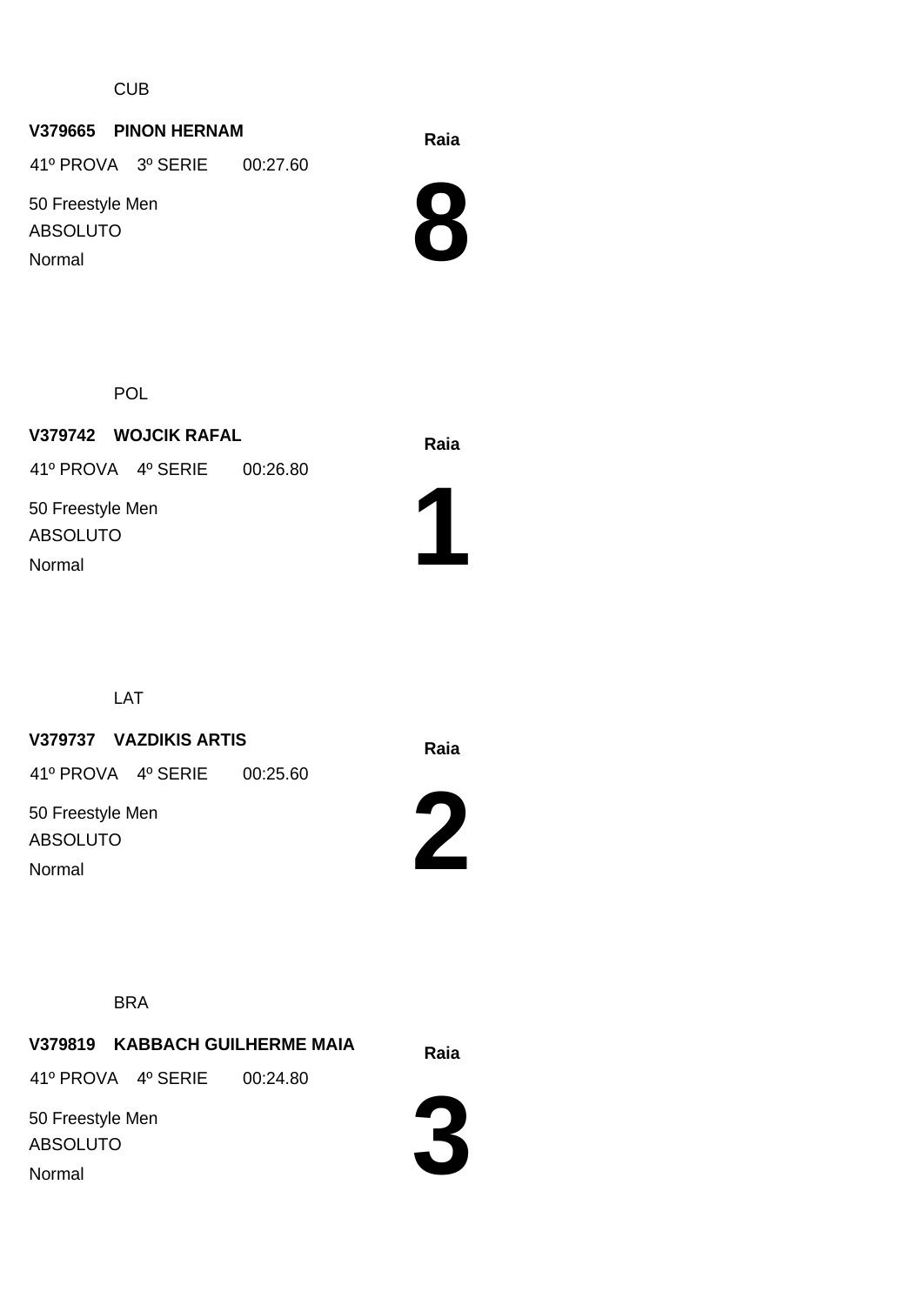USA

#### **Raia V379797 KLOTZ MATTHEW JAMES**

41º PROVA 4º SERIE 00:22.90

50 Freestyle Men ABSOLUTO Normal



UKR

**Raia V379777 LYTVYNENKO OLEKSII** 50 Freestyle Men ABSOLUTO 41º PROVA 4º SERIE 00:24.20 Normal



**KOR** 

#### **Raia V379725 LIM JANGHWI**

41º PROVA 4º SERIE 00:25.03

50 Freestyle Men ABSOLUTO Normal



SWE

#### **Raia V379767 SHIVA KEVIN KEJVAN**

41º PROVA 4º SERIE 00:26.30

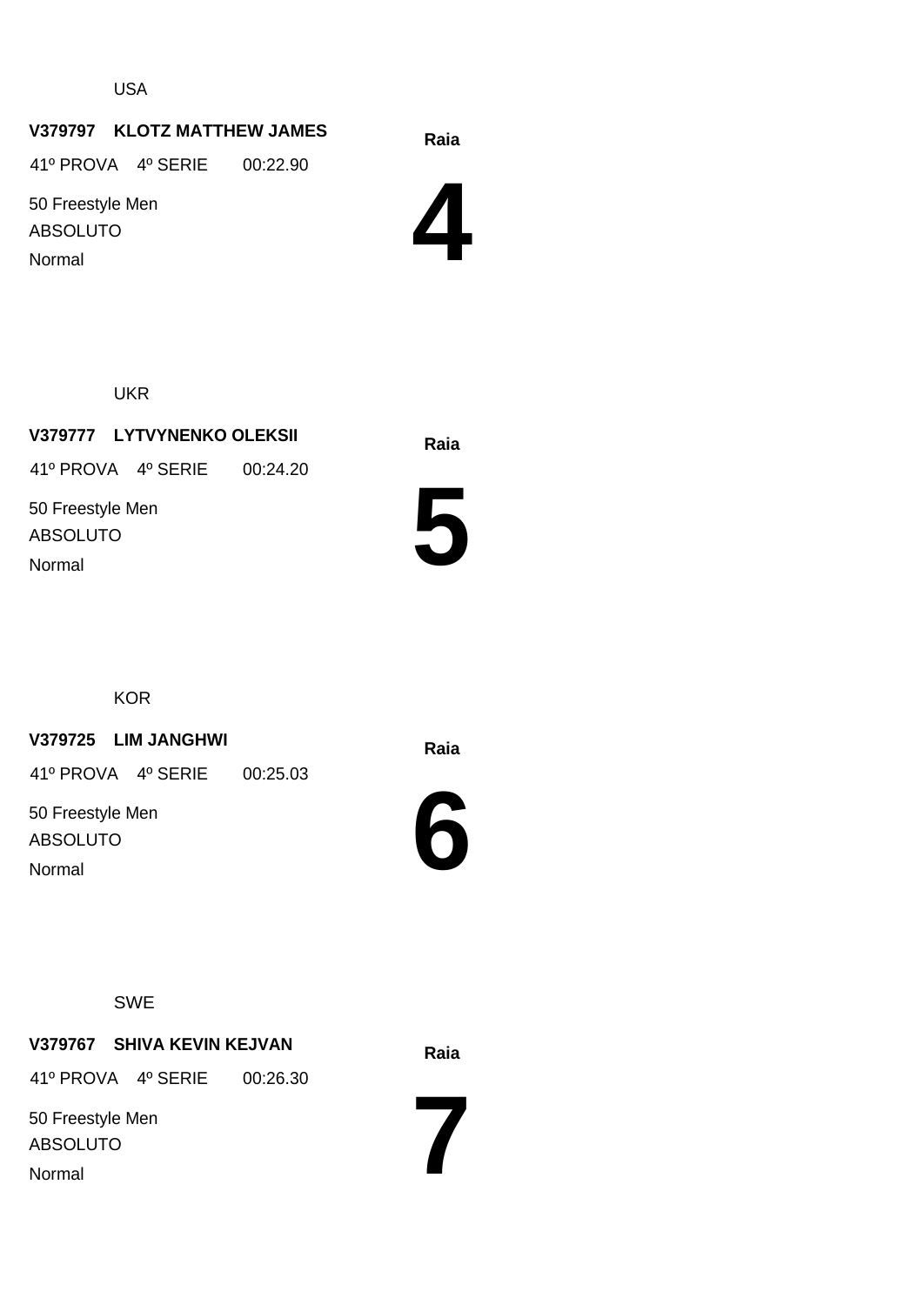GRE

#### **Raia V379672 DAMIANOS SEVASTIADIS**

41º PROVA 4º SERIE 00:27.50

50 Freestyle Men ABSOLUTO Normal



POL

**Raia V379752 NOWICKI KACPER** 50 Freestyle Men ABSOLUTO 41º PROVA 5º SERIE 00:26.60 Normal



**KOR** 

**Raia V379726 CHAI YE-JI**

41º PROVA 5º SERIE 00:25.56

50 Freestyle Men ABSOLUTO Normal



**UKR** 

**Raia V379778 KONKIN VIKTOR** 41º PROVA 5º SERIE 00:24.60

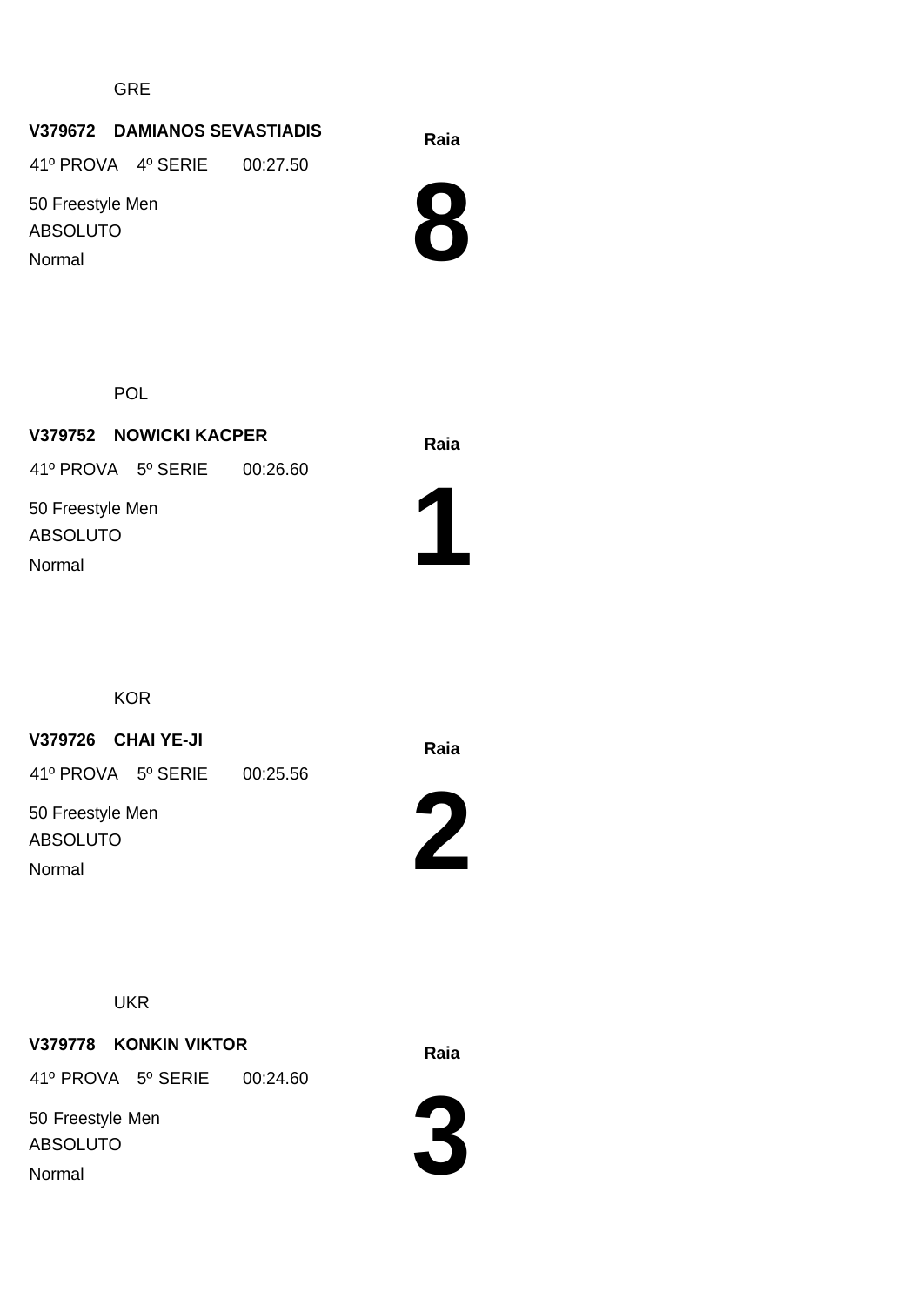UGA

#### **Raia V379811 FENI LARRY GRAIG**

41º PROVA 5º SERIE 00:22.00

50 Freestyle Men ABSOLUTO Normal



UKR

**Raia V379770 SULTANOV ILLIA** 50 Freestyle Men ABSOLUTO 41º PROVA 5º SERIE 00:24.00 Normal



USA

**Raia V379793 PLETENETS DANIEL ALEXEY** 50 Freestyle Men ABSOLUTO 41º PROVA 5º SERIE 00:25.00

Normal



**7**

ITA

**Raia V379694 LUCARINI SIMONE** 50 Freestyle Men ABSOLUTO 41º PROVA 5º SERIE 00:26.00 Normal